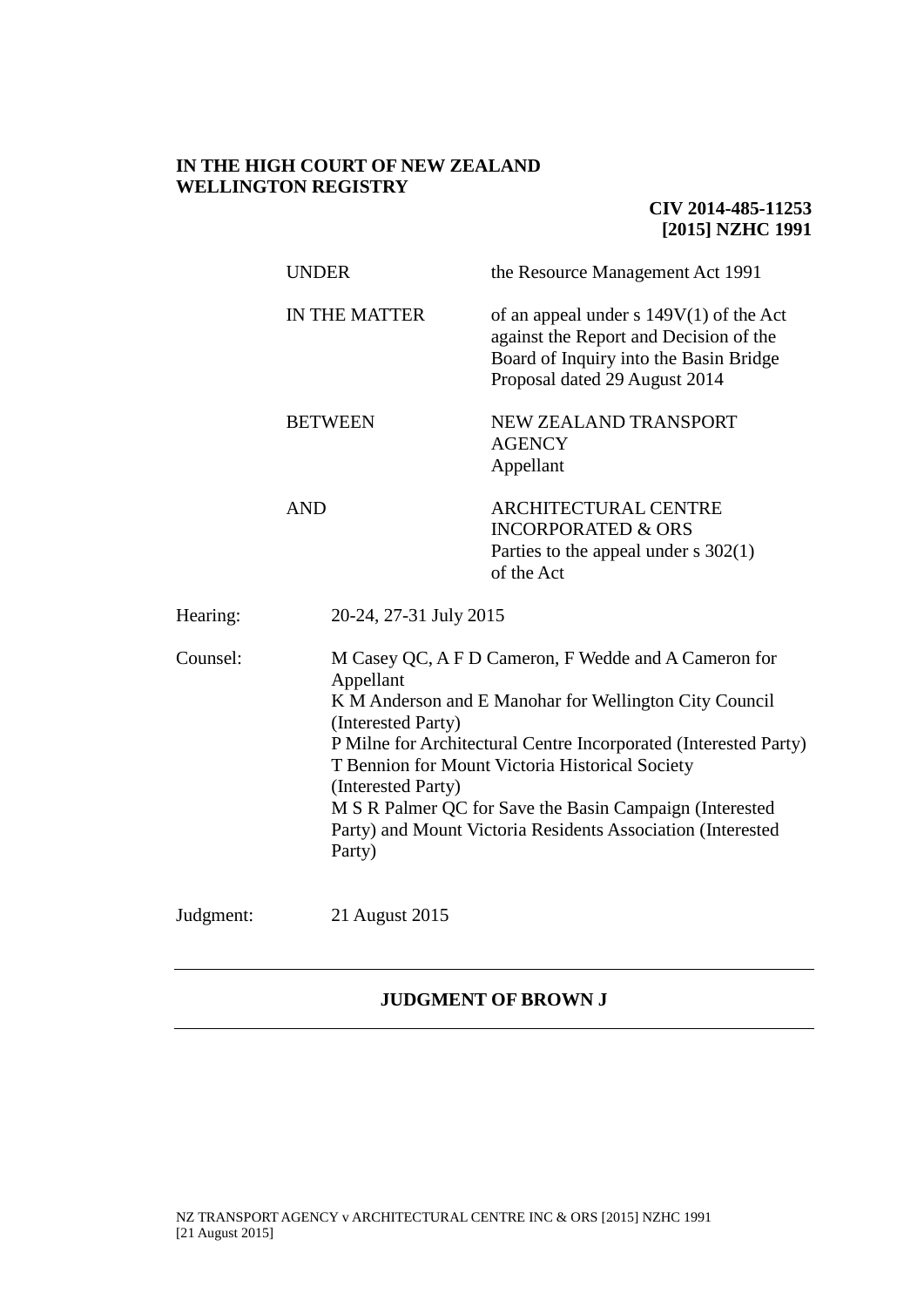# **Table of Contents**

*Paragraph No.*

| Overview                                                                                                                                                                     | $[1]$   |
|------------------------------------------------------------------------------------------------------------------------------------------------------------------------------|---------|
| Scope of appeal                                                                                                                                                              | $[7]$   |
| "A question of law"                                                                                                                                                          |         |
| Section 171                                                                                                                                                                  |         |
| Section $171(1)(c)$                                                                                                                                                          | $[30]$  |
| Original form of $s$ 171(1)                                                                                                                                                  | $[32]$  |
| 1993 Amendment                                                                                                                                                               | $[33]$  |
| 2003 Amendment                                                                                                                                                               | $[41]$  |
| Sections $171(1)$ and $104(1)$ compared                                                                                                                                      | $[45]$  |
| The relevance of King Salmon                                                                                                                                                 | $[48]$  |
| Sequence of consideration of the Issues                                                                                                                                      | [50]    |
| The meaning of "having particular regard to" in s 171                                                                                                                        | $[56]$  |
| "have regard to"                                                                                                                                                             | $[59]$  |
| "having particular regard to"                                                                                                                                                | [64]    |
| Did the Board adopt the correct approach?                                                                                                                                    | [69]    |
| The effect of the phrase "subject to Part 2" in s 171                                                                                                                        |         |
| The relocation of the phrase within s $171(1)$                                                                                                                               | $[86]$  |
| The implications of King Salmon                                                                                                                                              | [99]    |
| Consideration of alternative options – an overview                                                                                                                           | [119]   |
| Chronology                                                                                                                                                                   | [123]   |
| The Board's general approach                                                                                                                                                 | $[125]$ |
| Subissue 1A: Relating the measure of adequacy to the<br>adversity of effects                                                                                                 |         |
| Q 4(a): Does s 171(1)(b) of the Act require a more<br>careful consideration of alternatives where there are<br>more significant adverse effects of allowing the requirement? | [136]   |
| Subissue 1B: The requirement to consider all non-suppositious<br>options with potentially less adverse effects                                                               | [145]   |
| Q 7(a): Does s 171(1)(b) require the requiring authority<br>to fully evaluate every non-suppositious alternative with<br>potentially reduced environmental effects?          | [152]   |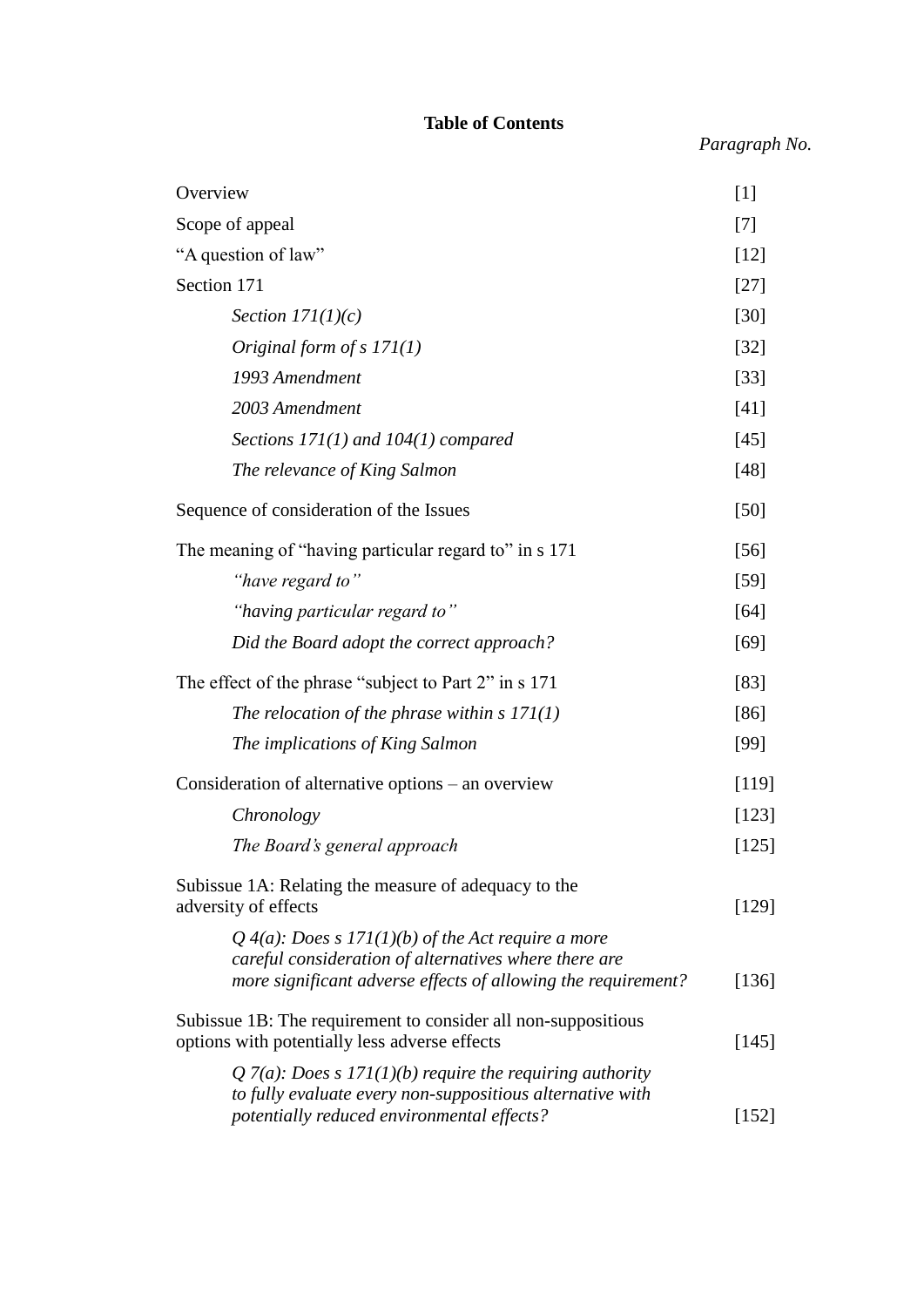| Q $7(b)(i)$ : Is the case one in which the true and only<br>reasonable conclusion contradicts the determination<br>that BRREO was a non-suppositious option?                                                            | $[160]$        |
|-------------------------------------------------------------------------------------------------------------------------------------------------------------------------------------------------------------------------|----------------|
| Q $7(b)(ii)$ : Is the case one in which the true and only<br>reasonable conclusion contradicts the determination<br>that Option X was an option with potentially less<br>adverse effects?                               | $[165]$        |
| Q $7(b)(iii)$ : Is the case one in which true and only<br>reasonable conclusion contradicts the determination<br>that a long tunnel option was a non-suppositious option?                                               | $[172]$        |
| Subissue 1C: Interpreting adequacy as requiring transparency<br>and replicability                                                                                                                                       |                |
| Context                                                                                                                                                                                                                 | $[175]$        |
| The transparency and replicability of the option evaluation                                                                                                                                                             | $[179]$        |
| The issue                                                                                                                                                                                                               | $[180]$        |
| Subissue 1D: Requiring the assessment methodology to incorporate<br>Part 2 weightings                                                                                                                                   | $[188]$        |
| Subissue 1E: Conflation of $s 171(1)(b)$ and (c) considerations                                                                                                                                                         | $[201]$        |
| Subissue 1F: Finding that adequate consideration was not given to<br>alternatives following the Government's decision to underground<br><b>Buckle Street</b>                                                            |                |
|                                                                                                                                                                                                                         | $[208]$        |
| Context                                                                                                                                                                                                                 | $[208]$        |
| <b>Issues</b><br>Q 19(a) [recast]: Is this a case in which the true and<br>only reasonable conclusion contradicts the determination<br>that the review of alternatives carried out in July 2012                         | [209]          |
| was cursory?<br>$Q_1(9(b))$ : In order for the consideration of alternatives to<br>be relevant must the consideration be completed before<br>the application documentation is well advanced?                            | [211]<br>[215] |
| Q 19(d) [recast]: Is this a case in which the true and only<br>reasonable conclusion contradicts the determination that<br>adequate consideration was not given to alternatives<br>following the Government's decision? | [219]          |
| Q 19(c): Is a requiring authority required to prepare a<br>"feasible option type assessment" when the environment<br>changes? Or is it entitled to rely on earlier work?                                                | $[222]$        |
|                                                                                                                                                                                                                         |                |
| Subissue 1G: Adequacy of the consideration                                                                                                                                                                              | $[225]$        |
| Issue 2: Inquiring as to the outcome rather than the process<br>of considering alternatives                                                                                                                             | $[232]$        |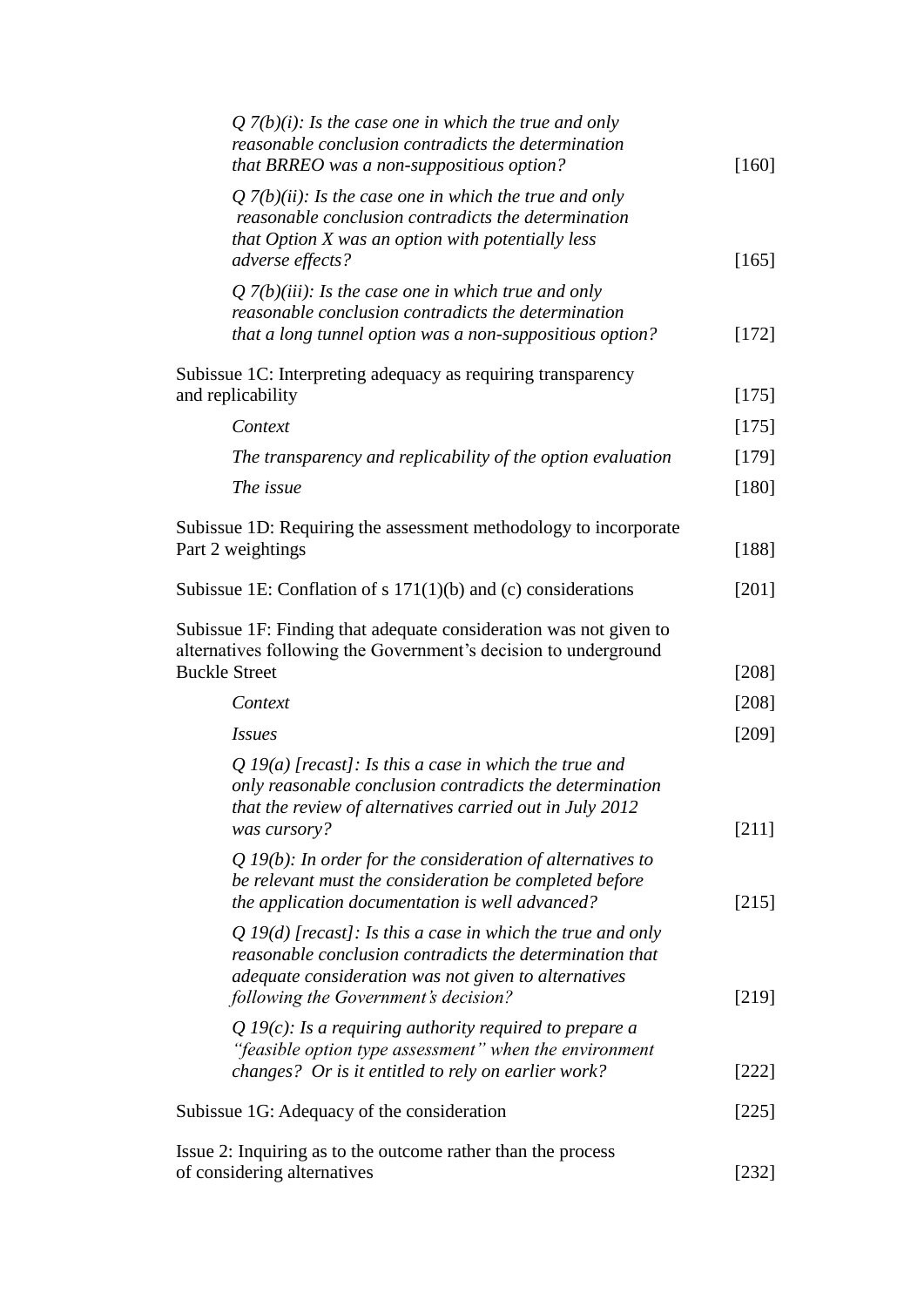| Issue 3: Misapplication of $s$ 171(1)                                                                                                                                                                                                                                                                                 | $[240]$ |
|-----------------------------------------------------------------------------------------------------------------------------------------------------------------------------------------------------------------------------------------------------------------------------------------------------------------------|---------|
| Issue 4: Incorrect approach to assessment of enabling benefits                                                                                                                                                                                                                                                        | [245]   |
| A stand-alone project                                                                                                                                                                                                                                                                                                 | [245]   |
| Effects and benefits $-$ terminology and meaning                                                                                                                                                                                                                                                                      | [249]   |
| The Board's Decision                                                                                                                                                                                                                                                                                                  | [254]   |
| The parties' positions                                                                                                                                                                                                                                                                                                | $[259]$ |
| $3I(a)$ : Is a project's enabling benefit an effect in terms of<br>s 3 that can and should be taken into account under<br>s $171(1)$ and/or s 5?                                                                                                                                                                      | $[261]$ |
| $31(b)$ : Where a project's enabling benefits are consistent<br>with a programme of infrastructure development that is<br>recognised in relevant documents under s $171(1)(a)$ and (d),<br>should those enabling benefits be given considerable<br>weight as an effect of the project under $s$ 171(1) and/or $s$ 5?  | $[267]$ |
| $31(c)$ : In order to be taken into account, must a project's<br>enabling benefits be unique to that project, guaranteed and<br>go ahead, and able to be quantified?                                                                                                                                                  | $[268]$ |
| $31(d)$ : Does the definition of the future environment constrain<br>the ability of a decision-maker to consider the enabling<br>benefits of a project?                                                                                                                                                               | $[270]$ |
| $3I(e)$ : In order for the positive effects of a future<br>development to be taken into account must the approvals<br>for that development be sought at the same time as<br>(or in advance of) the project?                                                                                                           | [278]   |
| $31(f)$ : Is it consistent with sustainable management<br>(in terms of $s$ 5) to approve an infrastructure project<br>because it is necessary to facilitate future developments;<br>and does it make a difference if the project is primarily<br>necessary to facilitate those future infrastructure<br>developments? | $[283]$ |
| $3I(g)$ : In the alternative, given its conclusion that the<br>Proposal was necessary primarily to enable future<br>roading projects, did the Board err in law by failing to<br>consider conditions to address this concern?                                                                                          | $[288]$ |
| Issue 5: Assessment of transportation benefits – an overview                                                                                                                                                                                                                                                          | $[289]$ |
|                                                                                                                                                                                                                                                                                                                       |         |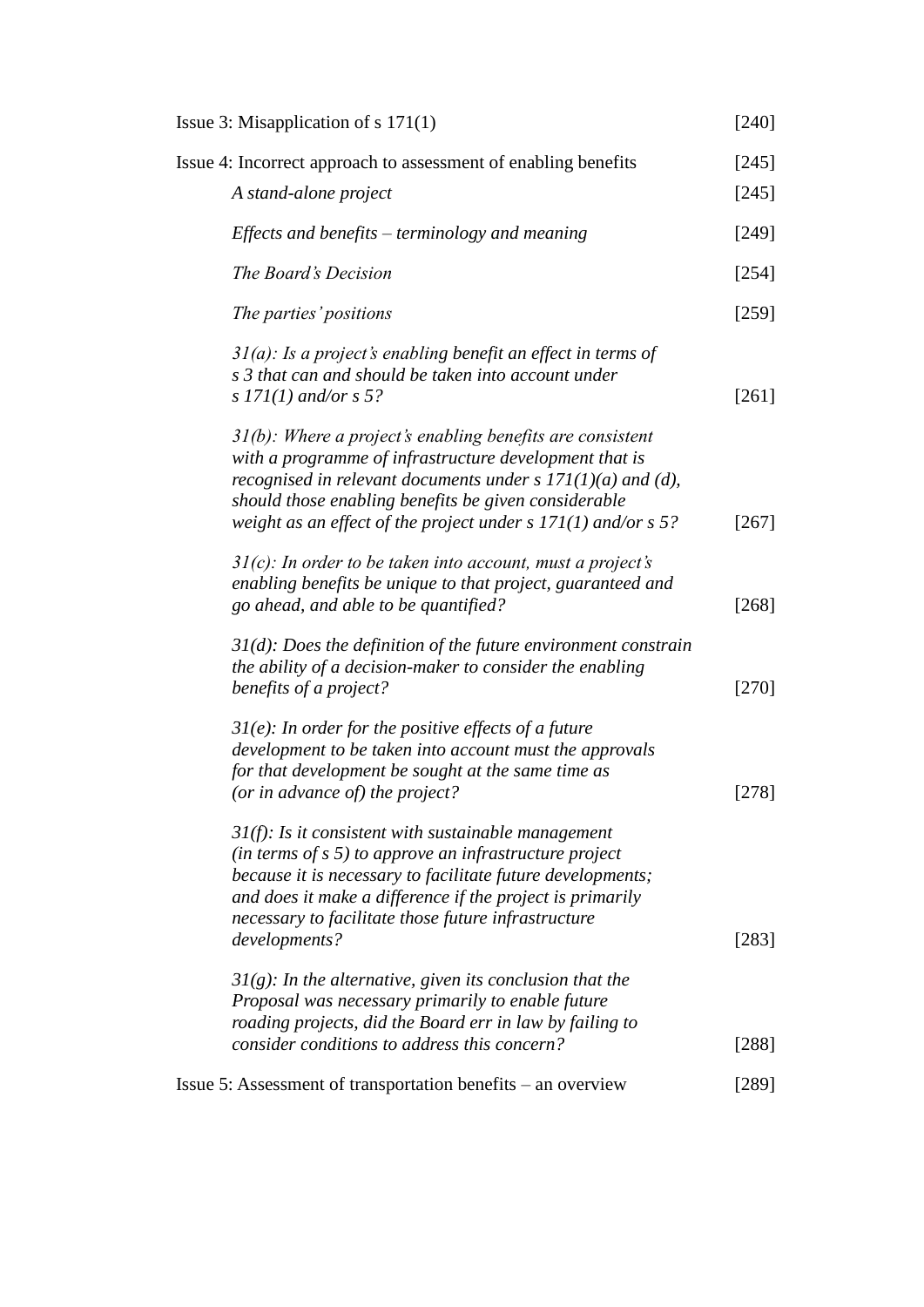| Subissue 5A: Standard of proof required to demonstrate<br>transportation benefits                                                                                                                                                                                                                                                                                      |         |
|------------------------------------------------------------------------------------------------------------------------------------------------------------------------------------------------------------------------------------------------------------------------------------------------------------------------------------------------------------------------|---------|
| Q 36(a): Is a higher standard of proof required to<br>demonstrate the transportation benefits of a project<br>where it will have adverse effects that are more<br>than minimal?                                                                                                                                                                                        | [297]   |
| $Q$ 36(b): If the Board applied the wrong standard of proof,<br>were the Board's findings regarding the transportation<br>benefits of the Proposal ones that the Board could<br>reasonably have come to on the evidence?                                                                                                                                               | $[302]$ |
| Subissue 5B: Assessment of immediate transportation benefits                                                                                                                                                                                                                                                                                                           | [303]   |
| $Q$ 39(a): Did the Board fail to take into account a relevant<br>matter in failing to have regard to the immediate                                                                                                                                                                                                                                                     |         |
| transportation benefits of the Proposal?                                                                                                                                                                                                                                                                                                                               | $[307]$ |
| The meaning of $Q$ 39(b)?                                                                                                                                                                                                                                                                                                                                              | [311]   |
| Subissue 5C: Requiring the Proposal to demonstrate benefits                                                                                                                                                                                                                                                                                                            |         |
| that go beyond the requiring authority's objections                                                                                                                                                                                                                                                                                                                    | [313]   |
| Mode shift                                                                                                                                                                                                                                                                                                                                                             | [314]   |
| The issue of a long-term solution                                                                                                                                                                                                                                                                                                                                      | $[322]$ |
| Issues 6, 7 and 8: Questions of law relevant to heritage and amenity                                                                                                                                                                                                                                                                                                   | [329]   |
| The refinement of the questions of law                                                                                                                                                                                                                                                                                                                                 | [329]   |
| $Q$ 45A: When assessing the heritage or amenity effects<br>on the environment under $s$ 171(1), must the decision-maker<br>do so 'through the lens' of the relevant plans under<br>s $171(1)(a)$ and, if relevant, s $171(1)(d)$ documents?<br>That is, should the effects be assessed 'through the lens'<br>of the recognition and protection provided by those plans |         |
| and/or documents?                                                                                                                                                                                                                                                                                                                                                      | [333]   |
| The planning framework                                                                                                                                                                                                                                                                                                                                                 | [334]   |
| The Board's decision                                                                                                                                                                                                                                                                                                                                                   | [337]   |
| The parties' contentions                                                                                                                                                                                                                                                                                                                                               | [343]   |
| Analysis                                                                                                                                                                                                                                                                                                                                                               | [351]   |
| Q 45B: Further, should the Board have assessed the<br>effects having particular regard to its finding at [1230]<br>that the works were reasonably necessary to achieve                                                                                                                                                                                                 |         |
| the objectives under s $171(1)(c)?$                                                                                                                                                                                                                                                                                                                                    | [356]   |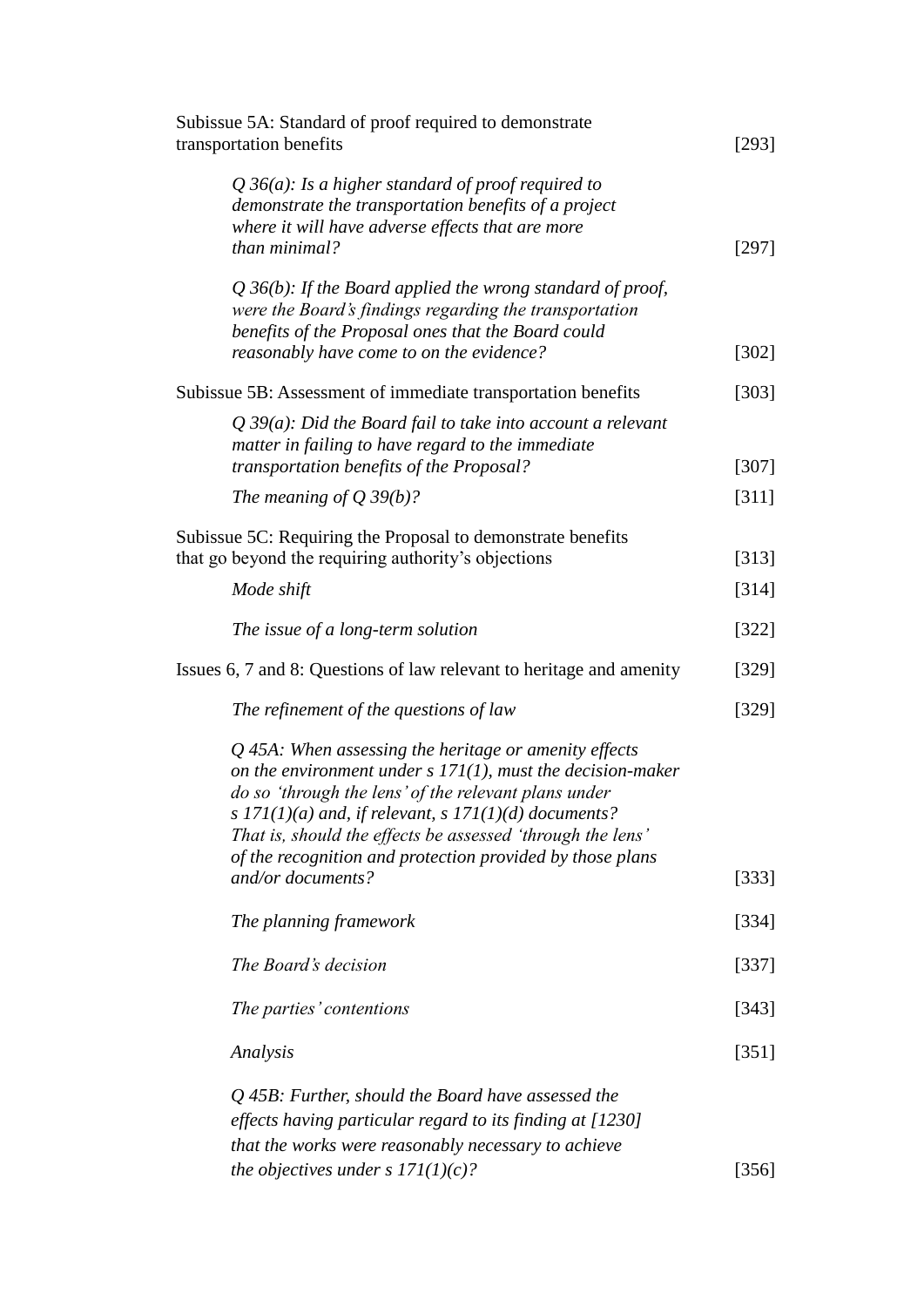|             | $Q$ 45C: When there is no 'invalidity, incomplete coverage<br>or uncertainty of meaning' in the relevant plans<br>under s $171(1)(a)$ , is it appropriate for a decision-maker                                                         |         |
|-------------|----------------------------------------------------------------------------------------------------------------------------------------------------------------------------------------------------------------------------------------|---------|
|             | to assess effects against $s$ 6(f) (for historic heritage) and<br>s $7(c)$ (for amenity values)?                                                                                                                                       | $[361]$ |
|             | $Q$ 45D: Did the Board correctly apply the definition                                                                                                                                                                                  |         |
|             | of 'historic heritage' under s 2?                                                                                                                                                                                                      | $[367]$ |
|             | The parties' contentions                                                                                                                                                                                                               | [369]   |
|             | Analysis                                                                                                                                                                                                                               | [374]   |
|             | $Q$ 45E: What is the correct approach to the application<br>of the test of 'inappropriateness' in $s$ 6(f) [should the Court<br>consider resort to Part 2 of the RMA was available to the<br>Board in the circumstances of this case]? | [384]   |
|             | Issue 8: Failure to consider options within the scope of the<br>application to address amenity and heritage related effects to<br>the Gateway Building                                                                                 | [393]   |
|             |                                                                                                                                                                                                                                        |         |
| Summary     |                                                                                                                                                                                                                                        | [399]   |
| Disposition |                                                                                                                                                                                                                                        | [400]   |
|             |                                                                                                                                                                                                                                        |         |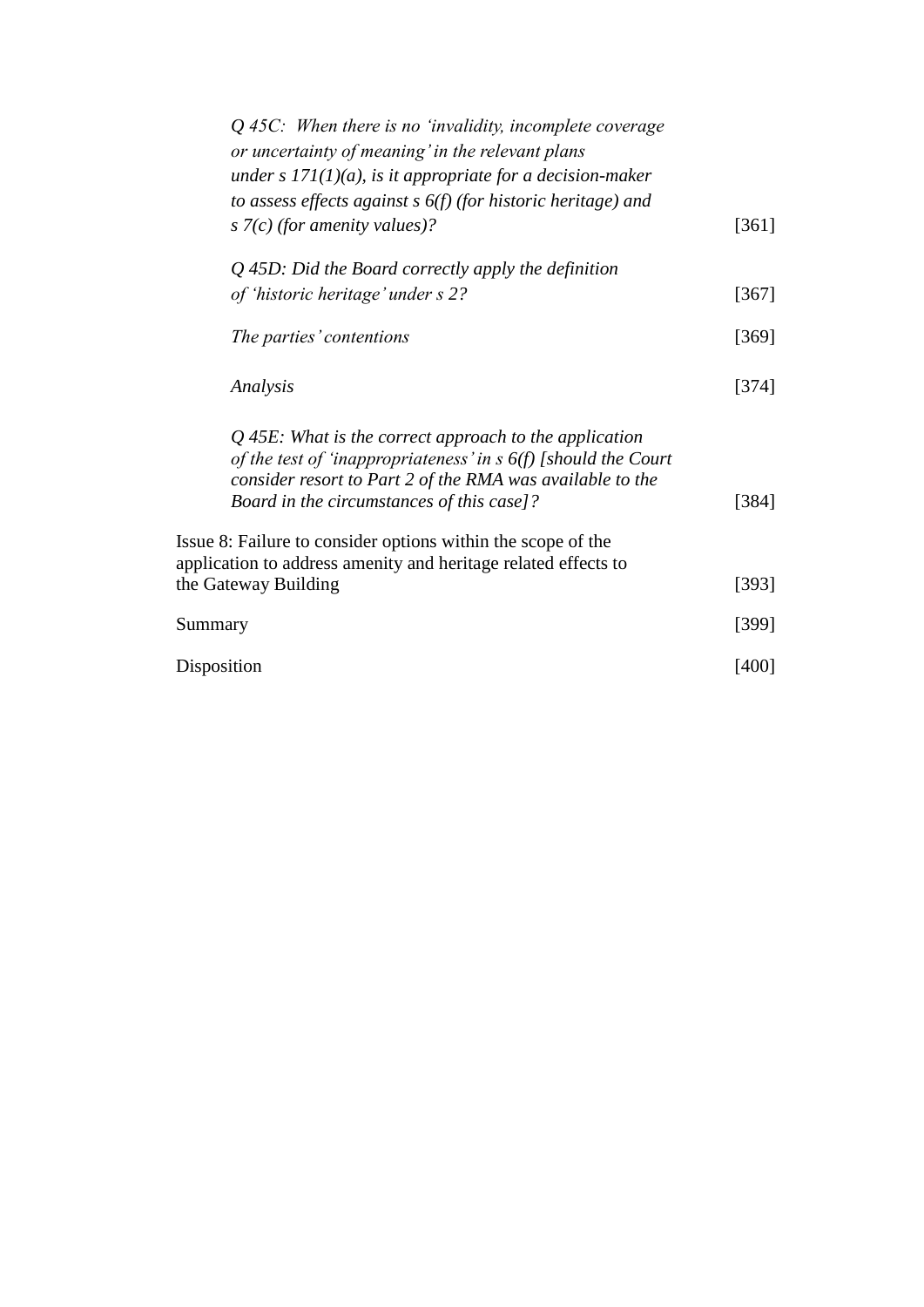### **Overview**

[1] On 17 June 2013 the appellant (NZTA) lodged a Notice of Requirement (NoR) and applications for incidental resource consents for what is commonly referred to as the Basin Bridge Project (Project). The Project was to construct, operate and maintain a two lane one-way bridge on the north side of the Basin Reserve in Wellington City as part of State Highway 1 between Paterson Street and Taranaki Street.

[2] The key aspects of the Project were summarised in NZTA's submissions in this way:

- (a) The Basin Reserve is a key transport node within the Wellington network. [NZTA's] assessment is that the Project area is subject to congestion, delay and journey time variability, particularly during peak periods and weekends, and also has a high accident rate. These problems are predicted to get worse in the future as travel demand grows in the area for all transport modes, and changes in land use occur in the immediate vicinity (Adelaide Road) and the wider Wellington area (Wellington airport and the southern/eastern suburbs).
- (b) The Project provides essential infrastructure by grade separating the westbound traffic movements at the Basin Reserve. Grade separation would be provided by way of a bridge (the Basin Bridge), located in the north of the Basin Reserve. The Basin Bridge would carry westbound traffic from the Mt Victoria tunnel to Buckle Street/Arras Tunnel. This would remove that traffic from the roads around the Basin Reserve, which frees up capacity on those roads for public transport improvements and north-south local traffic.
- (c) The Project also includes a dedicated pedestrian/cycling path and enables improvements for those transportation modes around the Basin Reserve by reducing conflict between those modes and vehicular traffic.

[3] On 7 July 2013 the Minister for the Environment referred the Proposal to a Board of Inquiry appointed under s 149J of the Resource Management Act 1991 (RMA) to hear and determine the merits of the application. The Minister's reasons for directing the Proposal to a Board of Inquiry were as follows: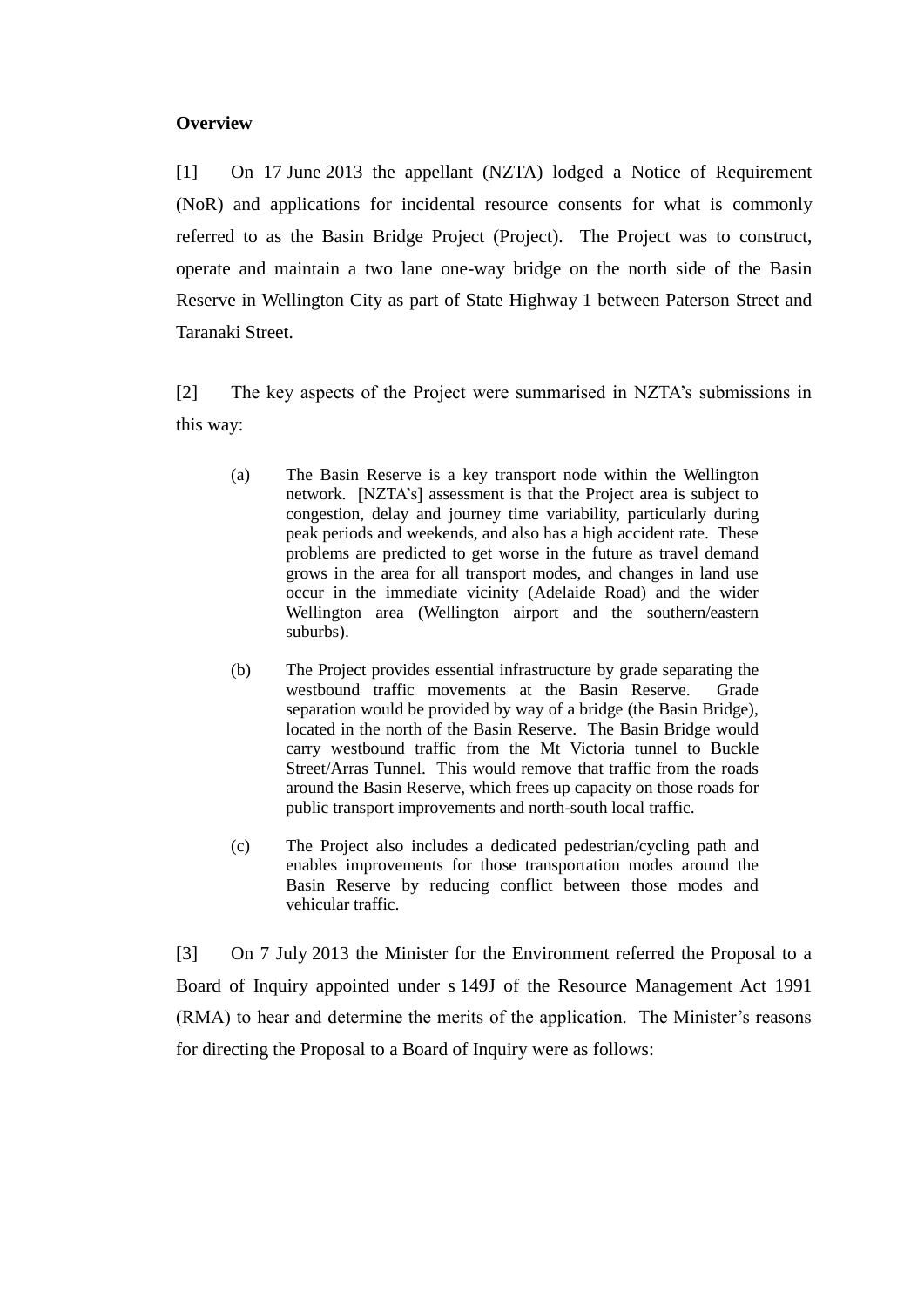#### **National significance**

I consider the matters are a proposal of national significance because:

- The proposal is adjacent to and partially within the Basin Reserve Historic Area and international test cricket ground; in the vicinity of other historic places including the former Home of Compassion Crèche, the former Mount Cook Police Station, Government House and the former National Art Gallery and Dominion Museum; and is adjacent to the National War Memorial Park (Pukeahu). The proposal is likely to affect recreational, memorial, and heritage values associated with this area of national significance (including associated structures, features and places) which contribute to New Zealand's national identity.
- The proposal is likely to result in significant and irreversible changes to the urban environment around the Basin Reserve. In particular, the proposed elevating of westbound traffic on SH1 [State Highway 1] is likely to compete with the open space aspect that exists for the current ground level layout of the Basin Reserve roundabout.
- The proposal has aroused widespread public interest regarding its actual or likely effects on the environment, including on heritage values and experiential values associated with the Basin Reserve. This includes on-going media and public attention on the options for traffic improvement around the Basin Reserve, including local, national and international coverage.
- The proposal is intended to reduce journey time and variability for people and freight, thereby facilitating economic development. The proposal is also likely to provide for public transport, walking and cycling opportunities; reduce congestion and accident rates in the area; and improve emergency access to the Wellington Regional Hospital. If realised, these benefits will assist the Crown in fulfilling its public health, welfare, security, and safety functions.
- The proposal relates to a network utility operation (road) that, although physically contained within the boundaries of Wellington City, as a section of the Wellington Northern Corridor Road of National Significance will affect and extend to more than one district and region in its entirety.

[4] Section 149P(1) provides that the Board of Inquiry must have regard to the Minister's reasons for making a direction to refer the Proposal to the Board for decision.

[5] The scope of the hearing was described by the Board in its Final Report in this way:

[79] The hearing took place in Wellington. It commenced on 3 February 2014 and finished on 4 June 2014. The hearing took 72 sitting days over four months. The length of the hearing was occasioned by the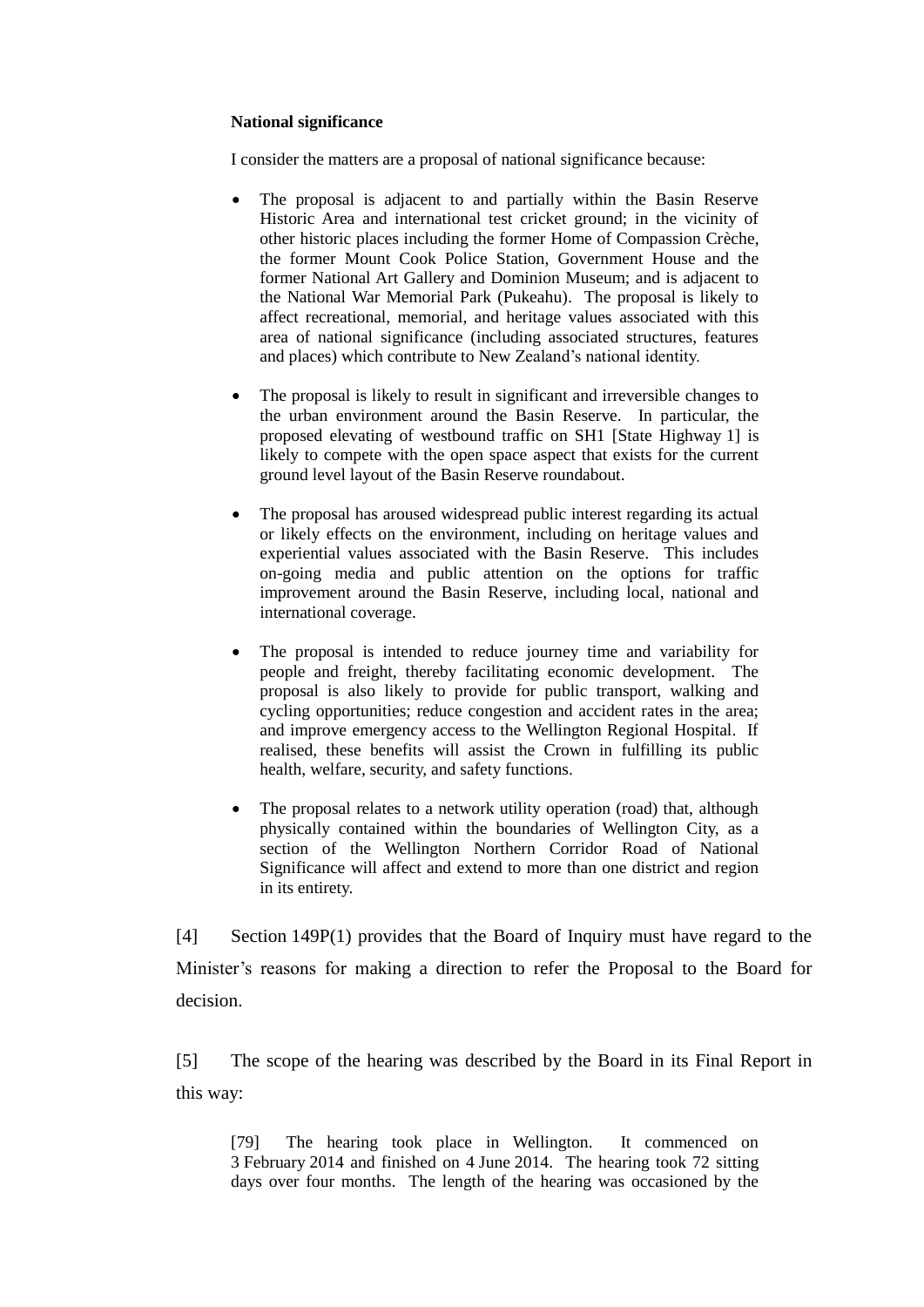volume of material and the strength and perseverance of the opposition to the Project. No stone was left unturned. We make no apology for the length of the hearing. It was necessary to give the Applicant and the Parties the opportunity to fully present their cases.

[6] Having released a Draft Decision on 22 July 2014 in accordance with s 149Q(1) of the RMA, the Board released its Final Report and Decision on 29 August 2014 (Decision). The essence of the determination of the majority of the Board<sup>1</sup> is captured in the final few paragraphs:

[1324] In the final outcome, we are required to evaluate the significant adverse effects taken together with the significance of the national and regional need for and benefit of the Project. In carrying out this evaluation, we are conscious of the dicta of the Privy Council in *McGuire* that relevantly Sections 6 and 7 are strong directions to be borne in mind, and if an alternative is available that is reasonably acceptable, though not ideal, it would accord with the spirit of the legislation to prefer that.

[1325] This tension between the anticipated benefits and the anticipated adverse effects is the crux of the issues that have been debated before us. It reflects the tensions in Part 2. It reflects the tensions inherent in the statutory documents.

[1326] We are conscious of our findings as to the manner in which the Project would be consistent with the integrated planning instruments and documents relating to transportation. We are also conscious of our findings on adverse effects, which are contrary to the themes in the planning instruments on heritage, landscape, visual amenity, open space and amenity. As the planners agreed, the statutory instruments give no guidance on how this conflict should be resolved.

[1327] While the RMA does not require that an (sic) NoR must set out to achieve the best quality outcome, in our view, there are compelling landscape, amenity and heritage reasons why this Project should not be confirmed. The Basin Bridge would be around for over 100 years. It would thus have enduring, and significant permanent adverse effects on this sensitive urban landscape and the surrounding streets. It would have adverse effects on the important symbol of Government House and the other historical and cultural values of the area.

[1328] Government House, like the Basin Reserve, has the important quality of rarity (there is only one such main residence of the Crown in New Zealand). The sensitivity of the area derives not just from Government House and the Basin Reserve but the overall national significance of the whole area from Taranaki Street to Government House.

[1329] The adverse effects are occasioned by the dominance of the Basin Bridge, resulting from its bulk and scale in relation to the present environment, and the future environment, which does not anticipate such a

 $\overline{1}$ <sup>1</sup> Retired Environment Judge G Whiting, D Collins and J Baynes: an alternate view was provided by D J McMahon.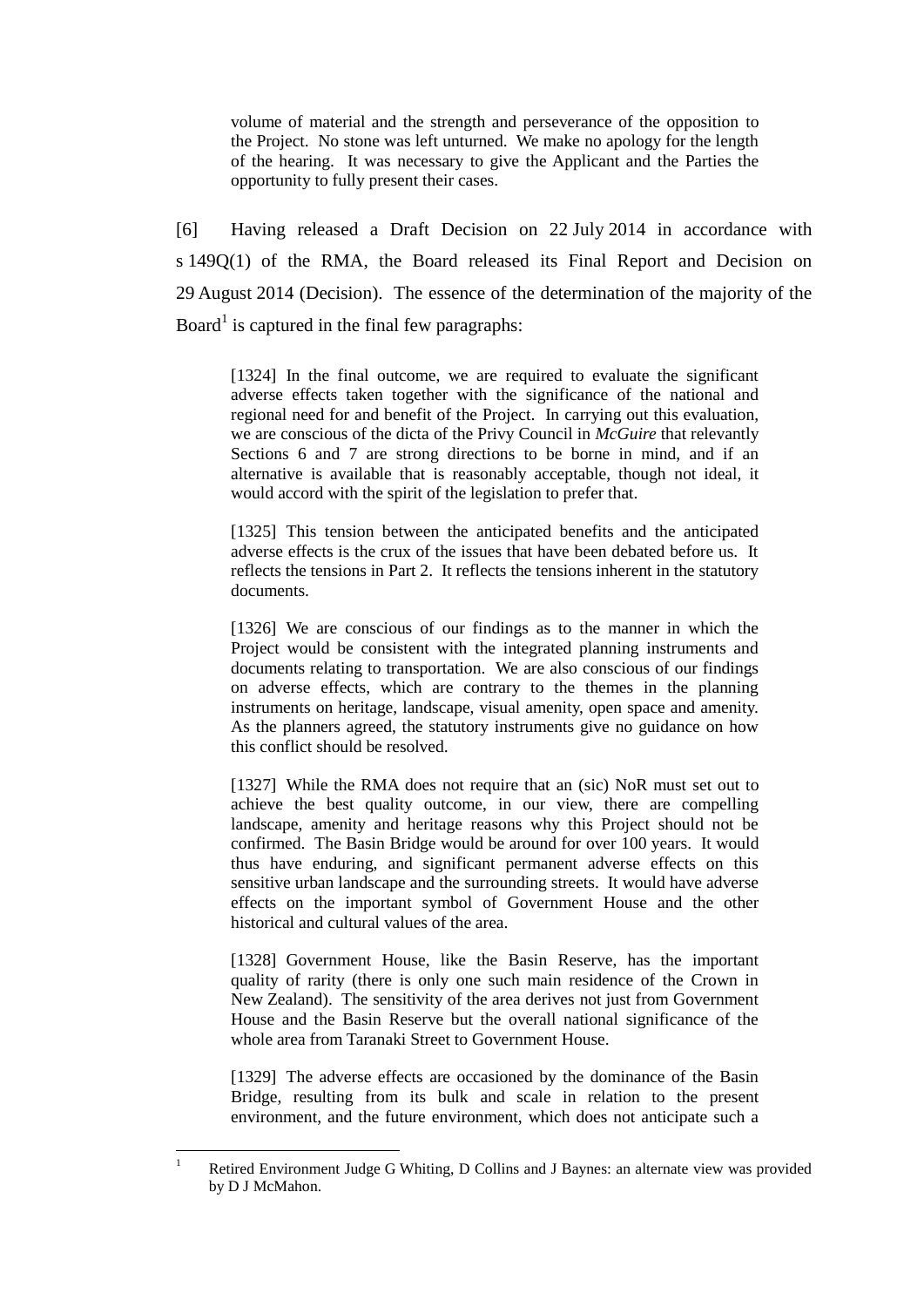substantial elevated structure in this significant open space. The carefully crafted design of the Basin Bridge, together with the meticulously crafted landscape and amenity measures, while offering some offset, do not mitigate the bulk and scale of the Basin Bridge, exacerbated by the Northern Gateway Building.

[1330] The ultimate criterion is whether confirming the NoR for the Project would promote the sustainable management purpose of the RMA. On that criterion, we judge that, even with its transportation and economic benefits, confirming the NoR would not promote the sustainable management purpose described in Section 5. It follows that the requirement should be cancelled. The resource consents, being ancillary to the requirement, are declined.

### **Scope of appeal**

[7] A right of appeal to the High Court against the Board's decision is provided in s 149V "but only on a question of law".

[8] NZTA filed an appeal on 24 September 2014 and the following parties (the respondents) gave notice under s 301 of the RMA of their wish to appear on the appeal:

- (a) the Architectural Centre Inc (TAC);
- (b) Mt Victoria Historical Society Inc (MVHS);
- (c) Mt Victoria Residents' Association Inc (MVRA);
- (d) Save the Basin Campaign Inc (STBC); and
- (e) Wellington City Council (WCC).

[9] As noted in a Minute of MacKenzie J dated 12 November 2014, some of the respondents contended that aspects of the appeal were not focused on questions of law but related to factual conclusions or the weight which the Board had placed on certain evidence. Although NZTA did not accept those criticisms, it elected to review its notice of appeal in the light of the matters raised. MacKenzie J directed:

[9] … The appellant should be given an opportunity to consider the issues raised by the respondents and, if thought appropriate, to amend the notice of appeal. If the parties are then still at odds over whether the issues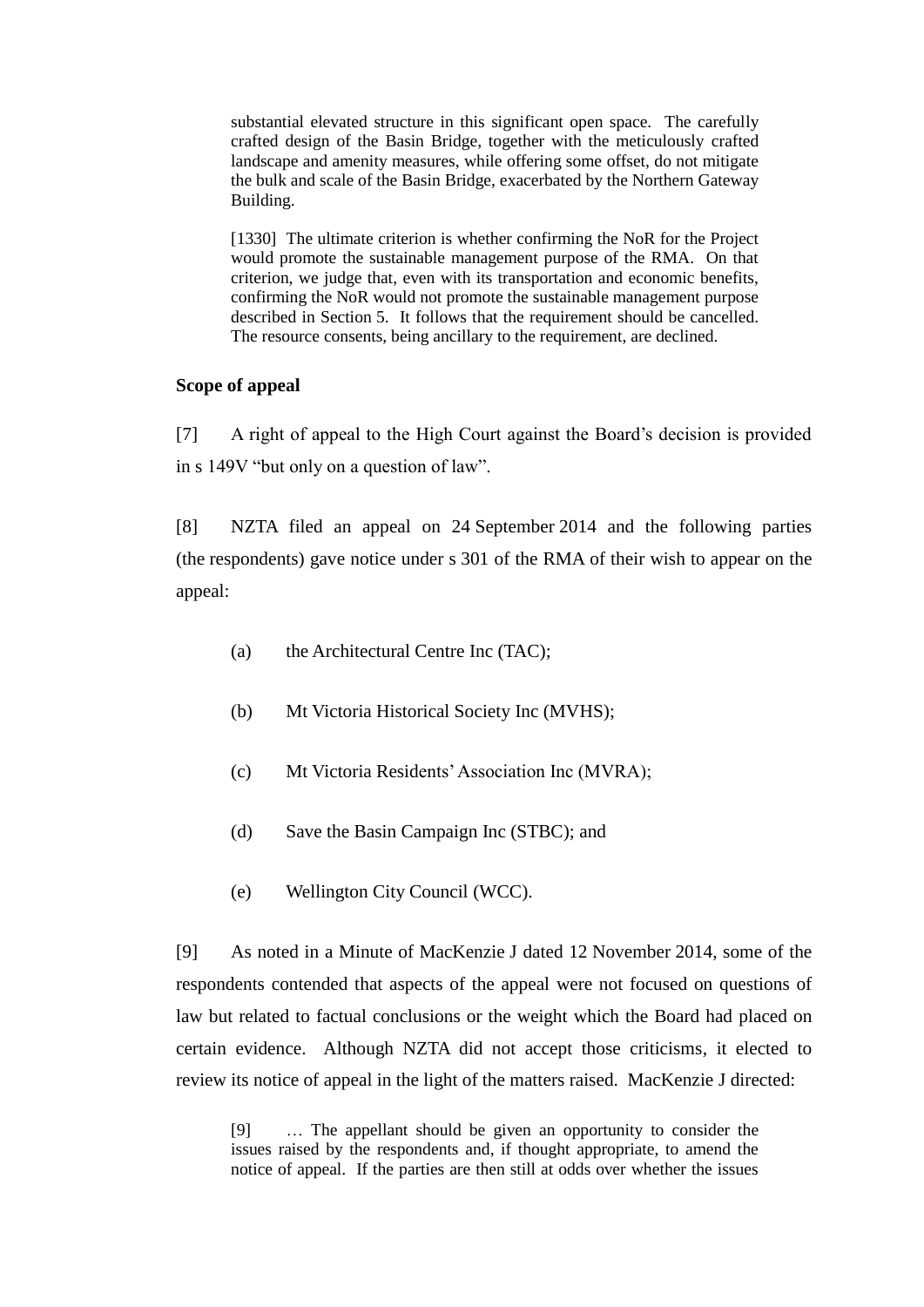raise (sic) in the appeal do all involve questions of law, a hearing on that question might assist in focusing the issues on appeal, in a way which could potentially save considerable time at the hearing itself.

Timetable directions were made for the filing of an amended notice of appeal and an interlocutory application challenging the scope of the notice of appeal.

[10] On 27 November 2014 NZTA filed an amended notice of appeal together with a memorandum summarising the changes in tabular form. Although the respondents continued to have concerns about the appropriateness of what they described as the "extensive factual related grounds", they advised that they would not be pursuing an interlocutory application because of their limited resources as local community groups.

[11] The scope of the appeal is conveyed in the first paragraph of the amended notice of appeal which divides the appeal into eight issues:

Issue 1: Misapplication of s 171(1)(b) of the Act (adequacy of consideration given to alternatives);

Issue 2: Inquiring as to the outcome rather than the process of considering alternatives;

Issue 3: Misapplication of s 171(1) of the Act (requirement to have particular regard to matters in paragraphs (a) to (d));

Issue 4: Incorrect approach to the assessment of enabling benefits;

Issue 5: Incorrect approach to the assessment of transportation benefits;

Issue 6: Failure to have particular regard to s  $171(1)(a)$  and (d) matters in assessing heritage and amenity effects;

Issue 7: Incorrect approach to the assessment of the environment; and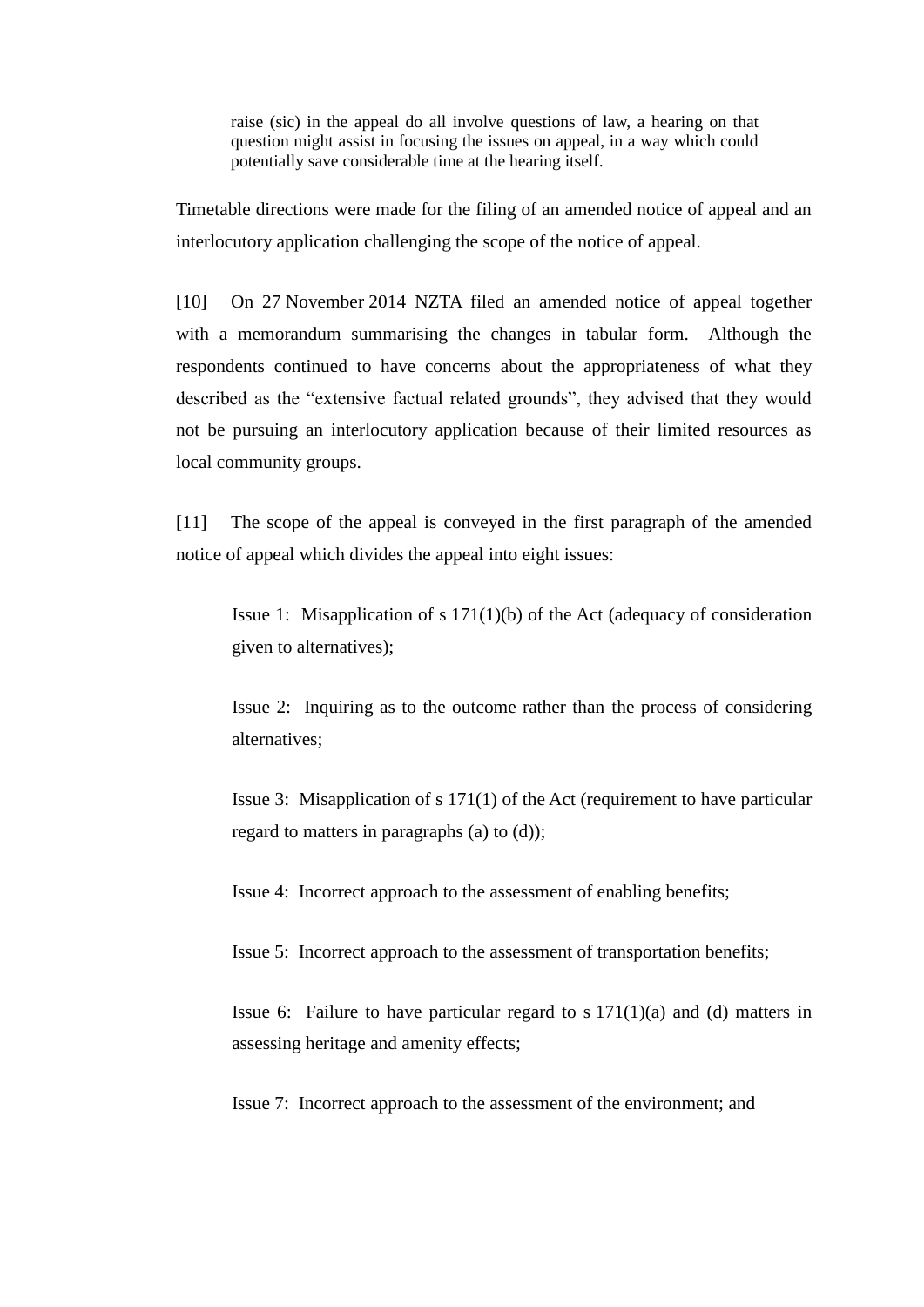Issue 8: Failure to consider options within the scope of the application to address amenity and heritage related effects of the Northern Gateway Building.

Issue 1 is divided into seven subissues and Issue 5 is divided into three subissues. In total 34 questions of law were specified in the amended notice of appeal. However each specified question of law was preceded by alleged "errors of law" and followed by "grounds of appeal". As a consequence of cross-references to those other parts, the number of questions of law expanded.

### **"A question of law"**

[12] As noted above, the right of appeal provided by s 149V is "only on a question of law". Hence this appeal is not a general appeal. It is not the role of the High Court to conduct a rehearing of the application to the Board or to undertake an "on the merits" consideration of whether the Board's conclusion was correct. Nor is it the role of the High Court to determine whether or not the Project would be the best outcome to address the congestion problem at the Basin Reserve.

[13] To adapt the observation of Blanchard J in *Vodafone New Zealand Ltd v Telecom New Zealand Ltd* the questions for this Court are the more limited ones of:<sup>2</sup>

- (a) has the Board misinterpreted what was required of it by the RMA and in particular under s 171?
- (b) if not, are the Board's conclusions nevertheless so misconceived that they are unlawful conclusions?

[14] The nature of that more limited role was explained by the Supreme Court in *Bryson v Three Foot Six Ltd*: 3

[24] Appealable questions of law may nevertheless arise from the reasoning of the Court on the way to its ultimate conclusion. If the Court were, for example, to misinterpret the requirements of  $s$  6 – to misdirect

 $\sqrt{2}$ <sup>2</sup> *Vodafone New Zealand Ltd v Telecom New Zealand Ltd* [2011] NZSC 138, [2012] 3 NZLR 153 at [50].

<sup>3</sup> *Bryson v Three Foot Six Ltd* [2005] NZSC 34, [2005] 3 NZLR 721.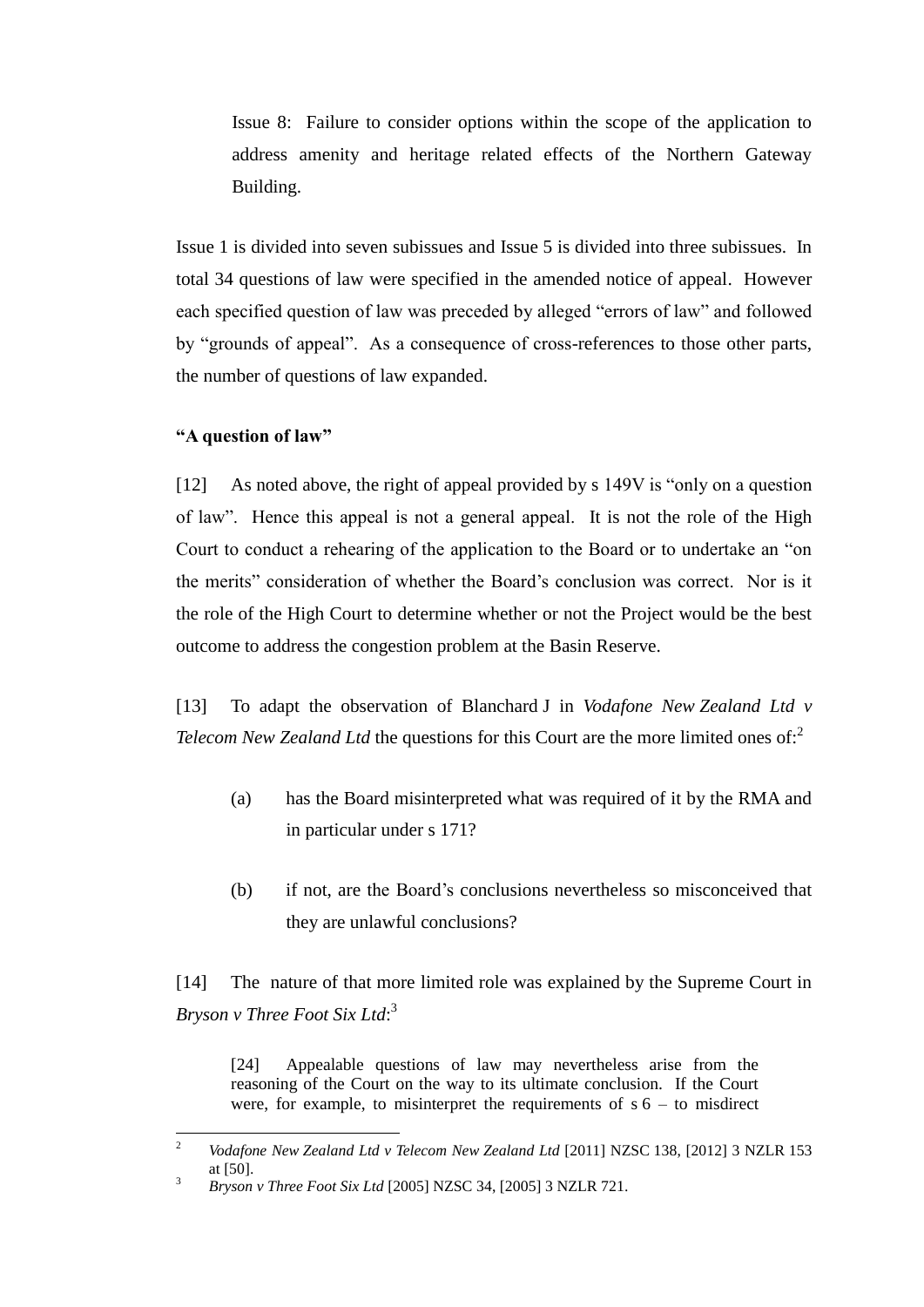itself on the section, which incorporates the legal concept of contract of service – that would certainly be an error of law which could be corrected on appeal, either by the Court of Appeal or by this Court …

[25] An appeal cannot, however, be said to be on a question of law where the fact-finding Court has merely applied law which it has correctly understood to the facts of an individual case. It is for the Court to weigh the relevant facts in the light of the applicable law. Provided that the Court has not overlooked any relevant matter or taken account of some matter which is irrelevant to the proper application of the law, the conclusion is a matter for the fact-finding Court, unless it is clearly insupportable.

[26] An ultimate conclusion of a fact-finding body can sometimes be so insupportable – so clearly untenable – as to amount to an error of law: proper application of the law requires a different answer. That will be the position only in the rare case in which there has been, in the well-known words of Lord Radcliffe in *Edwards v Bairstow*, a state of affairs "in which there is no evidence to support the determination" or "one in which the evidence is inconsistent with and contradictory of the determination" or "one in which the true and only reasonable conclusion contradicts the determination". Lord Radcliffe preferred the last of these three phrases but he said that each propounded the same test …

[27] It must be emphasised that an intending appellant seeking to assert that there was no evidence to support a finding of the Employment Court or that, to use Lord Radcliffe's preferred phrase, "the true and only reasonable conclusion contradicts the determination", faces a very high hurdle. It is important that appellate Judges keep this firmly in mind. Lord Donaldson MR has pointed out in *Piggott Brothers & Co Ltd v Jackson* the danger that an appellate Court can very easily persuade itself that, as it would certainly not have reached the same conclusion, the tribunal which did so was certainly wrong:

> "It does not matter whether, with whatever degree of certainty, the appellate court considers that it would have reached a different conclusion. What matters is whether the decision under appeal was a permissible option. To answer that question in the negative in the context of employment law, the appeal tribunal will almost always have to be able to identify a finding of fact which was unsupported by *any* evidence or a clear self-misdirection in law by the Industrial Tribunal. If it cannot do this, it should re-examine with the greatest care its preliminary conclusion that the decision under appeal was not a permissible option …"

[28] It should also be understood that an error concerning a particular fact which is only one element in an overall factual finding, where there is support for that overall finding in other portions of the evidence, cannot be said to give rise to a finding on "no evidence". It could nonetheless lead or contribute to an outcome which is insupportable.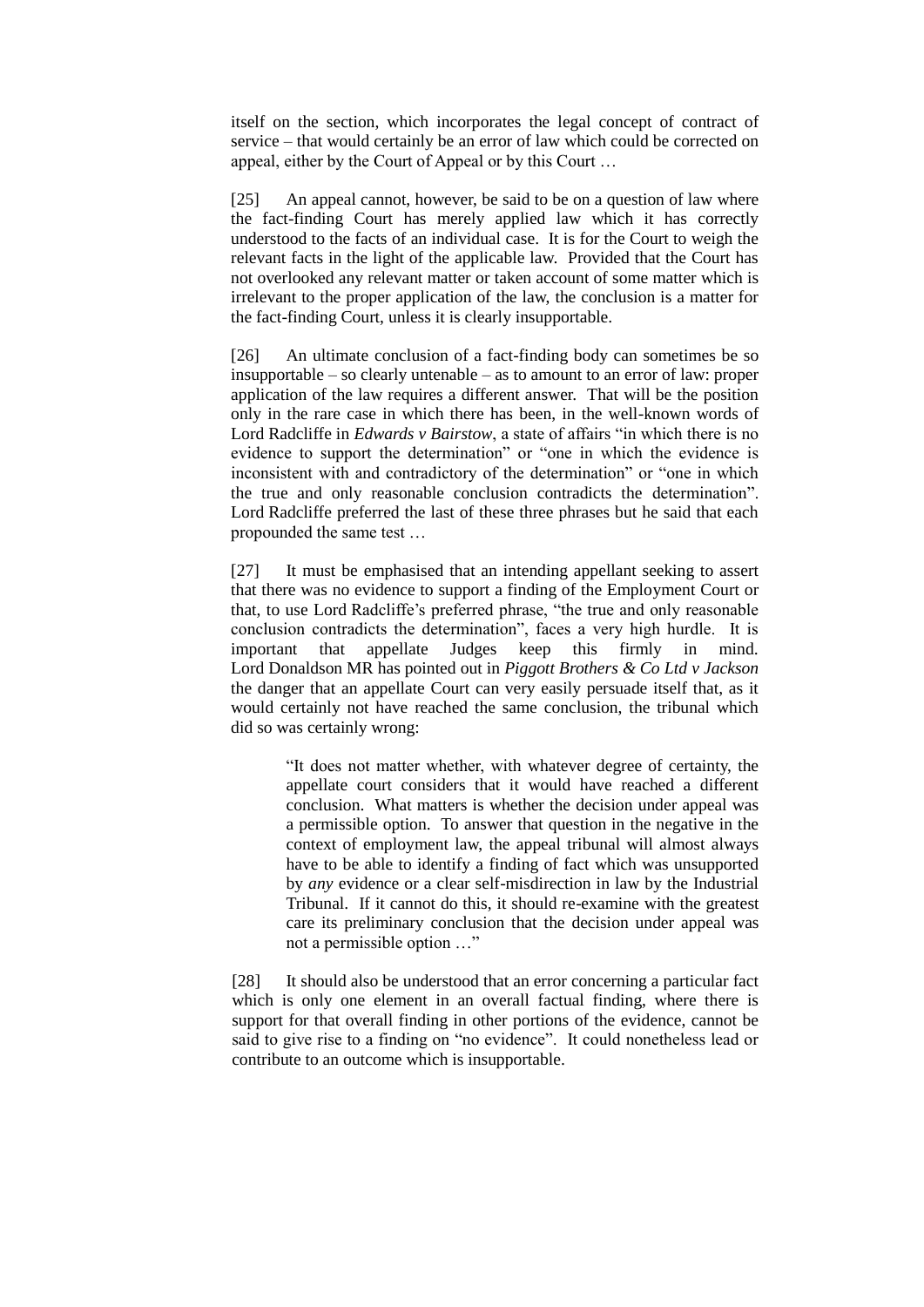[15] In *Vodafone*, after reference to *Bryson*, Blanchard J elaborated on the point with particular reference to the nature of the interpretative problem:<sup>4</sup>

[54] The nature of the interpretative problem in the present circumstances and the caution which must be exercised before it can be said that an interpretation is in error, or before it can be said that a statutory provision has been misapplied, is well illustrated in the judgment of Lord Mustill, speaking for the House of Lords in *R v Monopolies and Mergers Commission, ex parte South Yorkshire Transport Ltd*. What was in issue was much less complicated than "net cost" in the present case. It was the construction of the words "a substantial part of the United Kingdom" in statutory criteria applying to the investigation of mergers of transport services. Lord Mustill drew attention to the "protean nature" of the word "substantial", ranging from "not trifling" to "nearly complete". He cautioned against taking an inherently imprecise word and "by redefining it thrusting on it a spurious degree of precision". Accordingly, he concluded that the area referred to as "a substantial part" must only be "of such dimensions as to make it worthy of consideration for the purposes of the Act". Applying that test (the criterion) to the facts involved asking, first, whether the Monopolies Commission had misdirected itself, and, second, whether its decision could be overturned on the facts.

[55] His Lordship said that it was quite clear that the Commission had reached an appreciation of "substantial" which was "broadly correct". Speaking generally about how a question of the nature of the second question should be approached, his Lordship said:

> Once the criterion for a judgment has been properly understood, the fact that it was formerly part of a range of possible criteria from which it was difficult to choose and on which opinions might legitimately differ becomes a matter of history. The judgment now proceeds unequivocally on the basis of the criterion as ascertained. So far, no room for controversy. But this clear-cut approach cannot be applied to every case, for the criterion so established may itself be so imprecise that different decision-makers, each acting rationally, might reach differing conclusions when applying it to the facts of a given case. In such a case the court is entitled to substitute its own opinion for that of the person to whom the decision has been entrusted only if the decision is so aberrant that it cannot be classed as rational: *Edwards v Bairstow* [1956] AC 14.

Lord Mustill said that *South Yorkshire* was such a case:

Even after eliminating inappropriate senses of "substantial" one is still left with a meaning broad enough to call for the exercise of judgment rather than an exact quantitative measurement. Approaching the matter in this light I am quite satisfied that there is no ground for interference by the court, since the conclusion at which the commission arrived was well within the permissible field of judgment.

 $\overline{4}$ <sup>4</sup> *Vodafone New Zealand Ltd v Telecom New Zealand Ltd*, above n 2.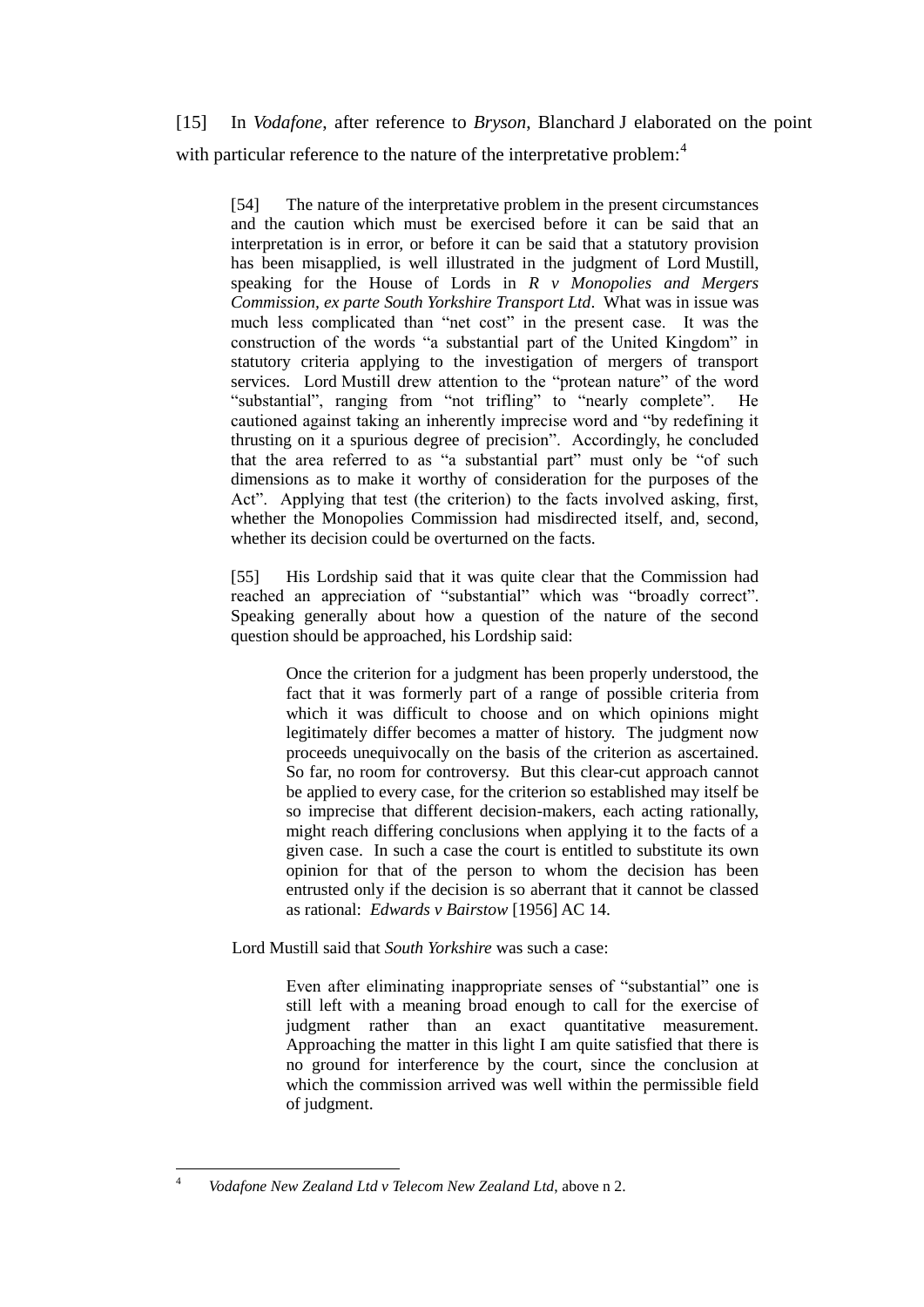[56] The issue about "net cost" involves an imprecise criterion where "different decision-makers, each acting rationally, might reach differing conclusions when applying it to the facts of a given case".

[57] Some guidance is also to be obtained from this Court's decision in *Unison Networks Ltd v Commerce Commission*. That case was about a statutory regime for controlling electricity line companies. The Commission's task was to set thresholds for declarations of control. It differs from the present case because it involved the use of a broadly expressed power designed to achieve economic objectives, rather than, as here, the calculation of an amount of net cost. But it was alleged in *Unison* that the Commission had misconstrued the requirements of Part 4A of the Commerce Act 1986 and applied the wrong legal test when exercising its power. As to that, this Court said that the statute contemplated that the Commission, as a specialist body, would exercise judgment in constructing the thresholds. That requirement, the Court said, could have been lawfully tackled in one of two ways. Both approaches were within the terms of the provisions in the relevant subpart of Part 4A. The Commission chose one of them and that was lawful. Importantly, it can be added that if the Commission had chosen the other, it too would have been lawful.

[58] So there are two stages. First, whether the Commission has misinterpreted the language of the statute. This in part turns on its appreciation of the function of the word "unavoidable". And, secondly, whether, if its interpretation was correct, it has nonetheless exercised its judgment about what was "net cost" in a way that contradicts the true and only reasonable conclusion available on the facts and has thereby committed an error of law in terms of *Edwards v Bairstow*.

[16] Several of the questions of law in the amended notice of appeal utilise the formulation whether the Board made findings to which "it could reasonably have come on the evidence".<sup>5</sup>

[17] I recognise that in identifying the circumstances in which it is permissible to interfere with a tribunal's decision a number of High Court judgments have included the formula "a conclusion [the tribunal] could not reasonably have come to".<sup>6</sup> However I consider that there is significant potential for confusion when such a formulation is reframed without the inclusion of a negative with the consequence that the question becomes: is the conclusion one to which a tribunal could reasonably have come on the evidence?

 $\overline{a}$ 

<sup>5</sup> For example, the questions of law listed as  $4(b)$ ,  $7(b)(i)$ –(iii),  $19(a)$  and (d), 22 and 36(b).

<sup>6</sup> *Countdown Properties (Northlands) Ltd v Dunedin City Council* [1994] NZRMA 145 (HC); *Ayrburn Farms Estate Ltd v Queenstown Lakes District Council* [2012] NZHC 735, [2013] NZRMA 126 at [34].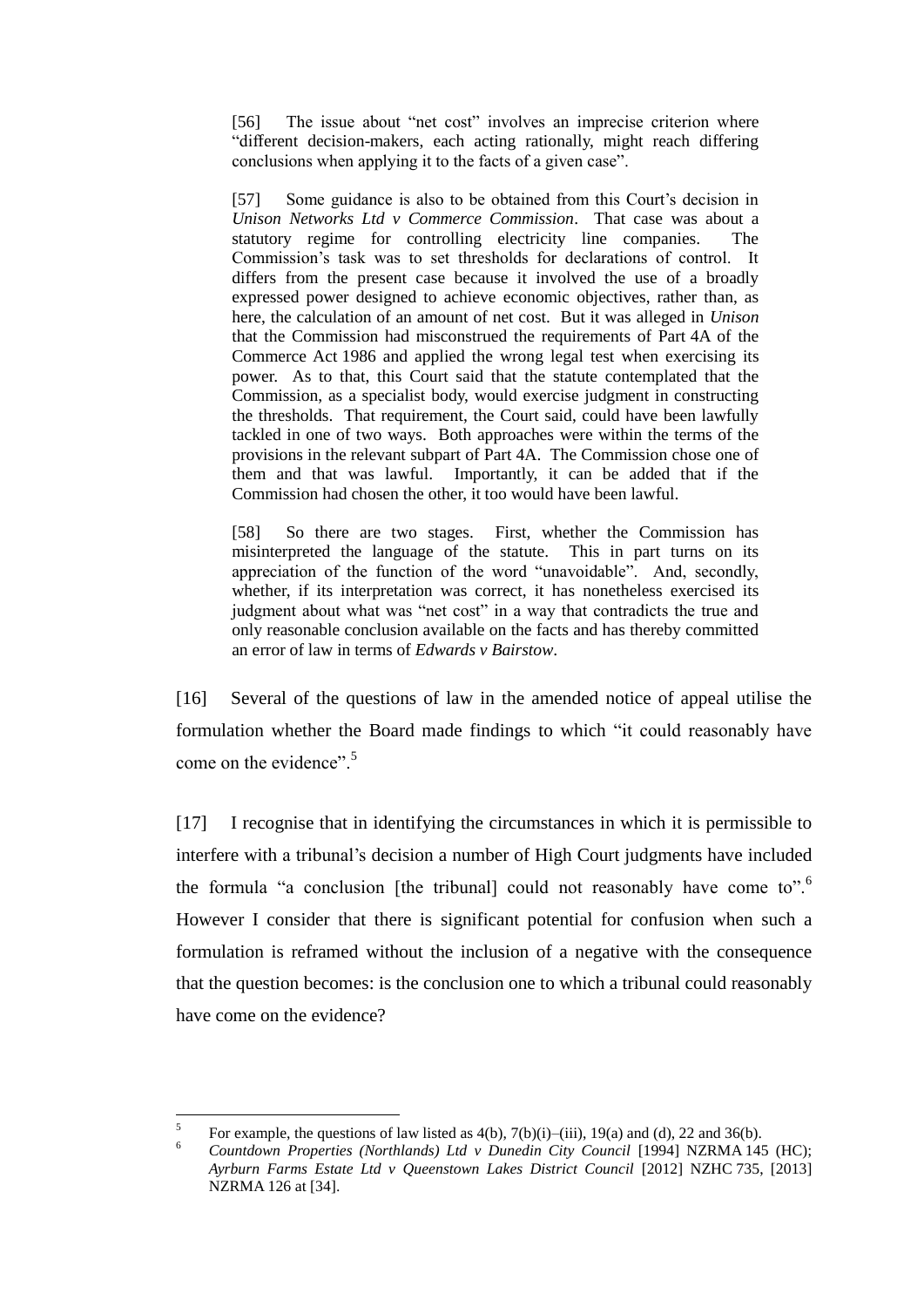[18] The potential for confusion is compounded when the ground of appeal is expressed as was ground 5(d) in the amended notice of appeal:

… the finding that sufficiently careful consideration had not been given to alternatives was not a reasonable finding on the evidence.

In similar vein in NZTA's written reply it was contended that:

A question of law can arise where a decision-maker has reached a finding without any reasonable evidential foundation.

[19] It is useful, I suggest, to recall why Lord Radcliffe preferred his third description in *Edwards v Bairstow*, namely one in which the true and only reasonable conclusion contradicts the determination:<sup>7</sup>

… Rightly understood, each phrase propounds the same test. For my part, I prefer the last of the three, since I think that it is rather misleading to speak of there being no evidence to support a conclusion when in cases such as these many of the facts are likely to be neutral in themselves, and only to take their colour from the combination of circumstances in which they are found to occur.

[20] In my view paraphrasing the established tests by reference to "not a reasonable finding on the evidence" or "without any reasonable evidential foundation" does not advance the analysis and has the potential to extend the inquiry beyond the proper boundary of what constitutes a question of law.

[21] In the context of an appeal against the exercise of a discretion (which the present appeal is not) it has long been recognised that on the same evidence two different minds might reach widely different decisions without either being appealable.<sup>8</sup> The same point has been made employing the word "reasonably":

The reason for the limited role of the Court of Appeal in custody cases is not that appeals in such cases are subject to any special rules, but that there are often two or more possible decisions, any one of which might reasonably be thought to be the best, and any one of which therefore a judge may make without being held to be wrong.

 $\overline{a}$ 

*P Edwards v Bairstow* [1956] AC 14 (HL) at 36.

<sup>8</sup> *Bellenden v Satterthwaite* [1948] 1 All ER 343 (CA) at 345.

<sup>9</sup> *G v G* [1985] 2 All ER 225 (HL) at 228.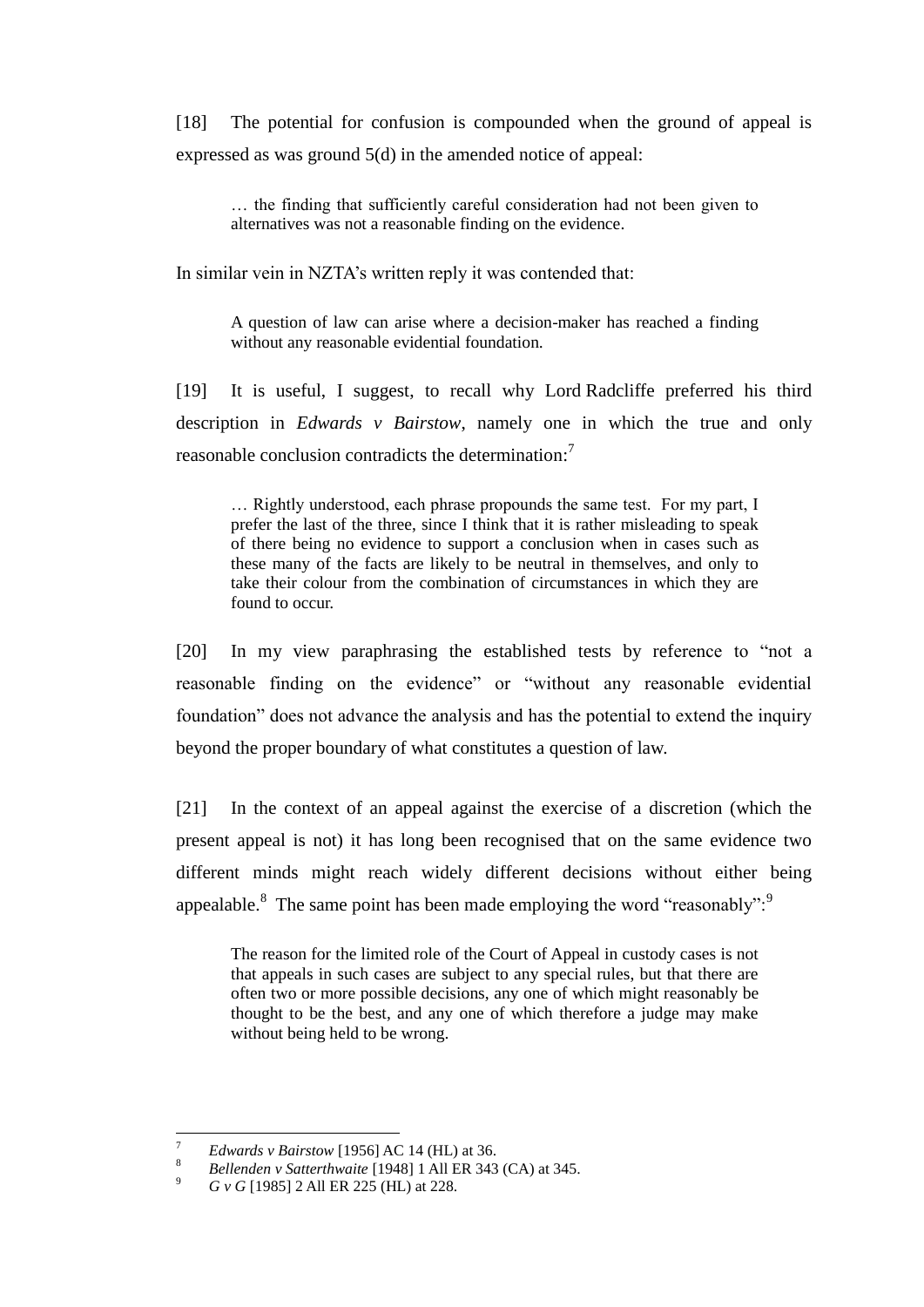[22] However in the third of Lord Radcliffe's descriptions in *Edwards v Bairstow* where "reasonable" appears, it is quite clear that only one possible conclusion was in contemplation as being reasonable:

one in which the true and only reasonable conclusion contradicts the determination.

[23] Consequently, in the interests of clarity, when addressing those questions of law in NZTA's amended notice of appeal which adopt the "could reasonably have come to on the evidence" formula, I propose to reframe the question to align precisely with Lord Radcliffe's third description.

[24] From time to time there was reference in the course of NZTA's submissions to another formula, namely a conclusion "where there is no reliable, probative evidence to support the determination". Authority for that formula as demonstrating an error of law was said to be found in *Chorus Ltd v Commerce Commission*. 10 Kόs J there remarked:

[177] Thirdly, I find the Commission did not fail to determine what inferences could reliably be drawn from the benchmark data about the likely cost of providing the UBA service in New Zealand. This was very much a tertiary argument to the two primary arguments. Had the Commission had reason to believe that the benchmark evidence was not reliable, probative evidence or that the proposed IPP outcome, based on the benchmark evidence and allowing for consideration of s 18, was irrational and likely to produce an outcome substantially removed from the likely ISLRIC found under the FPP, the Commission would have had a duty to inquire further. But those were not the circumstances here. The benchmark evidence was reliable and probative. The IPP outcome was not evidently irrational, however unpalatable it may have been to Chorus. The mechanism to correct the IPP price lay not in further protracted analysis to produce a more perfect IPP price. It lay in the statutory mechanism, under s 42, to obtain a full pricing review using the FPP.

[25] On appeal the Court of Appeal<sup>11</sup> endorsed the High Court's finding that there was no reason to believe that the benchmark evidence that the Commission obtained through its questionnaire was not reliable, probative evidence.<sup>12</sup> However I do not consider that the Court of Appeal's judgment is to be read as extending the grounds

 $10\,$ <sup>10</sup> *Chorus Ltd v Commerce Commission* [2014] NZHC 690 at [154] and [177].

<sup>&</sup>lt;sup>11</sup> *Chorus Ltd v Commerce Commission* [2014] NZCA 440. References omitted.

At [121].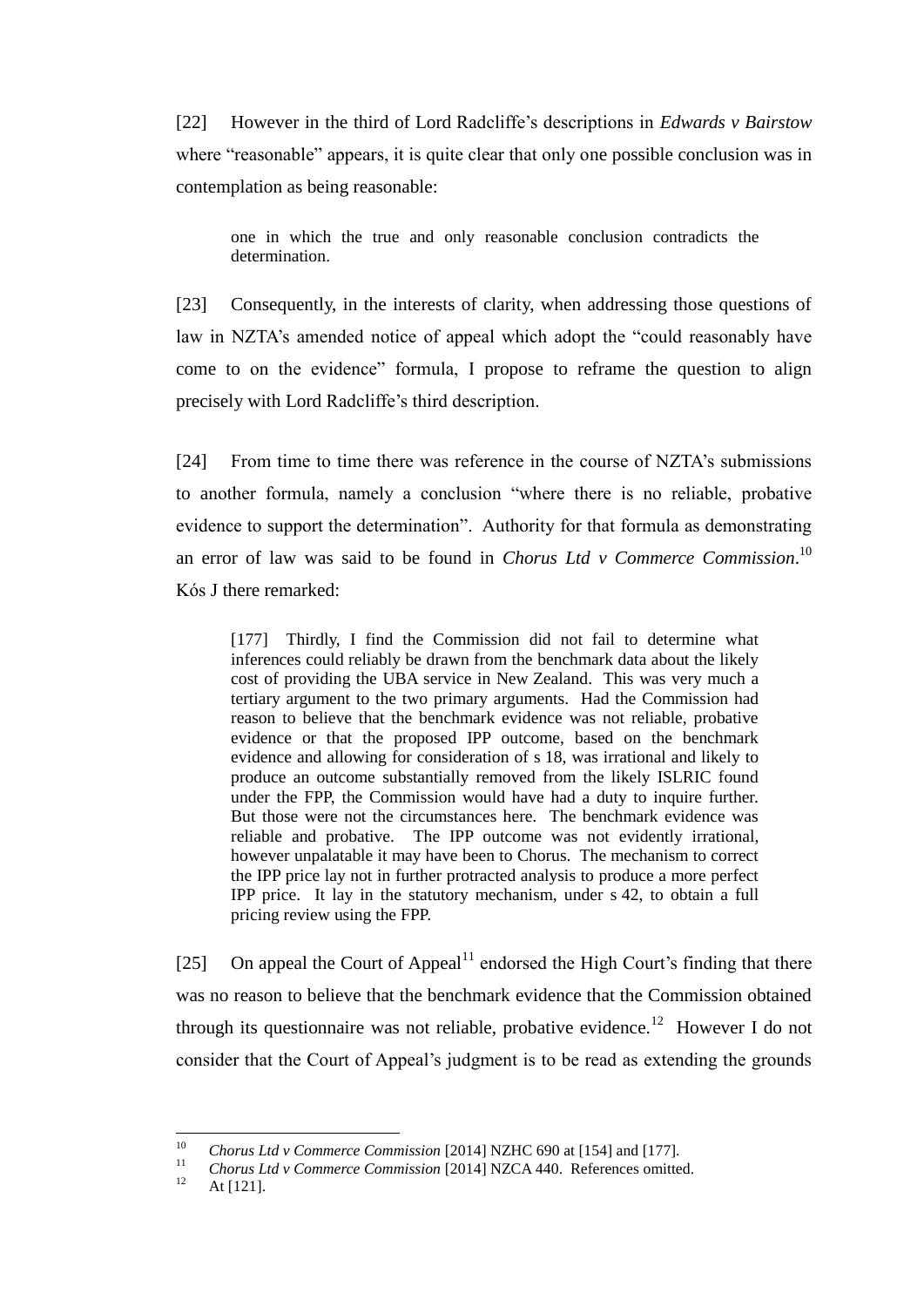upon which a judgment may be challenged as wrong in law. Indeed it is apparent that the Court of Appeal was reiterating the traditional approach.

[26] The introductory paragraphs bear repeating. Having noted that the appeal was not a general appeal against the merits of the Commission's determination and that Chorus did not challenge the Commission's interpretation of any of the relevant statutory provisions, the Court said:

[109] Instead Chorus challenges the Commission's determination on the basis that the proper application of the law required a different answer. Chorus does this by alleging, in the first five questions of law, that the Commission made factual errors and thereby erred in law.

[110] It is well-established, however, that to succeed on the basis of allegations of this nature Chorus must show that the Commission has exercised its judgment about the application of the IPP:

> … in a way that contradicts the true and only reasonable conclusion available on the facts and has thereby committed an error of law in terms of *Edwards v Bairstow*.

[111] This is a high hurdle for Chorus to surmount. It is well-established that unless the Commission's application of the statutory provisions is factually "unsupportable" it will not have erred in law. It is for the Commission, as a specialist body, to exercise judgment in carrying out the requisite "benchmarking" exercise and in weighing up the relevant facts in that context. It will therefore having erred only if there is no evidence to support the factual findings it made in reaching its determination.

[112] In the absence of a right of general appeal, it is not the role of the Court in an appeal on a question of law to undertake a broad reappraisal of the Commission's factual findings or the exercise of its evaluative judgments. Care should also be taken to avoid a technical and overly semantic analysis of the Commission's determination in an endeavour to create a question of law. In making factual findings it is for the Commission, and not the Court, to decide what weight should be given to the relevant evidence and what inferences, if any, should be drawn from the evidence. An inference must be logically drawn from proven facts and not be mere speculation or guesswork. At the same time, as counsel for the Commission acknowledged, if the Commission has made a factual error that makes its application of the statutory provisions "unsupportable" it will have erred in law.

#### **Section 171**

[27] The Board was required to consider the NoR under s 149P(4) which provides: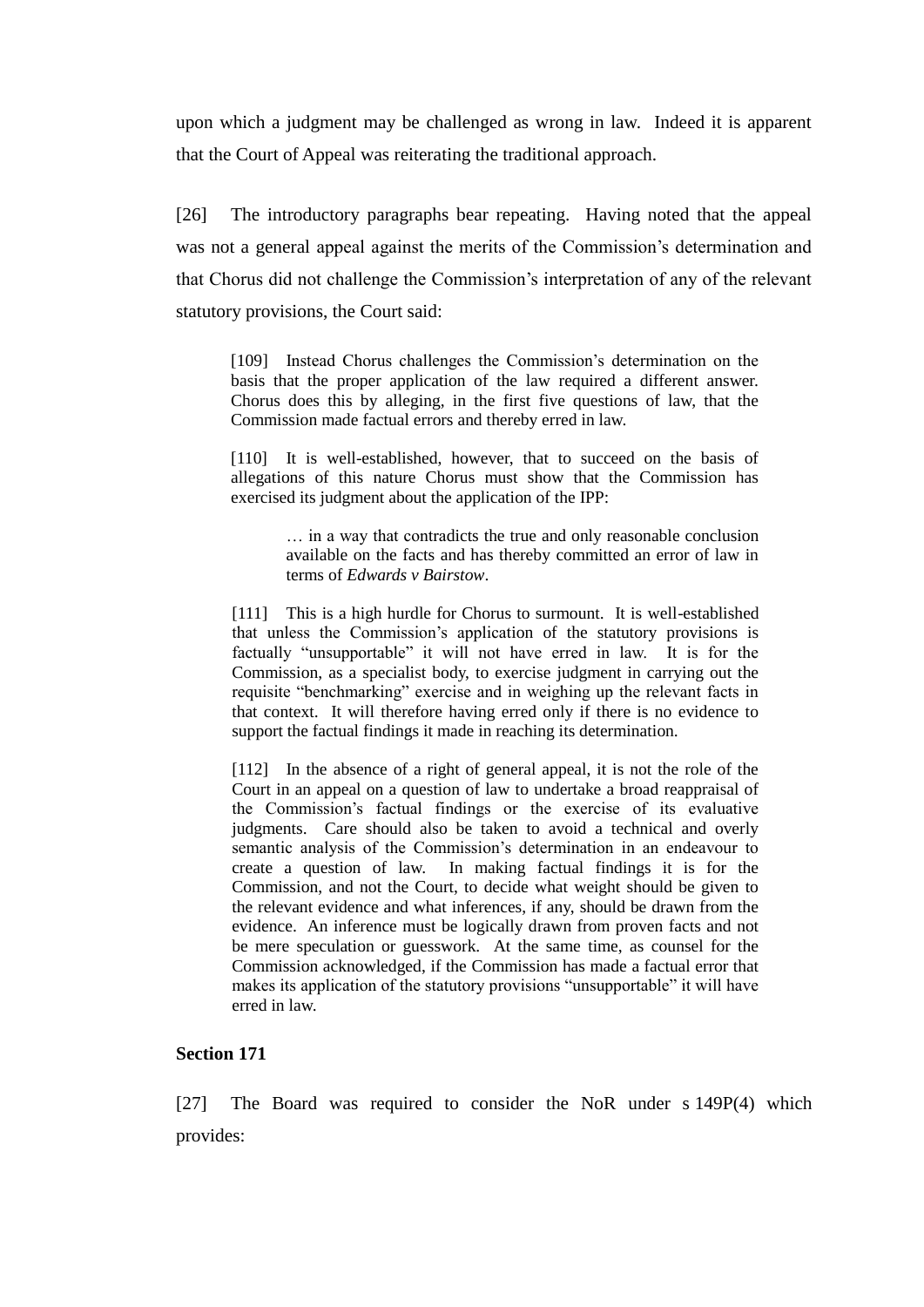- (4) A board of inquiry considering a matter that is a notice of requirement for a designation or to alter a designation—
	- (a) must have regard to the matters set out in section 171(1) and comply with section 171(1A) as if it were a territorial authority; and
	- (b) may—
		- (i) cancel the requirement; or
		- (ii) confirm the requirement; or
		- (iii) confirm the requirement, but modify it or impose conditions on it as the board thinks fit; and
	- (c) may waive the requirement for an outline plan to be submitted under section 176A.

[28] Consequently the Board was required to make its decision on the NoR by applying s 171(1) which provides:

- (1) When considering a requirement and any submissions received, a territorial authority must, subject to Part 2, consider the effects on the environment of allowing the requirement, having particular regard to—
	- (a) any relevant provisions of—
		- (i) a national policy statement:
		- (ii) a New Zealand coastal policy statement:
		- (iii) a regional policy statement or proposed regional policy statement:
		- (iv) a plan or proposed plan; and
	- (b) whether adequate consideration has been given to alternative sites, routes, or methods of undertaking the work if—
		- (i) the requiring authority does not have an interest in the land sufficient for undertaking the work; or
		- (ii) it is likely that the work will have a significant adverse effect on the environment; and
	- (c) whether the work and designation are reasonably necessary for achieving the objectives of the requiring authority for which the designation is sought; and
	- (d) any other matter the territorial authority considers reasonably necessary in order to make a recommendation on the requirement.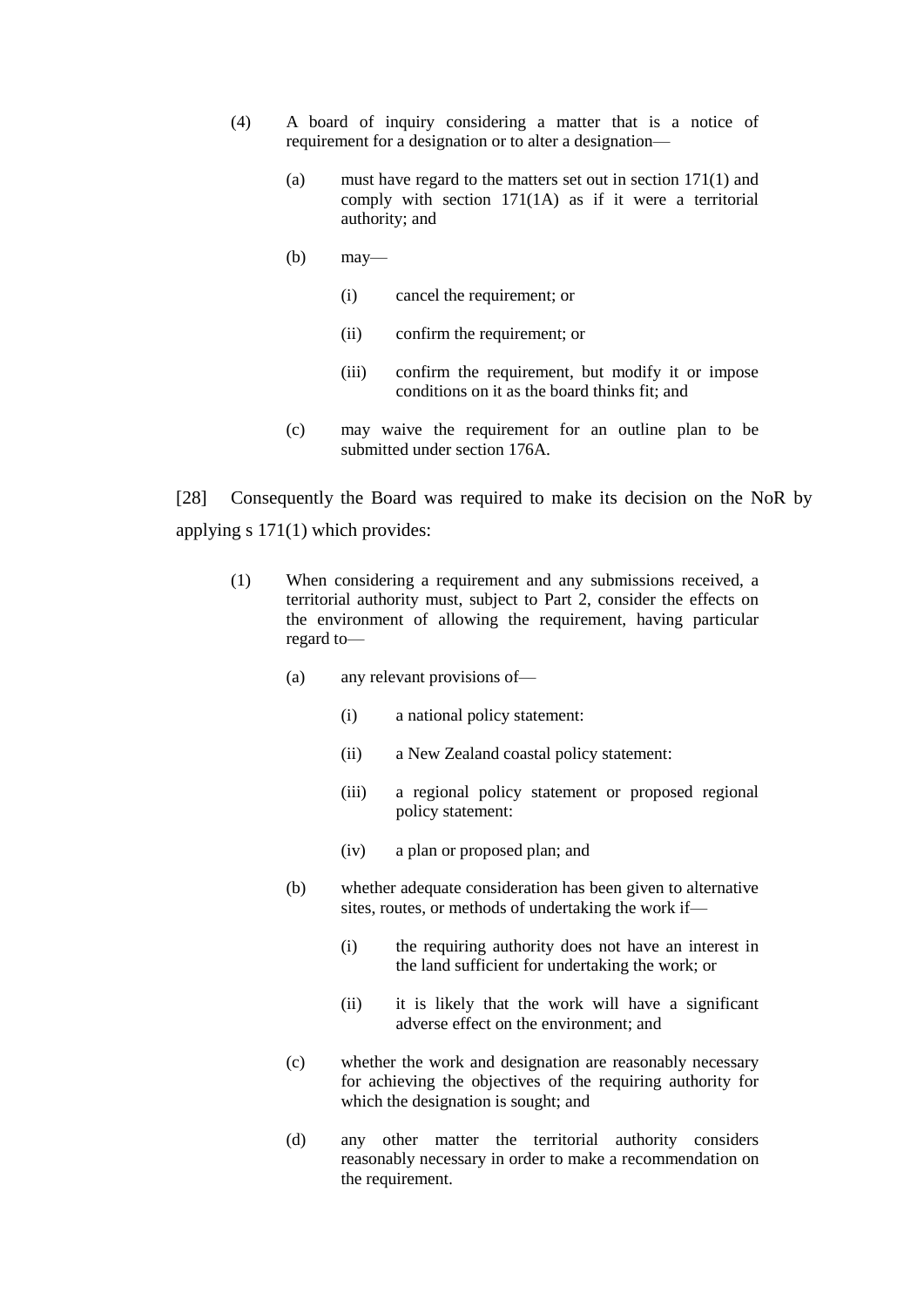[29] Issues relating to the interpretation of s 171(1) comprised a significant part of the appeal. In this portion of the judgment I briefly traverse the legislative history of s 171 together with some relevant authorities. In the course of doing so I identify a number of the primary interpretation issues in contest. However it is convenient first to draw attention to s  $171(1)(c)$ , relating as it does to the objectives of a requirement.

*Section 171(1)(c)*

[30] NZTA's objectives for the Project were:<sup>13</sup>

**Objective 1**: To improve the resilience, efficiency and reliability of the State network:

- (i) By providing relief from congestion on SH1 between Paterson Street and Tory Street;
- (ii) By improving the safety for traffic and persons using this part of the SH1 corridor; and
- (iii) By increasing the capacity of the SH1 corridor between Paterson Street and Tory Street.

**Objective 2:** To support regional economic growth and productivity:

- (i) By contributing to the enhanced movement of people and freight through Wellington City; and
- (ii) By, in particular, improving access to Wellington's CBD employment centres, airport and hospital.

**Objective 3**: To support mobility and modal choices within Wellington City:

- (i) By providing opportunities for improved public transport, cycling and walking; and
- (ii) By not constraining opportunities for future transport developments.

**Objective 4**: To facilitate improvement to the local road transport network in Wellington City in the vicinity of the Basin Reserve.

[31] The Board found that the works were reasonably necessary to achieve those objectives.<sup>14</sup> The Board also recorded that there was no real dispute that the NoR (i.e. designation) was reasonably necessary for achieving the objectives.<sup>15</sup>

 $13$ <sup>13</sup> Final Decision, at [1225].

At [1230].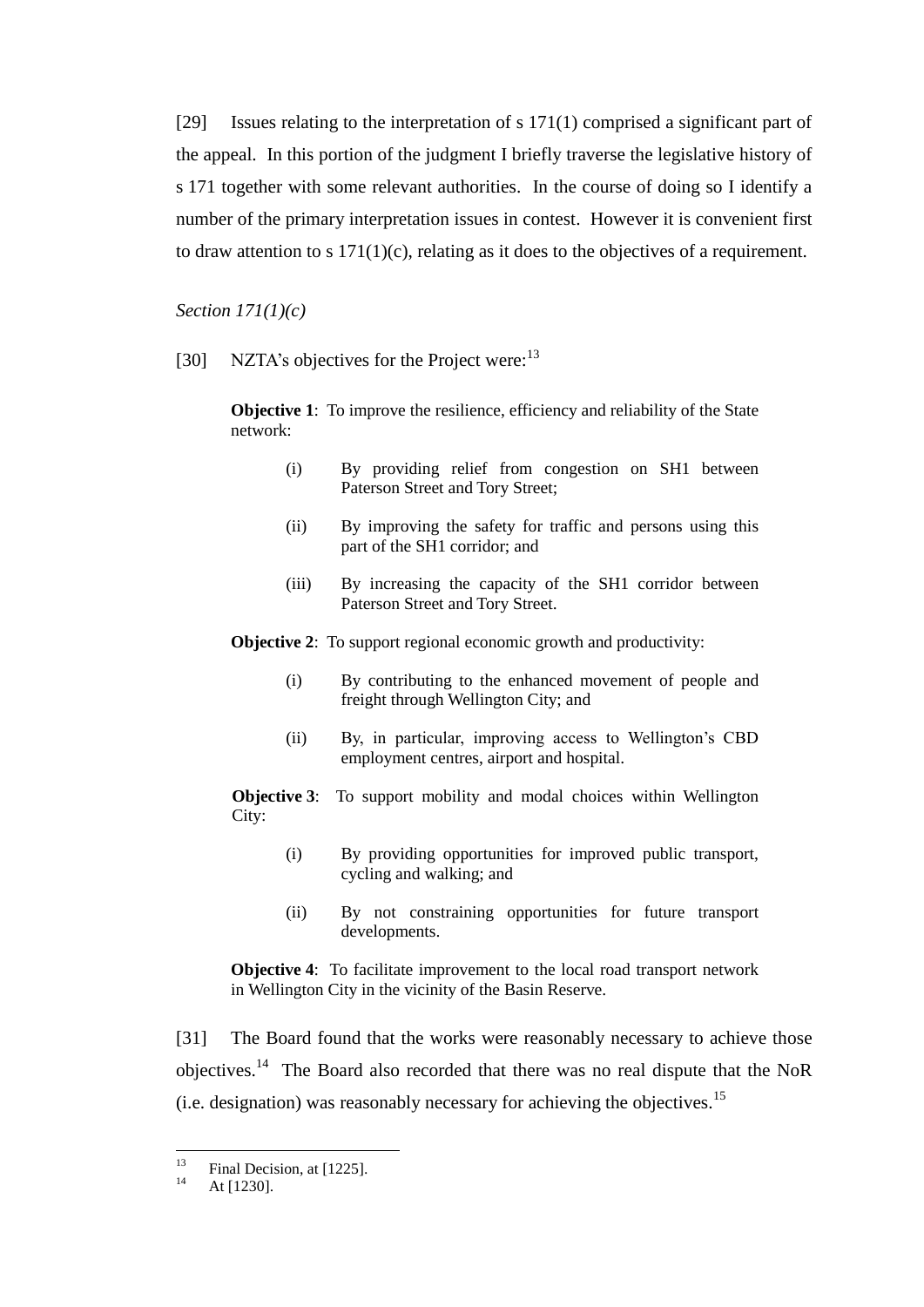### *Original form of s 171(1)*

[32] Section 171 as originally enacted in 1991 included Part 2 of the RMA as one of five matters to which a territorial authority was required to have particular regard:

### **171 Recommendation by territorial authority**–

- (1) When considering a requirement made under section 168, a territorial authority shall have regard to the matters set out in the notice given under section 168 (together with any further information supplied under section 169), and all submissions, and shall also have particular regard to–
	- (a) Whether the designation is reasonably necessary for achieving the objectives of the public work or project or work for which the designation is sought; and
	- (b) Whether adequate consideration has been given to alternative sites, routes, or methods of achieving the public work or project or work; and
	- (c) Whether the nature of the public work or project or work means that it would be unreasonable to expect the requiring authority to use an alternative site, route, or method; and
	- (d) All relevant provisions of national policy statements, New Zealand coastal policy statements, regional policy statements, regional plans, and district plans; and
	- (e) Part II.

Section 104 concerning resource consent applications and s 191 concerning requirements for heritage orders had a similar structure.

# *1993 Amendment*

[33] The reference to Part 2 was relocated in  $1993^{16}$  when the words "Subject to Part II" were placed at the commencement of the subsection. An equivalent amendment was made to both ss 104 and 191.

[34] The 1993 Amendment also introduced s 168A providing for the public notification of requirements. Under s 168A(3) a territorial authority was to have regard to the matters set out in s 171.

 $15$  $\frac{15}{16}$  At [1218] –[1219].

Resource Management Amendment Act 1993, s 87.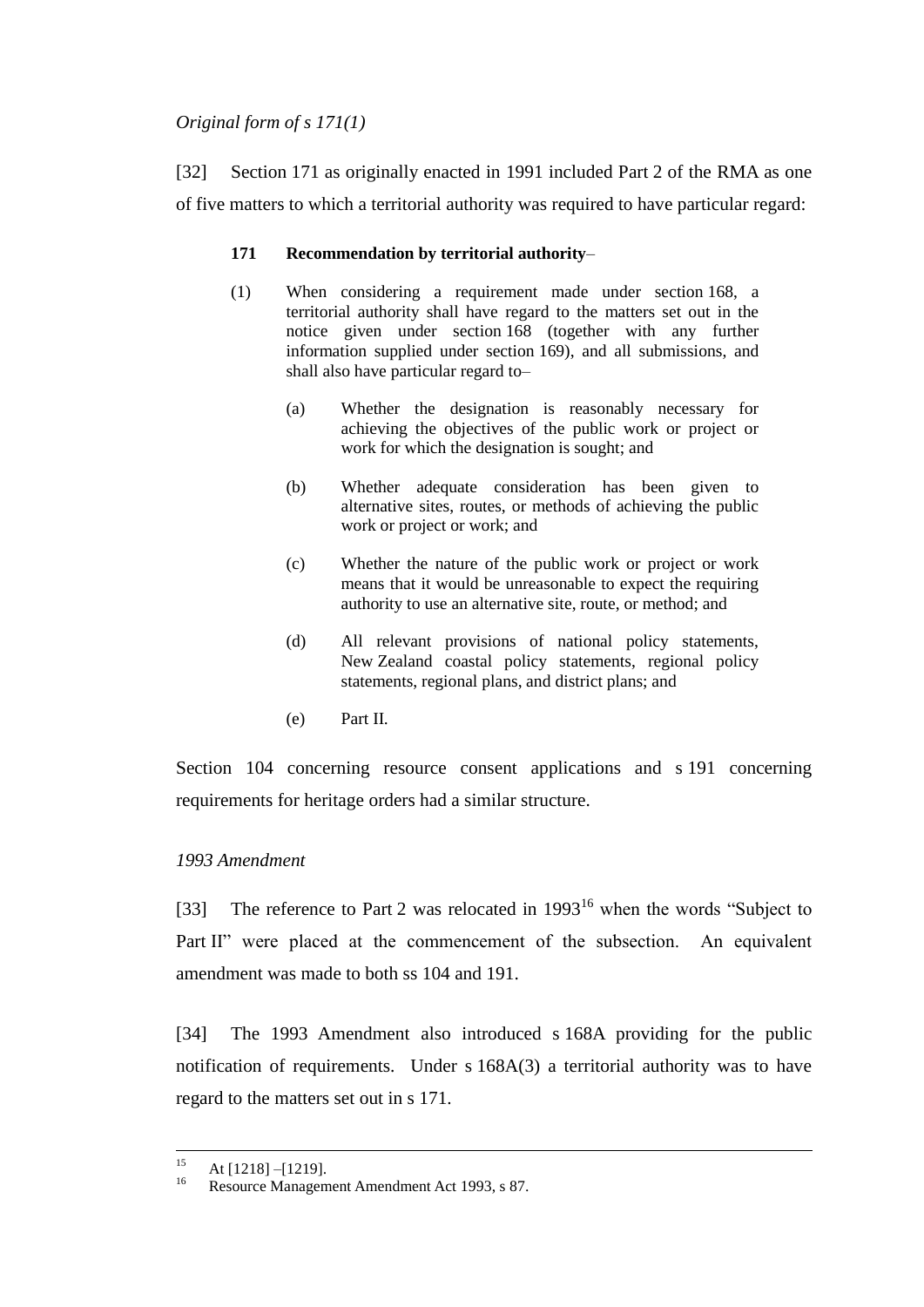[35] The speech of the Minister of the Environment on the second reading of the bill explained the motivation for the amendments. Having noted that the RMA seeks to provide certainty to all parties and that the law must provide a clear framework for the courts and others to work with, the Hon Rob Storey said:<sup>17</sup>

The Bill, therefore, addresses those sections of the Resource Management Act in which at present there is a lack of clarity. There are some who believe that the Act should be left untouched until case law demonstrates that, because of ambiguous wording, Parliament's intent has not been exactly converted into the law.

If Parliament intends a particular policy direction, I think that direction has to be clearly expressed. To do otherwise would be a dereliction of the trust placed in us as members of Parliament. It is one thing to use language that allows a flexibility of outcomes, when Parliament probably knows what it intends as the result; it is quite another matter to have language that allows a variety of outcomes, when there is meant to be only one.

Sorting out the ambiguities in a legal setting also puts a very large cost on everybody – citizens, local government, central government, and potentially on the environment itself. I think that the House would want to do better than that, and therefore it has to remove the necessary ambiguities and costs.

[36] Specifically in relation to references within the RMA to Part 2, the Minister said:

As I said, the Bill makes a number of technical amendments and I certainly do not intend to go through all of them. Part II of the Resource Management Act sets out the purpose of the Act. The current references in the Act to Part II have been in danger of being interpreted as downgrading the status of Part II. Amendments in the Bill restore Part II to its proper overarching position.

[37] The significance of the "subject to" drafting method had been the subject of direct consideration some four years earlier in *Environmental Defence Society Inc v*  Mangonui County Council.<sup>18</sup> Section 3 of the Town and Country Planning Act 1977, the predecessor of the RMA, related to matters of national importance which were in particular to be recognised and provided for in the implementation and administration of district schemes. Section 36, which related to the contents of district schemes, included the phrase "subject to section 3".

 $17$  $^{17}$  (17 June 1993) 535 NZPD 15920.

<sup>18</sup> *Environmental Defence Society Inc v Mangonui County Council* [1989] 3 NZLR 257 (CA) at 260.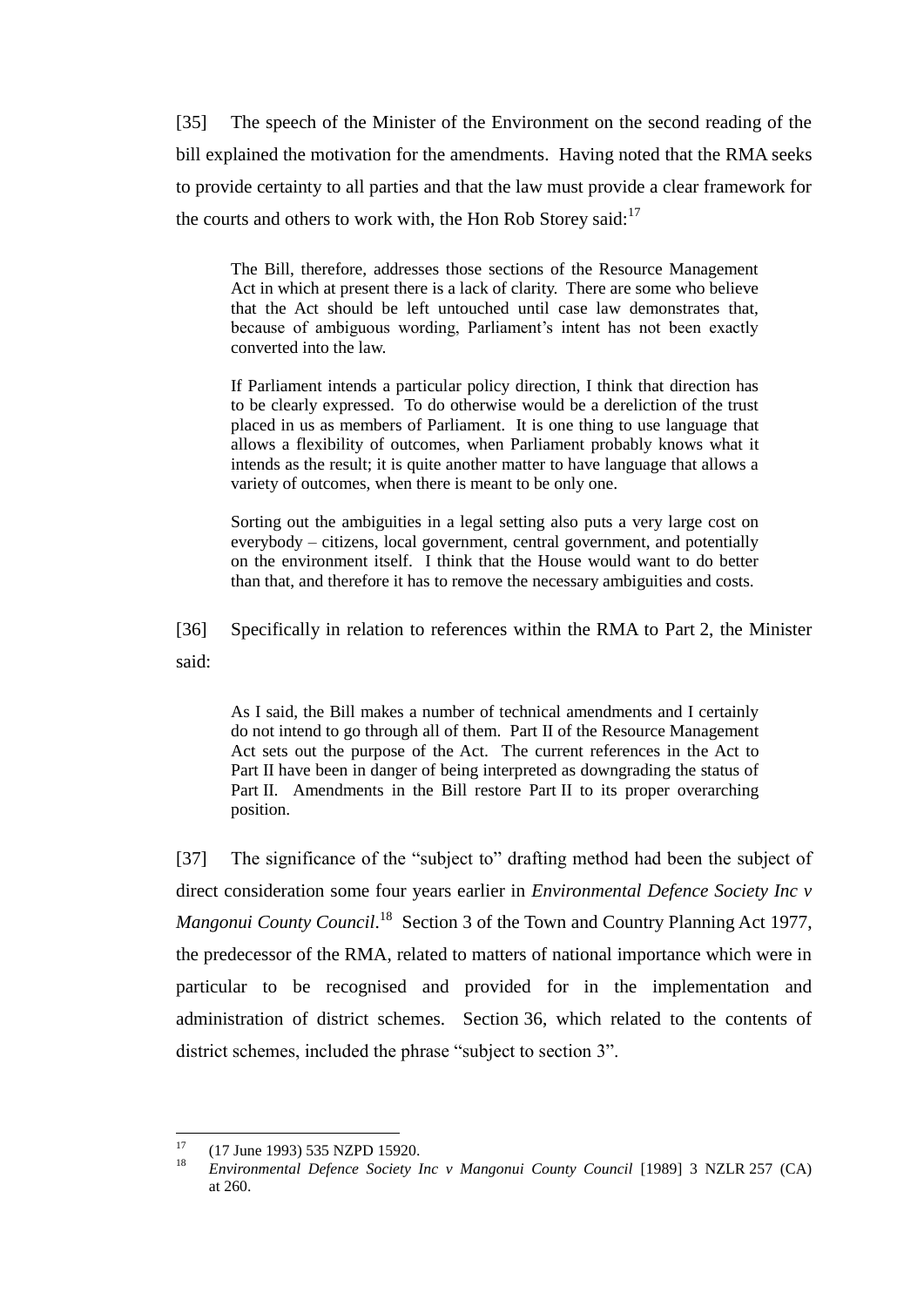[38] With reference to the significance of the inclusion of that phrase Cooke P said:

The decision of the Tribunal now in question contains no discussion of the relationship between s 3 and the other sections, but Chilwell J observes in his judgment that the Tribunal has consistently held that the change in wording making certain sections subject to s 3 does no more than make explicit what was previously implicit and that the *Waimea* decision applies to the present Act. The High Court Judge also adopted that view and it may fairly be said, I think, to have been both an express basis of his decision and an underlying assumption of the Tribunal's decision. Read as a whole, their reasoning appears to involve an overall balancing of the various considerations in ss 3 and 4 on the lines approved in the *Waimea* judgment.

With respect, I am unable to agree that this is a correct view. Rather I agree with the view taken by Dr K A Palmer in his *Planning and Development Law in New Zealand* ( $2^{nd}$  ed, 1984) vol 1 at p 202 that the 1977 change was significant. **The qualification "Subject to" is a standard drafting method of making clear that the other provisions referred to are to prevail in the event of a conflict.** This Court had occasion to say so expressly in a reported case the year before the 1977 Act: *Harding v Coburn* [1976] 2 NZLR 577, 582. **There was no need nor reason to insert those words in ss 4 and 36 of the 1977 Act if the legislature had intended that the s 3 matters were no more than matters to which regard was to be had, together with district considerations, in preparing a district scheme.** The explanation of the insertion of the words that leap to the eye, as it seems to me, is that the argument for the Minister of Works rejected in *Waimea* was henceforth to prevail. There is an analogy with the legislative guidelines provided by declaring a special object for the amending Act considered by this Court in *Ashburton Acclimatisation Society v Federated Farmers of New Zealand Inc* [1988] 1 NZLR 78, 87-88; see also per Bisson J at pp 94– 95 and per Chilwell J at pp 97–99.

(emphasis added)

[39] Section 171 in its 1993–amended form was considered in a number of noteworthy judgments. Delivering the advice of the Privy Council in *McGuire v Hastings District Council* Lord Cooke of Thorndon said:<sup>19</sup>

[22] … By s 171 particular regard is to be had to various matters, including (b) whether adequate consideration has been given to alternative routes and (c) whether it would be unreasonable to expect the authority to use an alternative route. …; but, by s 6(e), which their Lordships have mentioned earlier, [Hastings] is under a general duty to recognise and provide for the relationship of Maori with their ancestral lands. So, too, Hastings must have particular regard to kaitiakitanga (s 7) and it must take into account the principles of the Treaty (s 8). **Note that s 171 is expressly made subject to Part II, which includes ss 6, 7 and 8. This means that** 

<sup>19</sup> <sup>19</sup> *McGuire v Hastings District Council* [2000] UKPC 43, [2002] 2 NZLR 577.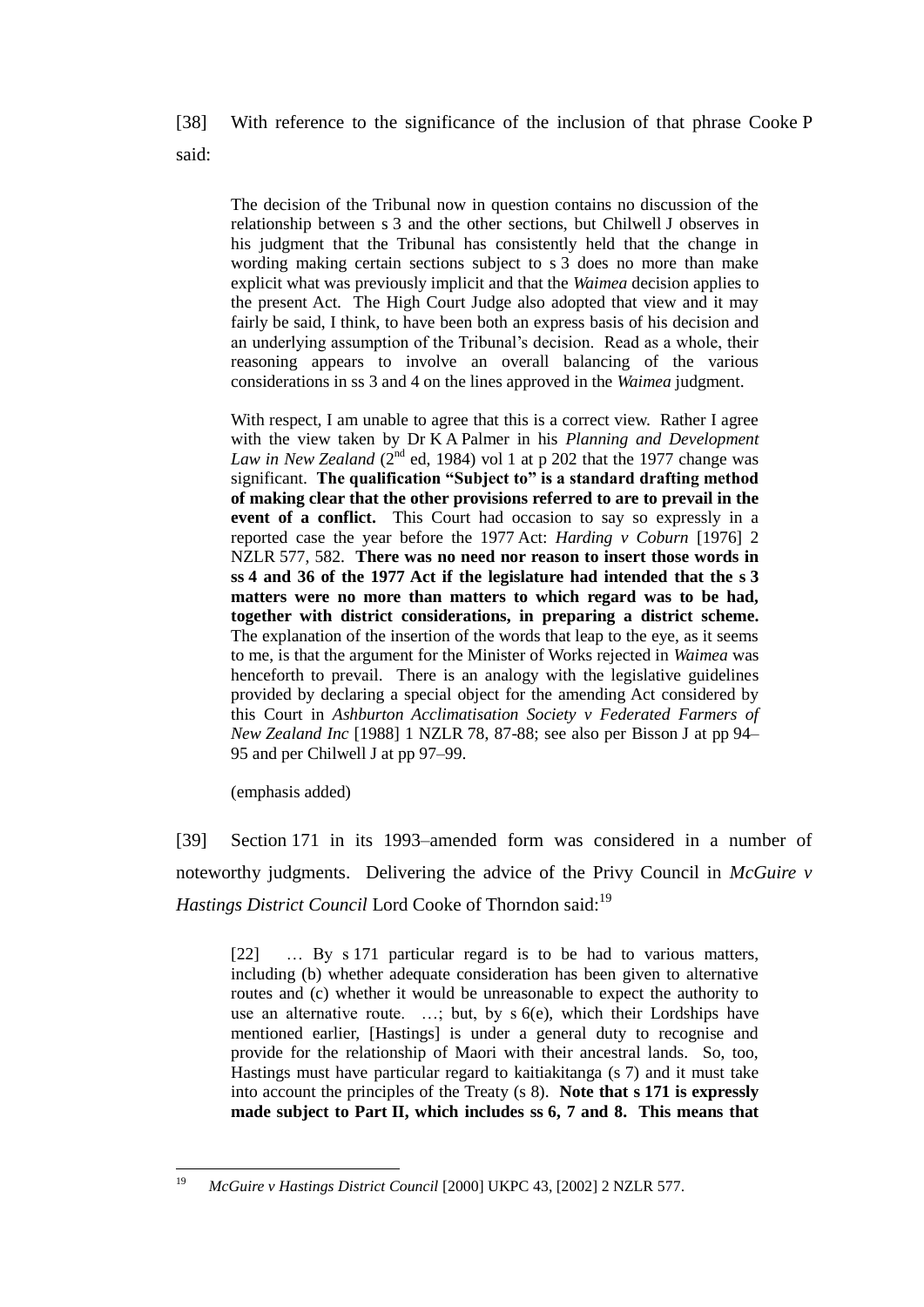**the directions in the latter sections have to be considered as well as those in s 171 and indeed override them in the event of conflict.**

(emphasis added)

[40] While strictly speaking those observations in relation to the operation of s 171 were obiter dicta, as *Auckland Volcanic Cones Society Inc v Transit New Zealand* recognised, they were "very strong obiter dicta".<sup>20</sup> The High Court there added:

[59] … The specific considerations in s 171 (alternative methods or routes in particular) are subject to Part II of the RMA. Parties involved in the administration and application of the RMA are very familiar with the requirement to have regard to other considerations subject to Part II. On an application for resource consent, consent authorities and on appeal the Environment Court must have regard to the considerations in s 104 of the RMA. The s 104 considerations are expressed to be subject to Part II. There is a well-established body of case law confirming the primacy of Part II and how that is applied in relation to the s 104 considerations. The drafting technique used in s 171 to provide the considerations in that section are subject to Part II is not unique to s 171.

[60] In the present case the effect of ss 171 and 174 is to require Transit and the Environment Court on appeal to have particular regard to the matters at s  $171(1)(a)$ , (b), (c) and (d) but always subject to Part II of the RMA.

#### *2003 Amendment*

[41] Section 171 was substantially redrafted in the 2003 Amendment.<sup>21</sup> One change was the relocation of the reference to "subject to Part II" from its location at the commencement of the subsection:

#### 171 **Recommendation by territorial authority**

(1) When considering a requirement and any submissions received, a territorial authority must, subject to Part II, consider the effects on the environment of allowing the requirement, having particular regard to–

…

Although a similar change was made to s 104(1), there was no equivalent amendment to s 191(1) and consequently the phrase "Subject to Part 2" remains at the commencement of that subsection.

 $20$ <sup>20</sup> *Auckland Volcanic Cones Society Inc v Transit New Zealand* [2003] NZRMA 316 (HC).<br>Posource Management Amendment Act 2003 s 63

Resource Management Amendment Act 2003, s 63.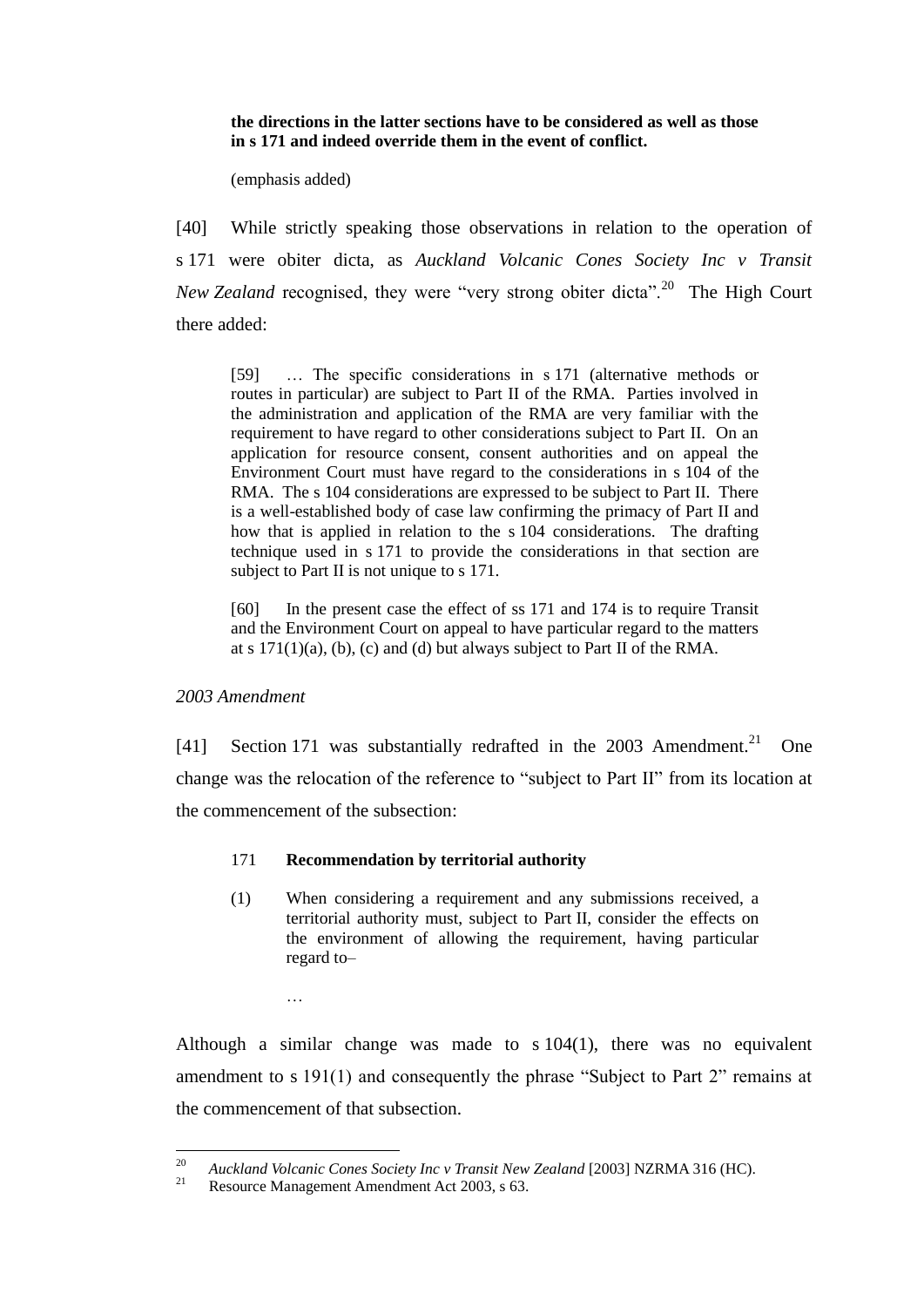[42] Section 186A(3) was substantially redrafted in terms identical to s 171(1).

[43] One of the contested points of interpretation turns on the fact of that relocation of the phrase within s 171(1). Whereas TAC contended that the phrase continued to render the totality of the consideration of effects as being subject to Part 2, NZTA argued that the relocation had the consequence that the phrase related to the consideration of effects rather than to the (a) to (d) matters.

[44] Most recently s 171 was considered in *Queenstown Airport Corporation Ltd v Queenstown Lakes District Council*. 22 Citing *McGuire*, Whata J said:

[68] It will be seen that the focal point of the assessment is, subject to Part 2, consideration of the effects of allowing the requirement having particular regard to the stated matters. **The import of this is that the purpose, policies and directions in Part 2 set the frame for the consideration of the effects on the environment of allowing the requirement. Indeed, in the event of conflict with the directions in s 171, Part 2 matters override them.** Paramount in this regard is s 5 dealing with the purpose of the Act, namely to promote sustainable management of natural and physical resources.

[69] Part 2 also requires that in achieving the sustainable management purpose, all persons exercising functions shall recognise and provide for identified matters of national importance; shall have regard to other matters specified in s 7 and shall take into account the principles of the Treaty of Waitangi.

[70] The reference at s  $171(1)(d)$  to "any other matter" is qualified by the words "reasonably necessary". Given the Act's overarching purpose, however, the scope of the matters that may legitimately be considered as part of the effects assessment must be broad and consistent with securing the attainment of that purpose.

(emphasis added)

*Sections 171(1) and 104(1) compared*

[45] It is convenient at this juncture to note the different structure of s 104 following the 2003 Amendment: $^{23}$ 

 $22$ <sup>22</sup> *Queenstown Airport Corporation Ltd v Queenstown Lakes District Council* [2013] NZHC 2347 [*Queenstown Airport*]. References omitted.

<sup>&</sup>lt;sup>23</sup> Section 104(1)(b) was replaced on 1 October 2009 by s 83(1) of the Resource Management (Simplifying and Streamlining) Amendment Act 2009.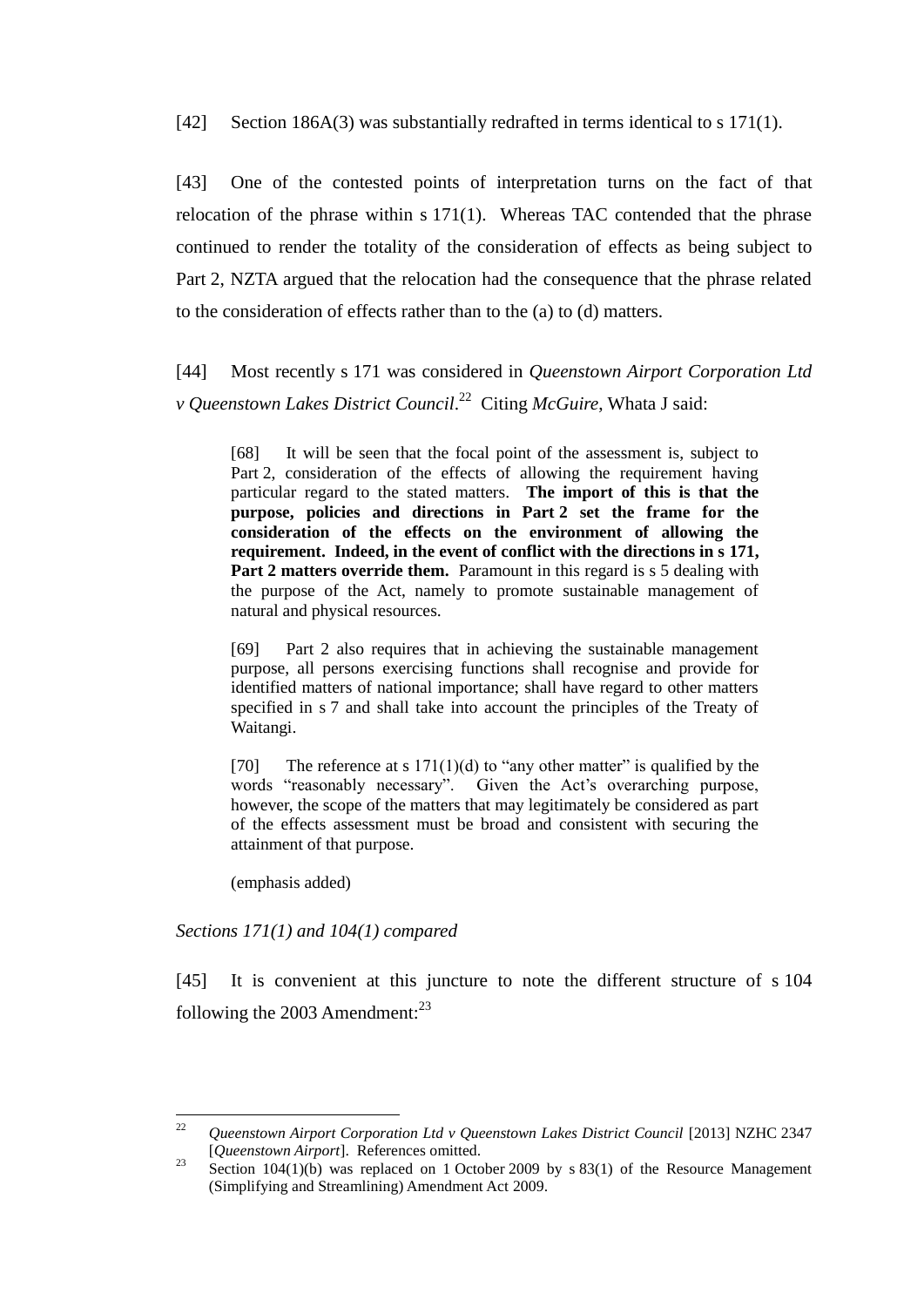#### 104 **Consideration of applications**

- (1) When considering an application for a resource consent and any submissions received, the consent authority must, subject to Part II, have regard to–
	- (a) any actual and potential effects on the environment of allowing the activity; and
	- (b) any relevant provisions of–
		- (i) a national policy statement:
		- (ii) a New Zealand coastal policy statement:
		- (iii) a regional policy statement or proposed regional policy statement:
		- (iv) a plan or proposed plan; and
	- (c) any other matter the consent authority considers relevant and reasonably necessary to determine the application.

[46] Two points of difference between ss 104 and 171 material to the statutory interpretation arguments in this case are:

- (a) in s 104 the effects on the environment comprises one of the matters to which regard is to be had whereas in s 171 it is the focus of consideration;
- (b) s 171 requires that the matters listed are to be the subject of "particular" regard.

[47] Having noted what it described as the "subtly different language" in the two sections, the Board concluded that the difference in wording did not require a substantively different approach to considering effects on the environment arising from NoRs from that for determining consent applications.<sup>24</sup> That conclusion is also in issue in contest on this appeal.<sup>25</sup>

 $\overline{24}$ <sup>24</sup> At [194] of the Final Decision.<br><sup>25</sup> Ougstion 28.4: soo [72] below.

Question 28A: see [72] below.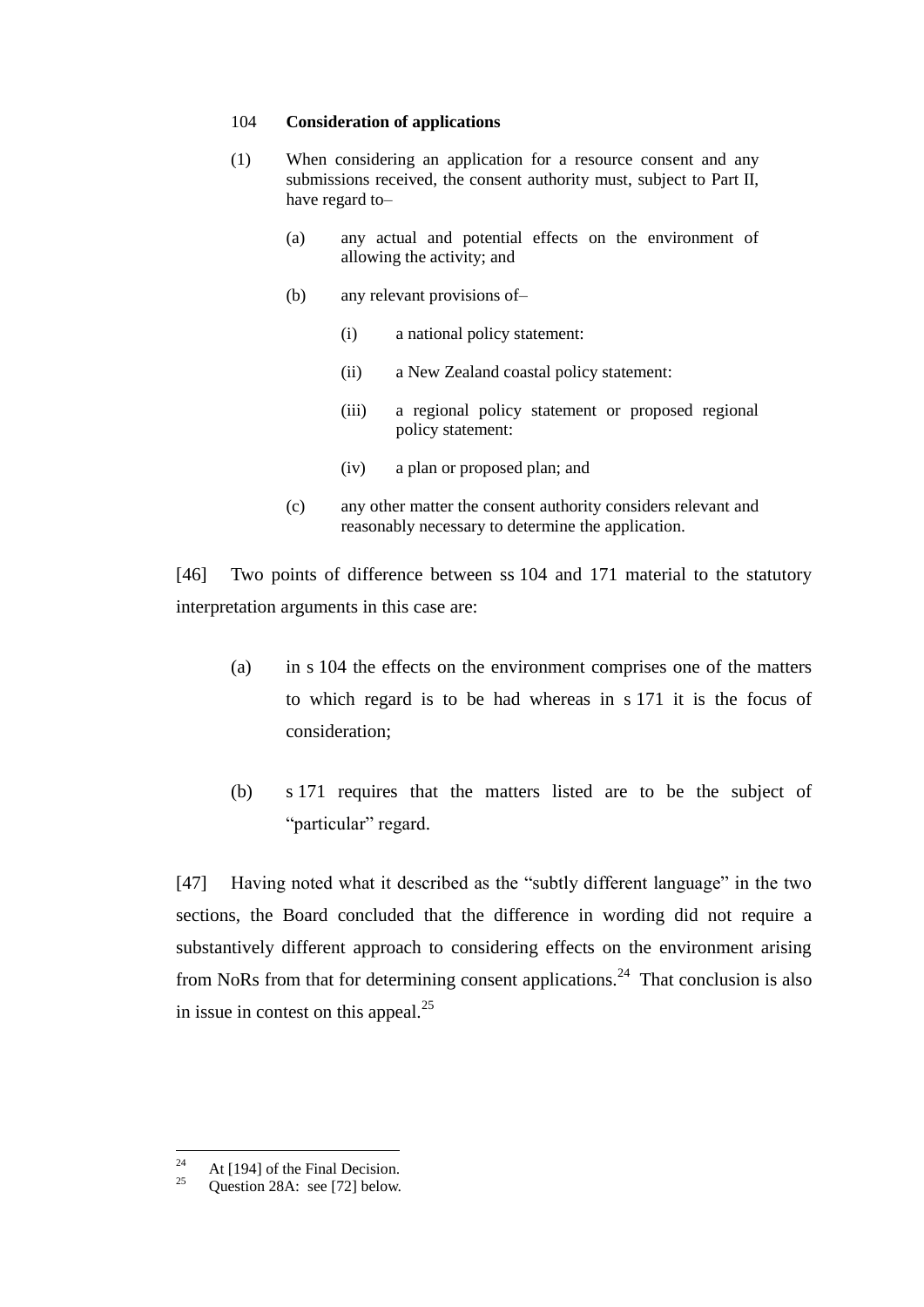[48] The Supreme Court's decision in *Environmental Defence Society Inc v The New Zealand King Salmon Co Ltd*<sup>26</sup> was released on 17 April 2014 part way through the hearing before the Board.<sup>27</sup> King Salmon involved an application for a change to the Marlborough Sounds Resource Management Plan under s 66 of the RMA. It did not concern s 171. The relevance of *King Salmon* to the present appeal arises from the Court's discussion of Part  $2^{28}$  and the decision-making process known as the "overall judgment" approach.

[49] NZTA's submissions stated that *King Salmon* has significantly modified the approach to decision-making under the RMA and in particular the meaning of "subject to Part 2". The respondents rejoined that the ratio of *King Salmon* was confined to plan changes and that the decision was of little moment in relation to designations.

#### **Sequence of consideration of the Issues**

[50] As earlier noted<sup>29</sup> the amended notice of appeal grouped the questions of law under eight broad issues by reference to subject matter.

[51] In its written submissions NZTA stated that it had "further refined" the questions of law comprised in Issues 3 and 6. Although these submissions were presented as filed, the redefinition provoked some debate which led to NZTA filing a memorandum on the fourth day of the hearing formally recording the intended "restatement" of the questions of law relevant to Issues 3 and 6 and summarising the principles relating to the Court's power to amend a notice of appeal.<sup>30</sup>

[52] The Issue 3 questions, being Q 28(a), (b) and (c), were refined as five questions which I will refer to as Q 28A to 28E. The Issue 6 question, being Q 45

<sup>26</sup> <sup>26</sup> *Environmental Defence Society Inc v The New Zealand King Salmon Co Ltd* [2014] NZSC 38, [2014] 1 NZLR 593 [*King Salmon*].

 $27 \text{ At [91] of the Final Decision.}$ 

<sup>28</sup> A change to a regional plan under s 66 must be "in accordance with [inter alia] the provisions of Part  $2$ ": s  $66(1)(b)$ .

 $\frac{29}{30}$  At [11] above.

<sup>30</sup> Memorandum of counsel for the Appellant in relation to questions of scope and the Court's power to amend (if necessary) dated 23 July 2015.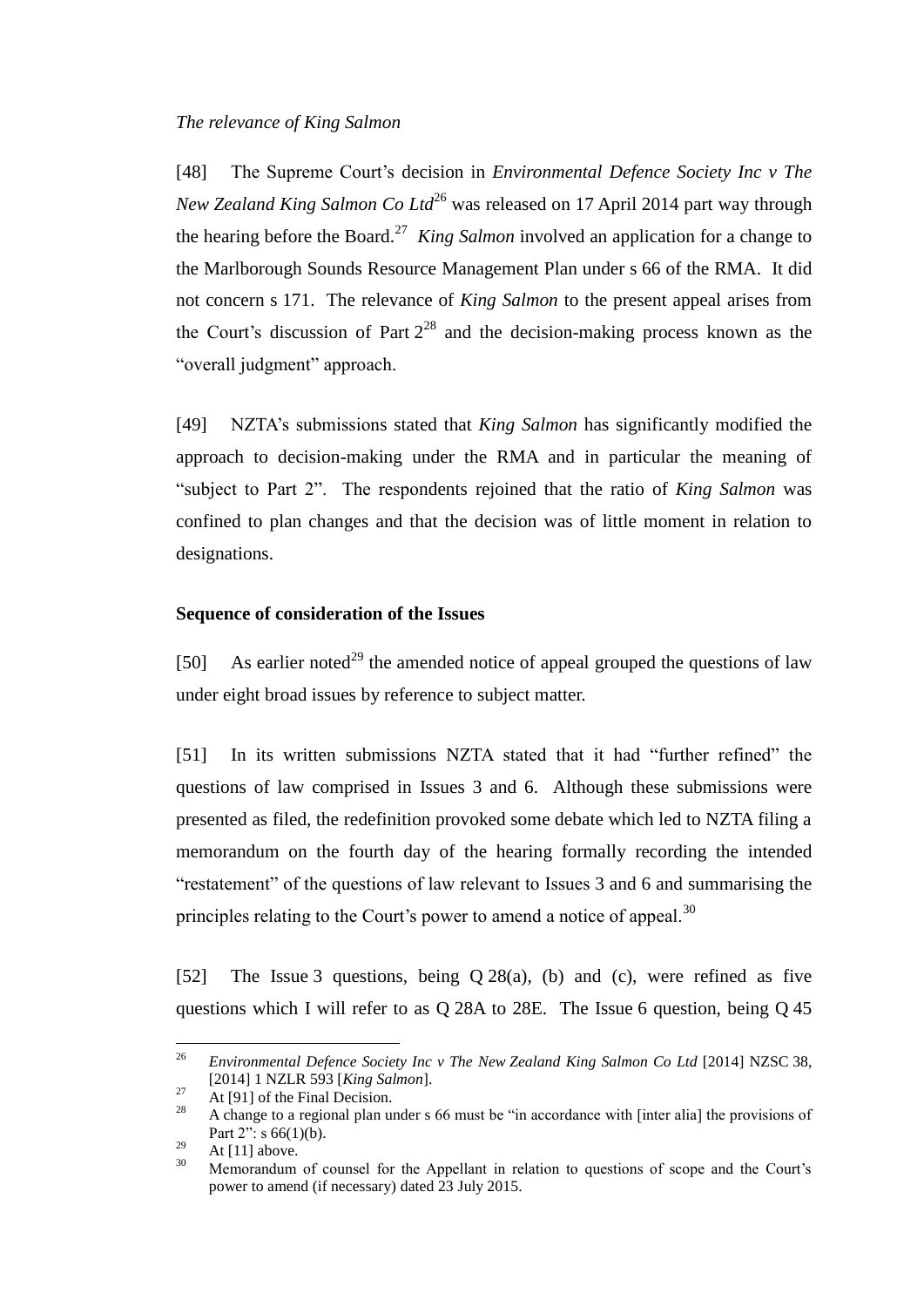(albeit with the cross-reference to the errors of law listed in para 44 of the amended notice of appeal), was refined as five questions which I will refer to as Q 45A to 45E.

- [53] It is convenient to set out the refined Issue 3 questions of law:
	- 28A Does the difference in wording between s 104 and s 171 require a substantively different approach to considering effects on the environment arising from notices of requirement as that for determining consent applications?
	- 28B Was the Board in error by considering the effects of the environment of allowing the requirement without having particular regard to the matters listed in s  $171(1)(a)–(d)?$
	- 28C When considering a requirement under s 171(1) RMA, how are the words 'having particular regard' to be interpreted?
	- 28D When considering a requirement under s 171(1) RMA, how are the words 'subject to Part 2' to be applied (in particular, following the recent Supreme Court decision in King Salmon)?
	- 28E As a consequence of those errors, did the Board make findings of fact that it could not otherwise have come to on the evidence?

[54] That "refinement" of the Issue 3 questions of law was particularly significant as it introduced in an explicit way as  $Q$  28C and  $28D<sup>31</sup>$  fundamental questions concerning the interpretation of  $s$  171(1). The answers to, or more accurately the discussion of, those two questions has significance for a number of the other specified questions of law.

[55] Consequently, although the structure of the parties' submissions helpfully tracked the sequence of the Issues in the amended notice of appeal, I propose to first address the key issues of statutory interpretation and the arguments concerning the implications of *King Salmon*. Having done so, the judgment will then traverse the remaining questions of law in the sequence of the identified Issues.

 $31$ <sup>31</sup> Q 28(a), (b) and (c) in the amended notice of appeal remained as Q 28A, 28B and 28E.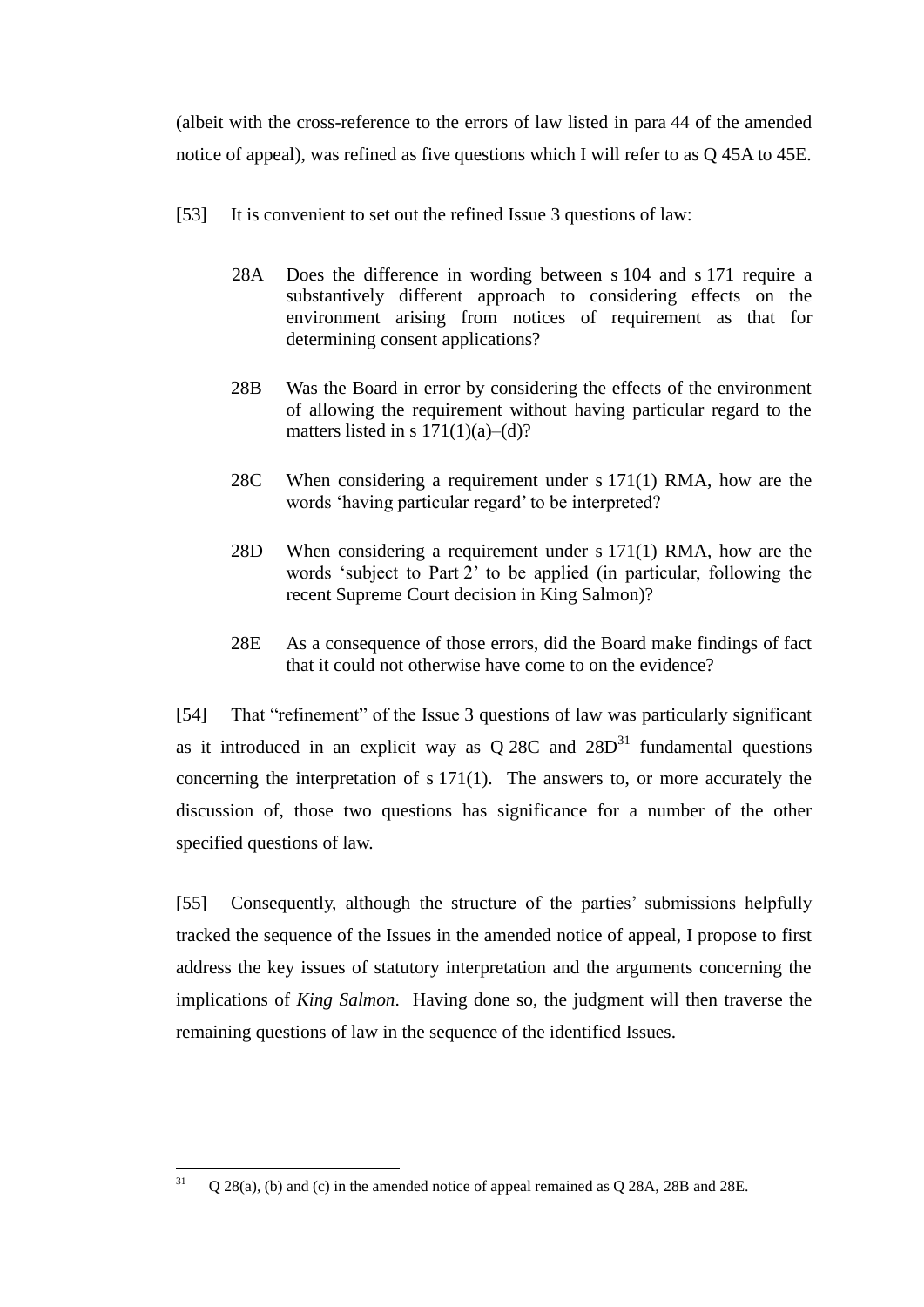### **The meaning of "having particular regard to" in s 171**

[56] NZTA's intention to call into question the interpretation of the phrase "having particular regard to" was arguably implicit in  $Q$  28(a) and  $Q$  28(b) in Issue 3. However the issue was squarely raised in the restated Q 28C:

When considering a requirement under s 171(1) RMA, how are the words "having particular regard" to be interpreted?

The 23 July 2015 memorandum<sup>32</sup> explained that it was necessary to address Q 28C when determining the Q 28 questions in the amended notice of appeal.

[57] The phrase is used not only in s 171(1) (and relatedly in s 168A(3)) but it also appears in 191(1) and notably in s 7 in Part 2. By contrast what is usually viewed as the lesser obligation of "have regard to" is employed in s 104(1) and in a variety of other sections.<sup>33</sup>

[58] A curious interface between the two phrases is highlighted in s 149P which concerns the matters to be considered by a board of inquiry. As noted earlier a board is required to "have regard to" the Minister's reasons.<sup>34</sup> In the case of a notice of requirement for a designation or for a heritage order a board is required to "have regard to" the matters set out in s  $171(1)^{35}$  and s  $191(1)^{36}$  respectively. However both ss 171(1) and 191(1) direct that such matters are to be the subject of "particular regard". I raised with counsel the possibility that, given the terms of s 149P, the obligation on a board might be only to "have regard" to the matters in s 171(1). That would have the consequence of equality of treatment between the s 171(1) matters and the Minister's reasons. However neither side was attracted to that interpretation.

<sup>32</sup>  $\frac{32}{33}$  At [51] above.

<sup>33</sup> Resource Management Act 1991, ss 131(1), 138A and 142.

 $\frac{34}{35}$  At [4] above.

 $rac{35}{36}$  Section 149P(4)(a).

Section  $149B(5)(a)$ .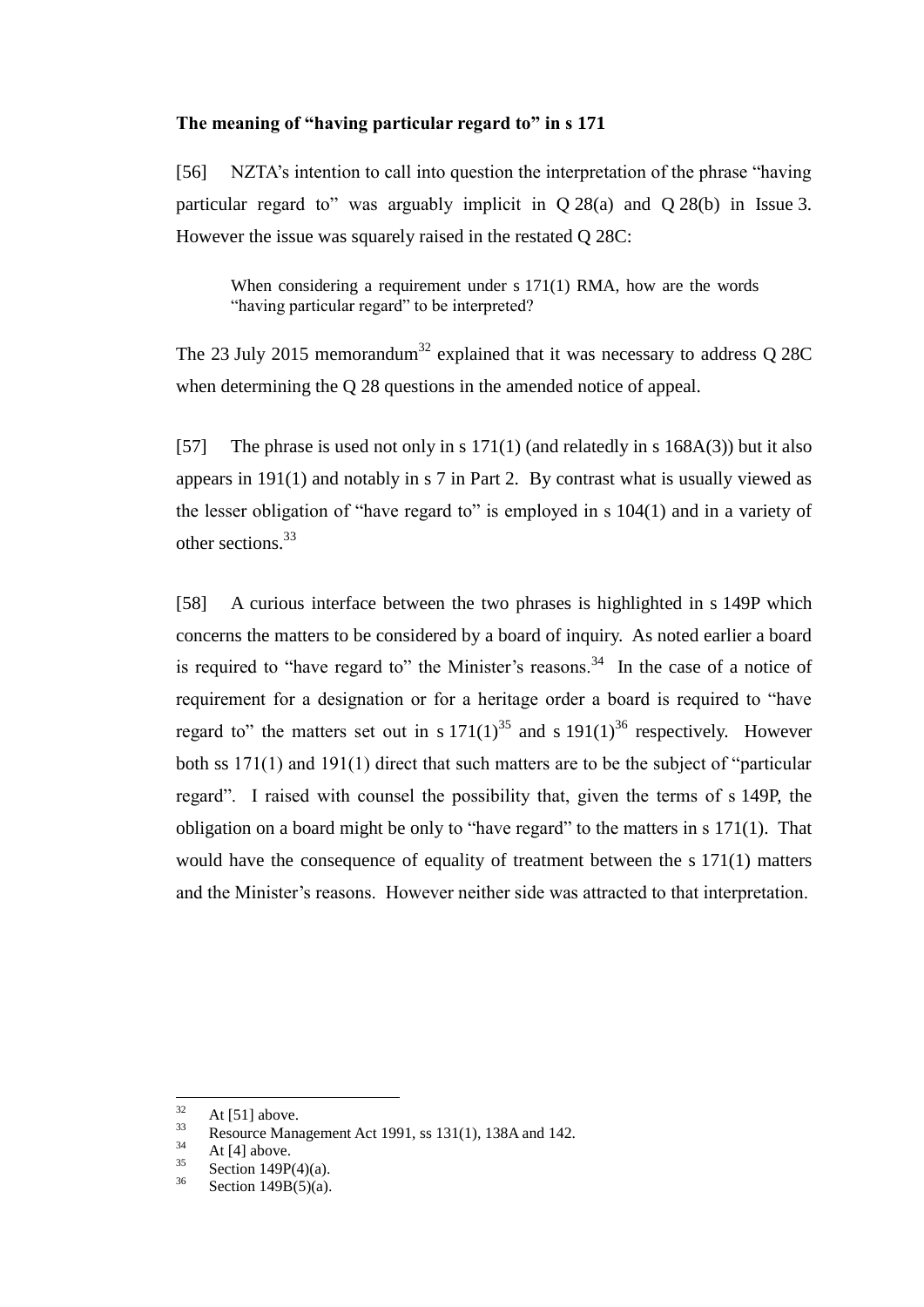*"have regard to"*

[59] Taking the phrase "have regard to" as the starting point, in *New Zealand Co-operative Dairy Co Ltd v Commerce Commission* Wylie J (sitting with Mr R G Blunt) said: $37$ 

We do not think there is any magic in the words "have regard to". They mean no more than they say. The tribunal may not ignore the statement. It must be given genuine attention and thought, and such weight as the tribunal considers appropriate. But having done that the tribunal is entitled to conclude it is not of sufficient significance either alone or together with other matters to outweigh other contrary considerations which it must take into account in accordance with its statutory function[.]

[60] It follows that the phrase "have regard to" does not mean "to give effect to". In *New Zealand Fishing Industry Association Inc v Minister of Agriculture and Fisheries* Cooke P agreed with and adopted the following analysis of McGechan J at first instance:<sup>38</sup>

… He is directed by s 107G(7) to 'have regard' to any submissions made. Such submissions are to be given genuine attention and thought. That does not mean that industry submissions after attention and thought necessarily must be accepted. The phrase is 'have regard to' not 'give effect to'. They may in the end be rejected, or accepted only in part. They are not, however, to be rebuffed at outset by a closed mind so as to make the statutory process some idle exercise.

Section 107G(7) in its direction that the Minister 'have regard' to five stated criteria does not direct that any one or more be given greater weight than others. In particular it does not direct that (a) value of ITQ is to have greater or lesser regard paid than (b) net returns and likely net returns. Weight, in the end and provided he observes recognised principles of administrative law, is for the Minister.

[61] Specifically in an RMA context John Hansen J took a similar approach in *Foodstuffs (South Island) Ltd v Christchurch City Council*: 39

I do not consider the term "shall have regard to" in s 104 RMA should be given any different meaning from the cases referred to above. In my view, the appellant is seeking to elevate the term from "shall have regard to" to

<sup>37</sup> <sup>37</sup> *New Zealand Co-operative Dairy Co Ltd v Commerce Commission* [1992] 1 NZLR 601 (HC) at 612.

<sup>38</sup> *New Zealand Fishing Industry Association v Minister of Agriculture and Fisheries* [1988] 1 NZLR 544 (CA) at 551. Similarly see *R v Police Complaints Board, ex parte Madden* [1983] 2 All ER 353 (QBD) at 369–370 where a number of English decisions are discussed.

<sup>39</sup> *Foodstuffs (South Island) Ltd v Christchurch City Council* (1999) 5 ELRNZ 308, [1999] NZRMA 481 (HC) at 487.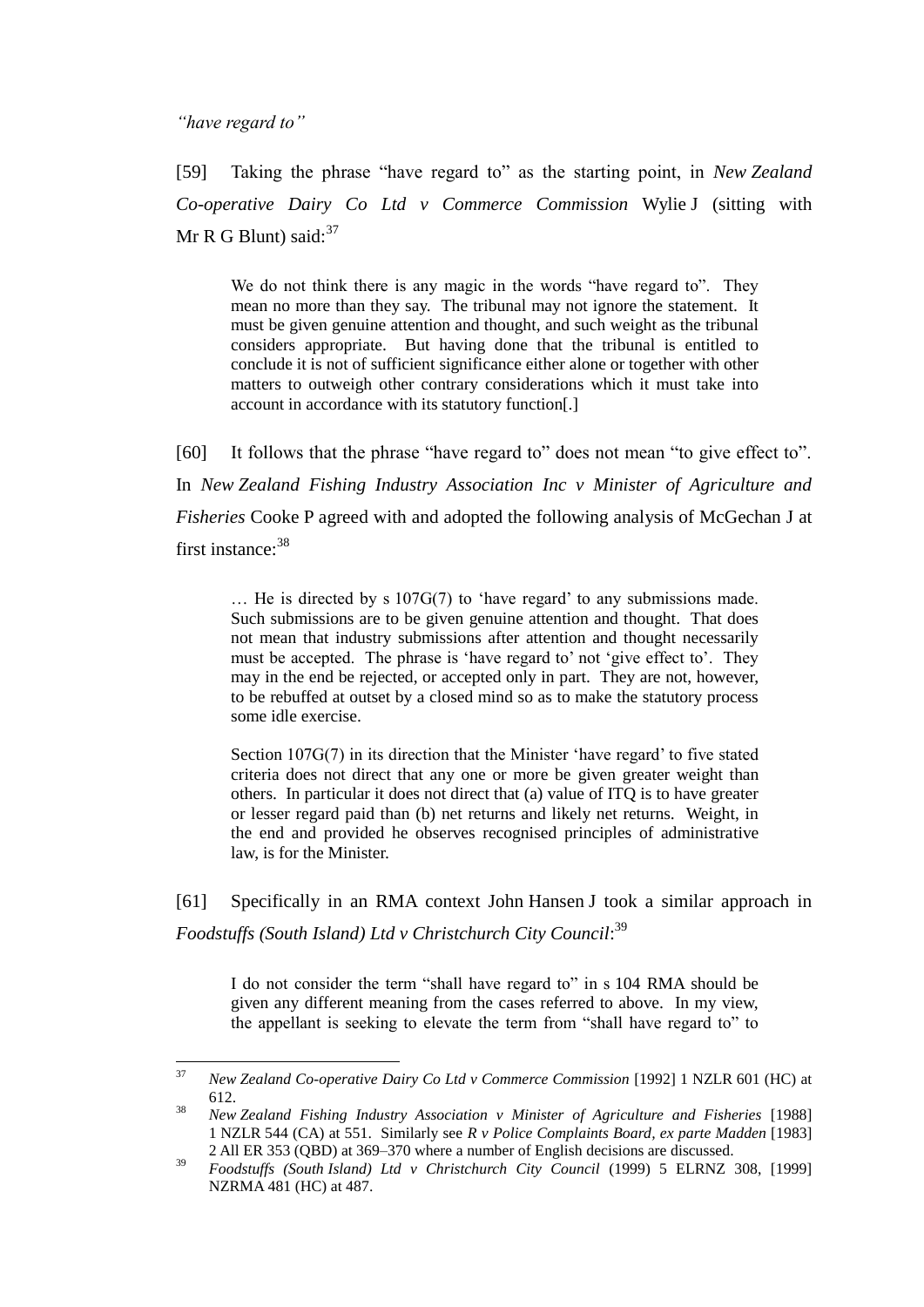"shall give effect to". The requirement for the decision-maker is to give genuine attention and thought to the matters set out in s 104, but they must not necessarily be accepted.

[62] One of the authorities cited by John Hansen J was  $R \, v \, CD,$ <sup>40</sup> a judgment of Somers J who expressed the view in the context of the Costs in Criminal Cases Act 1967 that the expression "shall have regard to" is not synonymous with "shall take into account". However I note that in a number of subsequent decisions in Australia the two phrases have been treated as equivalent.<sup>41</sup>

[63] In my view the expression "to take into account" is susceptible of different shades of meaning. I consider that the two phrases can be viewed as synonymous if the phrase "to take into account" is used in the sense referred to by Lord Hewart CJ in *Metropolitan Water Board v Assessment Committee of the Metropolitan Borough of St Maryleborne* "of paying attention to a matter in the course of an intellectual process".<sup>42</sup> The key point is that the decision-maker is free to attribute such weight as it thinks fit to the specified matter but can ultimately choose to reject the matter.

### *"having particular regard to"*

[64] Plainly the phrase "shall have particular regard to" conveys a stronger direction than merely "to have regard to". Section 7 (which includes the phrase) is one of the four sections in Part 2 which *McGuire* described as being "strong directions".<sup>43</sup>

[65] The issue is most recently informed by the discussion of Part 2 in *King Salmon*. 44 Having observed that s 5 is a carefully formulated statement of principle intended to guide those who make decisions under the RMA, which is given further elaboration by the remaining sections in Part 2 (ss 6, 7 and 8), Arnold J writing for the majority of the Supreme Court said:

 $\overline{a}$ 

<sup>40</sup> *R v CD* [1976] 1 NZLR 436 (SC) at 437.

<sup>41</sup> *R v Hunt; Ex parte Sean Investments Pty Ltd* (1979) 25 ALR 497 (HCA); *Queensland Medical Laboratory Ltd v Blewett* (1988) 84 ALR 615 (FCA) at 623; *Minister for Immigration and Ethnic Affairs v Baker* (1997) 45 ALD 136 (FCA) at 142; *Friends of Hinchinbrook Society Inc v Minister for the Environment* (1997) 147 ALR 608 (FCA) at 627.

<sup>42</sup> *Metropolitan Water Board v Assessment Committee of the Metropolitan Borough of St Maryleborne* [1923] 1 KB 86 (CA) at 99.

 $43$  At [39] above.

<sup>44</sup> *King Salmon,* above n 26.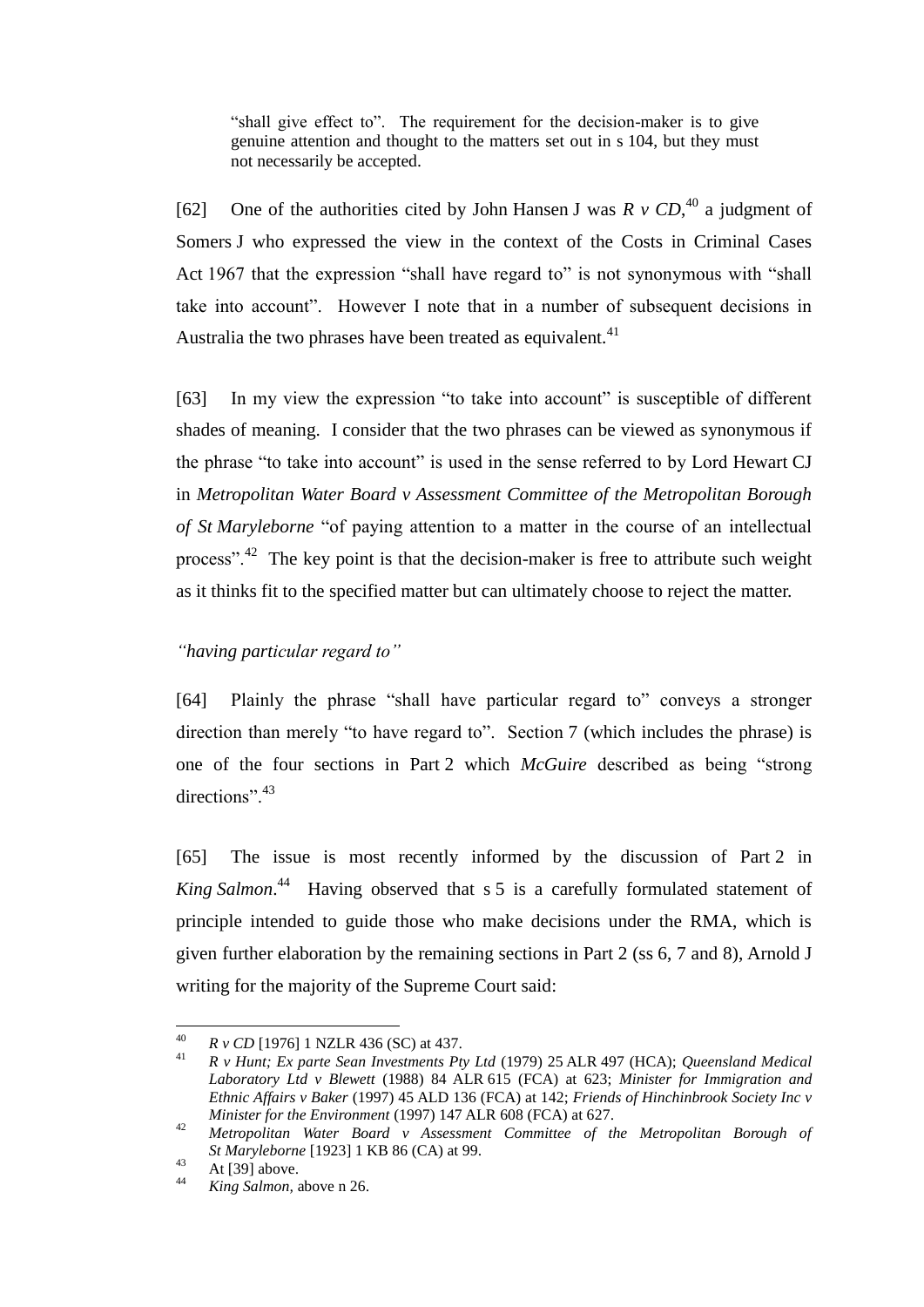[26] Section 5 sets out the core purpose of the RMA – the promotion of sustainable management of natural and physical resources. Sections 6, 7 and 8 supplement that by stating the particular obligations of those administering the RMA in relation to the various matters identified. **As between ss 6 and 7, the stronger direction is given by s 6 – decision-makers "shall recognise and provide for" what are described as "matters of national importance", whereas s 7 requires decision-makers to "have particular regard to" the specified matters.** The matters set out in s 6 fall naturally within the concept of sustainable management in a New Zealand context. The requirement to "recognise and provide for" the specified matters as "matters of national importance" identifies the nature of the obligation that decision-makers have in relation to those matters when implementing the principle of sustainable management. **The matters referred to in s 7 tend to be more abstract and more evaluative than the matters set out in s 6. This may explain why the requirement in s 7 is to "have particular regard to" them (rather than being in similar terms to s 6).**

[27] Under s 8 decision-makers are required to "take into account" the principles of the Treaty of Waitangi. Section 8 is a different type of provision again, in the sense that the principles of the Treaty may have an additional relevance to decision-makers.

(emphasis added)

[66] While NZTA submitted that the (a) to (d) matters in s 171(1) were to be carefully weighed in coming to a conclusion, no submission was advanced in the course of argument on the interpretation issue to the effect that the matters to which particular regard was to be had were required to be the subject of extra weight.<sup>45</sup> On that issue I share the view of Sir Andrew Morritt V-C in *Ashdown v Telegraph Group*   $Ltd:$ <sup>46</sup>

It was submitted that the phrase 'must have particular regard to' indicates that the court should place extra weight on the matters to which the subsection refers. I do not so read it. Rather it points to the need for the court to consider the matters to which the subsection refers specifically and separately from other relevant considerations.

[67] In the event NZTA and the respondents appeared to be on the same page on the interpretation of the phrase. Both sides cited the decision of the Planning

 $45$ <sup>45</sup> However NZTA's submissions argued that the Project's enabling effect for future projects was a highly relevant effect that ought to have been considered and "given sufficient weight" by reason of the requirement to have particular regard in s 171(1).

<sup>46</sup> *Ashdown v Telegraph Group Ltd* [2001] 2 All ER 370 (Ch) at [34] where the phrase "must have particular regard to" in s 12 of the Copyright Act 1988 with reference to the European Convention for the Protection of Human Rights and Fundamental Freedoms was considered.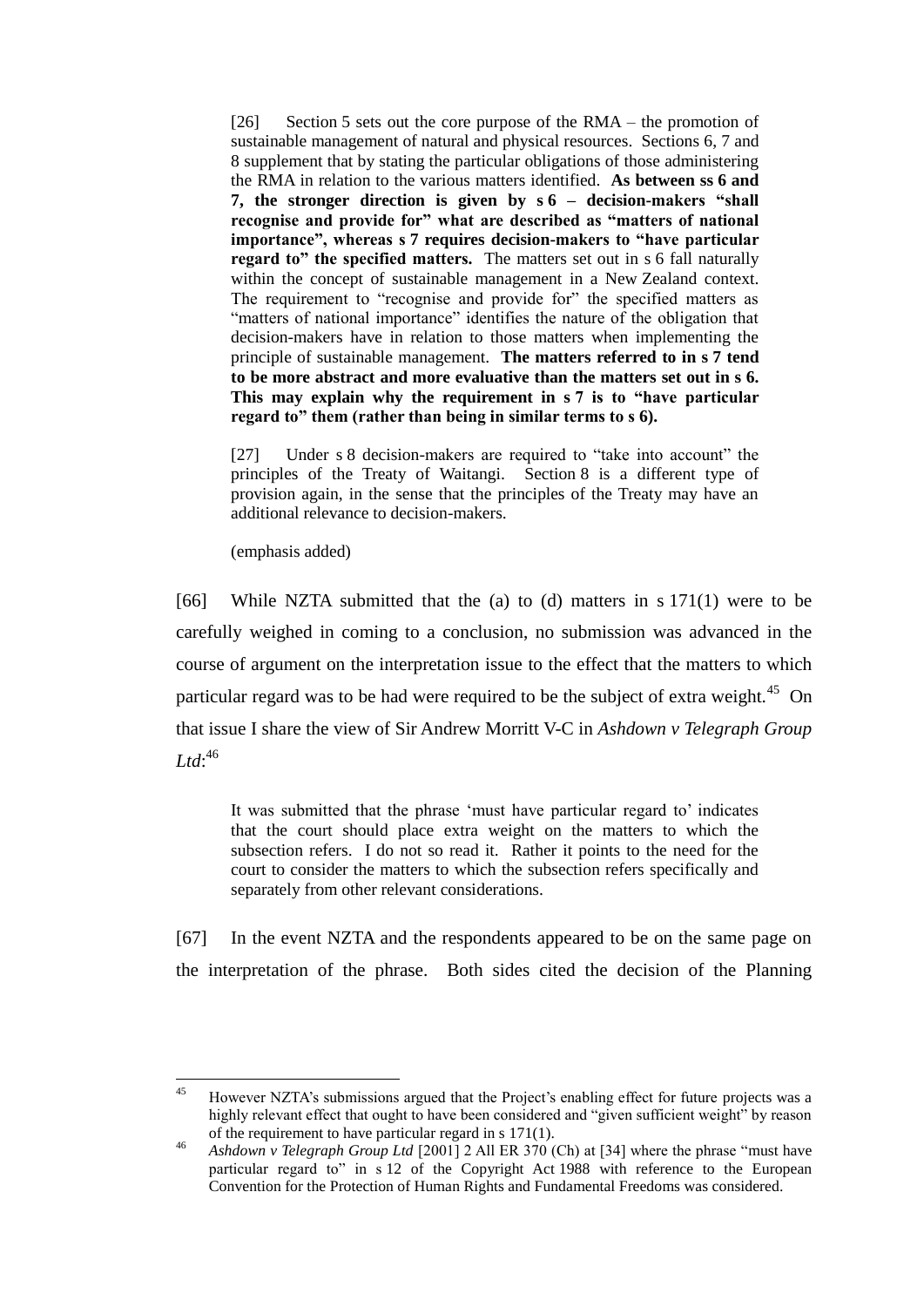Tribunal in *Marlborough District Council v Southern Ocean Seafoods Ltd* where the following view was expressed: $47$ 

The duty to have particular regard to these matters has been described in one case as "a duty to be on inquiry" *Gill v Rotorua District Council* (1993) 2 NZRMA 604, 2 NZPTD Part 5. With respect in our view it goes further than the need to merely be on inquiry. To have particular regard to something in our view is an injunction to take the matter into account, recognising it as something important to the particular decision and therefore to be considered and carefully weighed in coming to a conclusion.

[68] I agree that that is an appropriate interpretation provided that the reference to "take the matter into account" is understood in the sense explained at [63] above.

*Did the Board adopt the correct approach?*

[69] NZTA's real complaint was that the Board failed to adhere to the identified standard. It placed particular reliance on the Board's comments at  $[175]$ :<sup>48</sup>

[175] What is required (subject to consideration of the *King Salmon* decision, which we address next) is a consideration of the effects on the environment of allowing the requirement having particular regard to the matters set out in sub-sections (a)–(d). This means that the matters in (a)– (d) need to be considered to the extent that our finding on these matters are to be heeded (or borne in mind) when considering our findings on the effects on the environment.

[70] I would agree with NZTA that merely to heed or bear in mind matters would fall below the requisite level of attention which the phrase "have particular regard to" imports. However I do not consider that the comments at [175], which were introductory in character, accurately reflect the Board's approach which is more evident at [181]–[182]:

[181] By contrast, in considering the NoR we are required to have *particular regard to* the relevant instruments.

[182] The phrase have *particular regard to* has been interpreted as requiring that we specifically turn our mind to each of the listed matters, and give them some greater weight than those to which we are only required to have *regard*. This is a different and lesser test than the requirement to *give effect to*, as was being considered in *King Salmon*. The Supreme Court interpreted *give effect to* as simply meaning *implement*, and considered that this requirement was *intended to constrain decision makers*.

<sup>47</sup> 47 *Marlborough District Council v Southern Ocean Seafoods Ltd* [1995] NZRMA 220 at 228.

Attention was also drawn to the use of the verb "informed" in [196].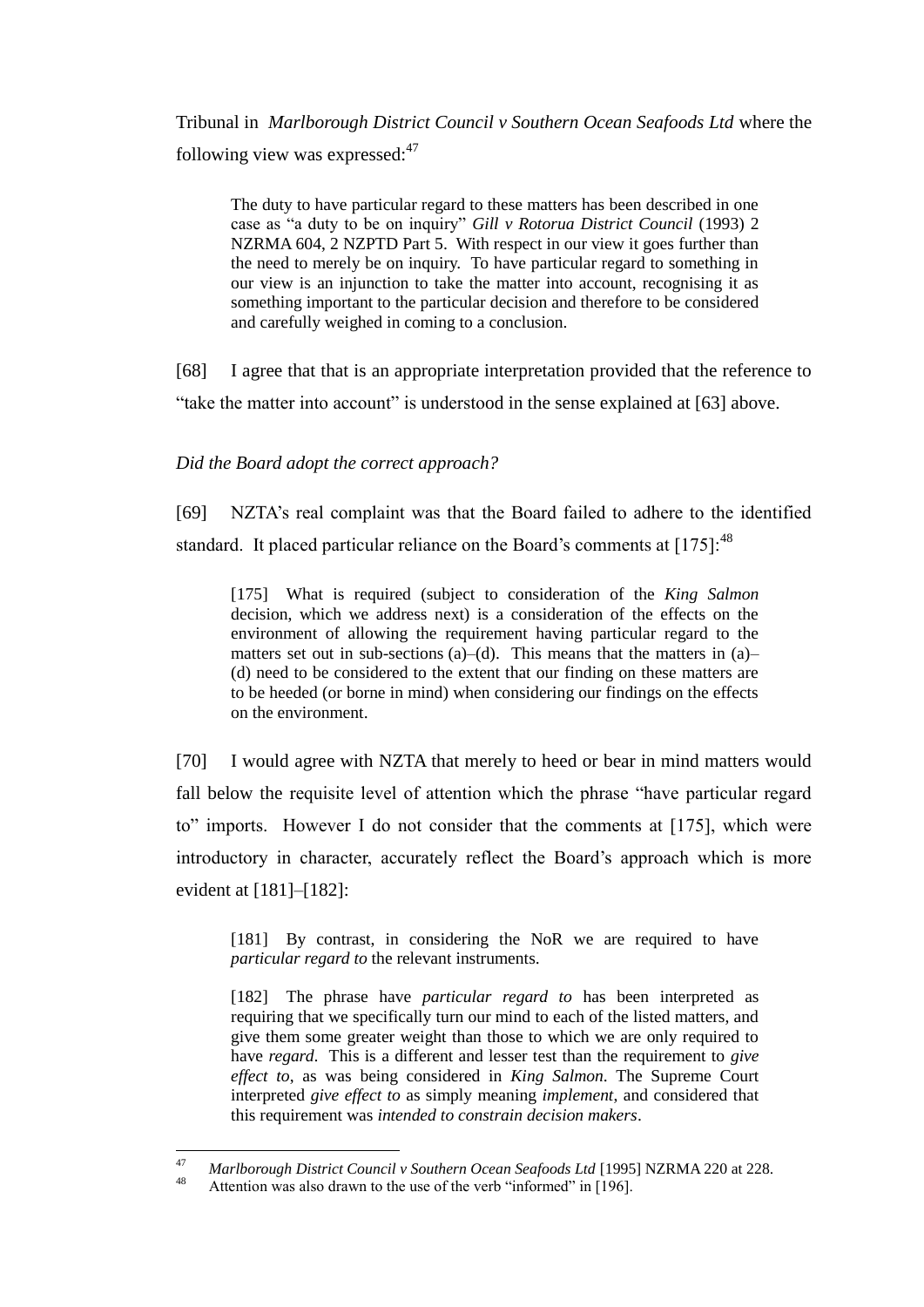[71] That such turning of their minds was required separately in respect of each of the listed matters was acknowledged in the Board's subsequent endorsement at [194] of a passage from the Report and Decision of the Board of Inquiry into the Upper North Island Grid Upgrade Project (NIGUP).<sup>49</sup>

[72] It is convenient at this point to address Q 28A which states:

Does the difference in wording between s 104 and s 171 require a substantively different approach to considering effects on the environment arising from notices of requirement as that for determining consent applications?

[73] This ground of appeal was directed to the Board's statements at [193]–[194]:

[193] ... We acknowledge (as [NZTA] noted) that the obligation to assess effects with respect to NoRs under Section 171(1) is expressed in subtly different language from the equivalent obligation arising with respect to resource consents under Section 104(1). Specifically, Section 171(1) requires consideration of the effects on the environment having particular regard to the matters in sub-sections (a)–(d). Whereas under Section 104(1), the activity's actual and potential effects are instead listed as one of the matters to which a decision maker must *have regard*, alongside those in Section  $104(1)(b)$  and (c). Both Sections  $104(1)$  and  $171(1)$  though, are subject to Part 2.

[194] However, we do not consider that difference in wording requires a substantively different approach to considering effects on the environment arising from NoRs as that for determining consent applications, as counsel for [NZTA] claimed. Indeed in our experience, it does not. To the contrary, we adopt the findings of the *Report and Decision of the Board of Inquiry into the Upper North Island Grid Upgrade Project*, that Section 171(1) is to be applied as follows:

- [a] The language … *consider the effects … having particular regard to …* expresses a duty to do both together, without necessarily giving one primacy over, or making one subordinate to, the other;
- [b] The language *having particular regard* expresses a duty for us to turn our mind separately to each of the matters listed, to consider and carefully weigh each one. The words do not carry a meaning that the matters listed in (a)–(d) are necessarily more or less important than the effects on the environment of allowing the requirement; and

<sup>49</sup> At  $[73]$  below.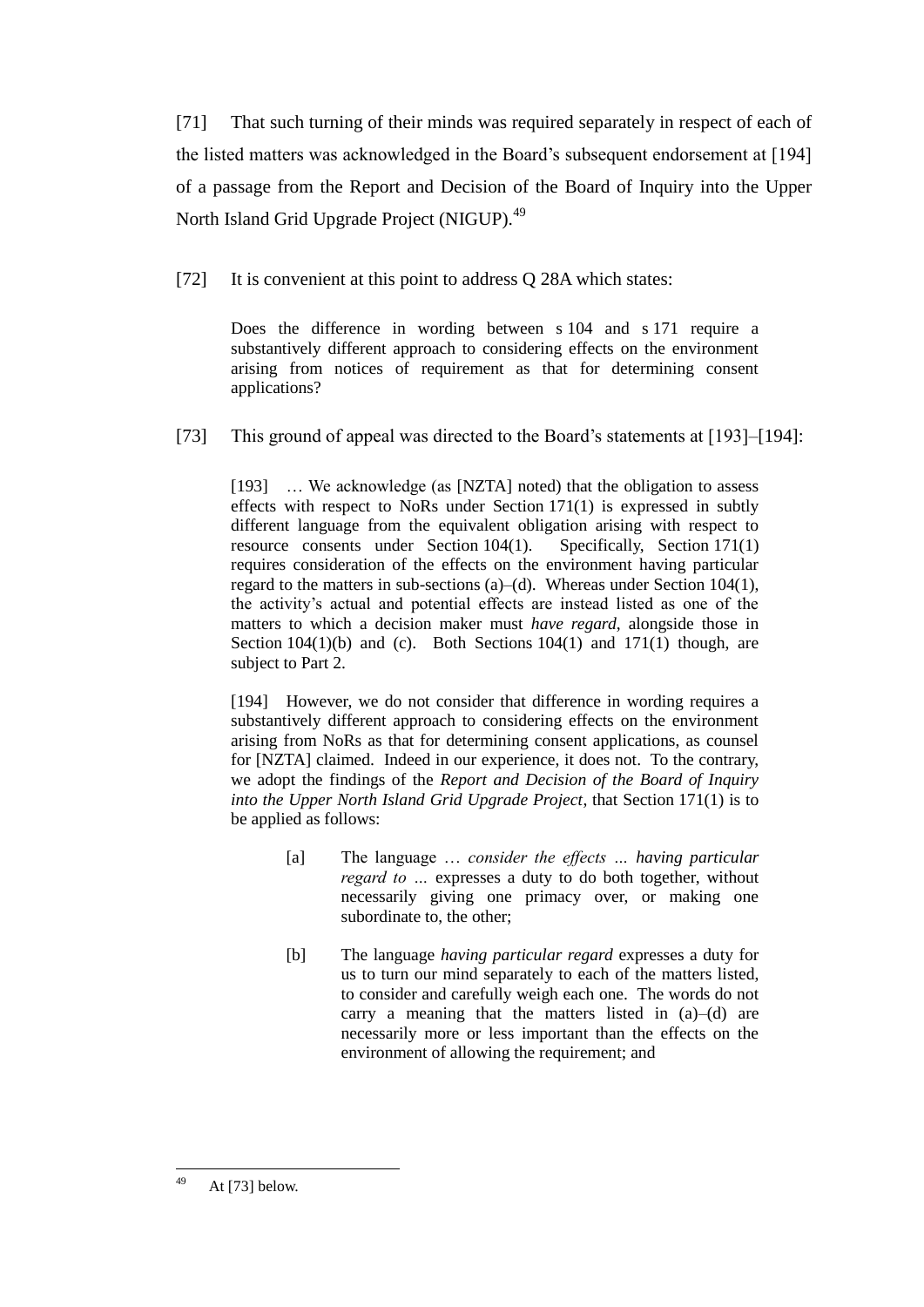[c] We must make our own judgment, based on the evidence and in the circumstances of the case, about the effects on the environment, about the matters listed in (a)–(d), and about the relative importance of each in all the circumstances.

[74] NZTA's objection to that analysis was directed both to the equivalence of treatment of the two sections and to the issue of "subject to Part 2". That latter issue is addressed below in the context of my consideration of Part 2.

[75] NZTA's argument was that the Board misapplied s 171(1) by in effect inserting the word "and" into the subsection (presumably before the phrase "having particular regard to") so that it read to the same effect as s 104(1). As its written submissions stated:

- 28.7 … By inserting 'and' into s 171(1), the Majority has given it a different meaning. On the Majority's interpretation of s 171(1) a decision-maker is required to:
	- a Make its own judgment, through Part 2, concerning the effects on the environment of allowing the requirement; and
	- b Make a separate judgment concerning the matters listed in paragraphs  $(a)$ – $(d)$ ; and
	- c Make its own overall judgment, subject to Part 2, regarding the relative importance of each in all the circumstances.
- 28.8 This is not what s 171(1) requires. The correct approach to s 171(1) is to consider the effects of the proposed requirement 'having particular regard to' (in the sense of 'through the lens' of) the (a) to (d) matters and then come to a decision on the basis of that assessment of effects. Where there is a conflict in the (a) to (d) matters, the decision-maker will have recourse to Part 2 (we return to the meaning of 'subject to Part 2' in the section below).

[76] I accept the respondents' submission that, while there is a difference in wording between ss 104 and 171, in its analysis of those sections at [193]–[194] the Board has not misinterpreted s 171 in the manner suggested by NZTA. As noted above, in discharging the obligation to have "particular" regard to the specified matters the Board has recognised that each specified matter is to be the subject of separate attention.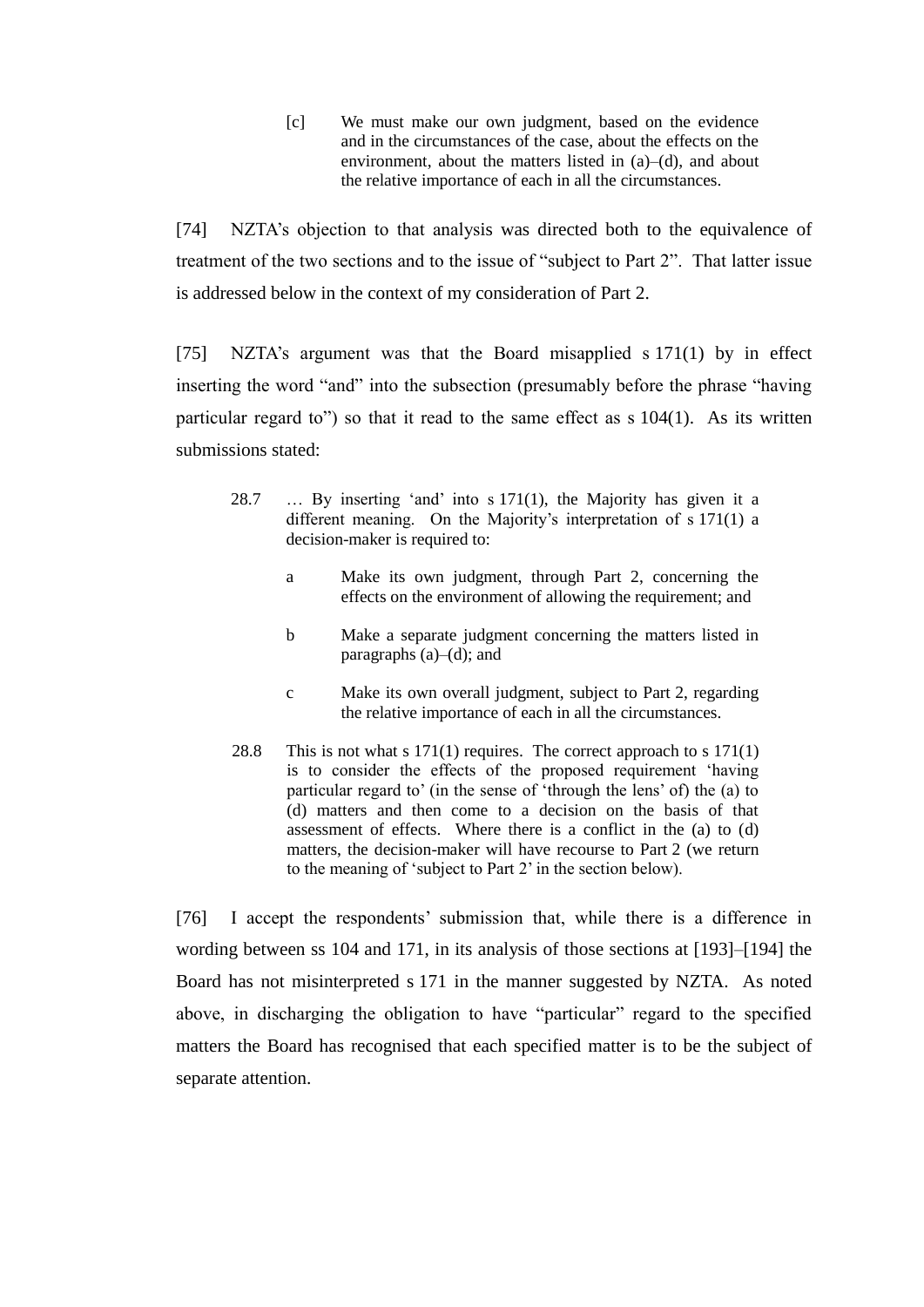[77] The Board transparently stated its intended decision-making process at [199]:

[199] We therefore propose to structure this part of our decision (appropriately applying the guidance from *King Salmon*, as just identified) as follows:

- [a] To identify and set out the relevant provisions of the main RMA statutory instruments that **we must have particular regard to under Section 171(1)(a)**, and the relevant provisions of the main non-RMA statutory instruments and non-statutory documents that **we must have particular regard to under Section 171(1)(d)**;
- [b] To consider and evaluate the adverse and beneficial effects on the environment informed by the relevant provisions of Part 2; the relevant statutory instruments; and other relevant matters being the relevant conditions and the relevant non-statutory documents;
- [c] **To consider and evaluate the directions given in Section 171(1)(b)** as to whether adequate consideration has been given to alternative sites, routes or methods of undertaking the work;
- [d] **To consider and evaluate the directions given in Section 171(1)(c)** as to whether the work and designation are reasonably necessary for achieving the objectives for which the designation is sought; and
- [e] In making our overall judgment subject to Part 2, to consider and evaluate our findings in (a) to (d) above, and to determine whether the requirement achieves the RMA's purpose of sustainability.

[78] I do not consider that that formulation is susceptible to challenge so far as the appropriate consideration of the  $171(1)(a)$  to (d) matters is concerned.

[79] It is convenient at this point to address the contention at ground of appeal  $29(b)$  that the matters listed in s  $171(1)(a)$  to (d) ought to have been determined prior to the Board's substantive consideration of the Proposal's effects. This complaint is directed to the observation in the Decision at [197]:

[197] In applying Section 171(1) of the RMA, there is also no explicit obligation that our determination regarding the matters in Section 171(1)(b) must be made in advance of our substantive consideration of effects.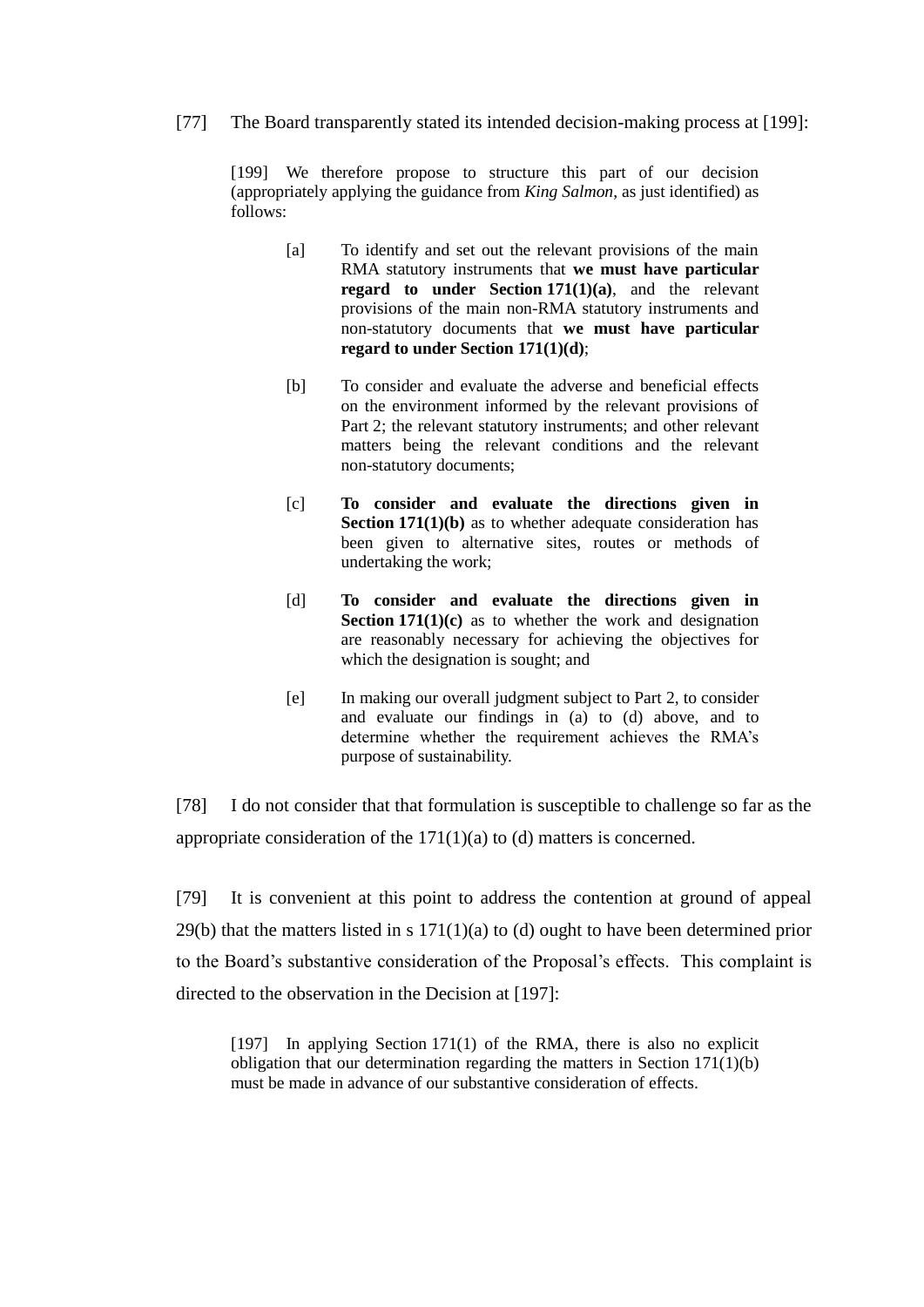[80] The Board proceeded to note that the Wiri Prison Board<sup>50</sup> had undertaken a substantive effects assessment, and determined that that project would result in some significant effects, before moving on to consider the s 171(1)(b) matters. The Board favoured that approach:

- [198] We adopt the same approach, as we consider it:
	- [a] Allows us to fully consider all mitigation being offered by [NZTA], and whether there actually will be significant adverse effects remaining once that mitigation is taken into account;
	- [b] Would be consistent with the High Court's comments in *Queenstown Airport Corporation Limited v Queenstown Lakes District Council* that the greater the impact on private land (or similarly, the more significant the project's adverse effects), the more careful the assessment of alternative sites, routes and methods will need to be. We will have a better understanding of the significance of the Project's adverse effects (and therefore the robustness of the alternatives assessment required), if we undertake our substantive effects assessment before considering the adequacy of the [NZTA's] alternatives assessment; and
	- [c] Would appropriately reflect the fact that as Section 171(1) is subject to Part 2, some consideration of the relevant matters from that Part is required in terms of forming a view on potential effects. As such, we consider we need to have some understanding of the evidence/effects assessments to reach a view on whether effects are in fact likely to be significant.
- [81] Having made the argument at [75] above, on this issue NZTA's submission was:
	- 28.21 The Majority was required to assess the effects having particular regard to the (a) to (d) matters as something important to be considered and carefully weighed in coming to a conclusion, rather than simply as matters that needed to be borne in mind. It was therefore necessary (inter alia) to have addressed the (a) to (d) matters before then considering the effects 'having particular regard to' those matters.

<sup>50</sup> <sup>50</sup> Final Report and Decision of the Board of Inquiry into the Proposed Men's Correctional Facility at Wiri, September 2011.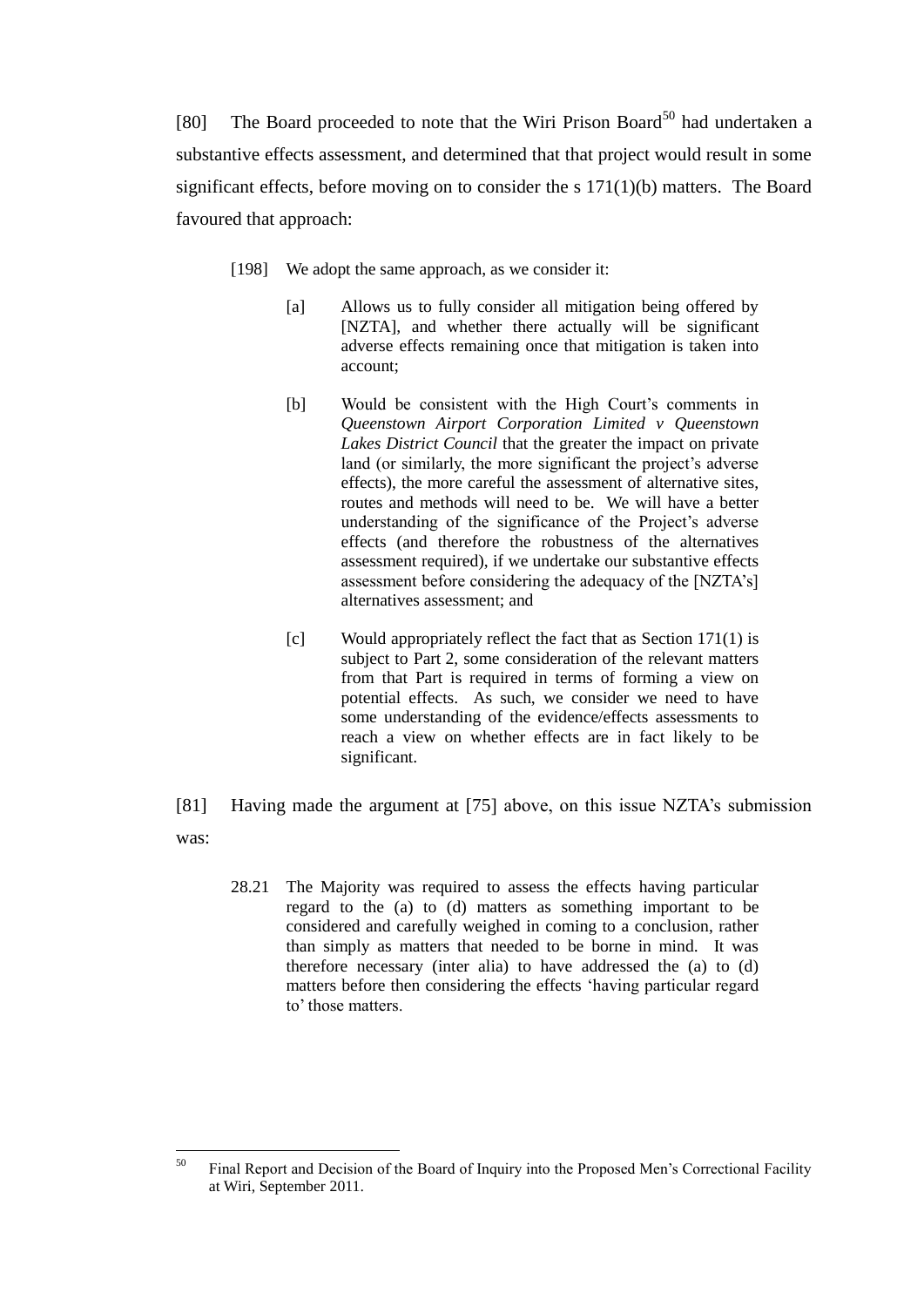[82] I do not accept that the sequence of consideration is required to be as NZTA maintains. The Board's reasoning in [198] appears to me to be sound. As Burchett J remarked in *Friends of Hinchinbrook Society Inc v Minister for the Environment*: 51

… What is the effect of a requirement that "[i]n determining whether or not to give a consent … the Minister shall have regard only to the protection, conservation and presentation … of the property"? An instant's reflection shows that these words just cannot be applied mechanically. The minister must consider the application made to him and ascertain what it involves before he can have regard to the protection, conversation and presentation of the property in relation to it.

# **The effect of the phrase "subject to Part 2" in s 171**

[83] The only question of law in the amended notice of appeal which specifically raised Part 2 was Q 13 [subissue 1D] which states:

Does s 171(1)(b) require the requiring authority's consideration of alternatives to incorporate Part 2 considerations; including (in particular) the weight given to particular evaluation criteria.

[84] However the fundamental nature of NZTA's Part 2 argument emerged more

clearly in the further refinement of the Issue 3 questions, in particular restated Q 28D:

When considering a requirement under s 171(1) RMA, how are the words 'subject to Part 2' to be applied (in particular, following the recent Supreme Court decision in *King Salmon*)?

The issue of the capacity for the Board to "resort to Part 2" was also implicit in restated Q 45E:

What is the correct approach to the application of the test of 'inappropriateness' in s 6(f) [should the Court consider resort to Part 2 of the RMA was available to the Board in the circumstances of this case]?

[85] As noted in the brief discussion of legislative history,<sup>52</sup> two primary arguments were advanced by NZTA concerning the role played by Part 2 in the s 171(1) consideration:

 $51$ <sup>51</sup> *Friends of Hinchinbrook Society Inc v Minister for the Environment*, above n 41, at 627.<br><sup>52</sup> At [43] and [40] above

At  $[43]$  and  $[49]$  above.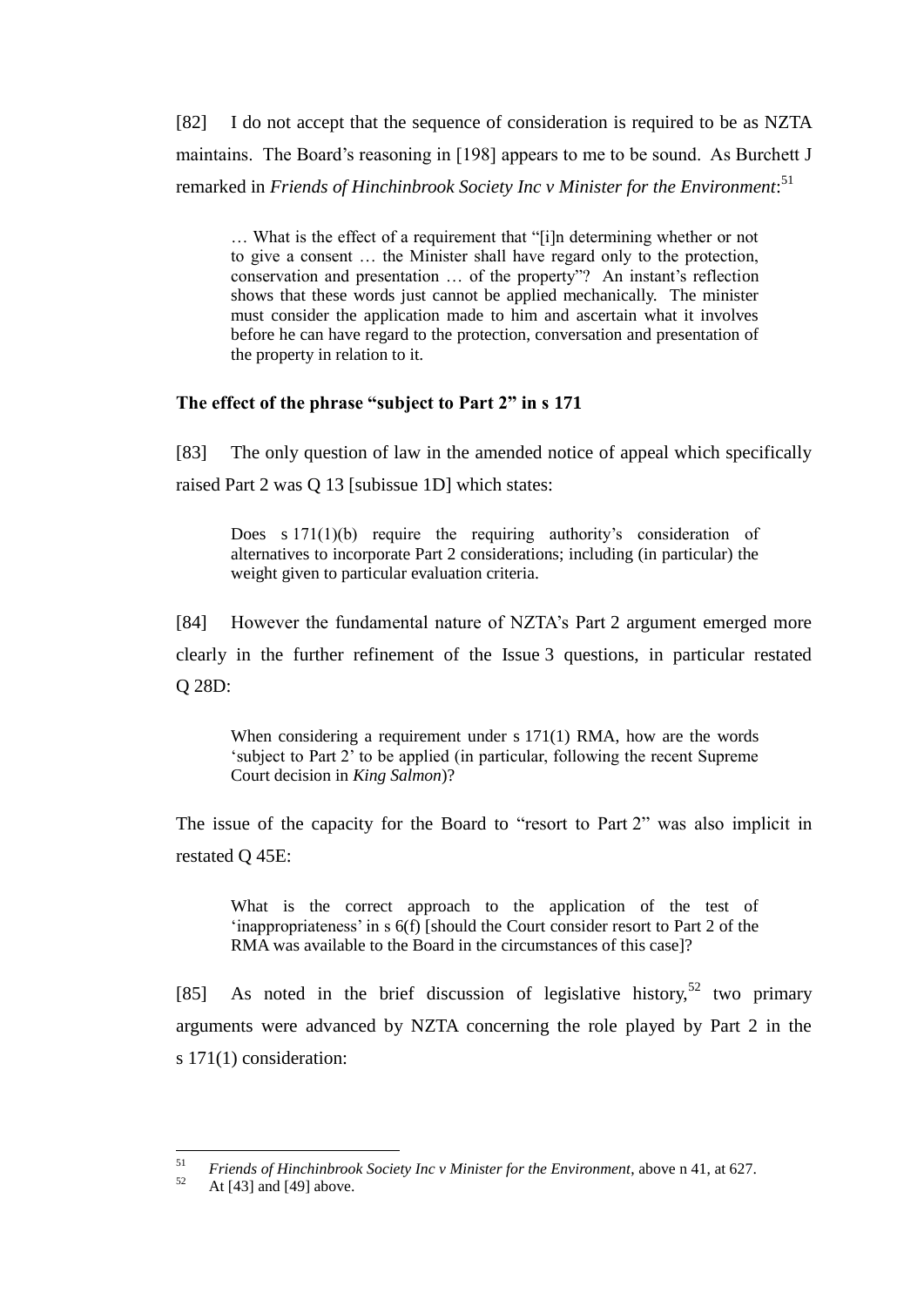- (a) did the relocation of the phrase within s  $171(1)$  have the consequence contended by NZTA that the phrase related to the consideration of effects rather than to the (a) to (d) matters?
- (b) did *King Salmon* change the approach to the application of this phrase in s 171(1)?

### *The relocation of the phrase within s 171(1)*

[86] It was not apparent either from NZTA's submissions to the Board or in the Board's Decision whether this line of argument had prominence. However the argument as developed before me is conveniently summarised in NZTA's written reply as follows:

11.22 The 2003 amendment separates the (a)–(d) matters from the overriding 'subject to Part 2' direction that was clear in the previous drafting. It is well established that differences in wording between repealed provisions and those enacted is an aid to statutory interpretation and may throw light on the intended meaning. It is submitted that if Parliament intended the whole of the s 171(1) assessment still to be 'subject to Part 2', it would have retained more of the previous wording, such as follows:

> *(1) Subject to Part 2, when considering a requirement and any submissions received, a territorial authority must consider the effects on the environment of allowing the requirement and shall also have particular regard to–*

11.23 Parliament did not do this. Instead, it moved the position of the 'subject to Part 2' direction to relate to the assessment of effects and used the words 'having particular regard to' to qualify the consideration of effects such that the (a)–(d) matters are not directly made subject to Part 2.

[87] There appears to have been no judicial consideration of the implications of the relocation. Nor do the *travaux preparatoires* throw any express light on the question. If the implications of the movement of the phrase were as significant as NZTA's argument suggests, then one would have expected that there would have been some sign on the legislative trail. One would also expect that the same change as made to ss  $104(1)$ ,  $168A(3)$  and  $171(1)$  would also have appeared in s 191(1).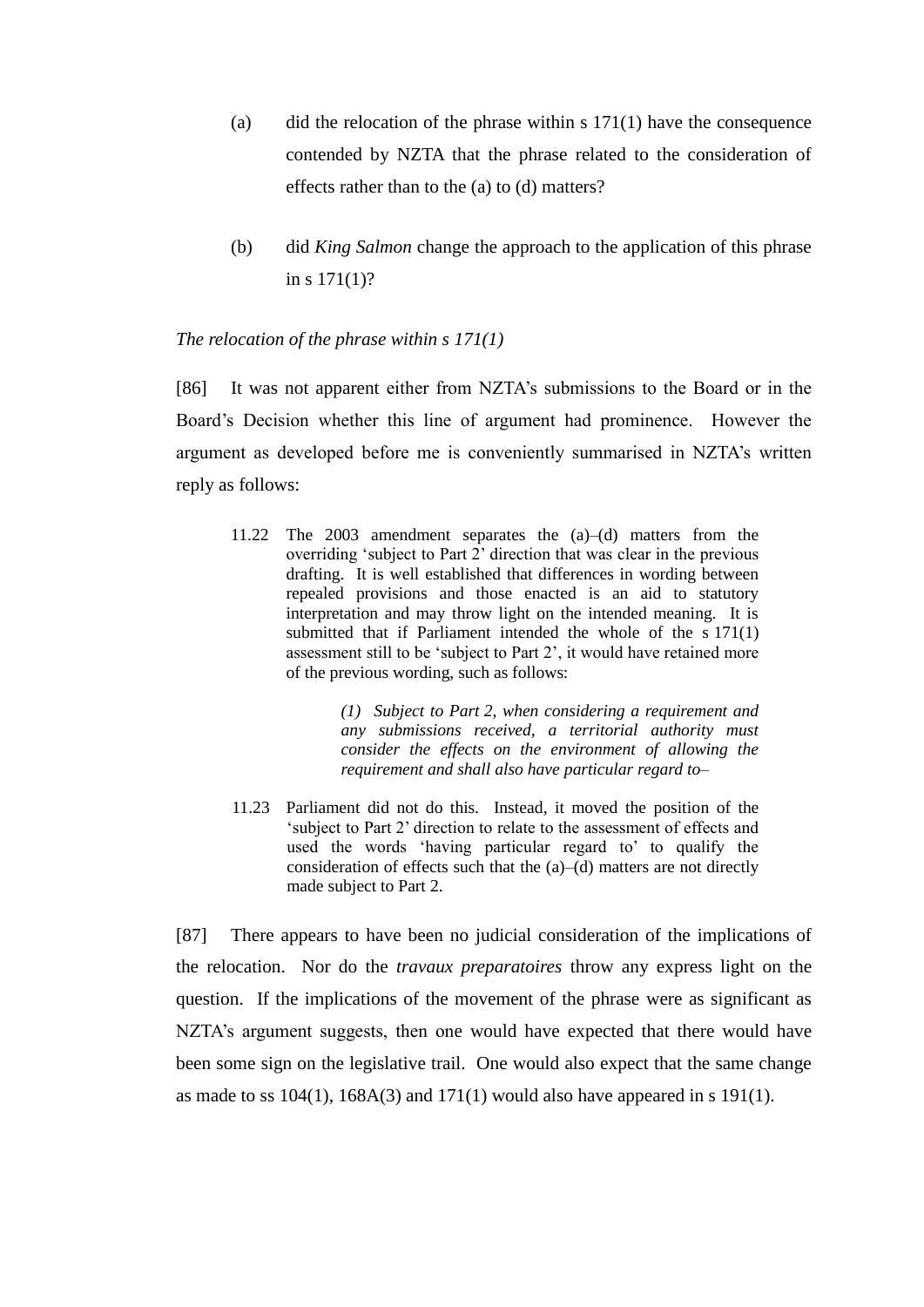[88] The first manifestation of the relocation was in the Resource Management Amendment  $\text{Bill}^{53}$  which was the culmination of a review of the RMA which started in August 1997. The bill had its first reading on 13 July 1999 and was referred to the Local Government and Environment Committee. The bill made changes to ss 104, 168A and 171 but not to s 191 which may account for the fact of the current point of difference.

[89] Because the form of s 171 proposed in 1999 was different from the section in its ultimate form in 2003, I set out its original terms:

- 171(1) When considering a requirement and any submissions received, a territorial authority must, subject to Part II, consider the effects on the environment of allowing the requirement, having regard to–
	- (a) Any relevant provisions of the plan or proposed plan; and
	- (b) If the requiring authority does not own the land or it is likely that the designation will have a significant adverse effect on the environment, whether adequate consideration has been given to alternative sites, routes, or methods of undertaking the work; and
	- (c) Whether the designation is reasonably necessary for achieving the objectives of the requiring authority; and
	- (d) Any other matter the territorial authority considers reasonably necessary in order to make a recommendation on the requirement.
- (2) A requirement must not conflict with any relevant provisions of a national policy statement or a New Zealand coastal policy statement.

An equivalent amendment was proposed as s 168A(3) and (4).

[90] However the structure of s 104 was substantially different, particularly inasmuch that a distinction was made in relation to the consideration of resource consents for controlled activities, restricted discretionary activities and discretionary activities. Only in relation to discretionary activities was there a reference to "Part II": that reference appeared in the first subparagraph:

104(3) When considering an application for a resource consent for a discretionary activity and any submissions received, a consent authority–

<sup>53</sup> <sup>53</sup> Resource Management Amendment Bill 1999 (313–2) (Select Committee Report).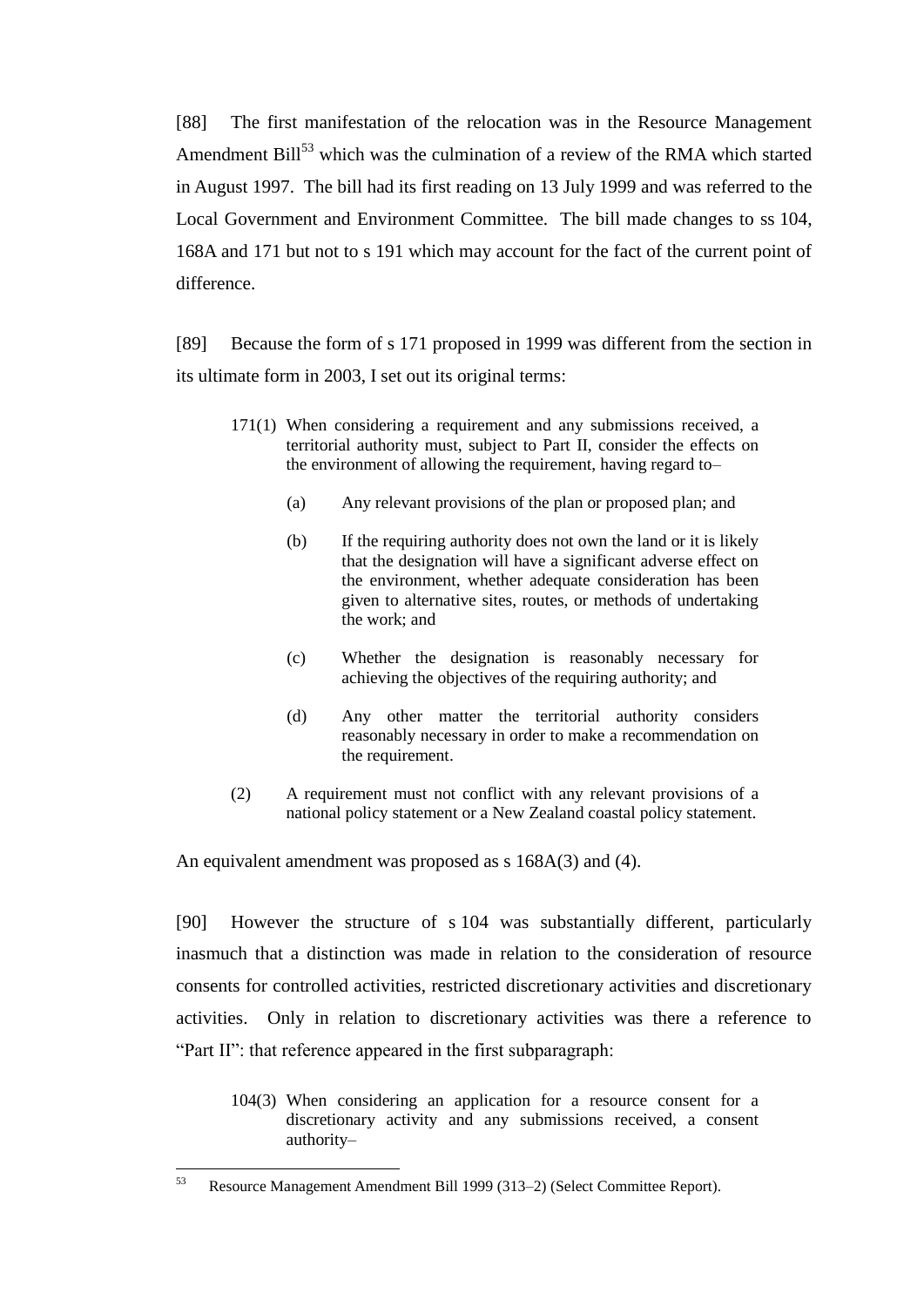- (a) Must, subject to Part II, consider the effects on the environment of allowing the application, having regard to–
	- (i) Any relevant provision in a plan or proposed plan:
	- (ii) Any other matter the consent authority considers reasonably necessary to decide the application; and
- (b) May grant or refuse the application; and
- (c) If it grants the application, may impose conditions.

[91] The fact and the implications of the different activities were usefully explored in the judgment of Randerson J in *Auckland City Council v John Woolley Trust*. 54

[92] The Committee's report to the House on 8 May  $2001^{55}$  did not support the proposal that Part 2 of the Act would not be required to be considered in respect of controlled and restricted discretionary activities. While agreeing that s 104 should be simplified, the Committee said:

… However, we are not prepared to remove explicit reference to Part II and significant planning documents such as national and regional policy statements and relevant or proposed plans. We recommend that a new, overarching subsection be added to new section 104, requiring consent authorities to consider all applications subject to Part II and to have regard to matters that include the above planning documents.

The amendment proposed as  $s 104(1)$  was identical to  $s 104(1)$  in the 2003 Amendment.

[93] With reference to ss 168A and 171 the Committee's report said:

Section 168A specifies the matters a territorial authority must consider on a notice of requirement for a designation in its own district for a work for which that territorial authority itself has financial responsibility. Section 171 specifies the matters a territorial authority is required to consider when assessing a notice of requirement for designation by another requiring authority. Proposed amendments to these two sections are set out in clauses 56 and 58 respectively. As introduced, the new provisions place greater emphasis on environmental effects when considering a requirement, and the need to consider alternatives is reduced. **These clauses also make sections 168A and 171 more consistent with the proposed new wording for the consideration of resource consents***.* Finally, the emphasis is shifted

<sup>54</sup> <sup>54</sup> *Auckland City Council v John Woolley Trust* (2008) 14 ELRNZ 106, [2008] NZRMA 260 (HC) at [24]–[29].

 $55$  Above n 52.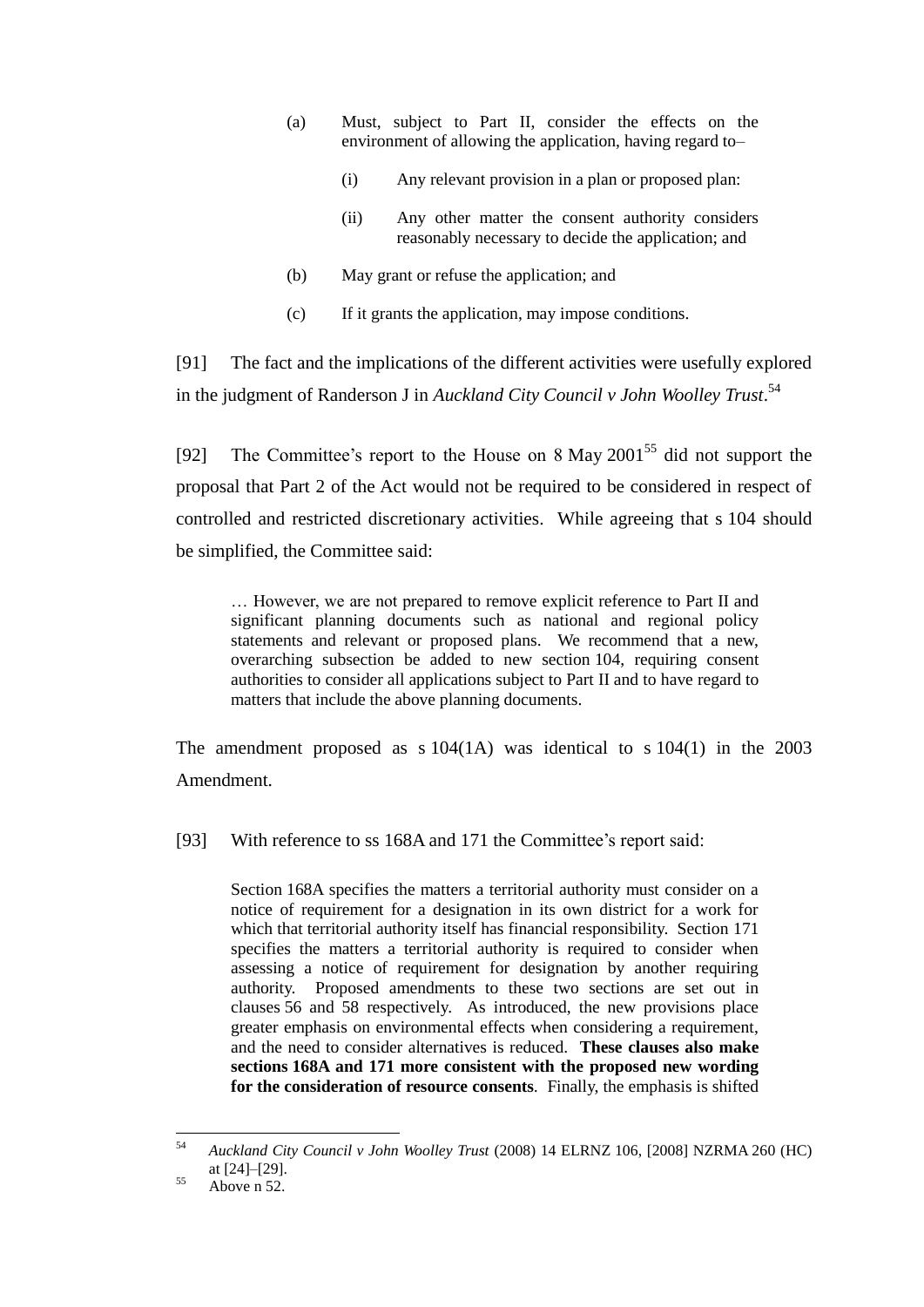from considering whether a designation is necessary, to whether or not the work is necessary in achieving the objectives of the requiring authority.

(emphasis added)

[94] No further progress was made on the 1999 bill in the House after the Committee had reported and the report was not debated by the House. The order of the day for consideration of the report was discharged on 24 March 2003. The Resource Management Amendment Bill (No 2) was introduced on 17 March 2003 and referred to the Committee on 20 March 2003. An instruction from the House stated that the Bill was referred to the Committee for the purpose only of the Committee receiving a briefing from officials and the Committee was required to report to the House by 28 April 2003.<sup>56</sup>

[95] With reference to s 171 the report stated:

[it] requires a territorial authority to consider environmental effects when considering a requirement and to have particular regard to various other matters. Alternative sites, routes, or methods will now only need to be considered if the requiring authority does not have a legal interest in the land or it is likely that the designation will have a significant adverse effect on the environment. The application of the "reasonable necessity" test is clarified. This amendment complements the amendment to section 168A.

- [96] A consideration of that history leads me to infer that:
	- (a) the catalyst for the relocation of the phrase was the proposed s  $104(3)$ ,<sup>57</sup> the structure of which precluded the phrase being located at the commencement of the subsection;
	- (b) sections 168A(1) and 171(1) were amended for consistency with s 104;
	- (c) section 191(1) was left unchanged because it was not addressed in the 2003 Amendment.

<sup>56</sup> <sup>56</sup> Resource Management Amendment Bill 1999 (No 2) (39–2) (Select Committee Report).<br> $4 + 5001$  shave

At [90] above.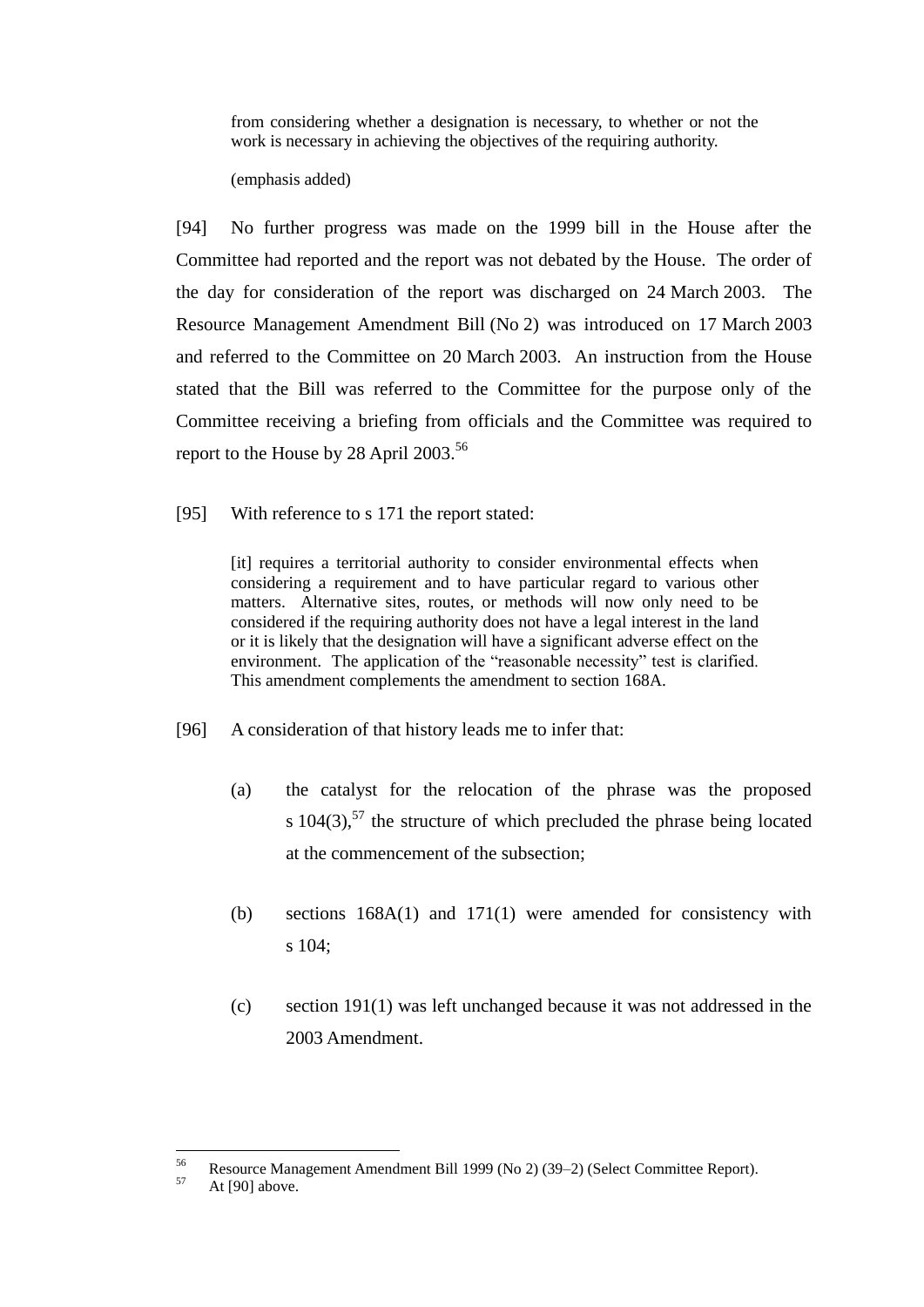[97] However there is nothing to suggest that the relocation of the phrase within s 171(1) (and similarly within s 168A) was for the significant purpose contended for by NZTA, namely to change the focus of application of Part 2 within s 171. I also note that such an argument could not logically be mounted in relation to s 104(1) given its structure (with effects on the environment being only one of the matters to which regard is to be had). Yet the phrase was also relocated within that subsection.

[98] For these reasons I do not accept that the relocation within s 171(1) of the phrase "subject to Part 2" had the purpose or effect of making any material change to the application of that section. I reject NZTA's contention at [86] above that the consequence of that amendment was that the phrase "subject to Part 2" related only to the assessment of effects and that the (a) to (d) matters were no longer directly subject to Part 2.

#### *The implications of King Salmon*

[99] It is fair to say that NZTA's approach to the role of Part 2 with reference to the NoR evolved not only throughout the course of the hearing before the Board but also on the appeal in this Court.

[100] Its opening position was recorded in the Decision in this way:

[190] In opening, [NZTA] submitted that when considering its NoR, we must (*among other things*):

[a] Consider the effects on the environment of allowing the NoR; and

- [b] Have particular regard to the matters in Sections (sic) 171(1) as if we were a territorial authority, namely:
	- [i] The relevant provisions of planning instruments;
	- [ii] Whether adequate consideration has been given to alternative sites, routes and methods of undertaking the work;
	- [iii] Whether the work and designation are reasonably necessary for achieving [NZTA's] project objectives, as set out in the NoR;
	- [iv] Any other matters we consider reasonably necessary to determine the NoR; and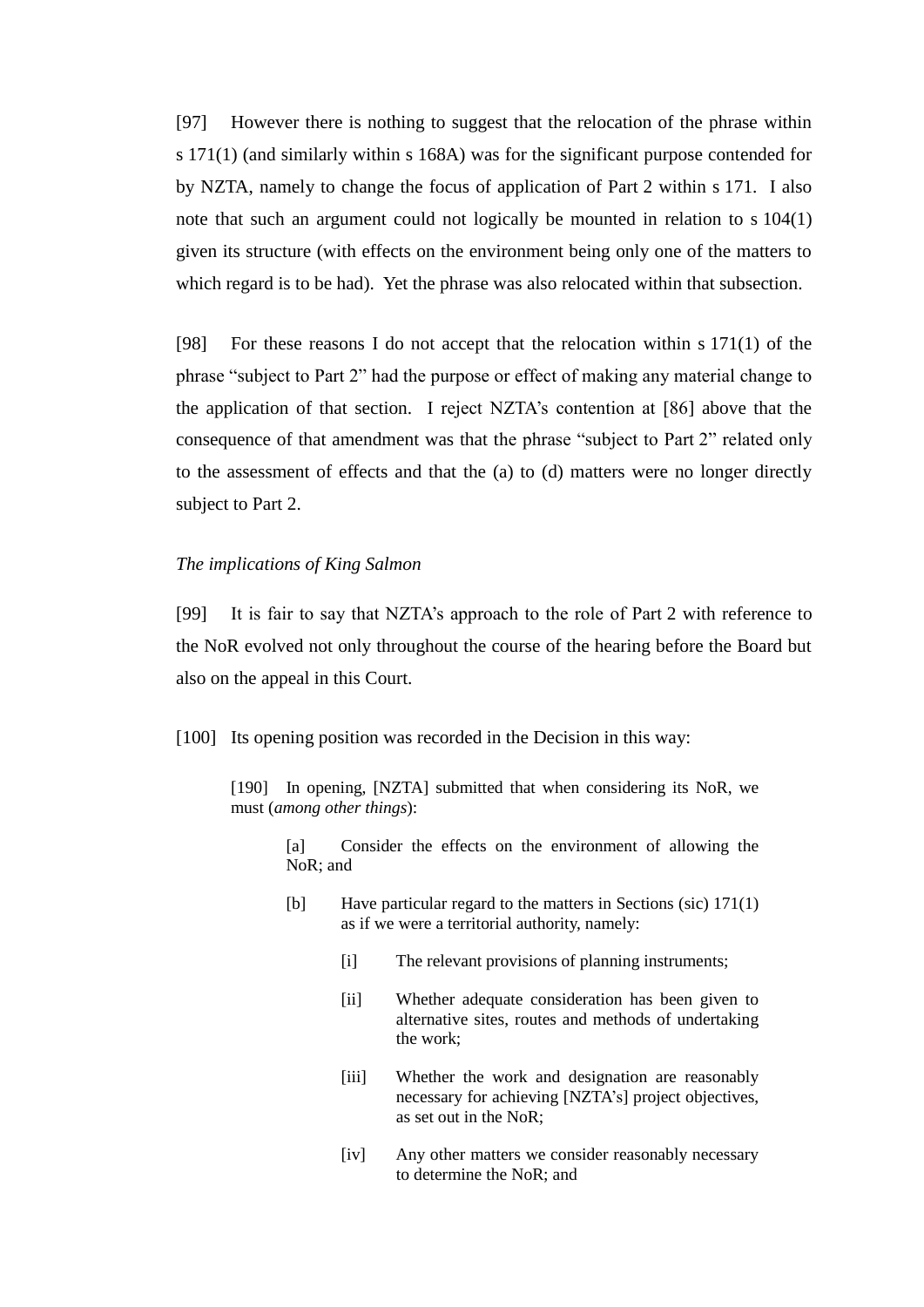[v] Above all, consider Part 2 matters.

[101] In closing before the Board NZTA submitted that, notwithstanding *King Salmon*, an "overall judgment" approach remained relevant in the consenting and designation context. It submitted that Part 2 was relevant to the Board primarily because of the presence in s 171 of the phrase "subject to Part 2", drawing attention to that part of *McGuire* highlighted in [39] above. It said:

- 16.12 It is submitted that the position as expressed in *McGuire* above, has not been upset by *King Salmon*. The Supreme Court did not consider sections 104 and 171 of the RMA, or the way in which Part 2 matters are approached in a consenting context.
- 16.13 Nonetheless, the Supreme Court's conclusions may in certain respects be taken as impacting on the approach taken to RMA decision-making more broadly. For instance, paragraph 151 of the Court's decision quoted above is noticeably broad in its language (it refers to "*planning decisions*" generally).
- …
- 16.16 It is submitted that, in the context of … the applications for this Project, and adopting the reasoning of the Supreme Court:
	- a Sections 104 and 171 are expressly subject to Part 2, and the provisions in Part 2 remain relevant;
	- b Section 6 elaborates on the guiding principle in section 5. It does not 'trump' it in the way suggested for TAC and NRA;
	- c Section 5 supports the approval of this Project, but [NZTA] is not relying on this section alone;
	- d The following discussion of effects will allow the Board to conclude as to each of the elements of Part 2, before undertaking an overall judgment.

[102] In the section of its Decision headed "Overview of the statutory and legal context" the Board recorded its understanding of the established framework for considering s 171(1) before addressing whether that framework had been modified by *King Salmon*. Its analysis commenced in this way:

[169] We are required to consider the matters set out in Section 171(1) *subject to Part 2*. This has been interpreted as meaning that the directions in Part 2 are therefore paramount, and are overriding in the event of conflict. The relevant Part 2 directions therefore apply to: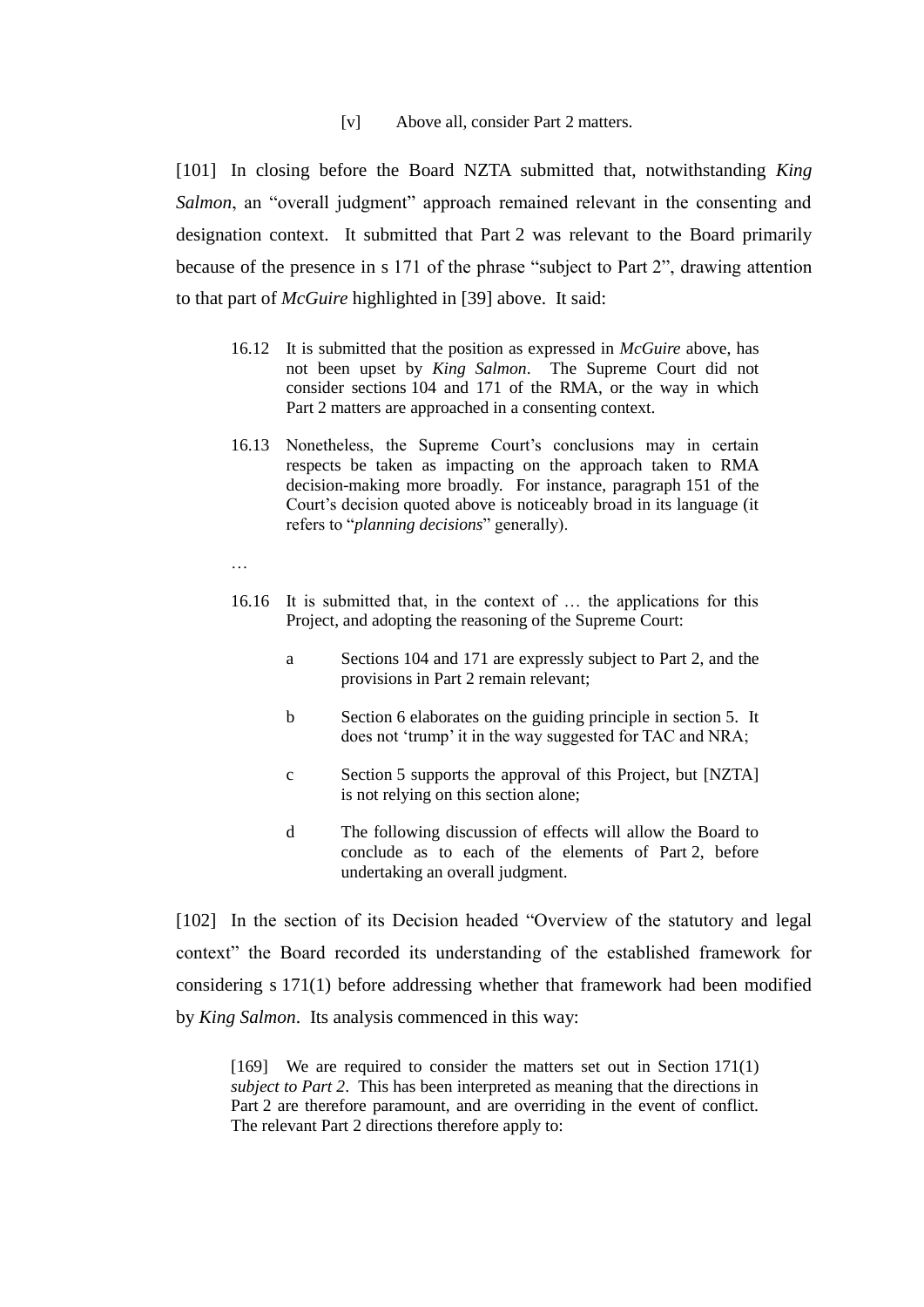- [a] Our evaluation of specific effects on the environment; and
- [b] Our evaluation in the final analysis.

[170] The focal point of the assessment is, subject to Part 2, consideration of the effects of allowing the requirement having particular regard to the stated matters. The import of this is that the purpose, policy and directions in Part 2 set the frame for the consideration of the effects on the environment of allowing the requirement. Paramount in this regard is Section 5 dealing with the purpose of the Act, namely to promote sustainable management of natural and physical resources.

[103] Having set out key passages from *McGuire*, the Decision stated:

[174] The reference being *subject to Part 2* does not entitle us to ask whether some other project alignment or design better meets the requirements of Part 2, as the Act does not direct a particular use or require the best use of resources. All that is required is a careful assessment of the Project in and of itself to determine whether it achieves the RMA's purpose. A matter that we will consider in detail at the time of our overall judgment.

There then followed [175] previously quoted.<sup>58</sup>

[104] Having recorded its view that, where an evaluation under Part 2 (and in particular s 5) was required or permitted, that should continue to involve an overall broad judgment as held in *NZ Rail Ltd v Marlborough District Council*, <sup>59</sup> the Board stated its understanding of the *King Salmon* decision:

[177] While the Supreme Court reviewed the previous *overall broad judgment* and *environmental bottom line* jurisprudence around the correct application of Section 5 (where required), it did not go on to substantively consider or evaluate that issue. We accordingly understand that where an evaluation under Part 2 (and in particular Section 5) is required (or permitted), this should continue to involve an *overall broad judgment* as held in *NZ Rail* and outlined above.

[178] The majority of the Supreme Court in *King Salmon* found that the plan change at issue … *did not comply with [Section] 67(3)(b) … in that it did not give effect to the NZCPS.* In doing so, it found that in considering whether the New Zealand Coastal Policy Statement had *been given effect to*, and finally determining the plan change before it, that Board was not entitled by reference to the principles in Part 2, to carry out a balancing of all relevant interests in order to reach a decision. Rather, the plan change should have been dealt with in terms of the New Zealand Coastal Policy Statement, without reference back to Part 2. This was primarily because of what the Court considered to be *strongly worded directives* in two of the New Zealand Coastal Policy Statement policies that were particularly

<sup>58</sup>  $58$  At [69] above.

<sup>59</sup> *NZ Rail Ltd v Marlborough District Council* [1994] NZRMA 70 (HC).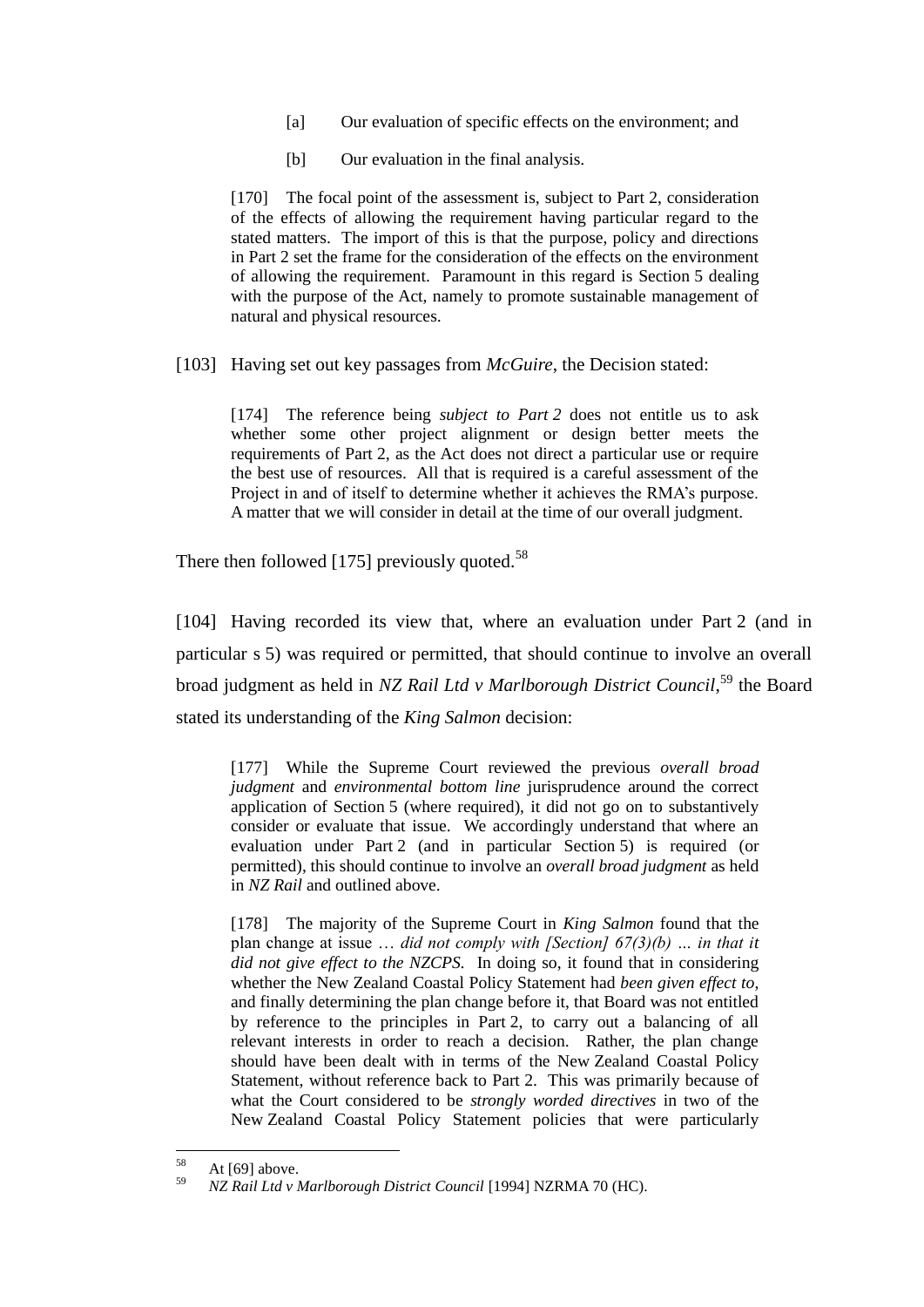relevant in that case, which the Board found would not be *given effect to* if the plan change was granted.

# [105] The Board then said:

[179] Again, we consider that properly construed, this aspect of *King Salmon* does not directly affect our determination of [NZTA's] NoR, for the following reasons. *King Salmon* involved consideration of a plan change, and therefore different statutory tests from those applying to [NZTA's] NoR. Importantly, the Supreme Court observed that Section 67(3)(b) provides a *strong directive, creating a firm obligation on the part of those subject to it*, to give effect to the New Zealand Coastal Policy Statement.

[180] Reading the majority decision as a whole, we consider that this specific statutory context was clearly central to the Supreme Court's decision. …

[181] By contrast, in considering the NoR we are required to have *particular regard to* the relevant instruments.

There then followed [182] previously quoted. $60$ 

[106] NZTA disagreed with the Board's analysis of *King Salmon* and with its reliance on *McGuire*. Its principal written submissions on appeal stated:

- 29.7 *King Salmon* has significantly modified the approach to decision-making under the RMA and in particular, what 'subject to Part 2' means. In other words, when is recourse to be had to Part 2?
- …
- 29.11 While the decision was in the context of a plan change, the Supreme Court's findings in relation to the planning framework, and the application of Part 2 to decision-making generally, have wider application.
- …
- 29.13 We submit that the Supreme Court has given a clear direction that it is the planning documents that generally form the basis for decision-making under the RMA. Parliament has provided for a hierarchy of planning documents, relevant to planning decisions under the RMA. These documents are drafted 'in accordance with Part 2' and 'flesh out' the provisions of Part 2 in a manner that is increasingly detailed both as to content and location.

[107] Then, under a heading "Application of *King Salmon* to s 171(1)", NZTA contended:

<sup>60</sup> At  $[70]$  above.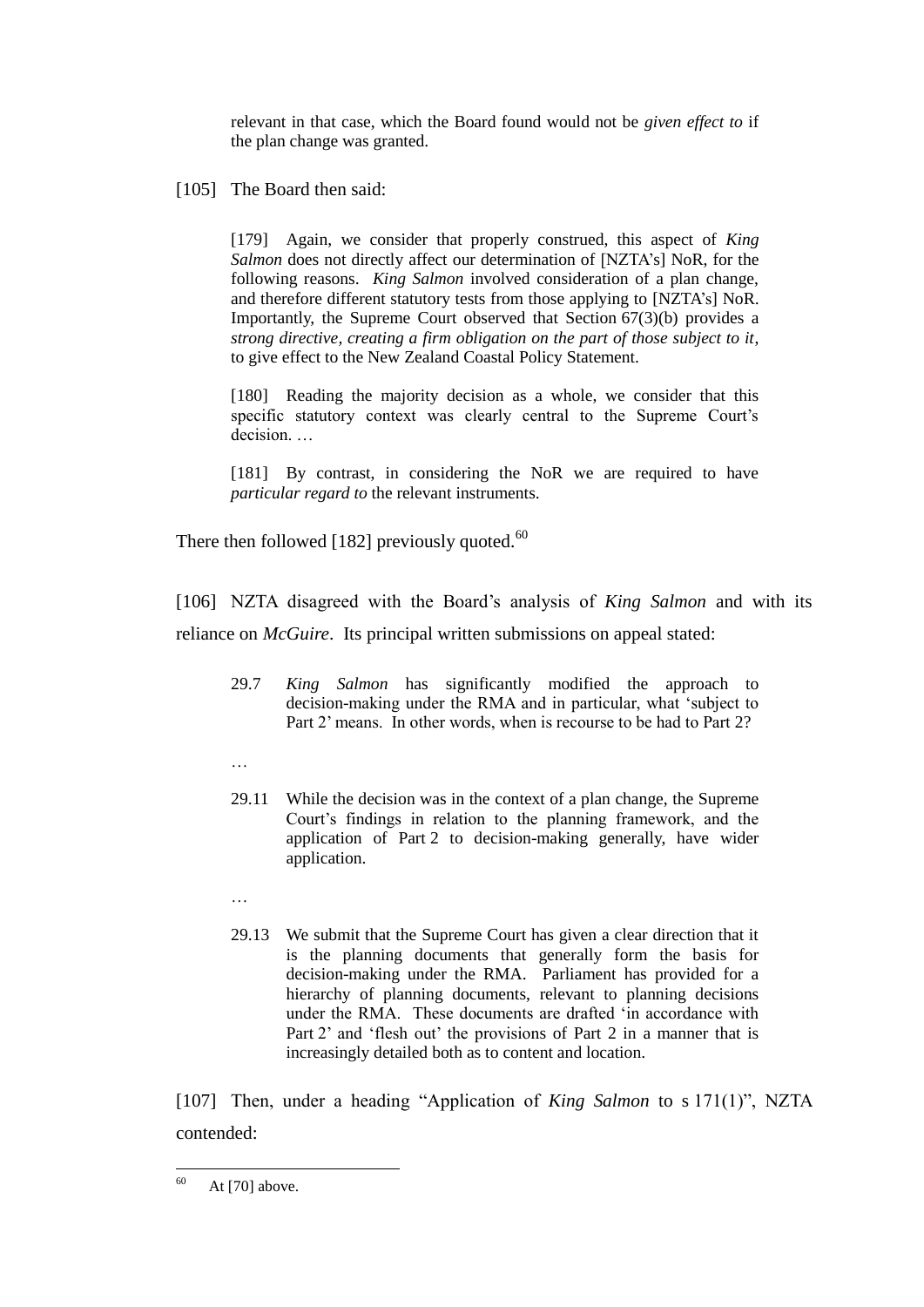- 29.16 For the reasons summarised in para 29.13, the planning documents give effect to Part 2. Decisions made in reliance on those documents therefore achieve the sustainable management purpose of the Act, as provided for in Part 2.
- 29.17 The Supreme Court held that s 5 (the purpose of the Act) is not an operative provision. Nor therefore is Part 2 as a whole given that ss 6, 7 and 8 are a further elaboration of that purpose. Part 2 provisions are particularised (both as to substantive content and locality) by the planning documents, from national policy statements down to district plans.

…

29.22 Section 171(1) directs that when considering a notice of requirement, a decision-maker's assessment of effects on the environment is 'subject to Part 2'. However, on the basis of the principles established by the Supreme Court in *King Salmon*, and consistent with *McGuire*, Part 2 will be relevant if one of the three caveats is established or there is a conflict in the exercise of the statutory duty under s  $171(1)(a)$  to (d). In this case the planning framework did contemplate the Project and therefore there was no conflict so as to bring Part 2 into play.

[108] In response TAC maintained the primacy of Part 2 and criticised NZTA's submission for failing to address how the "subject to Part 2" direction is to be complied with. NZTA's reply submissions were interesting on both those points:

- 11.15 … We agree with the submissions of TAC to the effect that Part 2 retains primacy.
- 11.16 The approach by the Appellant to the application of Part 2, assumes primacy, but the question remains as to how that primacy is to be provided for. How it is provided for is cogently summarised at [30] of *King Salmon*. The crucial point is that the Supreme Court has determined that it is the planning documents which give effect to s 5 and Part 2 more generally unless one of the three caveats apply or there is a conflict. Following *King Salmon*, the primacy of Part 2 is maintained and applied through the planning documents; both as to substantive content and the locality to which those documents apply.
- 11.17 It follows that the phrase 'subject to Part 2' in s 171(1) (or in s 104 for that matter) does not imply the re-litigation of previously settled planning provisions where no caveats or conflict arise. This is why at [151] the Supreme Court determined that s 5 is not intended to be an operative provision in the sense that it is not a section under which particular planning decisions are made. It is the hierarchy (cascade) of planning documents which flesh out the principles in s 5 and the remainder of Part 2, and it is those documents which form the basis of decision-making; in this case being the framework in which effects are to be considered.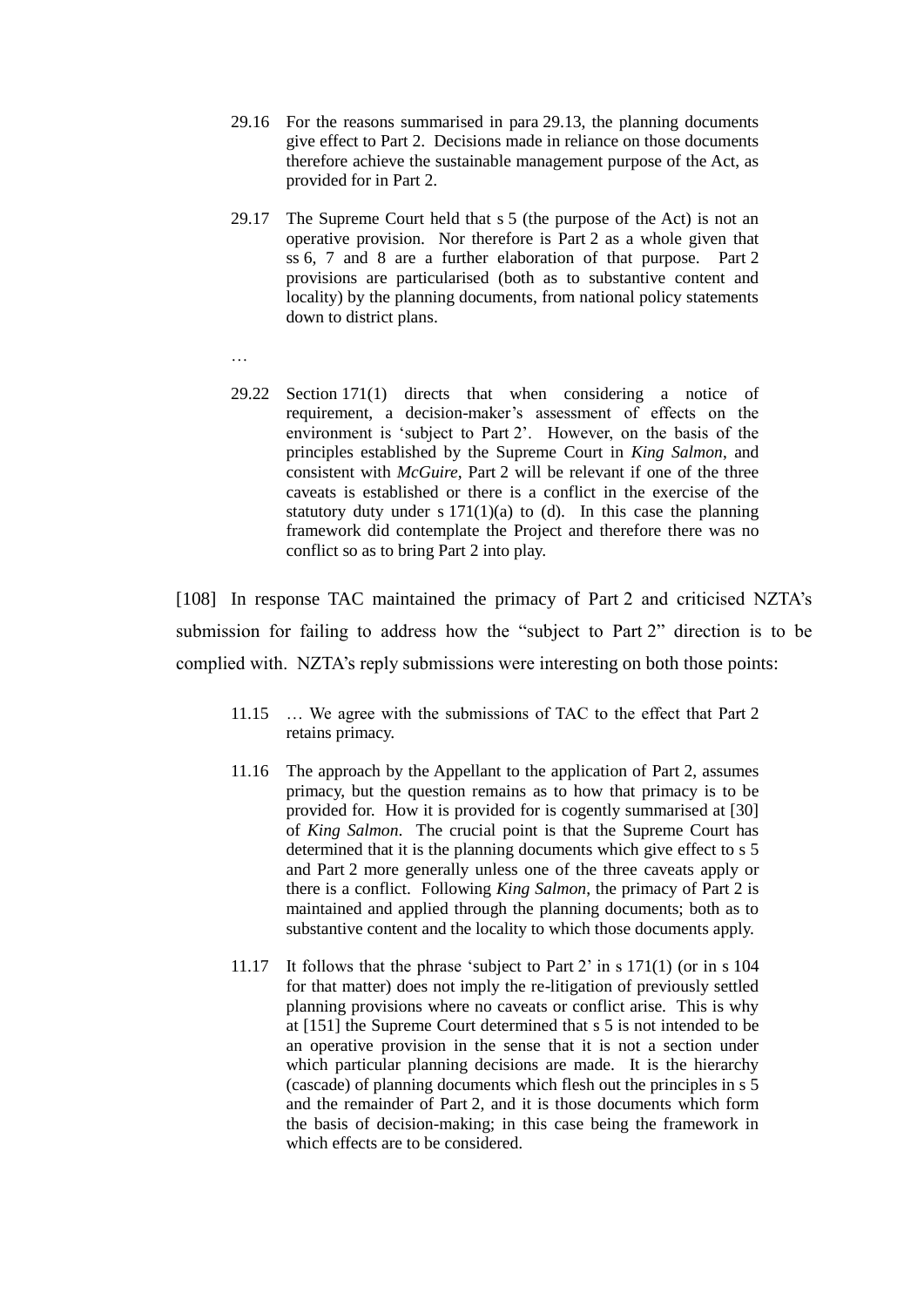[109] It is only proper that I record that, when in the course of his oral reply I explored with Mr Casey QC the issue of the scope of NZTA's argument before the Board on the implications of *King Salmon*, Mr Casey acknowledged that the submission relating to caveats and conflicts had not been developed before the Board to the extent that it had on appeal. In particular para  $16.16(a)^{61}$  did not indicate how primacy was to be given whereas NZTA's current stance is that such primacy is via the plan in the absence of any conflict.

[110] While the provisions in Part 2 are not operative provisions (in the sense of being sections under which particular planning decisions are made),  $62$  they nevertheless comprise a guide for the performance of the specific legislative functions. As *King Salmon* said with reference to s 5:

- (a) [it] states a guiding principle which is intended to be applied by those performing functions under the RMA rather than a specifically worded purpose intended more as an aid to interpretation;<sup>63</sup>
- (b) [it] is a carefully formulated statement of principle intended to guide those who make decisions under the RMA.<sup>64</sup>

The other three sections supplement the core purpose in s 5 by stating the particular obligations of those administering the RMA in relation to the various matters identified.<sup>65</sup>

<sup>61</sup>  $\frac{61}{62}$  At [101] above.

 $\frac{62}{63}$  *King Salmon*, above n 26, at [151]; see also [129].

 $\begin{array}{c} 63 \\ 64 \end{array}$  At [24(a)].

 $\frac{64}{65}$  At [25].

At  $[26]$ .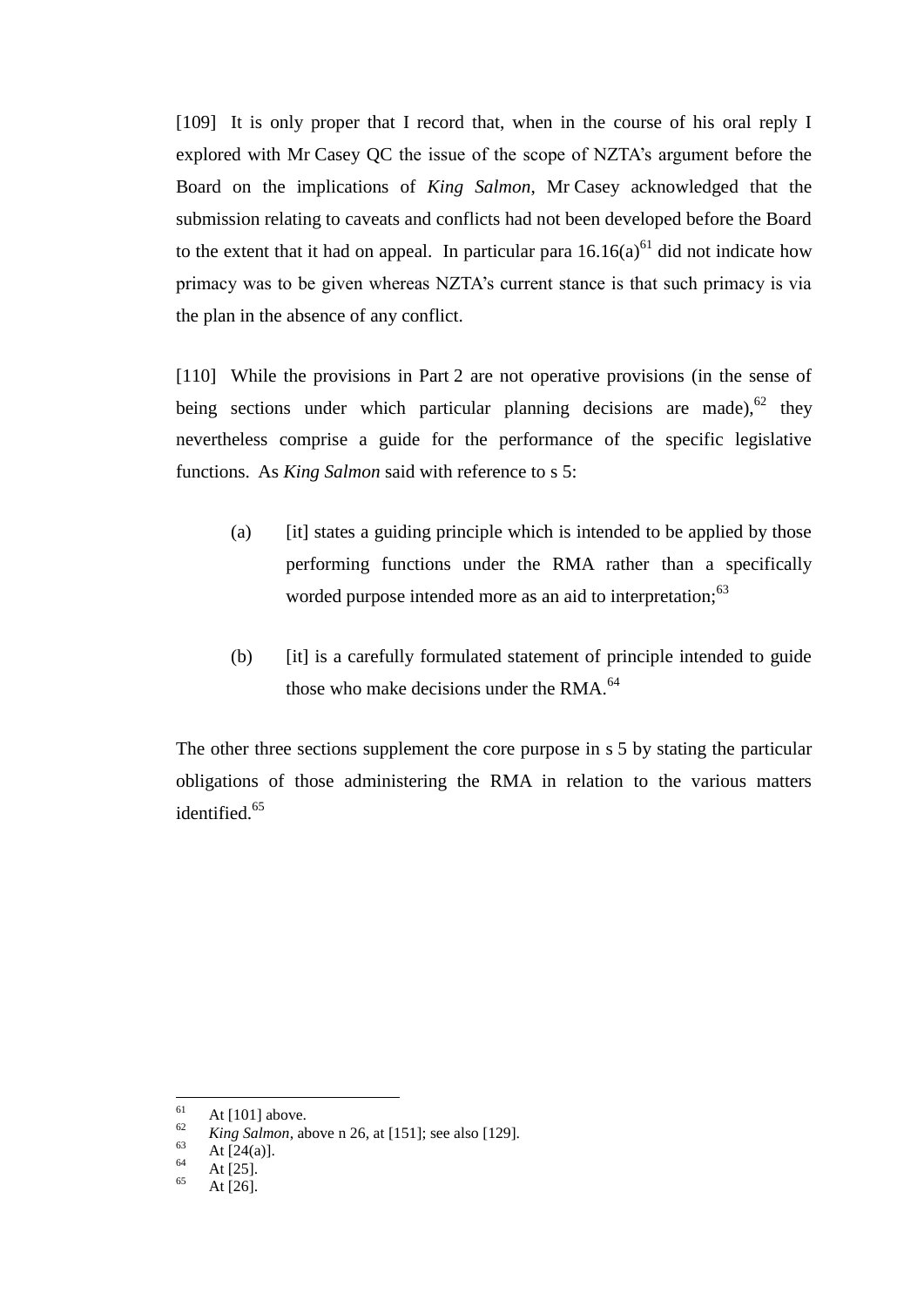# [111] Consistent with that view, in *John Woolley Trust* Randerson J observed:<sup>66</sup>

[47] … Given the primacy of Part 2 in setting out the purpose and principles of the RMA, I do not accept the general proposition mentioned at para [94] of the decision in *Auckland City Council v Auckland Regional Council*, that the words "subject to Part 2" in s 104 mean that Part 2 matters only become engaged when there is a conflict between any of the matters in Part 2 and the matters in s 104. **Part 2 is the engine room of the RMA and is intended to infuse the approach to its interpretation and implementation throughout, except where Part 2 is clearly excluded or limited in application by other specific provisions of the RMA**.

(emphasis added)

[112] The role of Part 2 is reinforced and reiterated in certain sections (specifically s  $104(1)$ ,  $168A(3)$ ,  $171(1)$  and  $191(1)$ ) by the presence of the phrase "subject to Part 2". As the Privy Council stated in *McGuire*:<sup>67</sup>

[22] … Note that s 171 is expressly made subject to Part II, which includes ss 6, 7 and 8. This means that the directions in the latter sections have to be considered as well as those in s 171 and indeed override them in the event of conflict.

The meaning of the "subject to" drafting method had been previously explained by Cooke P in *Mangonui County Council*. 68

[113] However the provisions with which *King Salmon* was concerned did not contain that phrase. Furthermore the role of Part 2 in s 66(1) had to be viewed in the light of the direction in s 67(3) which the Supreme Court described as follows:

[85] First, while we acknowledge that a regional council is directed by s 66(1) to prepare and change any regional plan "in accordance with" (among other things) Part 2, it is also directed by s 67(3) to "give effect to" the NZCPS. As we have said, the purpose of the NZCPS is to state policies in order to achieve the RMA's purpose in relation to New Zealand's coastal environment. That is, the NZCPS gives substance to Part 2's provisions in relation to the coastal environment. In principle, by giving effect to the NZCPS, a regional council is necessarily acting "in accordance with" Part 2 and there is no need to refer back to the part when determining a plan change. There are several caveats to this, however, which we will mention shortly.

<sup>66</sup> <sup>66</sup> *Auckland City Council v John Woolley Trust*, above n 53, at [47]; the highlighted words were referred to in *Ayrburn Farms Estate Ltd v Queenstown Lakes District Council*, above n 6, at [99] and in *Man O'War Station Ltd v Auckland Regional Council* (2011) 16 ELRNZ 475, [2011] NZRMA 235 (HC) at [20].

<sup>67</sup> *McGuire*, above n 19.

At  $[38]$  above.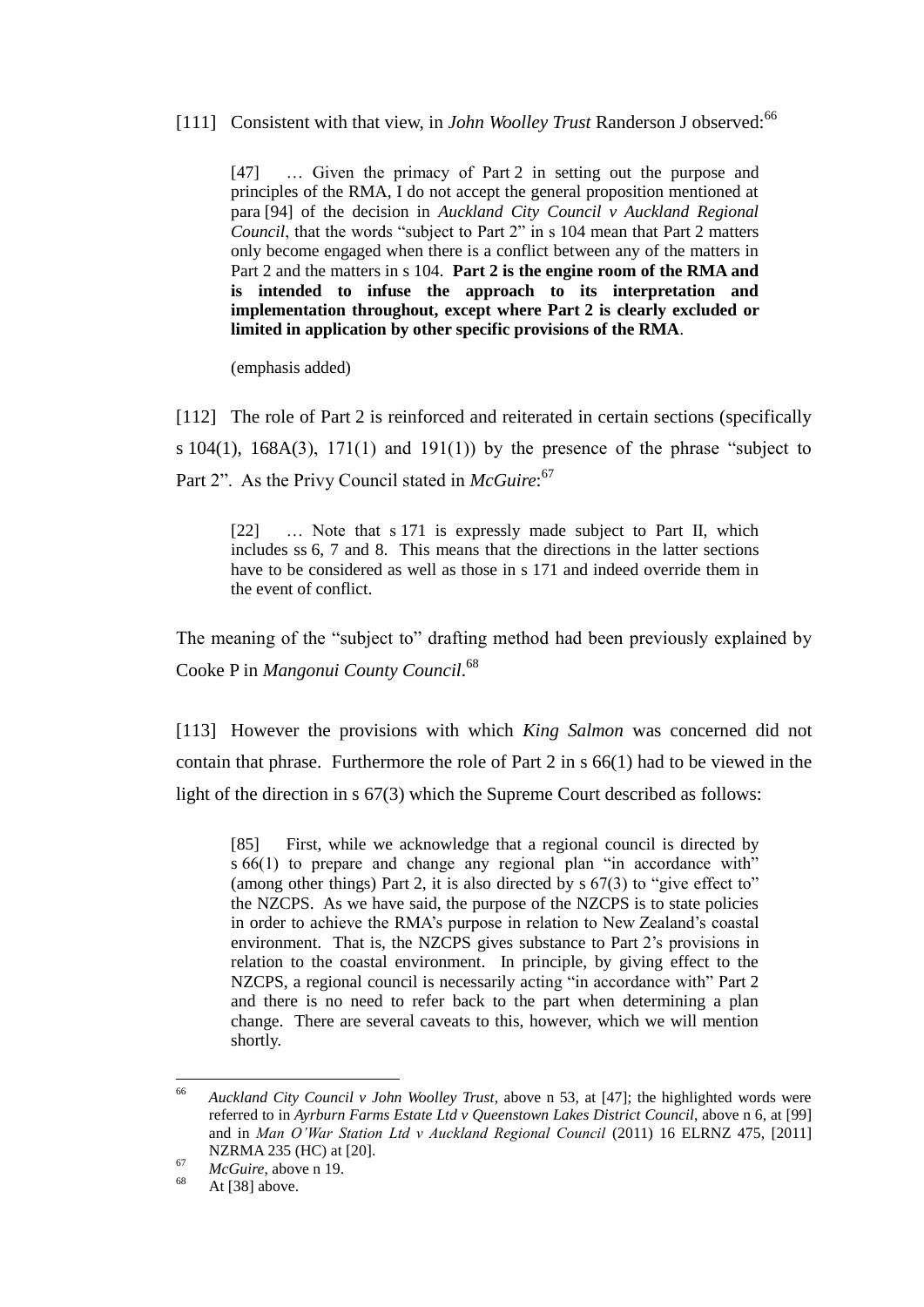[114] In a sense *King Salmon* might be viewed as a case where, to adopt the phrase of Randerson J in *John Woolley Trust*, Part 2 was limited in application by other specific provisions of the RMA although I consider that it would be more accurate to say that its application was provided for in a particular way.

[115] The Board's error in *King Salmon* lay in considering that it was entitled, by reference to the principles in Part 2, to carry out a balancing exercise of all relevant interests in order to reach a decision whereas it was obliged to deal with the plan change application in terms of the NZCPS and failed to do so.<sup>69</sup> The Supreme Court summarised the Board's approach in this way:

[83] On the Board's approach, whether the NZCPS has been given effect to in determining a regional plan change application depends on an "overall judgment" reached after consideration of all relevant circumstances. The direction to "give effect to" the NZCPS is, then, essentially a requirement that the decision-maker consider the factors that are relevant in the particular case (given the objectives and policies stated in the NZCPS) before making a decision. While the weight given to particular factors may vary, no one factor has the capacity to create a veto – there is no bottom line, environmental or otherwise. The effect of the Board's view is that the NZCPS is essentially a listing of potentially relevant considerations, which will have varying weight in different fact situations ...

[116] I consider that the Decision in the present case demonstrates that the Board correctly analysed and well understood the ratio of the *King Salmon* decision.<sup>70</sup>

[117] However the Board's task in the present matter was different, as reflected in Mr Palmer QC's submission:

8.10 Rather, the Board is required by s 171, "subject to Part 2, to consider the effects on the environment of allowing the requirement", "having particular regard" to various factors including the adequacy of alternatives and the relevant provisions of the planning documents. So consideration of the effects, subject to Part 2, having particular regard to the stated matters is (as the Board said, at [170]) the "focal point of the assessment". Planning documents do not determine the outcome of a s 171 decision, unlike the NZCPS which can determine a plan change decision under s 67.

[118] It is apparent that the Board understood not only the different nature of its task in considering an application under s  $171<sup>71</sup>$  but also the implications of the "subject to Part 2" component:

<sup>69</sup> <sup>69</sup> *King Salmon*, above n 26, at [153]–[154].

 $[179]$ – $[180]$  of the Final Decision at  $[105]$  above.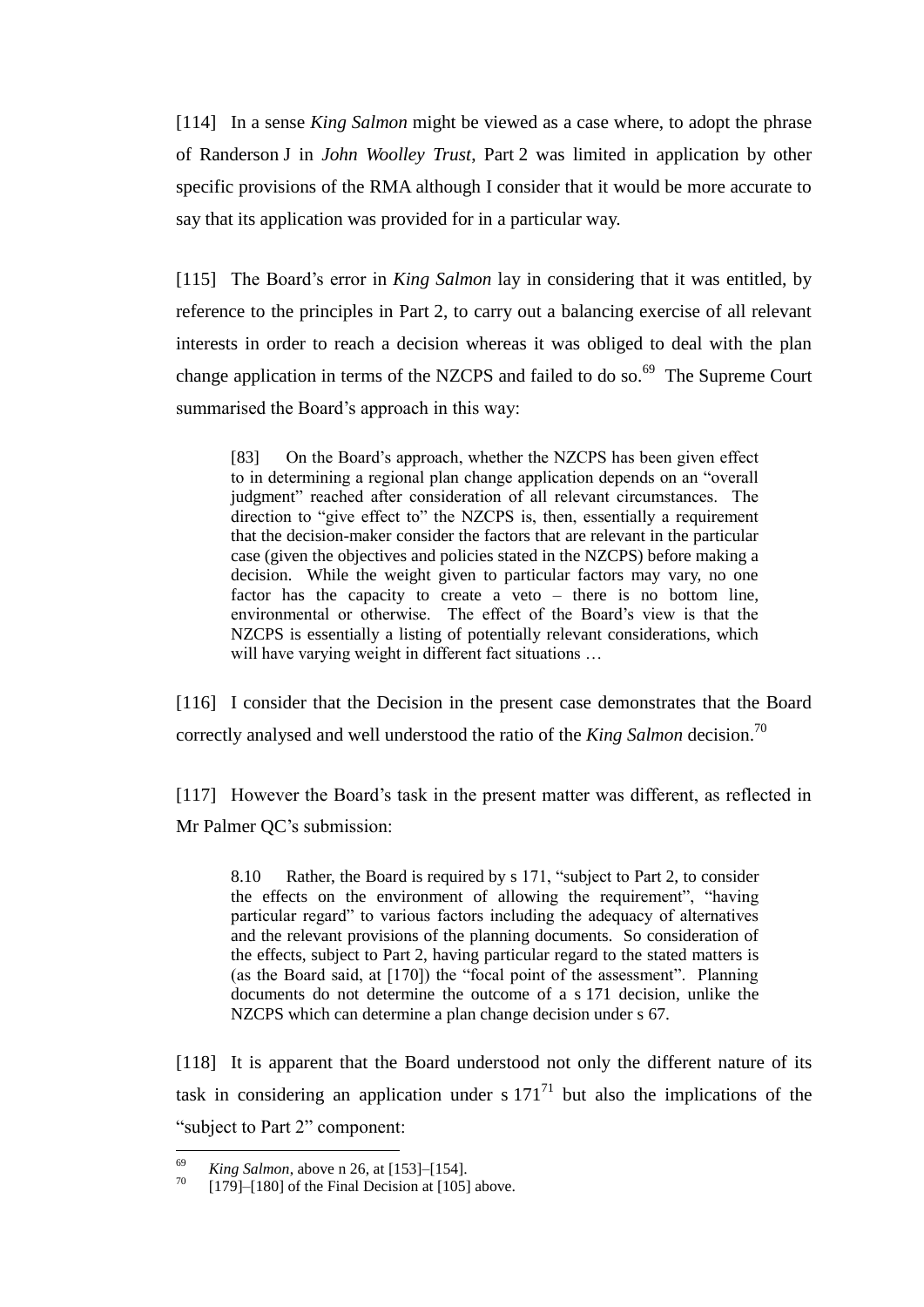[183] Further and perhaps more importantly, as we have already noted, Section 171(1) and the considerations it prescribes are expressed as being *subject to Part 2*. We accordingly have a *specific statutory direction* to appropriately consider and apply that part of the Act in making our determination. The closest corresponding requirement with respect to statutory planning documents is that those must be prepared and changed *in accordance with … the provisions of Part 2*.

[184] For the above reasons, the statutory framework and expectation of Section 171(1) relevant to our current decision can be contrasted with the situation in *King Salmon*. The plan change being considered in that case was required to *give effect to* a higher order planning document which the Supreme Court considered should already *give substance to pt 2's provisions in relation to … [the] coastal environment*. By contrast, here we are required to consider the environmental effects of the NoR, *subject to Part 2* and having *particular regard to* the relevant statutory planning documents.

### **Consideration of alternative options – an overview**

[119] The Decision recorded that NZTA acknowledged that both prerequisites in s 171(1)(b) applied with respect to the Project. In any event the Board concluded that the Project would have significant adverse effects, including heritage, amenity and landscape matters.<sup>72</sup>

[120] Consequently the Board was required in considering the effects on the environment under s 171(1) to have particular regard to whether adequate consideration had been given by NZTA to alternative sites, routes or methods of undertaking the work.

[121] As the Board noted in its introduction to the s  $171(1)(b)$  issue,<sup>73</sup> a feature of the hearing process was the strong assertions by some of the parties that there had not been adequate consideration of alternative options. The Board recorded that an enormous amount of information had been put before it about the methodology of the option selection process and how that process took into account the significant effects of the Project.

[122] Opponents of the application presented alternative options to the Board in order to establish that such options were not suppositious and should have been

 $71\,$  $\frac{71}{72}$  [181]–[182] at [70] above.

 $\frac{72}{73}$  At [1084(c)].

At [1082]–[1083].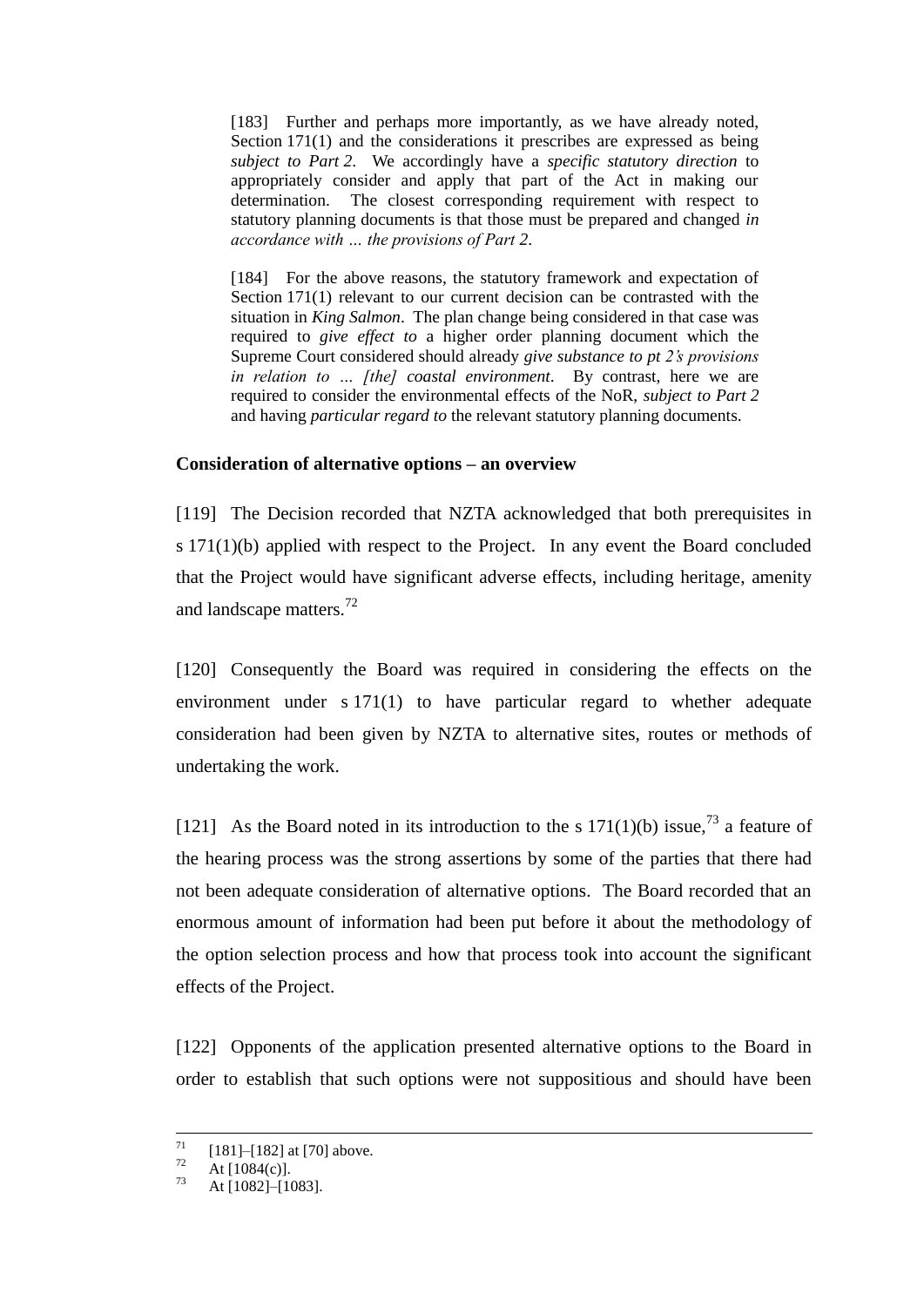explored as part of the option evaluation process. The Board's conclusion that there had been a failure to adequately assess non-suppositious options is the focus of Issue 1B.

# *Chronology*

[123] In what the Board described as a "somewhat complex chronology"<sup>74</sup> the Decision provides a thorough review of the historical background and the chronology of the option process spanning [1097] to [1164] under the following headings:

- (a) March 2001: Scheme assessment report by Meritec;
- (b) 2006 to 2008: Ngauranga to Wellington Airport strategic study and the Corridor Plan;
- (c) 2008 to 2009: Basin Reserve Inquiry-By-Design workshop;
- (d) January 2011: Feasible Options Report;
- (e) July and August 2011: Public engagement and refinement of the preferred option;
- (f) Tunnel options;
- (g) BRREO option.

[124] At the Inquiry-By-Design workshop five options were selected for further consideration comprising one at-grade option (with a variation) and four grade-separated bridge options. In order that the discussion below of the several Issue 1 questions may be comprehensible to those who may not read the Decision, I set out certain key passages from the Board's chronology:

<sup>74</sup> At [1165].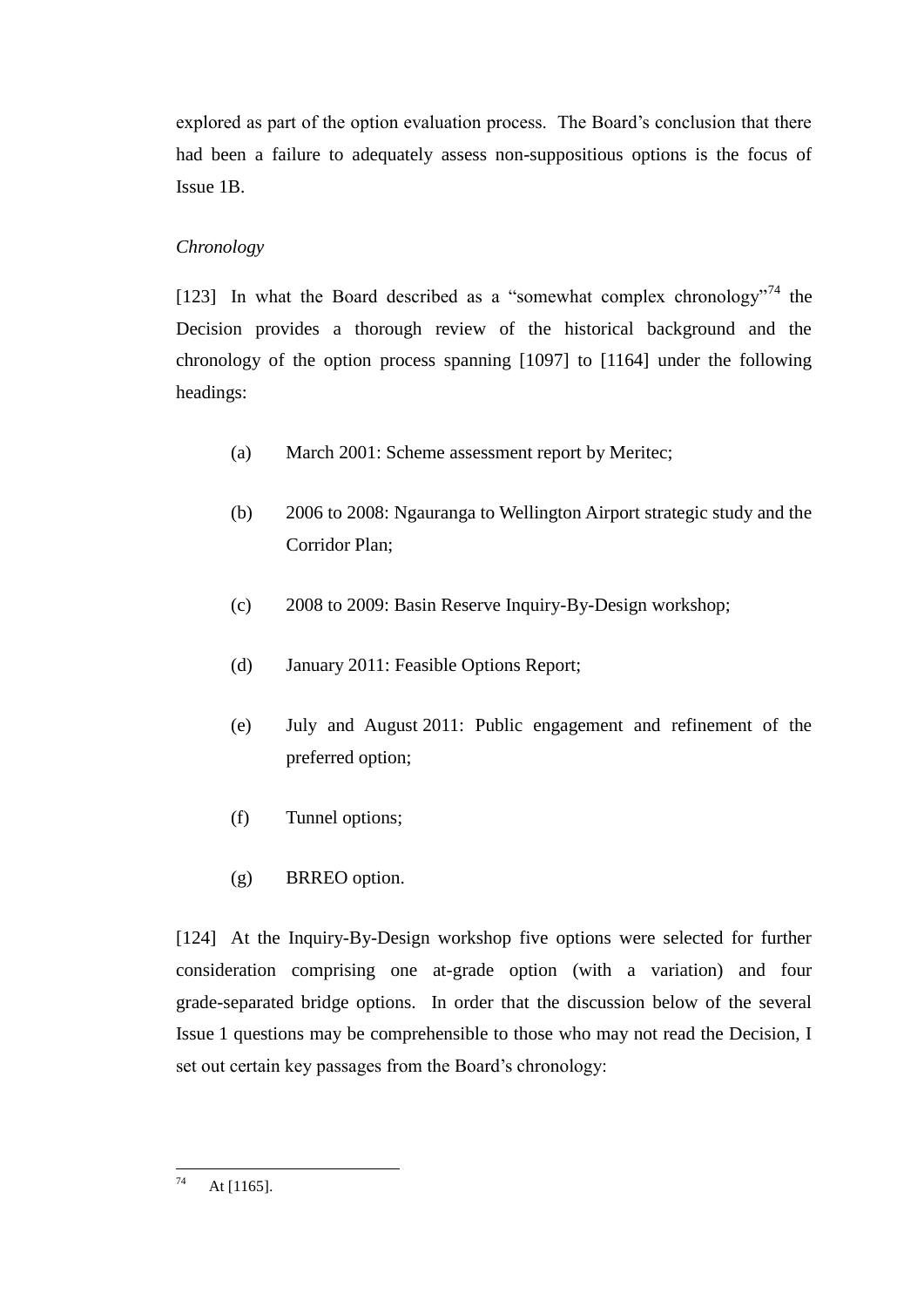[1118] Between 2009 and 2010, the five options were subjected to further detailed analysis, which resulted in one of the at-grade variants being discarded. During this process, one more option was uncovered and added. During 2010, as a result of the government signalling a possibility of contributing financially to a tunnel under the proposed NWM Park, a tunnel option (Option F) was added, making six options in all.

…

[1122] The Feasible Options Report on page 67 sets out the conclusions and recommendations:

> Our team recommended options A and B as preferred options if more weight is given to urban design, social impacts, and long term strategic fit. Of those two options, option A is the better of the two when giving more weight to these criteria. Option A requires the relocation of the [former Home of Compassion] Crèche. We acknowledge that while relocating heritage buildings is not favoured, this may be mitigated to some extent by being able to relocate the Crèche building to provide improved connections to Buckle Street or to relocated the Crèche to a larger historic precinct closer to the War Memorial.

[1123] Following development of the options and before the evaluation of the options, the tunnel option (Option F) was removed and the explanation given was:

> Following development of the options the specialists received a data-pack containing a description of Options A to E together with sufficient information to enable them to undertake peer assessment. It is important to note that the specialists are only comparing the options which permit SH1 to be at-grade in front of the War Memorial: Options A to E. **Once the government makes a decision on whether to fund the War Memorial Tunnel, Option F will be assessed with other options which permit SH1 to be located in a tunnel in front of the War Memorial.**

[*our emphasis*]

…

[1125] This suite of five options was assessed against evaluation criteria as reported in Section 5.3 of Technical Report 19. Using a pair-wise comparison and a weighting process, the workshop participants recommended Option A and Option B – both grade-separated bridge options. Option A eventually evolved into the Project.

…

[1138] In mid-2012, the government was exploring whether it would construct the NWM Park in time for the 100<sup>th</sup> Gallipoli Remembrance in 2015, including the idea of locating Buckle Street under the park. [NZTA] asked the Project team to reappraise the cost of Option F. This review was carried out with respect to both Options F and X. By letter dated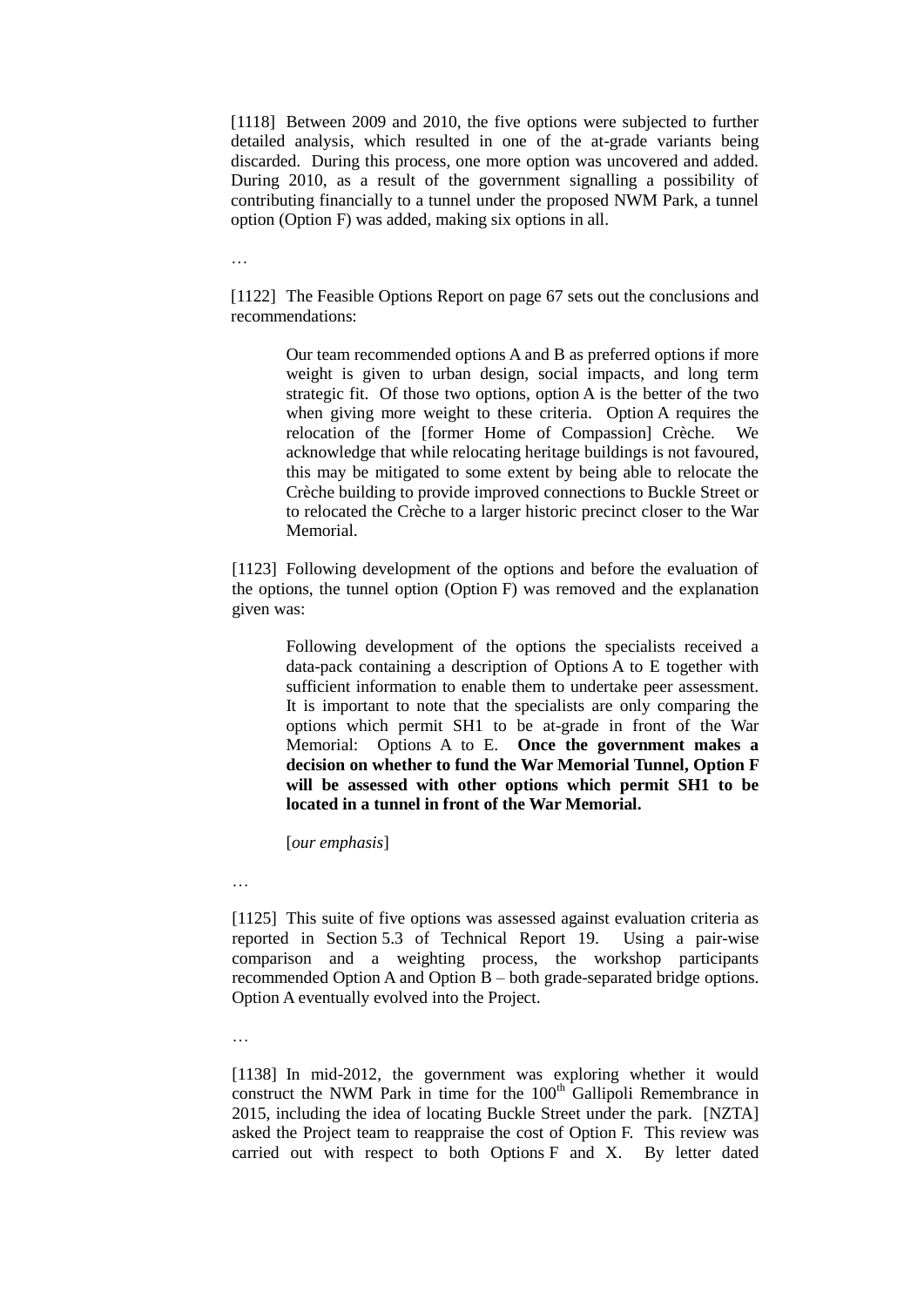3 July 2012, Opus set out what it termed an *alternate review*. The letter concluded:

#### **Conclusions**

- 1. NZTA has previously determined that Option F was unaffordable. A decision by the government to underground Buckle Street will not change this decision.
- 2. Option X is likely to be more expensive than Option A while having no more (possibly less) transportation benefits. It is unlikely that Option X would prove to be preferable to Option A.
- 3. A decision by the government to underground Buckle Street will not change the outcomes of the option evaluation process used to compare alternatives at the Basin Reserve.
- 4. Option A remains the preferred option even if the government decides to underground Buckle Street.
- [1139] On 7 August 2012, the government announced that the NWM Park would be completed by April 2015 and that empowering legislation would be enacted and that it would be contributing \$50m towards the costs of undergrounding Buckle Street.
- …
- [1132] On 17 August 2012, [NZTA] confirmed and announced Option A as the preferred option. They also confirmed that a pedestrian and cycling facility would be added to the Basin Bridge to provide a link between Mt Victoria Tunnel and Buckle Street.
- …
- [1151] In January 2013, Richard Reid and Associates supplied to the City Council conceptual drawings for improving the lane configuration around the Basin Reserve roundabout. Before us, Mr Reid produced an enhanced proposal he called the Basin Reserve Roundabout Enhancement Option (**the BRREO Option**). …
- [1152] Essentially, but somewhat simplistically, the BRREO Option proposes an upgrading of the existing roundabout by widening Paterson Street westbound up to the Dufferin Street stop line and widening Dufferin Street to between Paterson Street and Rugby Street, in each case to three lanes. This would provide three continuous lanes westbound around the roundabout from the exit from the Mt Victoria Tunnel to Buckle Street. It also proposes to add a third lane on Paterson Street for westbound traffic in the event of the duplication of the Mt Victoria Tunnel.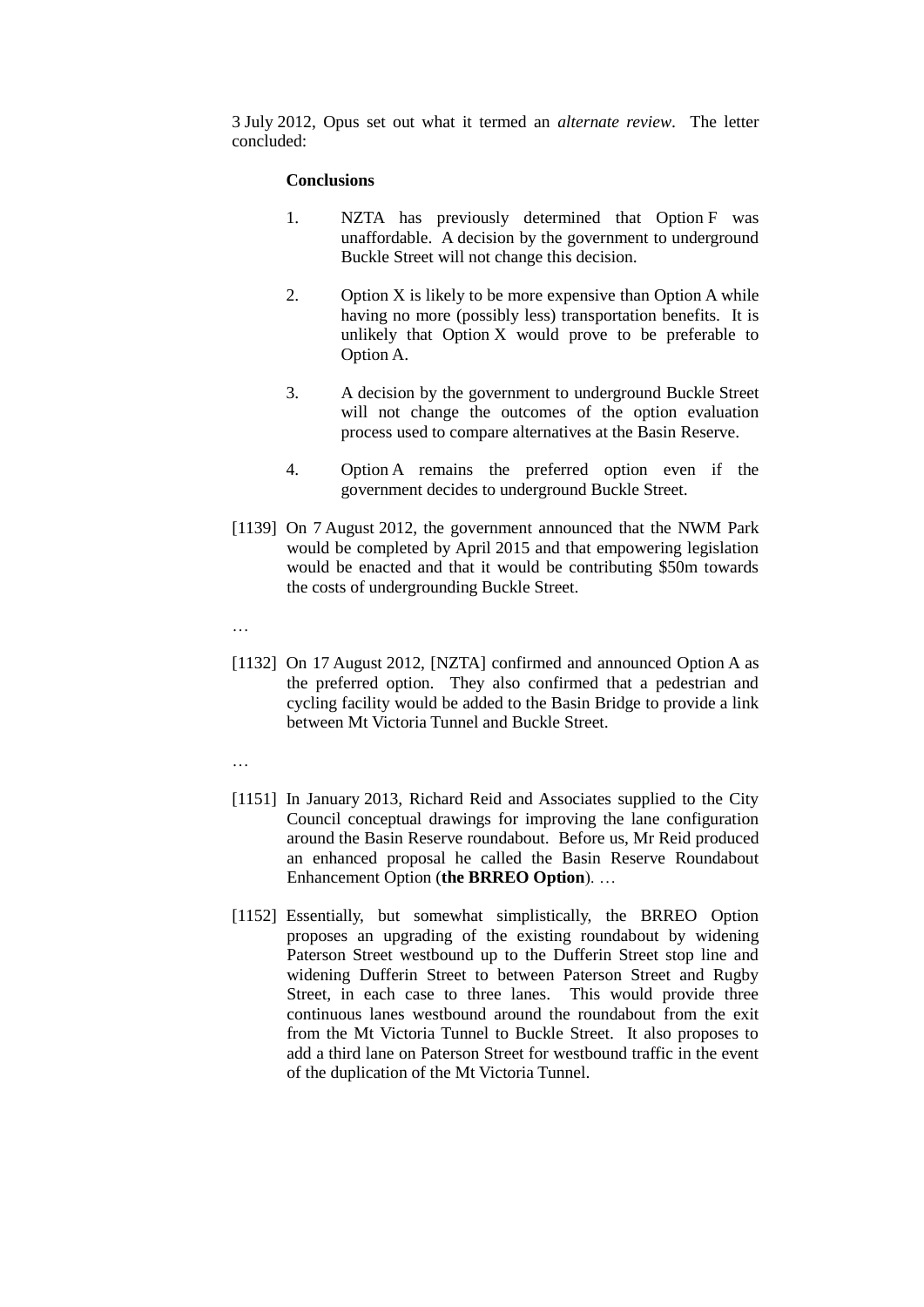[125] In a section of the Decision spanning [1085] to [1096] the Board directed itself on the proper approach to and the application of s  $171(1)(b)$ . After a discussion of aspects of *Queenstown Airport*<sup>75</sup> (which is the focus of the questions in Issues 1A and 1B) and after considering the meaning of adequate consideration, the Board described its task as follows:

[1090] Subsection 1(b) requires a judgement on whether an adequate process has been followed, including an assessment of what consideration has been adopted. The enquiry is not into whether the best alternative has been chosen. It is not incumbent on a requiring authority to demonstrate that it has considered all possible alternatives or that it has selected the best of all available alternatives. Rather, it is for the requiring authority to establish an appropriate range of alternatives and properly consider them.

[126] The Board's findings on the consideration of alternatives stated:

[1215] Clearly, the purpose of the statutory direction in Section 171(1)(b) of the RMA is to ensure that the decision to proceed with the preferred option is soundly based and other options (particularly those with reduced adverse environmental effects) have been dismissed for good reason. Adequate consideration becomes even more relevant when the Project, as here, involves significant adverse environmental effects.

[1216] We find the consideration of alternatives has, in the circumstances of this case, been inadequate for the reasons set out above, which include:

- [a] A lack of transparency and replicability of the option evaluation; and
- [b] A failure to adequately assess non-suppositious options, particularly those with potentially reduced environmental effects.

[127] In Issues 1A to 1G addressed below NZTA challenges various aspects of the Board's approach in coming to the conclusion that NZTA had not given adequate consideration to alternatives to the proposed flyover. The questions of law which NZTA invites the Court to consider include several in the *Edwards v Bairstow*  category.

[128] The respondents contend that most of NZTA's points of contention are dressed up in the legal language of "tests" and "thresholds" but are, in effect,

<sup>75</sup> <sup>75</sup> *Queenstown Airport*, above n 22.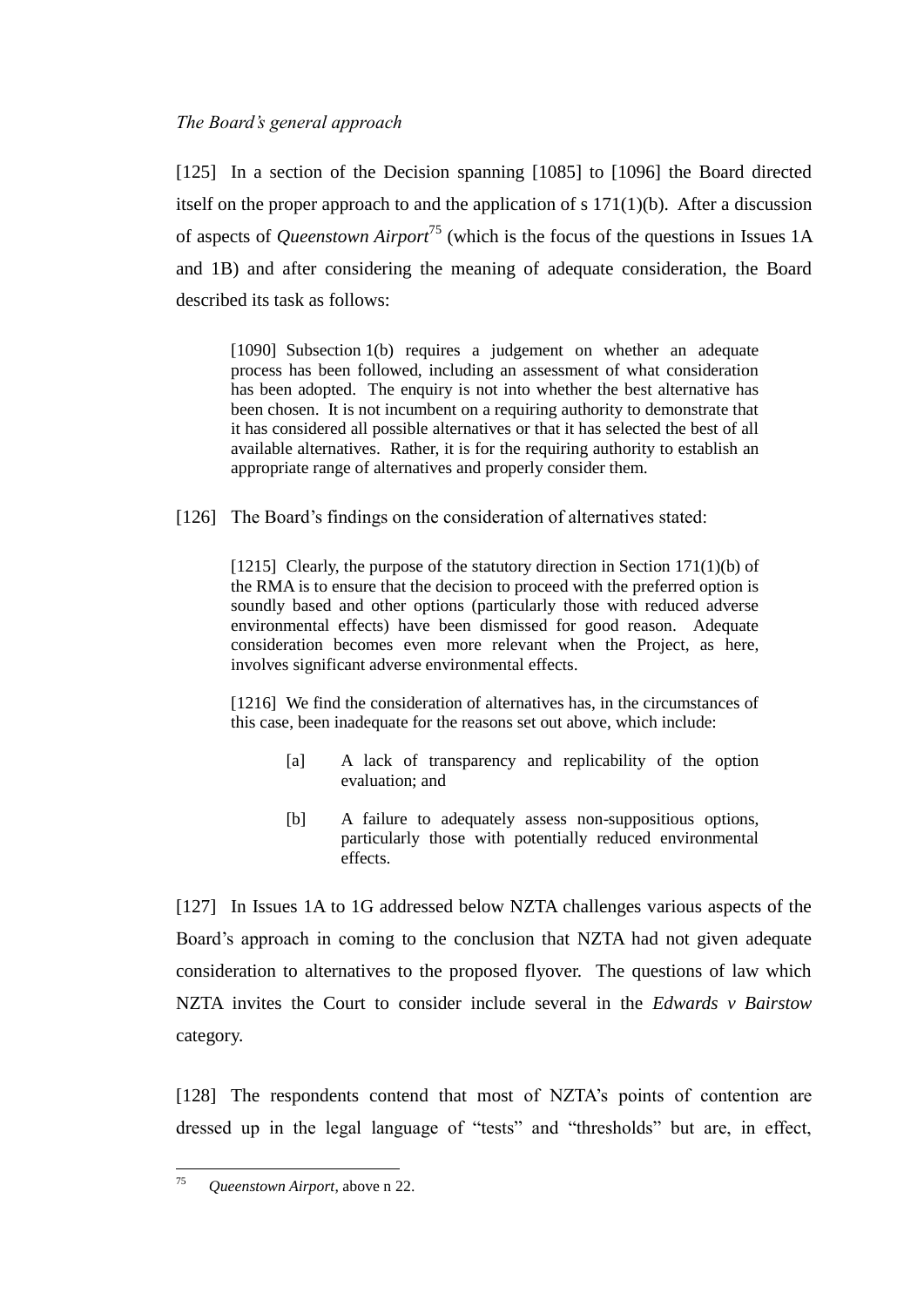challenges to the Board's view of the facts and hence beyond the proper ambit of this appeal.

# **Subissue 1A: Relating the measure of adequacy to the adversity of effects**

[129] The general requirement in the original s  $171^{76}$  to have particular regard to whether adequate consideration had been given to alternative sites, routes or methods of achieving the work was confined in 2003 to two scenarios, $^{77}$  namely if:

- (a) the requiring authority does not have an interest in the land sufficient for undertaking the work; or
- (b) it is likely that the work will have a significant adverse effect on the environment.

[130] The former scenario was the subject of consideration in *Queenstown Airport.* <sup>78</sup> Queenstown Airport Corporation wished to provide for the expansion of Queenstown Airport and to achieve that objective it issued a notice of requirement seeking in effect to acquire approximately 19 hectares of land owned by Remarkables Park Ltd. The Environment Court rejected that part of the NoR seeking to provide for a precision instrument approach runway and a parallel taxiway and as a consequence the area of land subject to the NoR was reduced to 8.07 hectares.

[131] In the course of considering s  $171(1)(b)$  on appeal Whata J said:

[121] The section presupposes that where private land will be affected by a designation, adequate consideration of alternative sites not involving private land must be undertaken by the requiring authority. Furthermore, the measure of adequacy will depend on the extent of the land affected by the designation. The greater the impact on private land, the more careful the assessment of alternative sites not affecting private land will need to be.

[132] In its closing statement to the Board NZTA contended that *Queenstown Airport* was relevant for three purposes, the first of which was:

<sup>76</sup>  $^{76}$  At [32] above.

 $\frac{77}{78}$  At [95] above.

<sup>78</sup> *Queenstown Airport*, above n 22.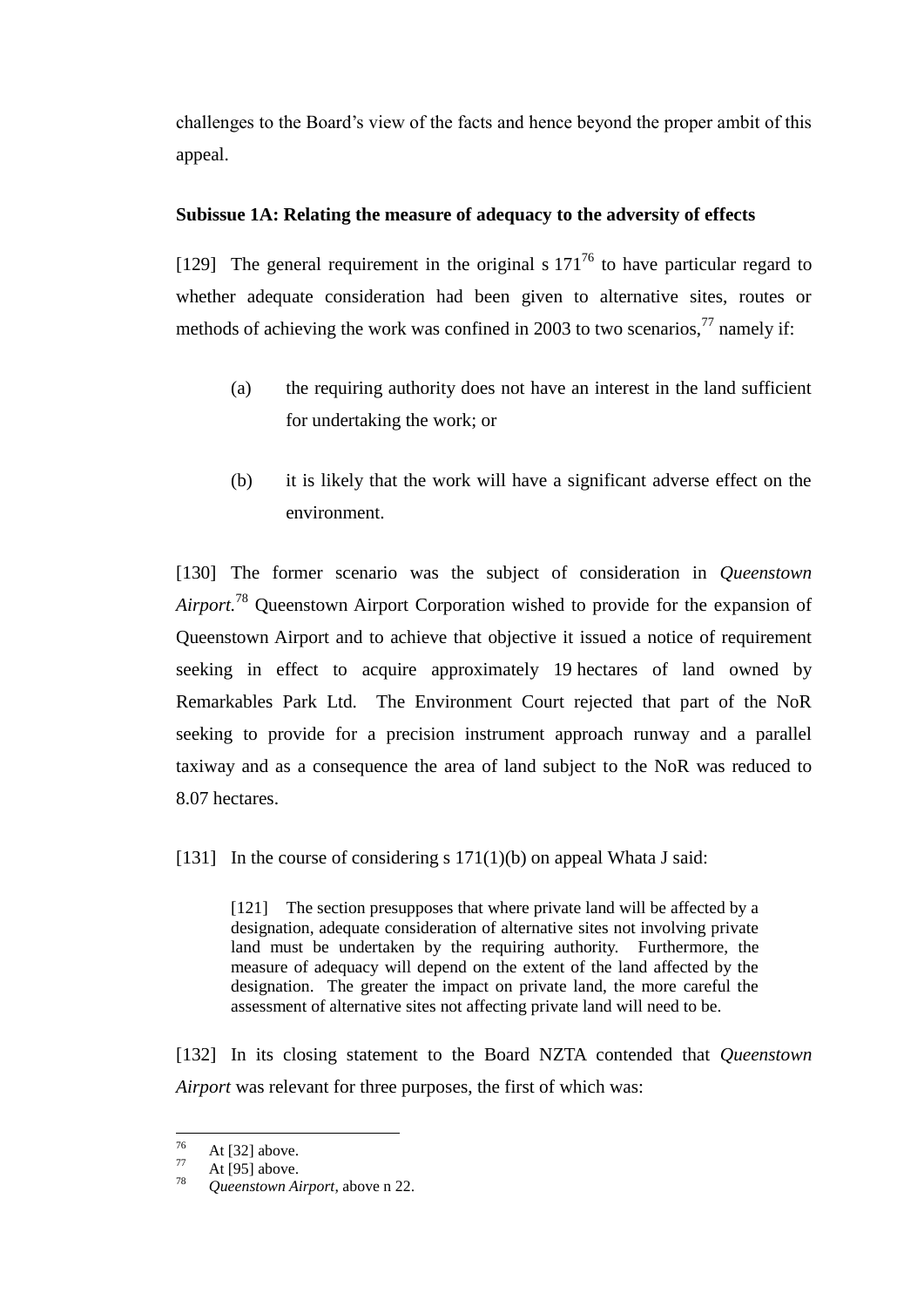$\ldots$  it establishes that the concept of adequacy in section 171(1)(b) is a sliding scale, with the measure of adequacy depending on the extent of private land affected by the designation. The extent of land required for the Basin Bridge Project is shown on the preliminary land requirement plans and schedule (sheets 2A.01–03). These show that, of the 46 titles affected by the NOR footprint, only 8 are privately owned. Expressed in land area, 0.3 ha of the 2 ha to which the NOR relates is privately owned. Applying the reasoning in the *Queenstown Airport Corporation Limited* decision, this would suggest that a less careful assessment of alternative sites is required. However, [NZTA] has not sought to undertake a less careful assessment of alternatives. Instead, it considers that the assessment it has undertaken is thorough and robust.

[133] After setting out para [121] of *Queenstown Airport*, the Board said:

[1087] In this case, the extent of private land subject to the proposed designation is not significant. However, as we have said, [NZTA] acknowledged (and our assessment confirms) that the work would be likely to have a significant adverse effect on the environment. While Justice Whata's comments applied to the impact on private land, the same logic must apply to the extent of the Project's adverse effects. The measure of adequacy of the consideration of alternatives will depend on the impact on the environment of adverse effects.

[1088] Accordingly, we must be satisfied that the assessment of alternative sites was adequate, in light of our findings as to the Project's effects on the environment. The more significant the adverse effects (as we have found them to be), the more careful the assessment of alternatives that is required.

[134] On appeal NZTA seeks to resile from its stance before the Board, proposing to argue that the Board erred in law by adopting the logic of *Queenstown Airport* and extending it to s  $171(1)(b)(ii)$ . It seeks to argue first that different considerations apply according to whether the designation will impose restrictions on private land and secondly that there is no "sliding scale" according to the degree of adverse effect. NZTA accordingly invites the Court to consider the following question of law:

Does s 171(1)(b) of the Act require a more careful consideration of alternatives where there are more significant adverse effects of allowing the requirement?

[135] NZTA's change in stance was resisted by Mr Palmer who cited an impressive list of authorities deprecating reversals of position in lower courts.<sup>79</sup> While mindful

<sup>79</sup> <sup>79</sup> *Ihaka Te Rou v Love* (1891) 10 NZLR 529 (CA); *Grobbelaar v News Group Newspaper* [2002] 1 WLR 3024 (HL); *TV3 Network Services Ltd v ECPAT New Zealand Inc* [2003] NZAR 501 (HC); *Wymondley against the Motorway Action Group Inc v Transit New Zealand* [2004] NZRMA 162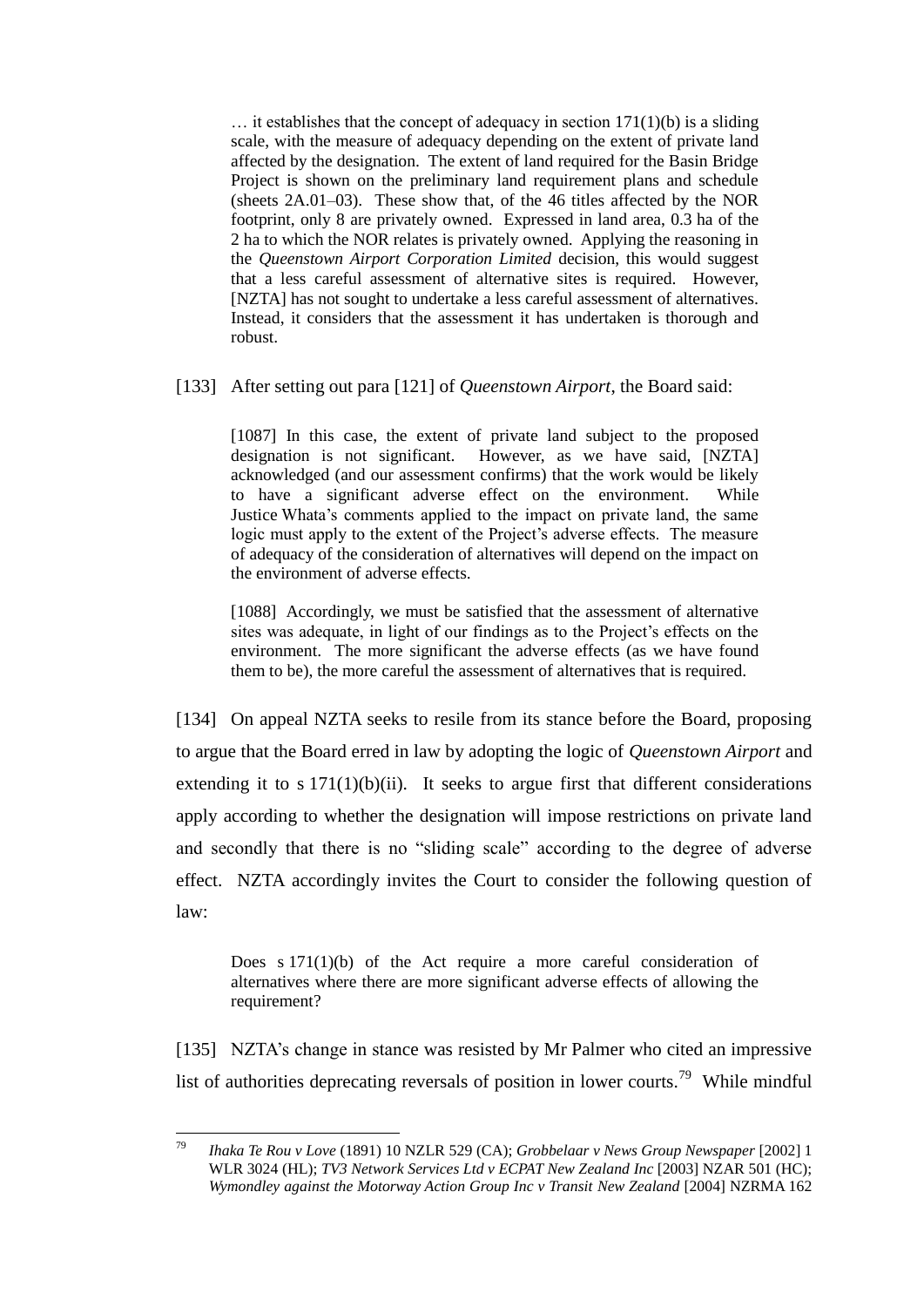of the reasons that have been advanced over time, I consider in the circumstances of this case where the issue involved is a question of law that it is in the broader interest to consider the argument which NZTA wishes to advance. In doing so I am particularly influenced by the approach of the Privy Council in *Foodstuffs (Auckland) Ltd v Commerce Commission*: 80

Their Lordships gave leave to do so on the basis of this lack of material prejudice and also because they considered it important, albeit the issue is now essentially spent, to determine the case on the correct legal footing. Not only does that accord with justice between the parties, but it also seemed appropriate from the point of view of ascertaining the true intention of Parliament when the amending legislation was enacted.

*Q 4(a): Does s 171(1)(b) of the Act require a more careful consideration of alternatives where there are more significant adverse effects of allowing the requirement?*

- [136] NZTA's argument was structured as follows:
	- (a) the two scenarios in s  $171(1)(b)(i)$  and (ii) are thresholds for any consideration of alternatives and do not give rise to a need for "closer" scrutiny;
	- (b) the RMA does not mandate any "hard-look" or "anxious scrutiny" concept such as have been considered in the context of judicial review and applied where fundamental human rights are at stake;
	- (c) Whata J erred in introducing the concept of a different measure of adequacy according to the level of impact of the designation on private land;
	- (d) the Board was equally, if not more, wrong to extend that logic to the degree of adverse effects;
	- (e) if *Queenstown Airport* was correct in importing a sliding scale of adequacy, then such should only apply to the first limb of s 171(1)(b).

(HC); *New Zealand Meat Board v Paramount Export Ltd (in liq)* [2005] 2 NZLR 447 (PC); *Patcroft Properties Ltd v Ingram* [2010] NZCA 275, [2010] 3 NZLR 681.

 $\overline{a}$ 

<sup>80</sup> *Foodstuffs (Auckland) Ltd v Commerce Commission* [2004] 1 NZLR 145 (PC) at [9].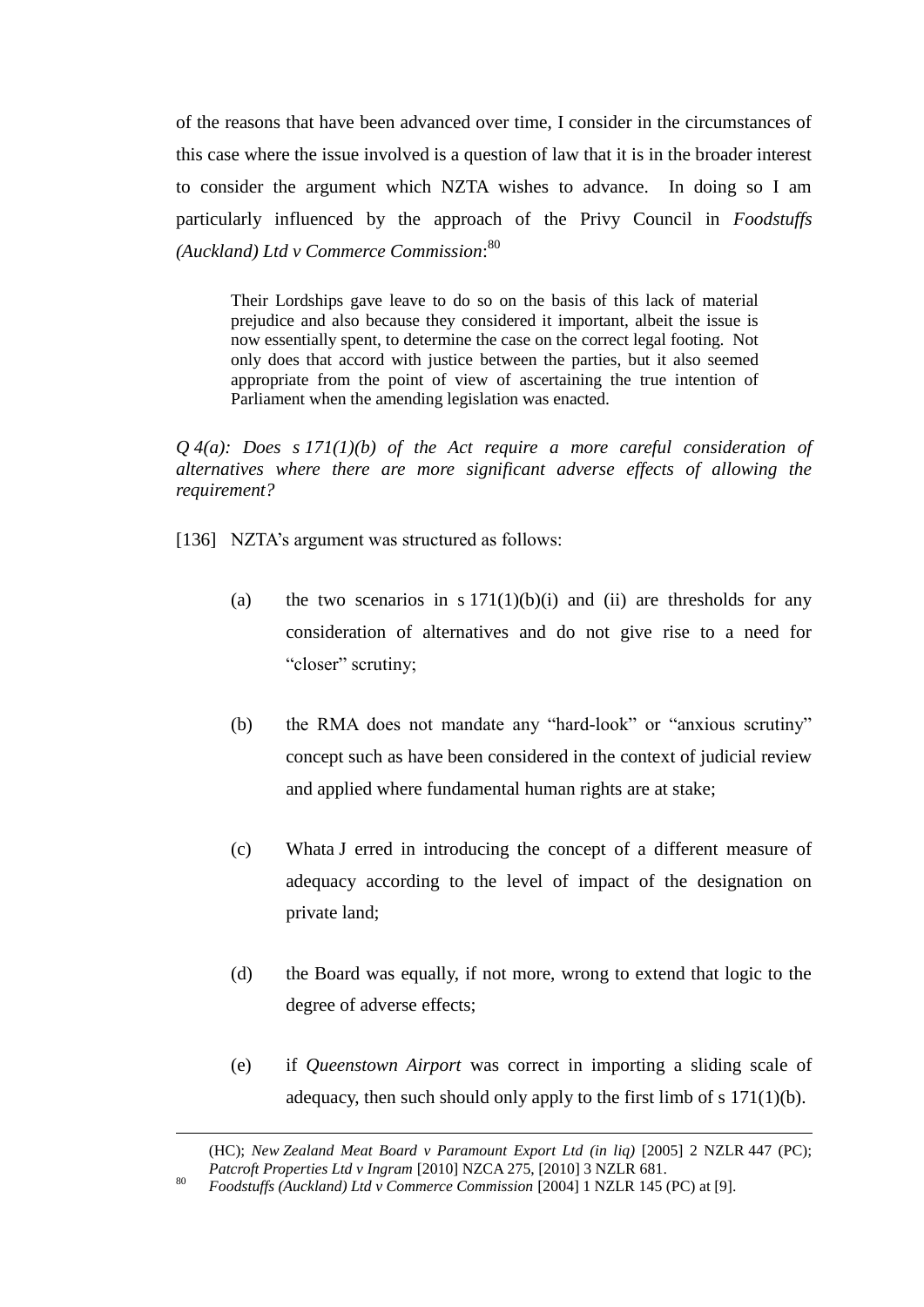[137] The section requires that where either scenario exists not only must there be consideration of alternative sites but that such consideration should be "adequate". It appeared to be common ground that the meaning of "adequate" was as stated by the Environment Court in *Te Runanga O Ati Awa Ki Whakarongotai Inc v Kapiti District*  Council:<sup>81</sup>

… The word 'adequate' is a perfectly simple word and we have no doubt has been deliberately used in this context. It does not mean 'meticulous'. It does not mean '*exhaustive*'. It means 'sufficient' or 'satisfactory'.

No challenge was made to the Board's analysis of the meaning of adequate at [1089].

[138] It was the respondents' contention that the adequacy (or sufficiency) of consideration in any given case must be circumstances dependent and that that must be so for both scenarios, given that the phrase "adequate consideration" appears in the chapeau to subparagraphs (i) and (ii).

[139] Mr Palmer drew attention to the decision of the Supreme Court in *King*  Salmon,<sup>82</sup> in particular to the highlighted part of the following passage:

[170] This brings us back to the question when consideration of alternative sites may be necessary. This will be determined by the nature and circumstances of the particular site-specific plan change application. For example, an applicant may claim that that (sic) a particular activity needs to occur in part of the coast environment. If that activity would adversely affect the preservation of natural character in the coast environment, the decision-maker ought to consider whether the activity does in fact need to occur in the coastal environment. Almost inevitably, this will involve the consideration of alternative localities. Similarly, even where it is clear that an activity must occur in the coastal environment, if the applicant claims that a particular site has features that make it uniquely, or even especially suitable for the activity, the decision-maker will be obliged to test that claim; that may well involve consideration of alternative sites, **particularly where the decision-maker considers that the activity will have significant adverse effects on the natural attributes of the proposed site**. In short, the need to consider alternatives will be determined by the nature and circumstances of the particular application relating to the coastal environment, and the justifications advanced in support of it, as Mr Nolan went some way to accepting in oral argument.

 $\bf 81$ <sup>81</sup> *Te Runanga O Ati Awa Ki Whakarongotai Inc v Kapiti District Council* (2002) 8 ELRNZ 265 (EnvC) at [153].

<sup>82</sup> *King Salmon*, above n 26.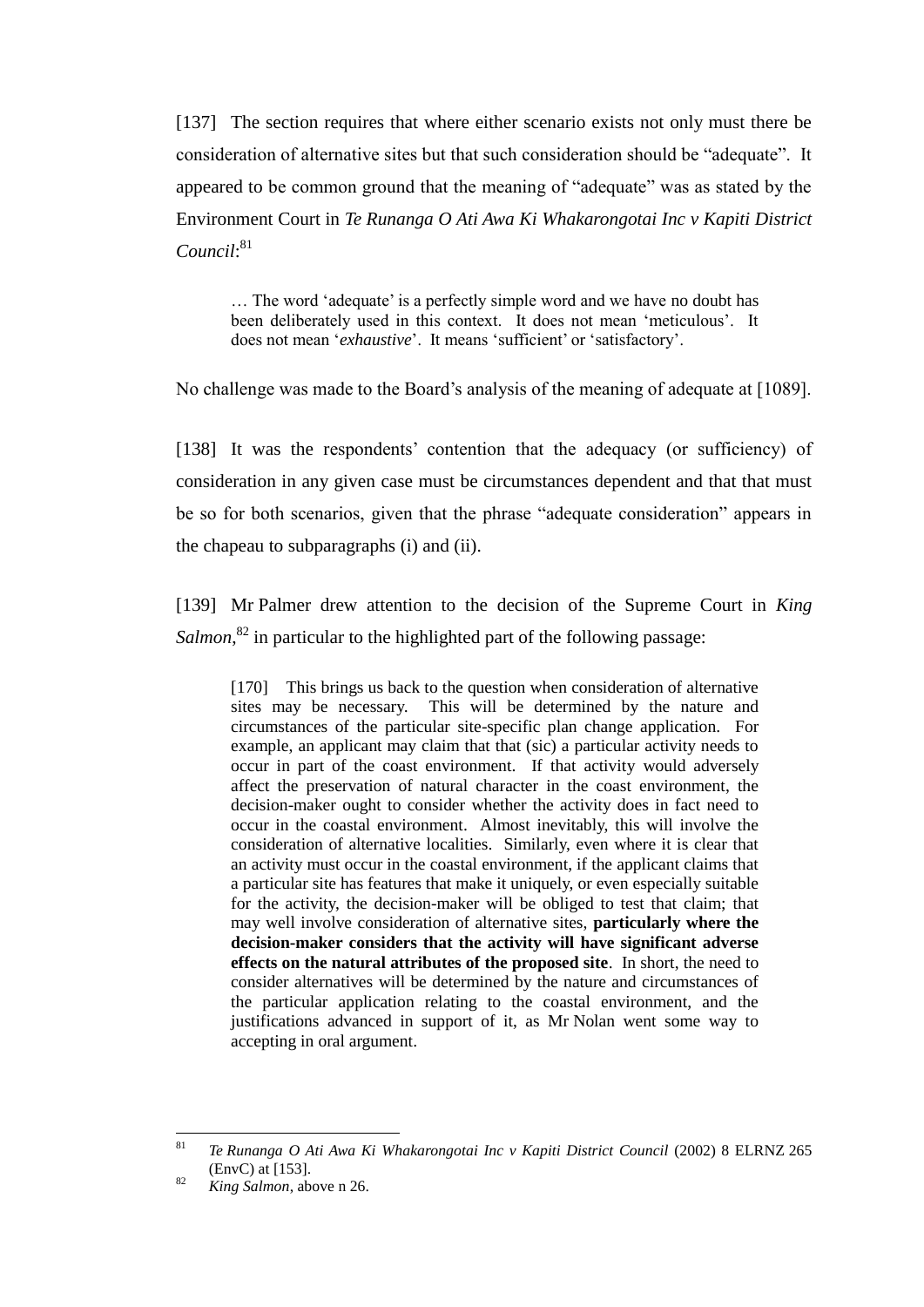[140] In my view the analysis in *Queenstown Airport* is correct. I consider that it must logically apply to both the scenarios described in s 171(1)(b). It is simply common sense that what will amount to sufficient consideration of alternative sites will be influenced to some degree by the extent of the consequences of the scenarios in  $s 171(1)(b)(i)$  and (ii). That said, I doubt the utility of the expression "sliding scale" as a description of the extent of the consequences because it conveys an unduly mechanical approach to the extent of consideration required.

[141] Accordingly I consider that the Board's approach at [1087] to [1088] is not vulnerable to criticism.

[142] So far as Q 4 is concerned, the word "require" is problematic. A more careful consideration of alternatives may or may not be required: it will be very much circumstances dependent. I would answer in the affirmative either of the following rephrased questions of law:<sup>83</sup>

- (a) *May* s 171(1)(b) of the Act require a more careful consideration of alternatives where there are more significant adverse effects of allowing the requirement?
- (b) Does s 171(1)(b) of the Act *permit* a more careful consideration of alternatives when there are more significant adverse effects of allowing the requirement?

[143] In the context of Subissue 1A NZTA poses a second and alternative question of law:

Q 4(b) In the alternative, was the finding that [NZTA] had not given sufficient careful consideration to alternatives a finding to what the Board could reasonably have come on the evidence?

[144] Mr Casey addressed this question in conjunction with the similarly expressed Q 22 in Subissue 1G. I adopt the same approach.

<sup>83</sup> <sup>83</sup> Although I have retained the word "careful", because that word is employed in *Queenstown Airport* and hence in the question posed, I suggest that it may be preferable to avoid the notion of degrees of "care". My preference would be a phrase such as "greater scrutiny".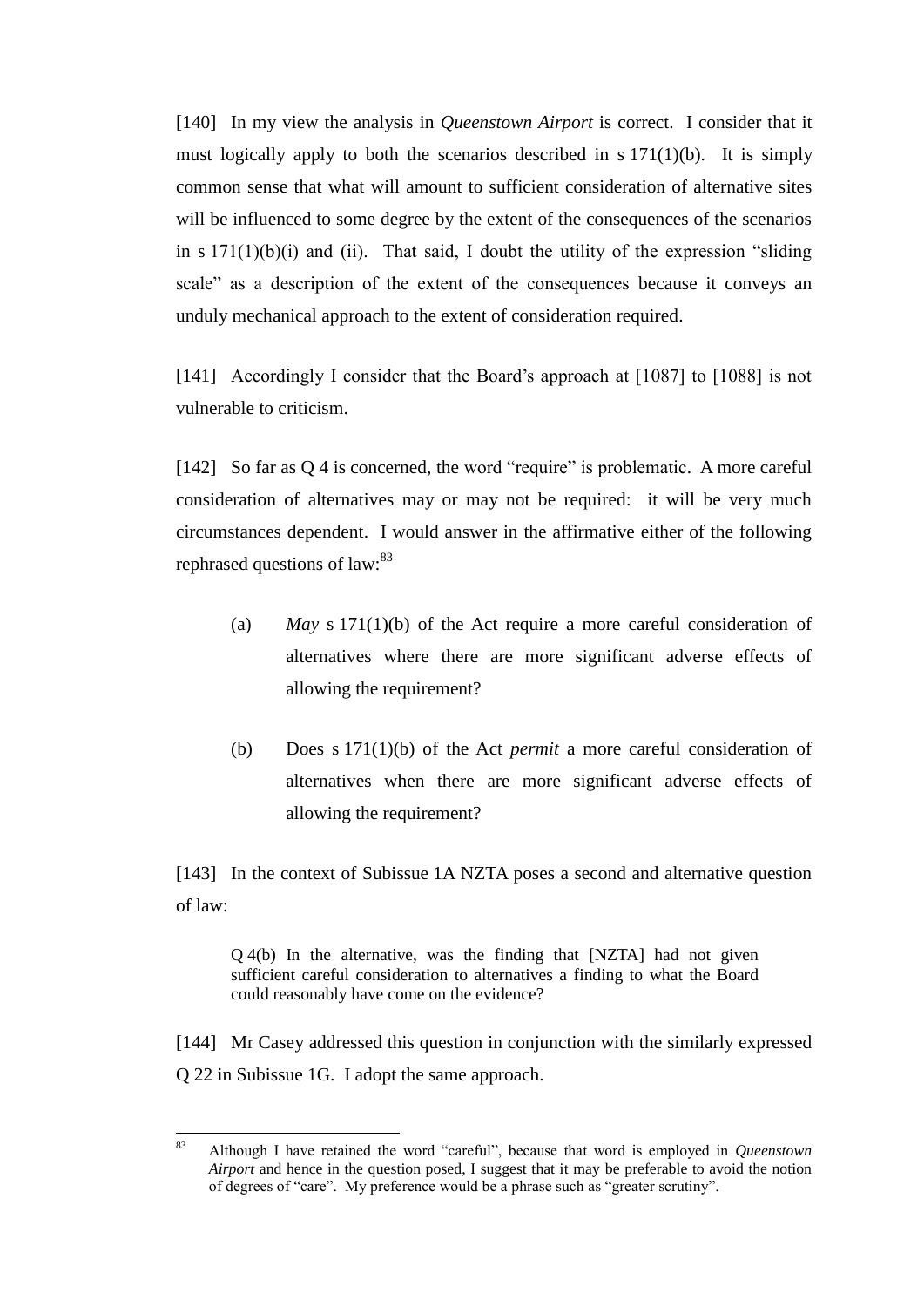### **Subissue 1B: The requirement to consider all non-suppositious options with potentially less adverse effects**

[145] Following paragraph [121] addressed in Subissue 1A above, Whata J further said:

[122] It is beyond doubt that the extent of private land subject to the proposed designation is significant. As notified 19 ha would be affected. The modified version still encompasses 8 ha. The Court had to be satisfied that the assessment of alternative sites was adequate having regard to this impact. There is authority however that a suppositious or hypothetical alternative need not be considered. But given the statutory requirement to have particular regard to the adequacy of the consideration given to alternatives, it is not sufficient to rely on the absence of a merits assessment of an alternative or on the assertion of the requiring authority. Provided there is some evidence that the alternative is not merely suppositious or hypothetical, then the Court must have particular regard to whether it was adequately considered.

[146] The third respect in which NZTA contended before the Board that *Queenstown Airport* was relevant concerned this issue:

11.2(c) Third, should the Board find that any alternative suggested by a submitter (such as BRREO) is not hypothetical or suppositious, then the Board must have particular regard to whether it was adequately considered.

[147] Specifically in the context of the assessment of alternatives NZTA recorded that the parties were in agreement that:

Speculative, suppositious or hypothetical alternatives need not be considered. However, provided there is some evidence that an alternative is not merely suppositious or hypothetical, then the Board must have particular regard to whether it was adequately considered.

NZTA's case was that all relevant alternatives had been adequately considered.

[148] Under the heading "Non-Suppositious Options, with Potentially Reduced Environmental Effects" the Board said:

[1182] Because of the Project's significant adverse environmental effects (as we have found them to be) it was necessary for [NZTA] to give adequate consideration to alternatives, particularly those options with reduced environmental effects. As we have said, the measure of that adequacy would depend on how significant the adverse effects would be. In this case, we have found that there would be significant adverse effects.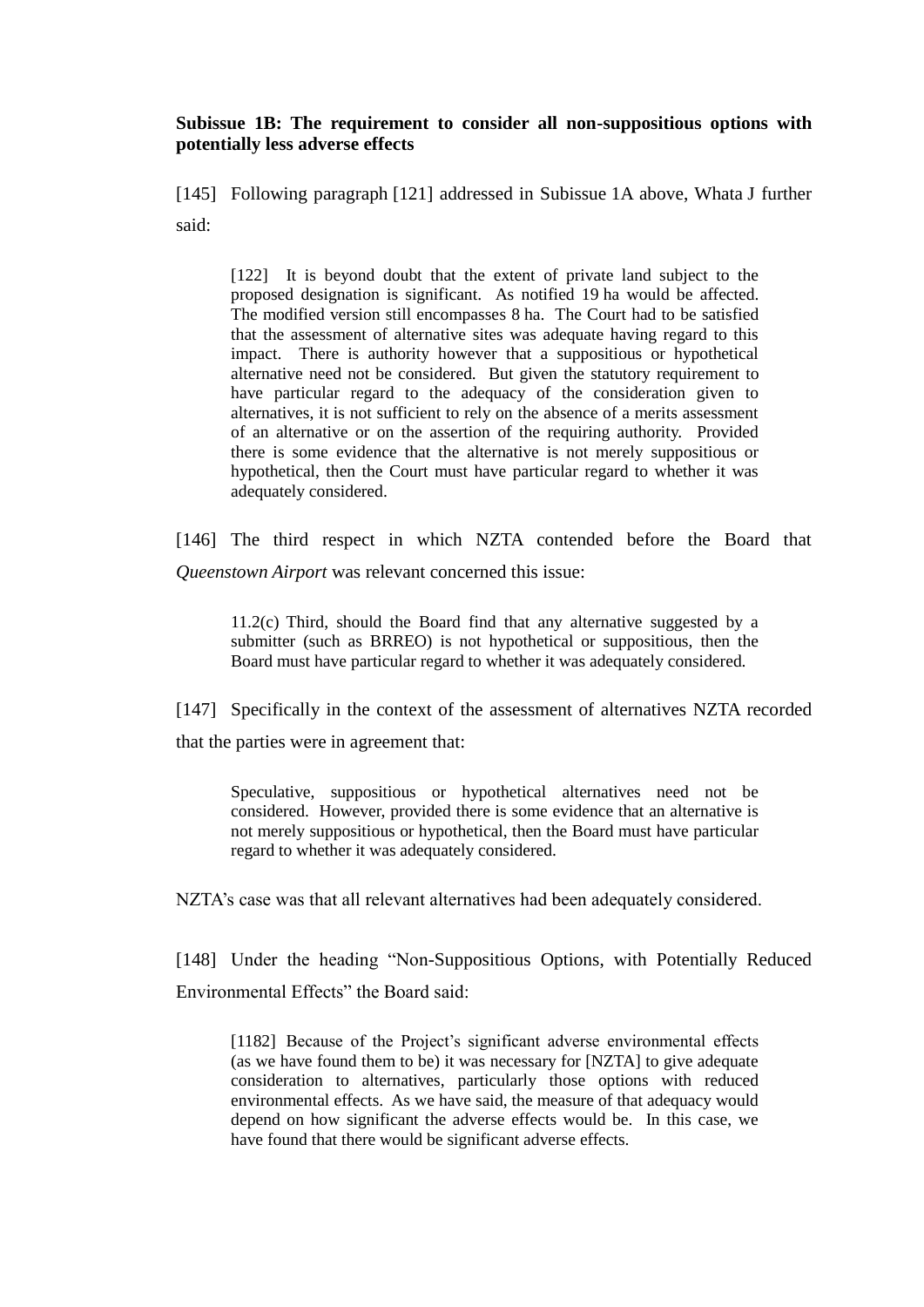[1183] A number of options were referred to in the evidence. The option evaluation team considered some of them at various stages of the process. The Architectural Centre and Richard Reid and Associates, on behalf of the Mt Victoria Residents Association, put options before us. This was not for the purpose of persuading us that their options were better, but to establish that these options were not suppositious, would potentially have reduced environmental effects than the Project before us, and should have been explored as part of the option evaluation process.

[1184] The evaluation teams considered both tunnel and at-grade options. The tunnel options were synthesised down to a tunnel option known as Option F. The Architectural Centre's Option X, proffered during 2011, was another variant of a tunnel option.

…

[1186] The BRREO Option consisted of improving the lane configuration around the Basin Reserve. When introducing his concept, Mr Reid told us:

- 19. The existing network has sustained NZTA's many attempts to engineer a motorway 'solution' over the past 50 years. These 'solutions' have almost always diverted highway traffic northwards from its current route around the Basin Reserve roundabout and involve a flyover or tunnel structure which invariably destroys the amenity of the Basin Reserve and the urban structure of the city.
- 20. I believe the existing network will continue to have sufficient flexibility, tolerance and resilience to serve the city well into the future. The objectives to the project can be met without the need for the Basin Bridge proposal.

[1187] We heard a considerable amount of evidence on these options. The evidence reached the threshold of requiring our careful consideration. We propose to consider first the tunnel options and secondly the at-grade options.

[149] In concluding its discussion of certain options the Board then said:

[1213] As we have said, it is not for us to determine which is the best option. The statutory requirement directs us to have particular regard to the adequacy of consideration of alternatives. Mr Justice Whata said in the *Queenstown* case that, where there is evidence that the alternative is not merely suppositious or hypothetical, then the Court (or in this case this Board) must have particular regard to whether it was adequately considered.

The Board concluded that NZTA's consideration of alternatives had been inadequate for reasons which included a failure to adequately assess non-suppositious options, particularly those with potentially reduced environment effects.<sup>84</sup>

<sup>84</sup> At  $[126]$  above.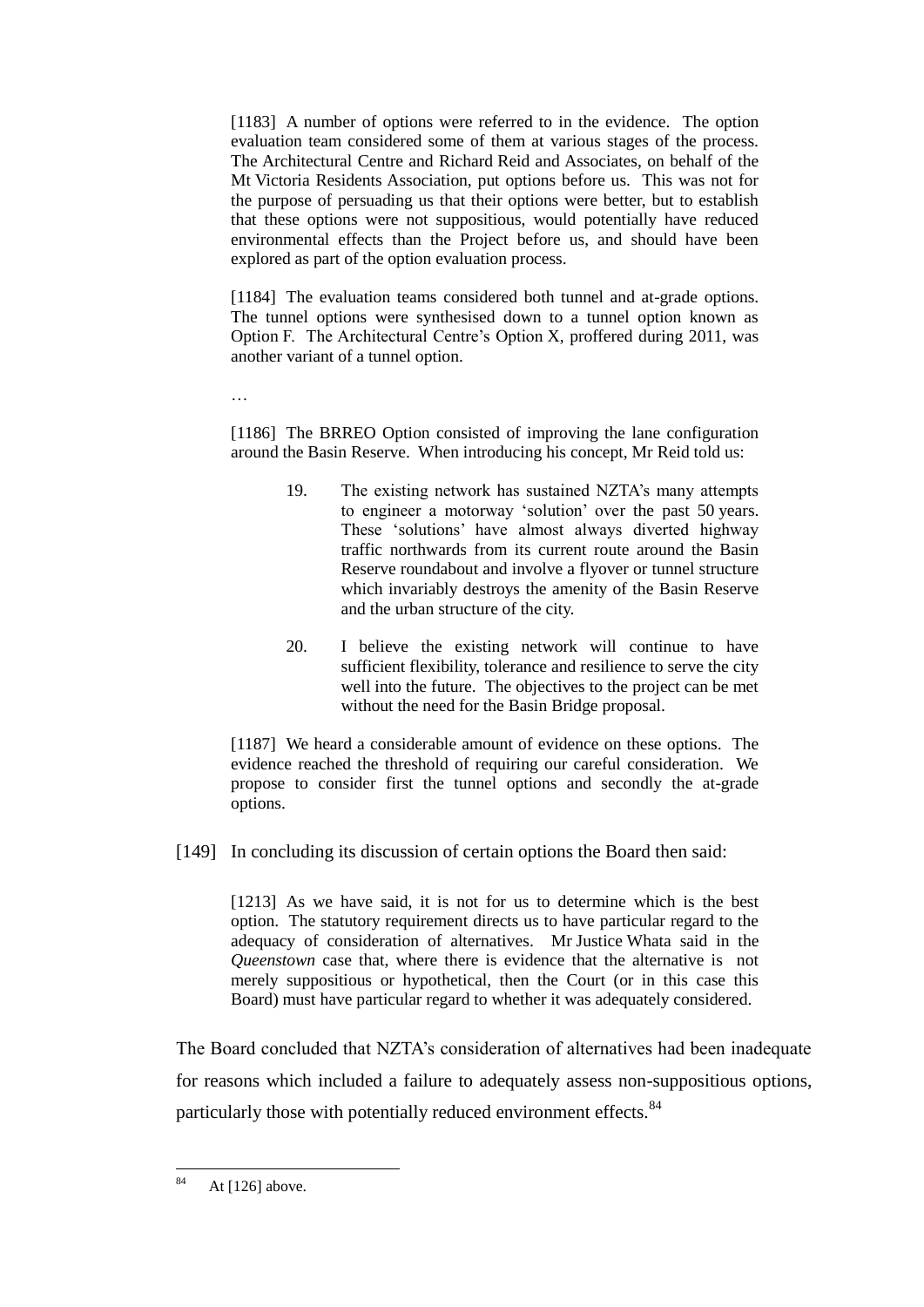[150] NZTA acknowledged that before the Board it had accepted the proposition which is reflected in [1213]. However it submitted that on reflection the proposition at [122] of *Queenstown Airport* goes too far or should be limited to the first limb of s 171(1)(b). NZTA again sought on appeal to reverse its stance before the Board and it proposed for consideration the following question of law:

 $Q \sim 7(a)$  Does s 171(1)(b) require the requiring authority to fully evaluate every non-suppositious alternative with potentially reduced environmental effects?

[151] On this issue also I am prepared to consider the question of law, thereby permitting NZTA to reverse its stance below, for the same reasons as stated in the context of Subissue 1A at [135] above.

*Q 7(a): Does s 171(1)(b) require the requiring authority to fully evaluate every non-suppositious alternative with potentially reduced environmental effects?*

[152] As is apparent from ground of appeal 8(b), NZTA's contention is that the Board had required NZTA to demonstrate that it had considered every non-suppositious option with potentially less adverse effects. NZTA's argument was that in so doing the Board had elevated the standard of consideration beyond "adequacy".

[153] Referring to what it described as the classic approach, namely that a requiring authority is not required to eliminate speculative alternatives or suppositious outcomes, NZTA submitted:

- 16.7 In *Queenstown Airport* and the Majority's decision, this test has been inverted to require *every* non-suppositious option to have been considered. Indeed, the Majority's decision takes the test a step further and requires other options with potentially less adverse effects to have been dismissed only for good reason.
- 16.8 This takes the test of adequacy too far. In any significant project there are likely to be any number of options and variations of options that could be considered. It is unreasonable to expect a requiring authority to give detailed consideration to every permutation of the non-suppositious. That is, there may be any number of permutations of the (for example) at-grade option; [NZTA] does not have to show that it specifically addressed each and every one.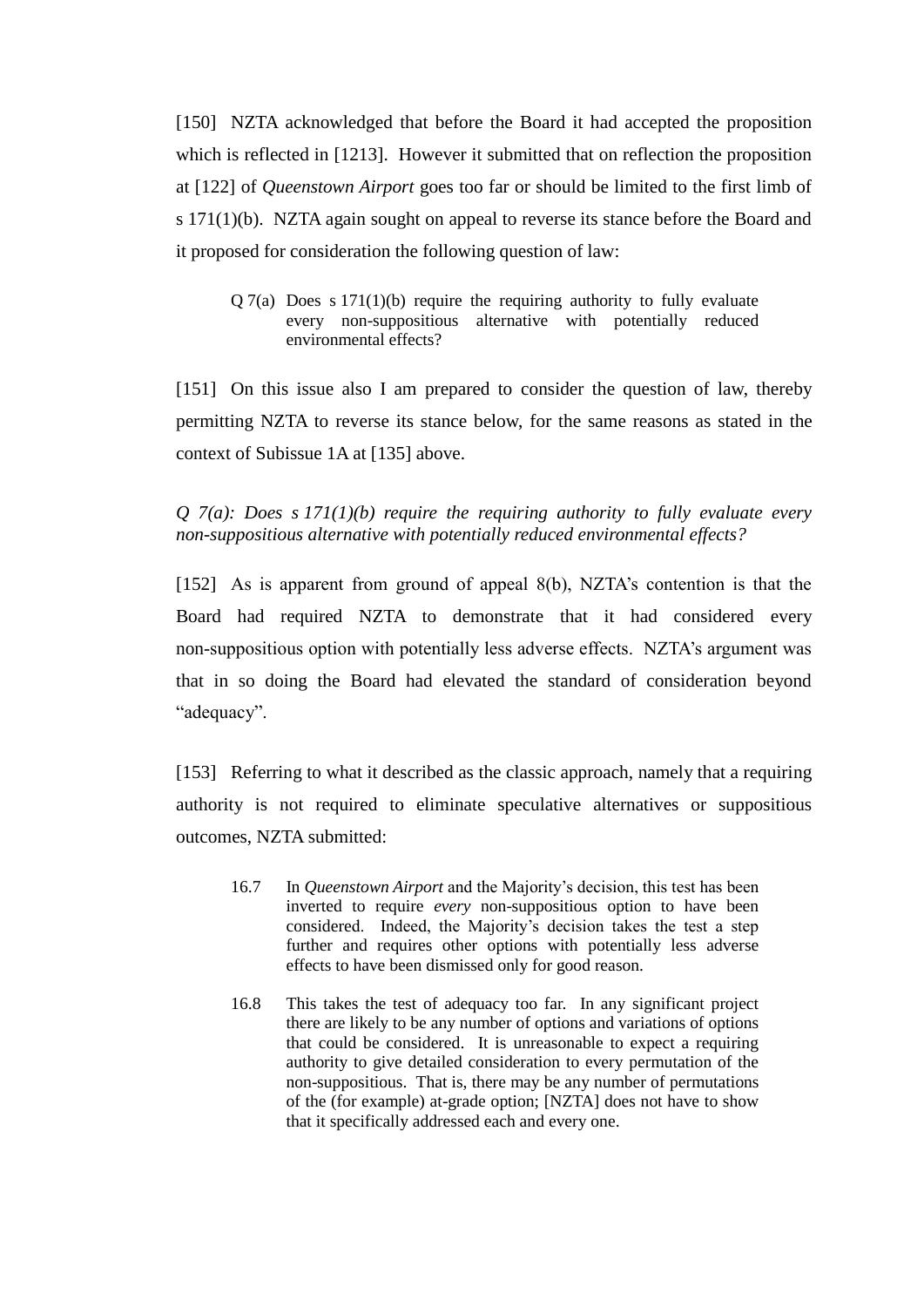[154] I do not accept that the Board approached its task in the manner suggested by NZTA. On the contrary (as NZTA acknowledged) the Board said:

[1090] Subsection 1(b) requires a judgement on whether an adequate process has been followed, including an assessment of what consideration has been adopted. The enquiry is not into whether the best alternative has been chosen. It is not incumbent on a requiring authority to demonstrate that it has considered all possible alternatives or that it has selected the best of all available alternatives. Rather, it is for the requiring authority to establish an appropriate range of alternatives and properly consider them.

[155] Mr Palmer neatly captured the point here when he submitted:

NZTA appears to wish to elide the point that witnesses identified non-suppositious options with reduced environmental effects with the point that NZTA's consideration of alternatives was not adequate, to create a straw man that the Board required NZTA to examine every possible alternative. It certainly did not.

[156] The answer to Q  $7(a)$  is, therefore, in the negative.

[157] While not accepting that  $s 171(1)(b)$  creates a duty to consider all non-suppositious options, in section 17 of its primary submissions NZTA mounted a reasonably extensive argument that it had in fact considered the options identified by the Board as non-suppositious and that its consideration had been adequate.

[158] The respondents attacked this argument as being blatantly a disagreement with the Board's assessment of the facts and not a question of law as required by s 149V(1).

[159] As noted in the discussion of "a question of law"<sup>85</sup> the Board's conclusions on fact can only be challenged on an *Edwards v Bairstow* basis. NZTA recognises that reality by the formulation of the questions comprising  $Q \, 7(b)(i)$ , (ii) and (iii). I proceed to address them, albeit reframed to align precisely with Lord Radcliffe's third description for the reasons explained at [16] to [23] above.

<sup>85</sup> At  $[12]$ – $[15]$  above.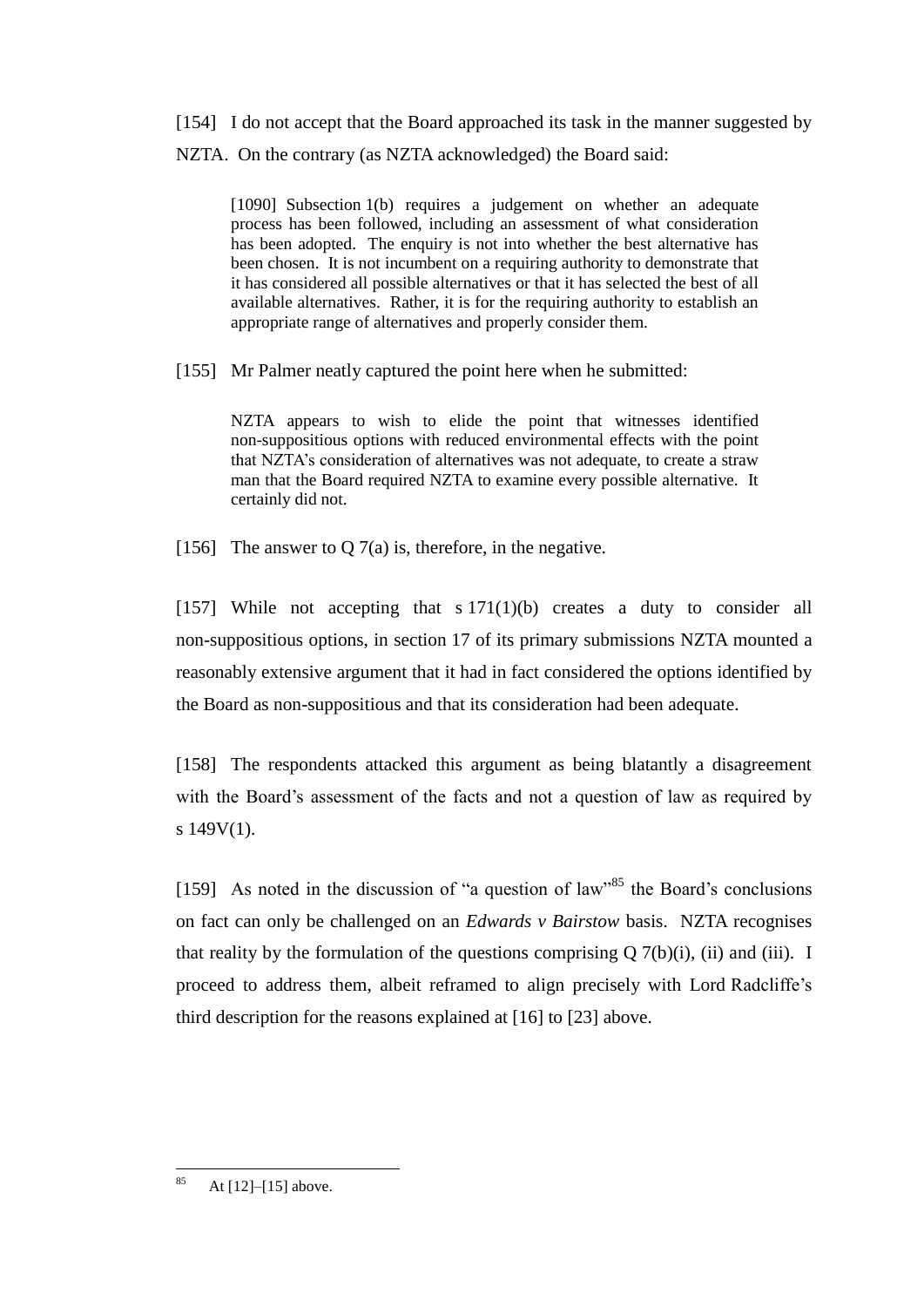$Q \, \mathcal{I}(b)(i)$ : Is the case one in which the true and only reasonable conclusion *contradicts the determination that BRREO was a non-suppositious option?*

[160] With reference to at-grade options (including BRREO) NZTA first submitted that the Board's finding, that such options had not been adequately considered, "was not a finding that it could reasonably have come to on the evidence". That, of course, was not the nature of the *Edwards v Bairstow* question framed in relation to BRREO.

[161] The argument was then developed in this way:

- (a) the Majority failed to evaluate the evidence of the independent peer reviewers and to determine whether an at-grade solution, such as BRREO, could meet the Project objectives;
- (b) in the absence of a finding from the Majority to the contrary, the Minority's finding that an at-grade option could not meet the Project objectives must stand;
- (c) an option that does not meet the Project objectives should be considered to be a suppositious option.

[162] However the issue which I am required to determine is not whether BRREO was or was not a suppositious option but whether the true and only reasonable conclusion contradicts the Board's conclusion. In addressing the reframed question I remind myself of the Supreme Court's direction in *Bryson* that appellate judges must keep firmly in mind that on a challenge of this nature an appellant faces a very high hurdle.<sup>86</sup>

[163] The nature of the Board's consideration of and conclusion on the BRREO option is apparent from the following paragraphs:<sup>87</sup>

<sup>86</sup>  $\frac{86}{87}$  At [14] above.

The issue is also touched on at  $[1210]$  and  $[1214]$ .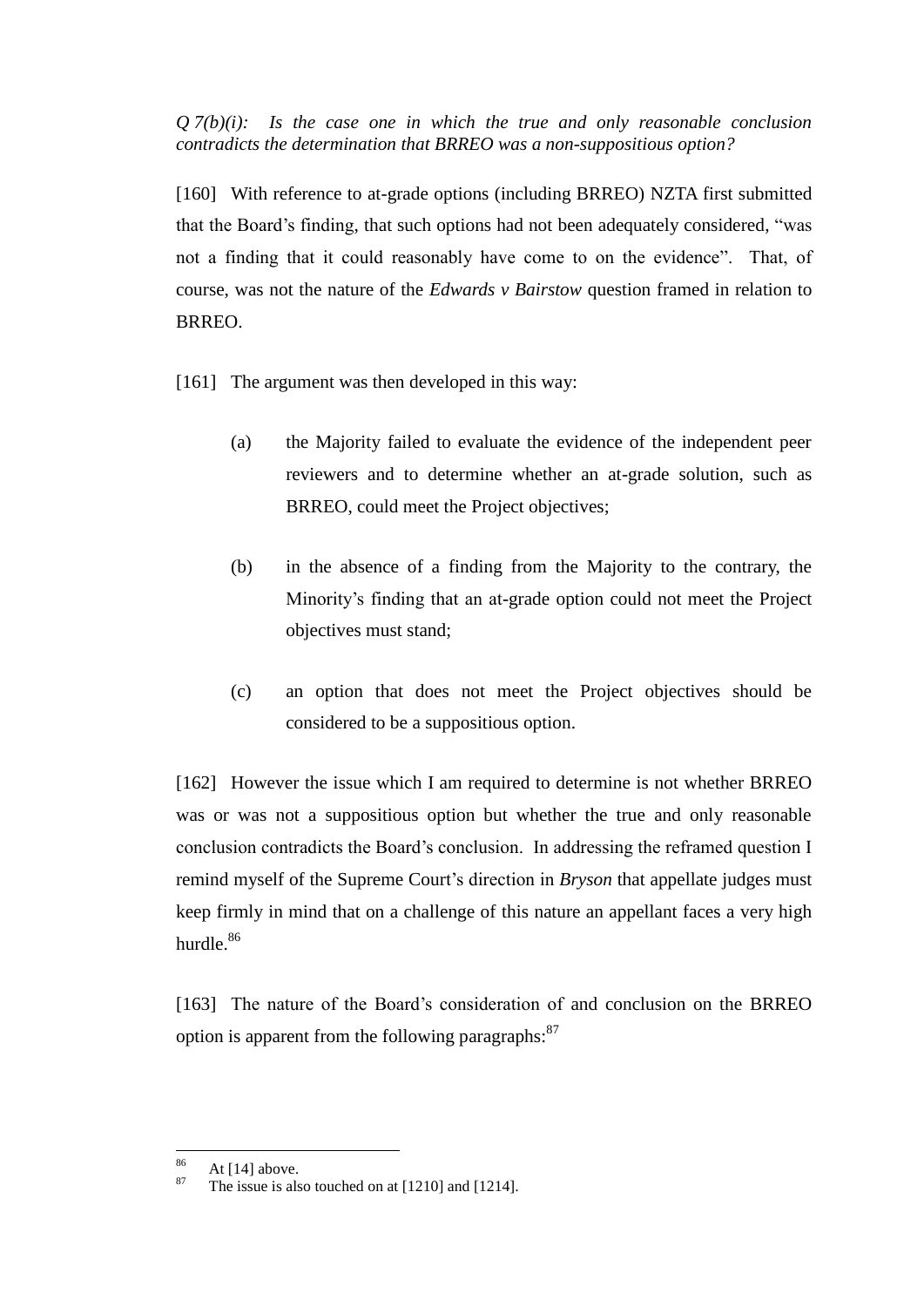[1162] We do not propose to resolve the apparent conflicts in the evidence relating to BRREO. It is not for us to determine the best option. The question is whether this less-harmful option is hypothetical or suppositious. We bear in mind that BRREO is still at an indicative stage and could be subject to more detailed analysis, such as to geometry and intersection control phasing, by an option evaluation process.

[1163] At its worst, Mr Dunlop acknowledged that general traffic and freight would receive some benefit from the BRREO Option, now and following duplication of the Mt Victoria Tunnel, but he quantifies that the transport benefits (over 40 years) would be approximately 40% less than the benefits the Project can achieve. However, following a detailed assessment, he noted that both the Project and BRREO displayed significant journey time savings over the do-minimum scenario, which includes improvements to the Vivian Street/Pirie Street and Taranaki Street/Buckle Street intersections.

[1164] We are satisfied the BRREO Option, particularly having regard to the adverse effects we have identified with regard to the Project, is not so suppositional that it is not worthy of consideration as an option to be evaluated.

[164] Given the preliminary nature of the Board's appraisal and the material to which it referred I do not consider that it could fairly be said that the Board's finding on the BRREO option was insupportable. The answer to Q 7(b)(i) is No.

*Q 7(b)(ii): Is the case one in which the true and only reasonable conclusion contradicts the determination that Option X was an option with potentially less adverse effects?*

[165] NZTA's submissions on Option X echoed its BRREO submission in combining different points of complaint:

- (a) in the absence of an explicit finding by the Majority, the Minority's finding that Option X had been adequately considered must stand;
- (b) a finding that Option X had not been adequately considered was not a finding that could reasonably be reached on the evidence;
- (c) there was no evidence to support a finding that Option X was an option with potentially less adverse effects.

Only the third of those points of criticism engages with Q 7(b)(ii).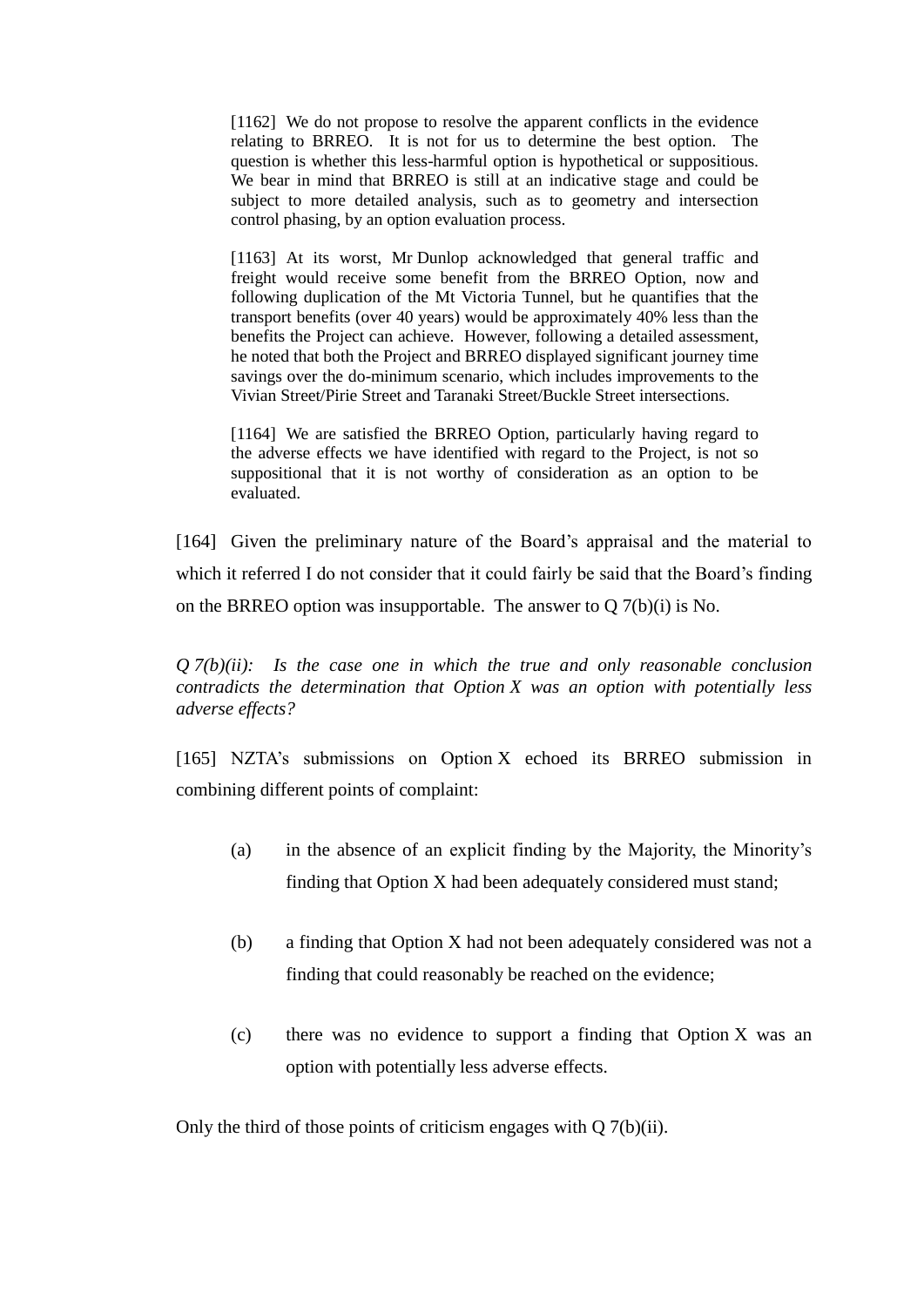# [166] The genesis of Option X was described at  $[1135]$ :<sup>88</sup>

[1135] During the period from 2007–2009, the Architectural Centre developed a concept that later became known as Option X. It provided for westbound State Highway 1 traffic to travel at grade in front of the Basin Reserve northern entrance. All vehicles travelling between Adelaide Road and Kent and Cambridge Terraces would be diverted around the western sides of the Basin Reserve along Sussex Street. Local traffic would pass over a War Memorial Tunnel providing grade separation. The removal of circulatory traffic on the eastern side of the Basin Reserve would enable the Dufferin/Rugby Street corner to be developed into a park area.

[167] In the course of its conclusions the Board at  $[1319]^{89}$  stated that it was satisfied on the evidence that similar transportation benefits as those from the Project could be achieved by a tunnel option or variant similar to Option X and that such should have been included in a robust option evaluation process.

[168] Mr Palmer contended that the Board did not make a finding that Option X was an option with potentially less adverse effects. Neither the amended notice of appeal nor NZTA's submissions indicated where in the Decision such a finding was made.

[169] While I was unable to identify a specific finding to that effect, I inferred that the basis for the allegation was the second of the two overarching themes which the Board at [1171] described as being worthy of careful consideration, namely "the consideration given to non-suppositious options, with potentially reduced environmental effects".<sup>90</sup> As Option X was discussed in the section which followed, then it could fairly be assumed that it met that description.

[170] It was Mr Milne's submission by reference to several items in the transcript that there was evidence from which it could have been found that Option X or a variant of it, if it had been properly considered within the context of the National War Memorial Tunnel, might have less adverse effects. He also made the point that NZTA had found Option X to have sufficient merit to warrant preliminary and later more detailed consideration, as had WCC. He submitted that that of itself was

<sup>88</sup> It is then discussed at several points in the Board's analysis:  $[1136]$ – $[1138]$ ,  $[1143]$ – $[1146]$ , [1191], [1195]–[1196], [1199]–[1200].

 $^{89}$  At [234] below.

At [178] below. Essentially the same statement was made at [1183].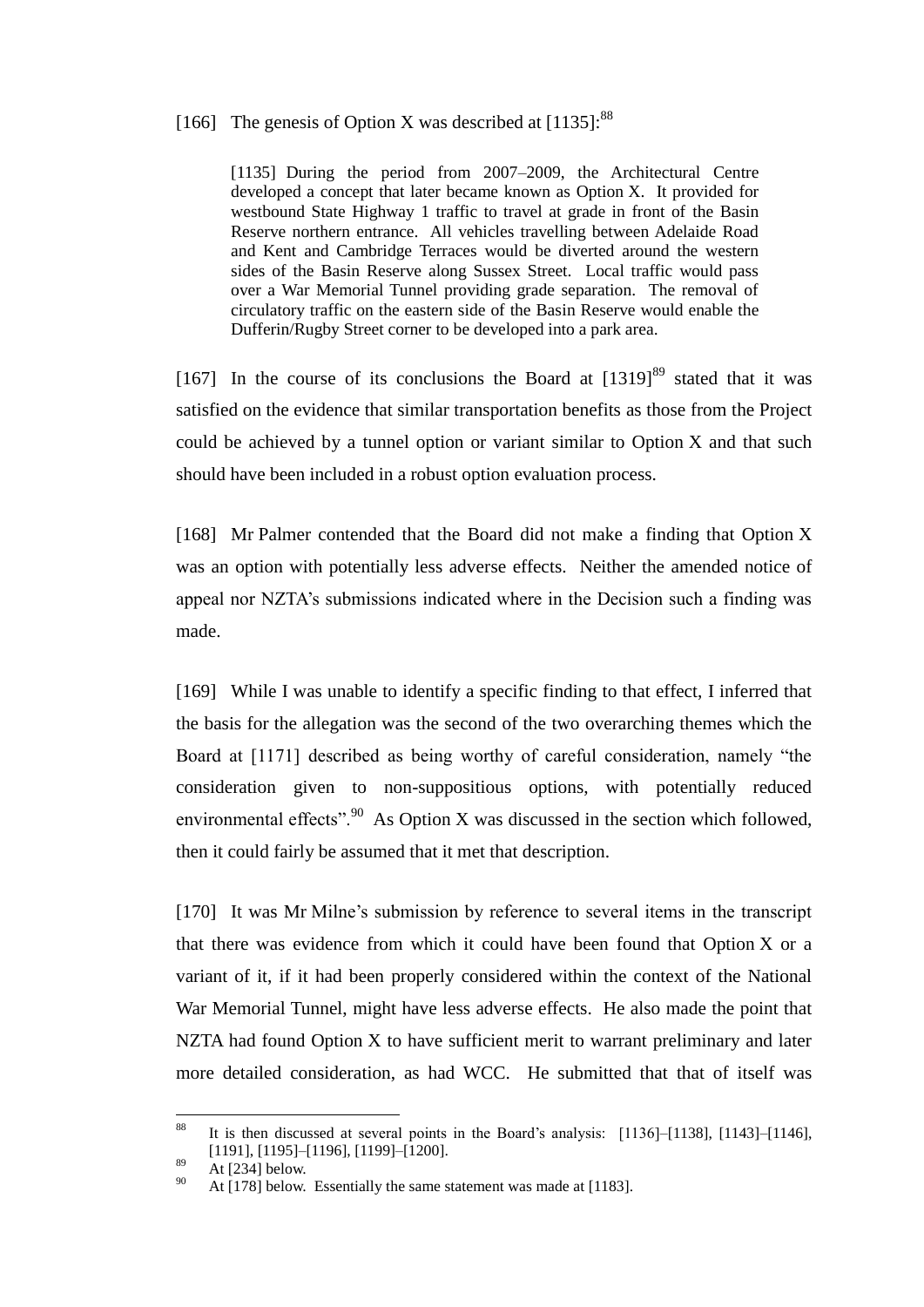indicative that both entities accepted that an Option X variant could potentially have lesser environmental effects.

[171] On the basis of that material I consider that there was evidence which warranted the Board including Option X within the category of options which had "potentially" reduced environmental effects. NZTA has not demonstrated that a different view was the true and only reasonable conclusion.

*Q 7(b)(iii): Is the case one in which the true and only reasonable conclusion contradicts the determination that a long tunnel option was a non-suppositious option?*

[172] Ground of appeal 8(a)(iii) asserted that the evidence showed that NZTA considered the long tunnel option to be unaffordable, that the Board acknowledged at [1206] that affordability is properly a matter for the requiring authority and that consequently the Board could not reasonably conclude that the long tunnel option was non-suppositious.

[173] While cost can be exclusionary, it was apparent the Board had reservations about the consistency in the assessment of cost among the options and the omission to undertake a reassessment subsequent to the government's decision to underground Buckle Street. Under the heading "Affordability" the Board observed with reference to Option  $F:^{91}$ 

[1204] As we have said, notwithstanding that Option F provided better overall outcomes than Option A in respect of the simplified evaluation criteria, Option F was dismissed on the basis of being unaffordable. Mr Durdin pointed out in the Abey Peer Review Report that the additional weighting given to economic efficiency, when comparing Option A to Option F, was inconsistent with the approach used to identify Options A and B as being preferred to Options C and D, in the evaluation of the initial options. In that instance, the assessment concluded that a difference in Benefit-Cost Ratio of approximately 0.5 was insignificant for a project of this scale, yet the difference in BCR between Option A and Option F is of a similar magnitude given the additional costs of Option F and the similar level of benefits generated by each option. He concluded:

 $91$ <sup>91</sup> At [1184] the Board noted that the tunnel options were synthesised down to a tunnel option known as Option F.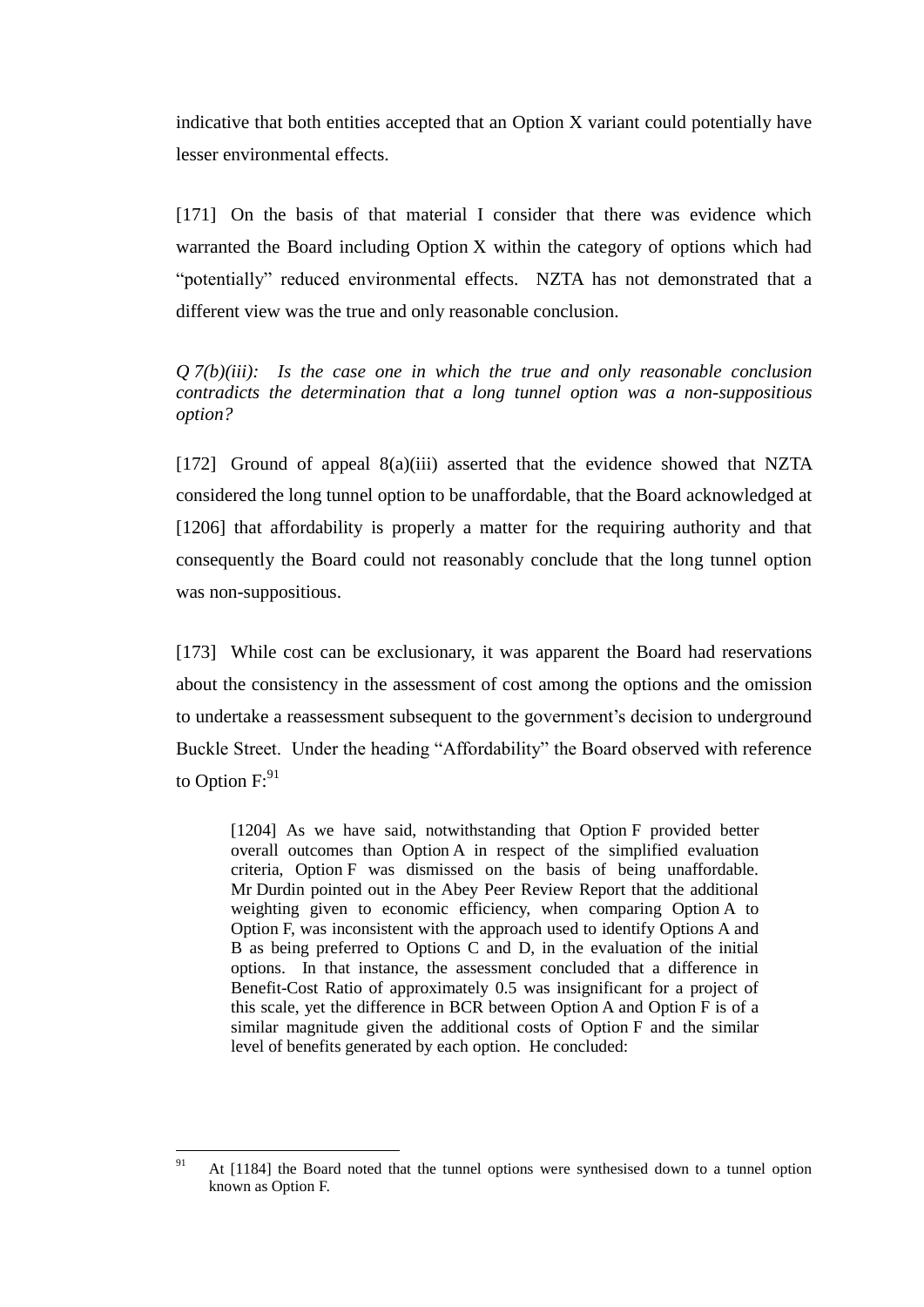The apparent inconsistency and lack of transparency in the underlying process by which options have been compared in different stages of the project is a significant concern of the reviewers.

[1205] In his concise summary of evidence, Mr Durdin again said:

My concern is that Technical Report 19 provides its recommendation on preferring Option A over Option F on the basis of affordability. The lack of transparency around this process has led me to question the extent to which this can be considered a substantive assessment of alternatives.

[1206] We agree with Mr Cameron that the question of affordability is a matter for [NZTA]. As pointed out by Mr Cameron, the cost of an option could make the option unrealistic. However, affordability is a relative term. In the context of this case, where we have found that there would be significant adverse effects, there is a greater need to test the cost against the adverse effects in a transparent and comparative evaluation against other options. This should have been done at the Feasible Options Report stage. It was not.

[1207] Option F was removed from that process on the grounds of affordability. At the time it was removed there was a clear statement of intent in the Feasible Options Report to assess Option F once the Government made a decision whether to fund the NWM Park and Buckle Street Underpass. This was not done once that decision was made by the Government. Rather, an ex post facto comparison of Options A, F and X was appended as Appendix B to Technical Report 19. At this stage [NZTA] had indicated a preference for the Basin Bridge (Option A) and were preparing to lodge the application documents.

[174] Although a number of items of evidence were cited by the respondents in their opposition on this issue, in my view those observations of the Board suffice to repel the argument that a different determination on the non-suppositious nature of Option F was the true and only reasonable conclusion.

### **Subissue 1C: Interpreting adequacy as requiring transparency and replicability**

### *Context*

[175] To comprehend the nature of NZTA's complaint it will assist to refer in a little more detail to aspects of the chronology of events and the Board's discussion.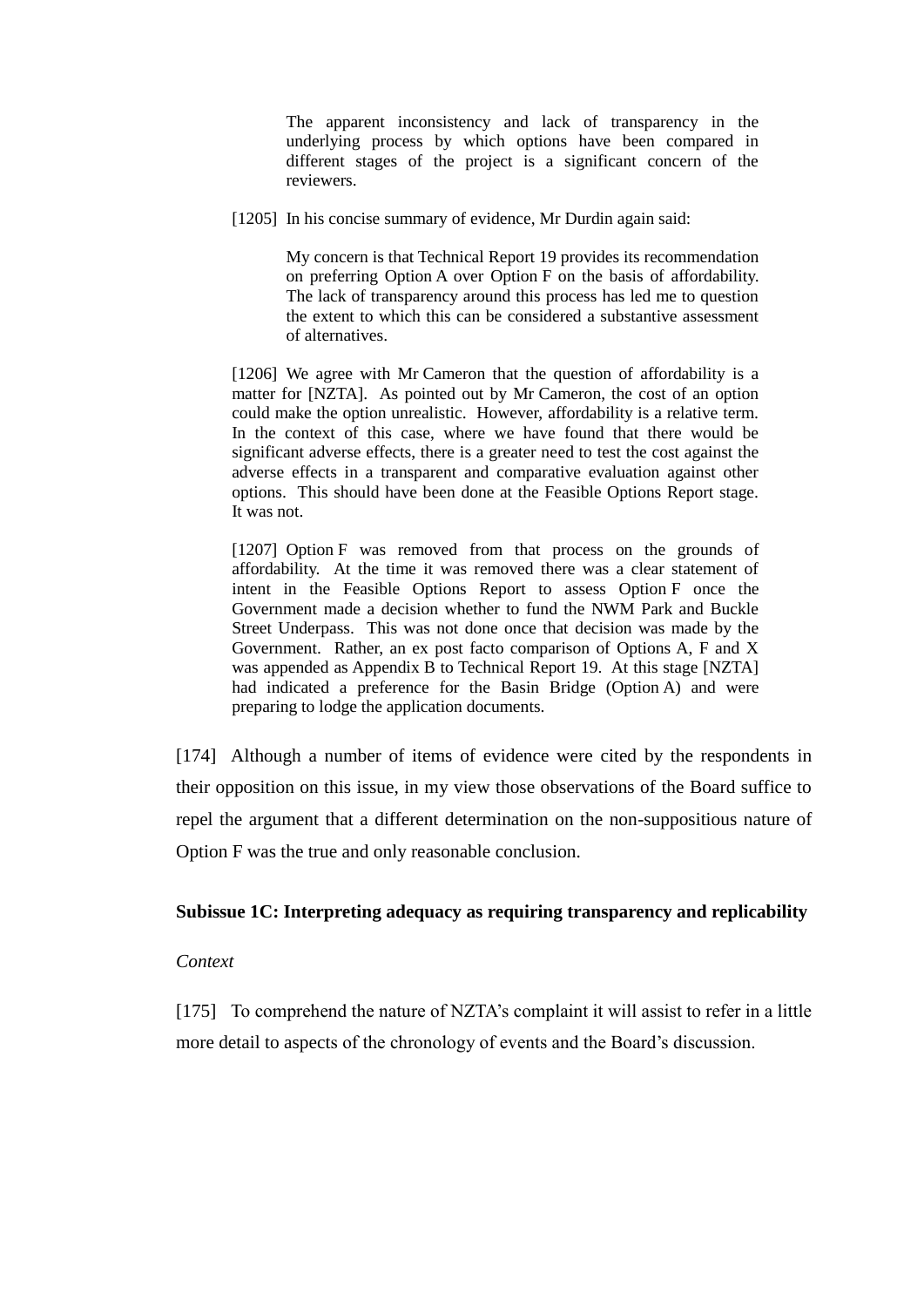[176] With reference to the suite of five options referred to in  $[1125]^{92}$  the Board said:

[1125] This suite of five options was assessed against evaluation criteria as reported in Section 5.3 of Technical Report 19. Using a pair-wise comparison and a weighting process, the workshop participants recommended Option A and Option  $\overline{B}$  – both grade-separated bridge options. Option A eventually evolved into the Project.

[1126] The option evaluation did not identify whether certain evaluation criteria were given more weight than others until the end of the process. This made following the process to arrive at the preferred option difficult to follow.

[1127] Mr Milne's cross-examination of Dr Stewart focused on this apparent lack of transparency at some length. While it became apparent that weighting was applied at different stages of the process, just how those weightings were applied was not explained. A clear expression of the weighting factors would have made it much easier to follow and would have enabled a replication of the selection process.

[1128] Abley Transportation Consultants, instructed by the Board to peer review aspects of the transportation issues including alternatives, attempted to replicate the selection process used to arrive at the preferred options. Several scoring systems were applied to the negative and positive effects ratings presented in Technical Report 19. By assuming equal weighting for each criteria, their analysis concluded that the at-grade Option D should receive the highest ranking. This highlights the sensitivity of the outcome to the relative weightings of the criteria.

[1129] Of note also are the following comments from page 65 of the Feasible Options Report:

- 3. If we give more weight to the built heritage then we should select Options C, D or B but not A.
- 4. If we give more weight to social impacts and urban design then we should select Options A or B and not C or D.

[177] After discussing the March 2013 option evaluation recorded in Technical Report 19, the Board referred to the Traffic and Transportation Effects Peer Review of 25 November 2013 by Abley Transport Consultants which concluded with the observation:

The apparent inconsistency and a lack of transparency in the underlying process by which options have been compared at different stages of the project is a significant concern of the reviewers.

<sup>92</sup> At  $[124]$  above.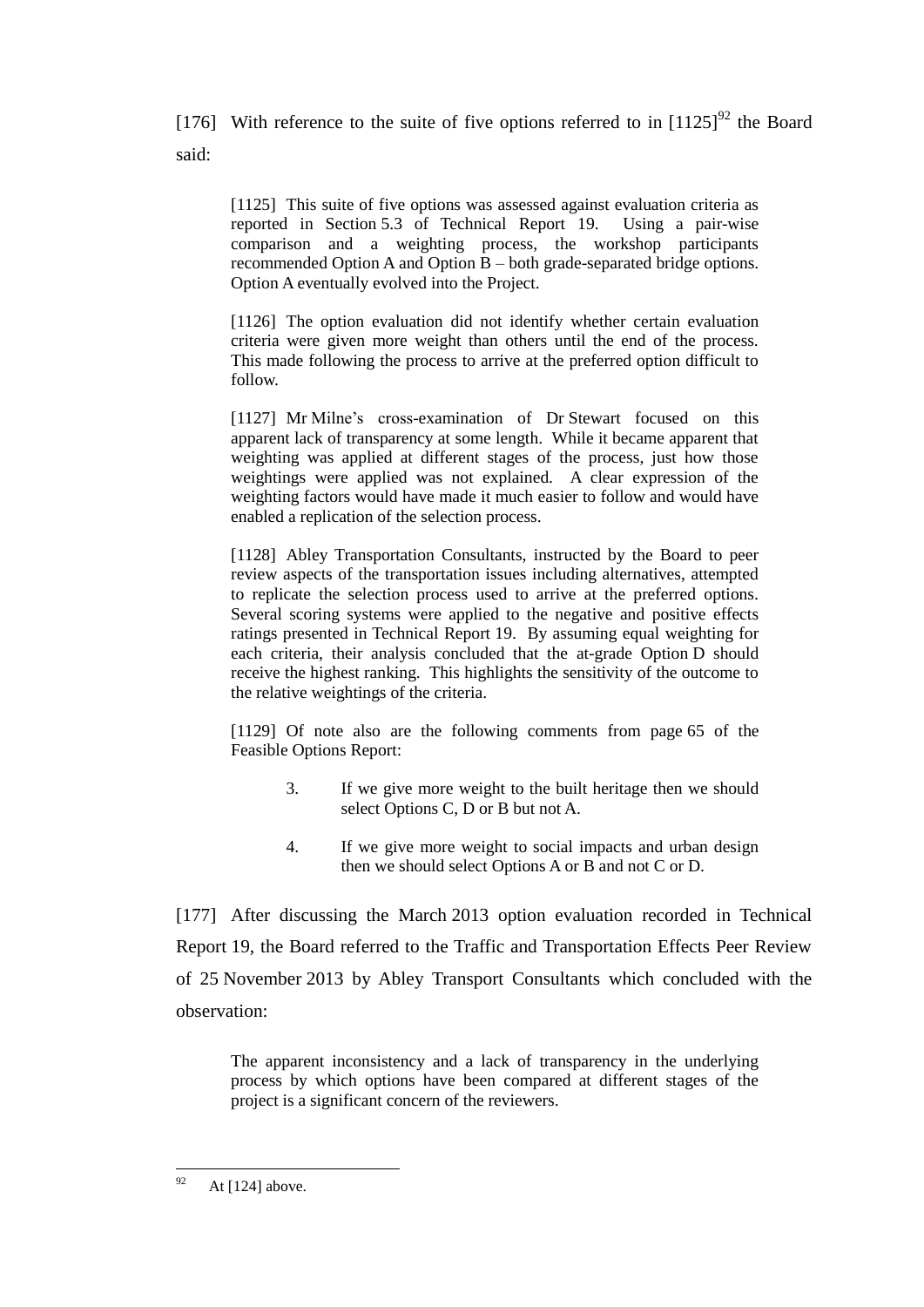[178] In turning to address the many criticisms levelled at the process and its underlying methodology, the Board reminded itself of the limitation on its function:

[1167] At this stage, it is important to remind ourselves that Parliament has stopped short of giving this Board the jurisdiction to direct that any other alternative must be selected. It would thus become an exercise in futility if we were required to examine, in detail, and adjudicate upon, in detail, the merits of the various alternatives.

[1168] While there were numerous criticisms made, we propose to identify those that we consider cogent to an overall appraisal of the process …

[1171] From these criticisms, we distil two overarching themes that we consider worthy of our careful consideration:

- [a] The transparency and replicability of the option evaluation; and
- [b] The consideration given to non-suppositious options, with potentially reduced environmental effects.

### *The transparency and replicability of the option evaluation*

[179] While [1172] is the primary focus of NZTA's complaint, NZTA's submissions analysed the Board's observations in several subsequent paragraphs. It is useful to record them:

[1172] It was accepted that any evaluation process needed to be transparent. Dr Stewart acknowledged the need for this during his cross-examination by Mr Milne. Mr Durdin was also of the same view. This is necessary in order that what occurred during the option evaluation process can be fully understood, particularly if weightings are given to evaluation criteria. Mr Durdin also considered it is important that any process be replicable so that its robustness can be tested. Thus, transparency and replicability go hand in hand.

[1173] It was clear from the questioning of Mr Stewart and other witnesses that each specialist applied weighting at various stages of the process. However, this was not explicit and was not documented. We have already expressed our concern about how the option evaluation, particularly as summarised in Technical Report 19, did not identify whether certain evaluation criteria were given more weight than others. This made it difficult to follow.

[1174] The problem manifested itself by the fact that Mr Durdin was unable to replicate the selection process used to arrive at the preferred options in the Feasible Options Report. The November 2013 Peer Review (Report 1) included a test of the decision-making process using a non-weighted multi-criteria analysis approach. As Mr Durdin pointed out in his evidence-in-chief, the test was completed to check the robustness of identifying Option A as the preferred option. That process showed that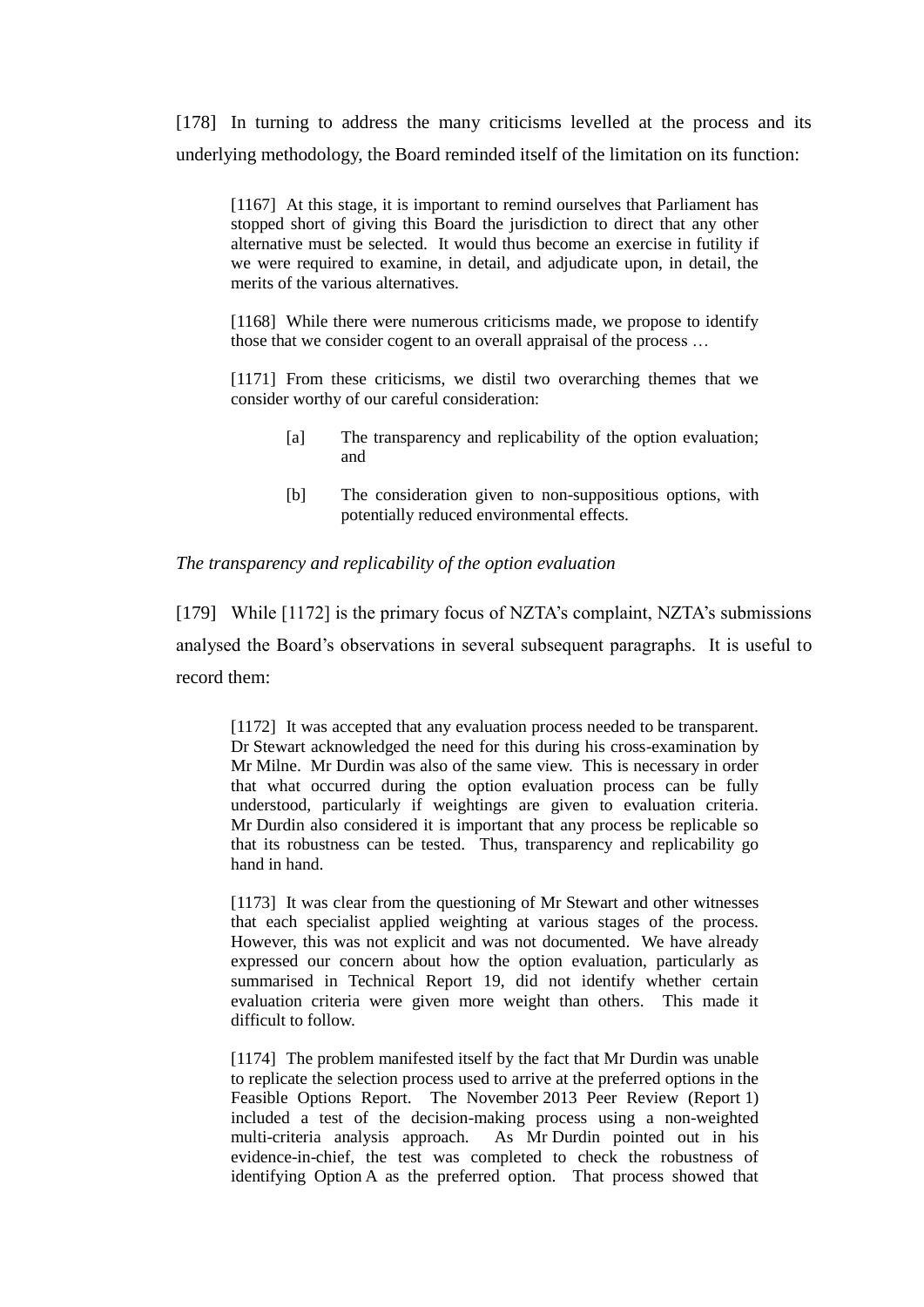Option A could have been selected, but equally Options B, C or D could have been selected using that approach.

[1175] Dr Stewart has accepted, both in the Joint Witness Statement – Transportation, February 2014 and in cross-examination that:

> Put simply, if a different process was used, a different recommendation may have resulted.

[1176] All of the experts at that conference agreed.

[1177] As Mr Durdin pointed out, this demonstrated the selection is highly reliant on the assessment technique used. He said:

> Ideally, the preferred option would be identified independent of the assessment technique thereby providing greater confidence in the robustness of selecting one option over another. That is not the case in this instance, as Option A was selected using the pair-wise analysis method, Option D would be selected using the NZTA incremental BCR method and Option A, B, C or D could have been selected using multi-criteria analysis.

[1178] This emphasises, or highlights, the need for transparency in explicitly setting out the weightings that are used, and the reason why they have been used, in any multi-criteria analysis. This would enable a decision-maker, in this case this Board, to adequately carry out its statutory functions under Section 171(1)(b). Parliament has directed decision makers to have particular regard to whether adequate consideration has been given to alternative sites, routes or methods of undertaking the work. We take that explicit direction seriously.

### *The issue*

[180] NZTA contended that the Board erred in law in finding that, in order to be adequate under  $s 171(1)(b)$ , the consideration of alternatives must also be "transparent and replicable". It framed the following question of law:

Q 10 Does the inquiry into adequacy under s 171(1)(b) require that the consideration of alternatives be transparent and replicable; or is it sufficient that the consideration is apparent?

[181] NZTA contended that the paragraphs quoted above demonstrated that the Board descended into a level of enquiry that is neither permitted nor appropriate under s  $171(1)(b)$ . It argued that, by requiring "replicability", the Board sought to audit NZTA's consideration of alternatives and in doing so engaged with the outcome as opposed to the process, which is not its role. In its primary submissions NZTA said: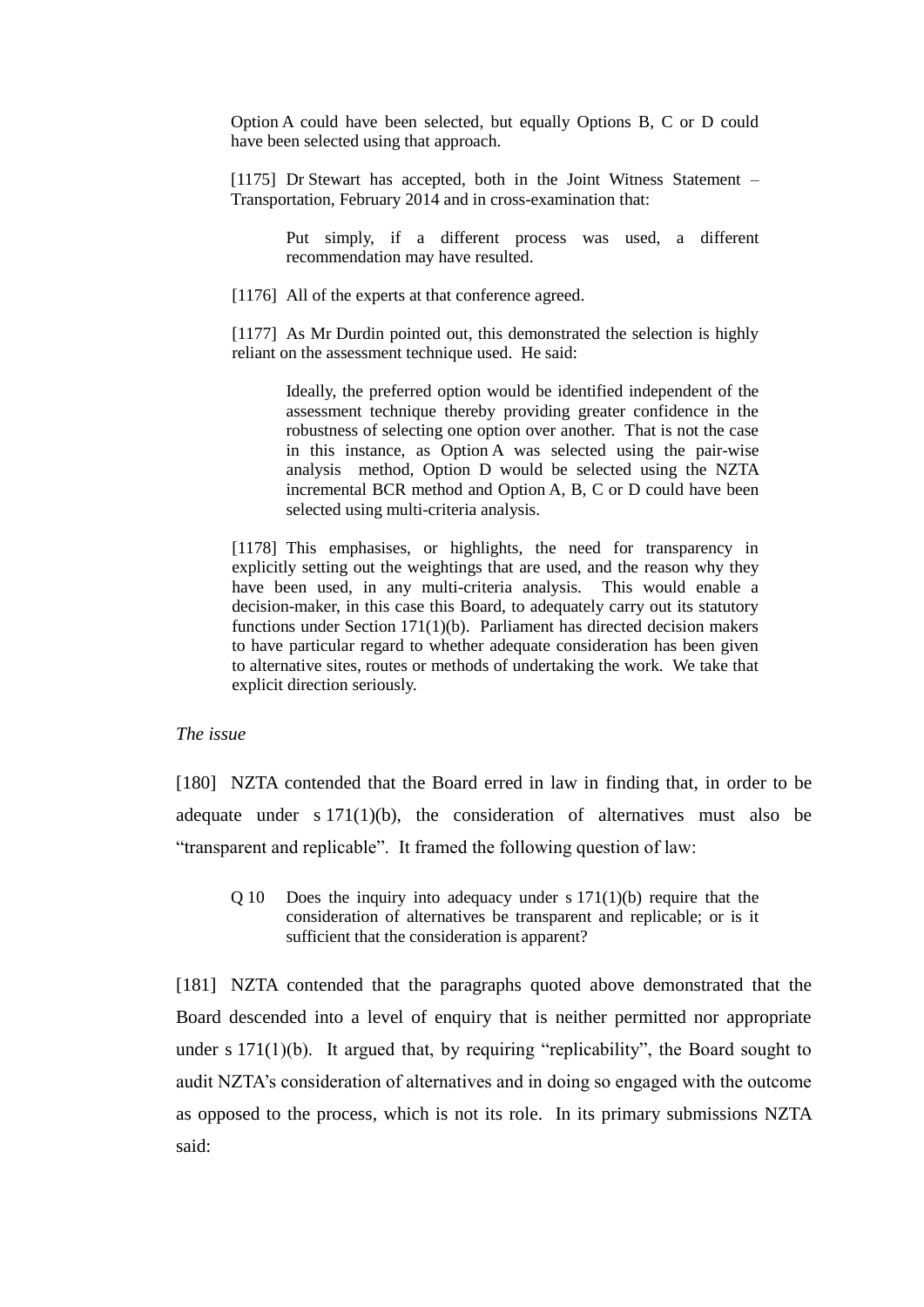- 18.7 While the consideration of alternatives must be apparent in order for the adequacy of the consideration to be assessed, the Majority erred in law by requiring that the consideration be 'transparent and replicable'. The Majority heard detailed and lengthy evidence regarding the consideration of alternatives, such that the consideration given was readily apparent.
- 18.8 The Act does not require that the consideration given to alternatives be replicable, or mandate the Board to conduct an audit of the requiring authority's selection process. It clearly contemplates that the requiring authority will have exercised judgement in selecting the preferred option.
- …
- 18.11 ... the correct approach under s  $171(1)(b)$  ... recognises that it is for the requiring authority to exercise judgement and make a policy decision as to which option to pursue. The decision-maker should not seek to ensure that the 'best' option has been selected by auditing the consideration of alternatives, in particular, by seeking to replicate the selection process.

[182] As with some of NZTA's other specified questions of law, I consider that the inclusion of the verb "require" misdirects the inquiry. Certainly the Board did not suggest that in all cases a conclusion on the adequacy of consideration of alternatives will necessitate demonstrating replicability. If the question is viewed as importing such a general requirement the answer would be No.

[183] The issue of replicability has arisen in this case because of the fact that weightings were applied to various evaluation criteria at various stages of the process.<sup>93</sup> The Board's complaint was that the selection process is in effect opaque in the absence of information about the different weightings applied. Given the Board's perception that NZTA's preference for Option A had become entrenched,<sup>94</sup> the Board was not satisfied that the consideration of other non-suppositious options had been adequate. It felt the need to state that it viewed its obligation "seriously".

[184] NZTA's complaint is that the Board took its role too seriously. Both the form of the question and its submissions emphasised that the inquiry is whether the requiring authority's consideration of alternatives is "apparent". Mr Milne's submissions for TAC construed that approach as being:

<sup>93</sup>  $^{93}_{94}$  At [176] above.

At [1200].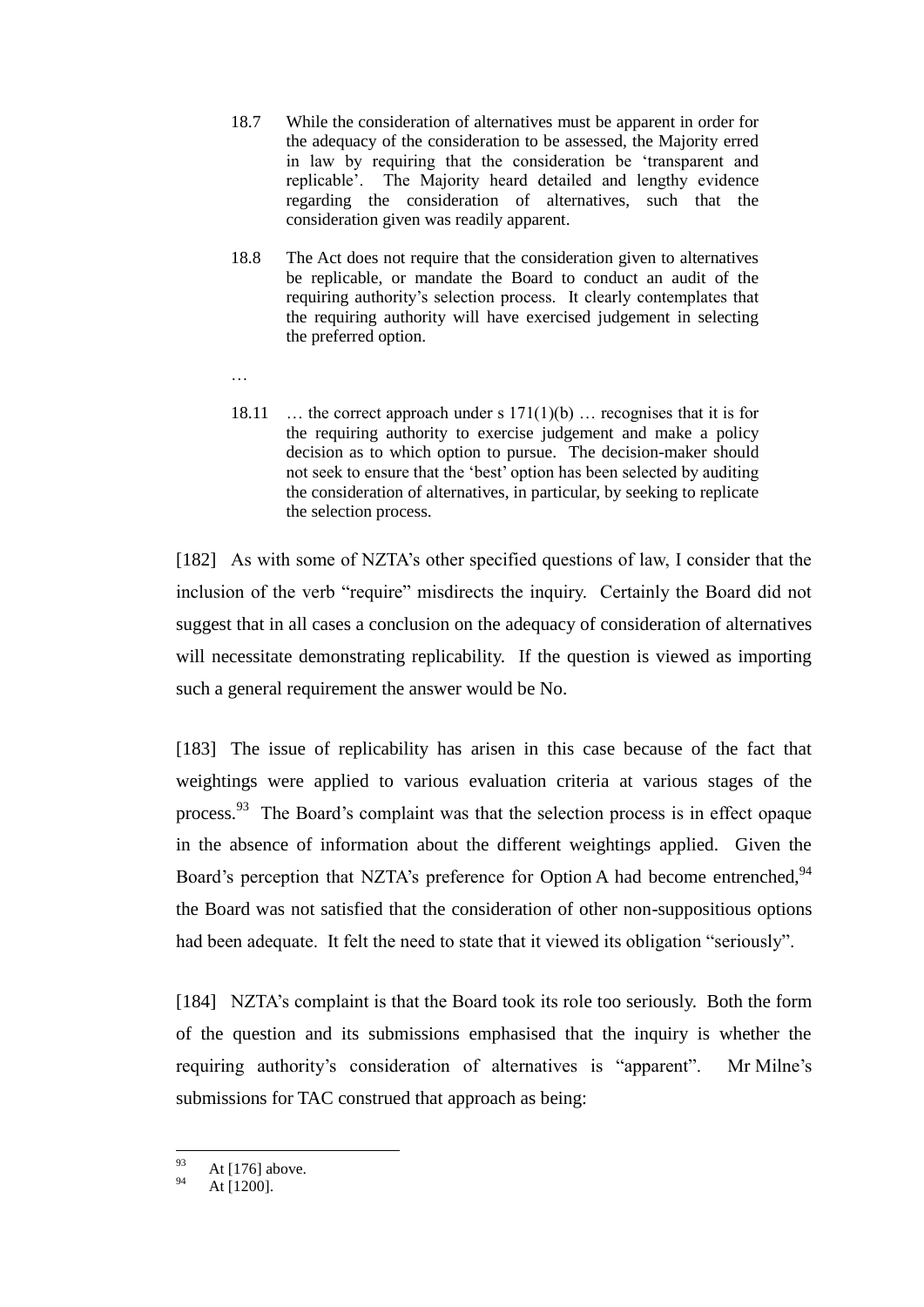trust us … measure adequacy by the volume of paper we produce not the quality of the process.

[185] I do not accept NZTA's submission<sup>95</sup> that the Board was seeking to ensure that the "best" option had been selected by auditing the consideration of alternatives. I consider that the Board had a clear understanding of the confined nature of its role: see  $[1090]$ <sup>96</sup> and  $[1167]$ .<sup>97</sup> While I can understand how NZTA might perceive the Board's concern about weightings as approximating to an audit, it is clear in my view that that was not the Board's objective. The Board's concern as expressed at [1181] was that, absent an understanding of the weightings applied, it was not possible to determine that adequate consideration had been given to relevant alternative options.

[186] In my view in some, but by no means in all, cases it may be necessary for the decision-maker to gain access to the weightings in a multi-criteria analysis in order to be satisfied that adequate consideration has been given to alternatives. The cases will inevitably be circumstances dependent. I do not consider that that is an unreasonable approach given the context of  $s 171(1)(b)$  where:

- (a) as I have held with reference to Issue 1A above, the measure of adequacy of the consideration of alternatives will depend on the impact on the environment of adverse effects; and
- (b) the subject of s  $171(1)(b)$  is one of the matters to which particular regard is to be had.

[187] I am unable to discern an error of law in the Board's approach to this question. Indeed I perceive that this is another instance where NZTA is in effect inviting the Court, under the guise of a question of law, to second-guess the Board's conclusions. There is force in Mr Palmer's submission that NZTA's argument at para 18.9 of its primary submissions, that the Board placed "too much weight on the opinion evidence of Mr Durdin", serves to illustrate that NZTA's real complaint amounts to a disagreement about a matter of factual inference and assessment.

<sup>95</sup> <sup>95</sup> At para 18.11 in [181] above.

 $^{96}$  At [125] above.

At [178] above.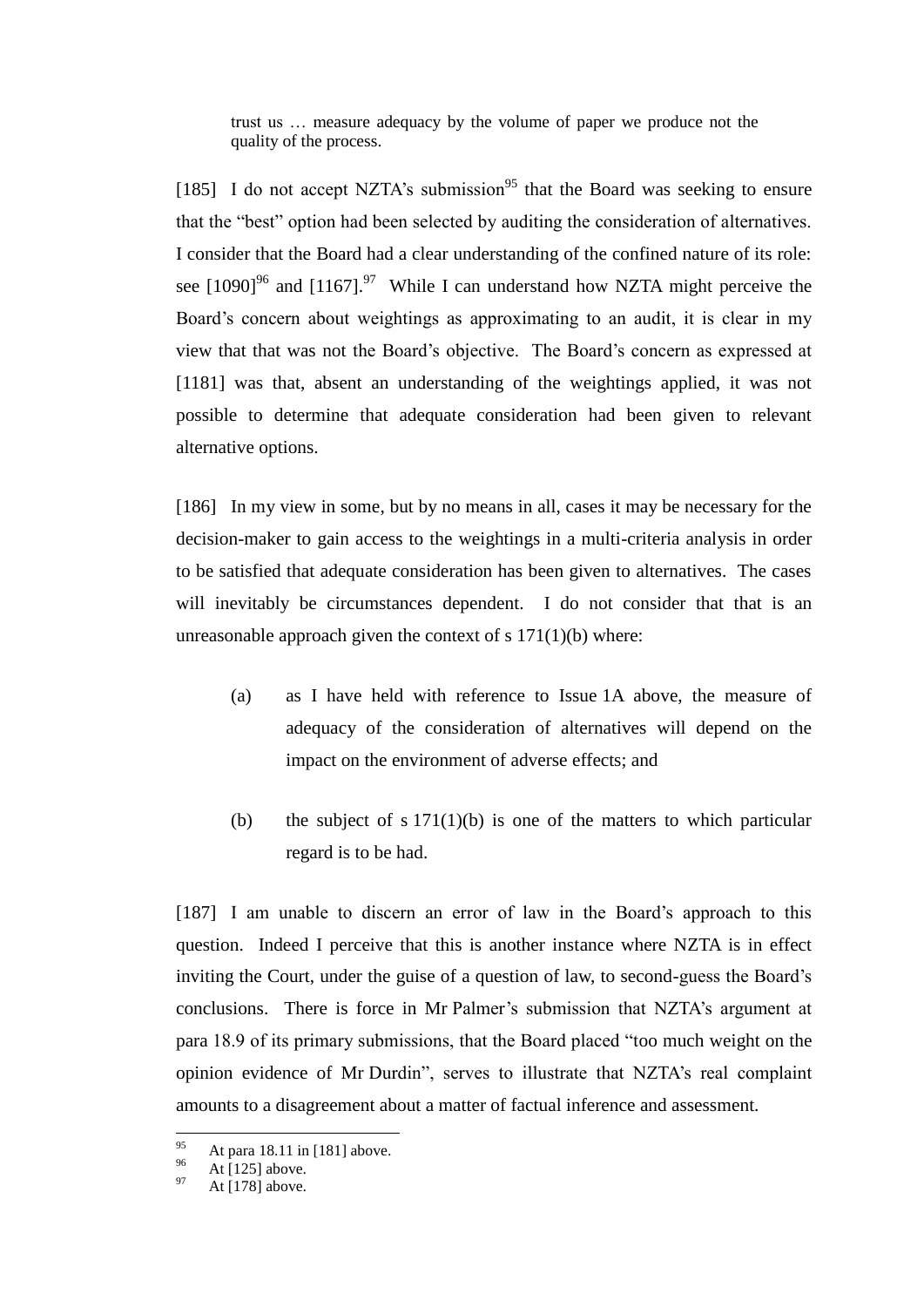# **Subissue 1D: Requiring the assessment methodology to incorporate Part 2 weightings**

[188] NZTA's challenge on this issue is directed at the Board's concluding observations following those considered in Issue 1C above, in particular the emphasised words:

[1180] A failure to explain the reasons for any weighting (if any) can create difficulty for us in exercising our statutory function by making it difficult for us to assess any such weightings against Part 2 and the objectives of the Project. **While we accept that each alternative does not need to be assessed against Part 2, nevertheless, Part 2 considerations should be reflected in any weight given to a particular evaluation criteria (sic) over another, as is clear from the North Island Grid Upgrade Project Board of Inquiry decision, quoted earlier.** Furthermore, as was pointed out in the Feasible Options Report, a key focus of the evaluation process was that the preferred option can be considered as that option that best meets the Project objectives with the least overall social, community and environmental impacts.

[1181] The failure for either the evidence or the reports to explicitly explain what weightings were given at each of the option evaluation stages makes it difficult, if not impossible, to determine if adequate consideration was given to alternative options.

(emphasis added)

[189] The amended notice of appeal at paragraph 12 contended that the Board erred in law by finding at [1180] that considerations under Part 2 of the Act should be reflected in the weight given to particular evaluation criteria, and consequently in finding at [1181] that the failure explicitly to explain the weightings given to criteria made it difficult, if not impossible, to determine if adequate consideration was given to alternative options.

[190] NZTA posed the following question of law:

Q 13 Does s 171(1)(b) require the requiring authority's consideration of alternatives to incorporate Part 2 considerations; including (in particular) the weight given to particular evaluation criteria?

[191] NZTA criticised the highlighted passage on two counts. First it contended that the second sentence contained inconsistent findings. Secondly it said that the NIGUP decision was not authority for the proposition that Part 2 considerations must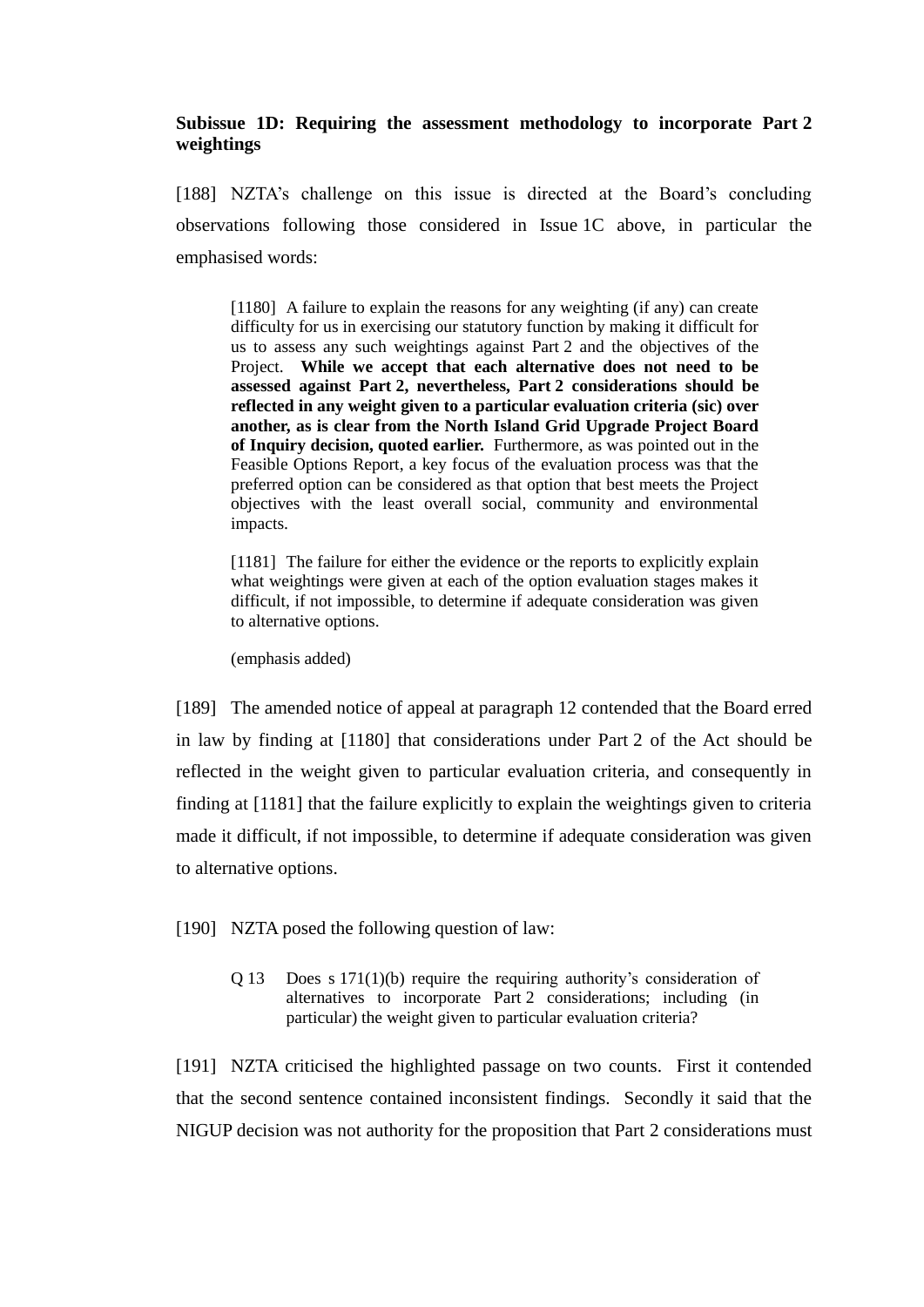be reflected in any weight given to a particular evaluation criterion over another during the consideration of alternatives.

[192] NZTA submitted that each alternative does not have to be tested against Part 2, citing *Volcanic Cones Society*<sup>98</sup> and *Queenstown Airport*.<sup>99</sup> The Board acknowledged that that is so. Indeed the Board had emphasised that point in the quotation from the NIGUP decision at [1094].

- [193] NZTA developed the argument in this way:
	- 19.3 The only purpose of requiring Part 2 to be reflected in weightings could be to ensure that the alternative met the requirements of Part 2 – in other words, to test the alternative against Part 2. Thus, by finding that Part 2 considerations should be reflected in any weight given to a particular evaluation criteria over another, the Majority effectively required alternatives to be tested against Part 2 (which the Majority was obliged to acknowledge is not the legal test). These findings are inconsistent.

[194] NZTA's argument was that, by recognising a requirement for evaluation criteria weightings to reflect Part 2 considerations, the Board was in effect requiring each individual alternative to be assessed against Part 2 despite the Board disclaiming such an intention.

[195] The issue is a subtle one. The Board's statement needs to be read in context, namely its consideration of the transparency and replicability of the option evaluation. The passage at [1180] follows the discussion at [1173] to  $[1177]^{100}$  of the significance for the outcome of the weighting of the evaluation criteria and the fact that it was not known whether certain evaluation criteria had been given more weight than others.

[196] That discussion had prompted the Board's observation at [1178] about the need for transparency in explicitly setting out the weightings used in any multi-criteria analysis. All of that had been preceded by the chronology which had

<sup>98</sup> <sup>98</sup> *Volcanic Cones Society*, above n 20, at [61].

<sup>&</sup>lt;sup>99</sup> *Queenstown Airport*, above n 22, at [50].<br> $\frac{\Lambda + [170]}{\Lambda + [170]}$  above

At [179] above.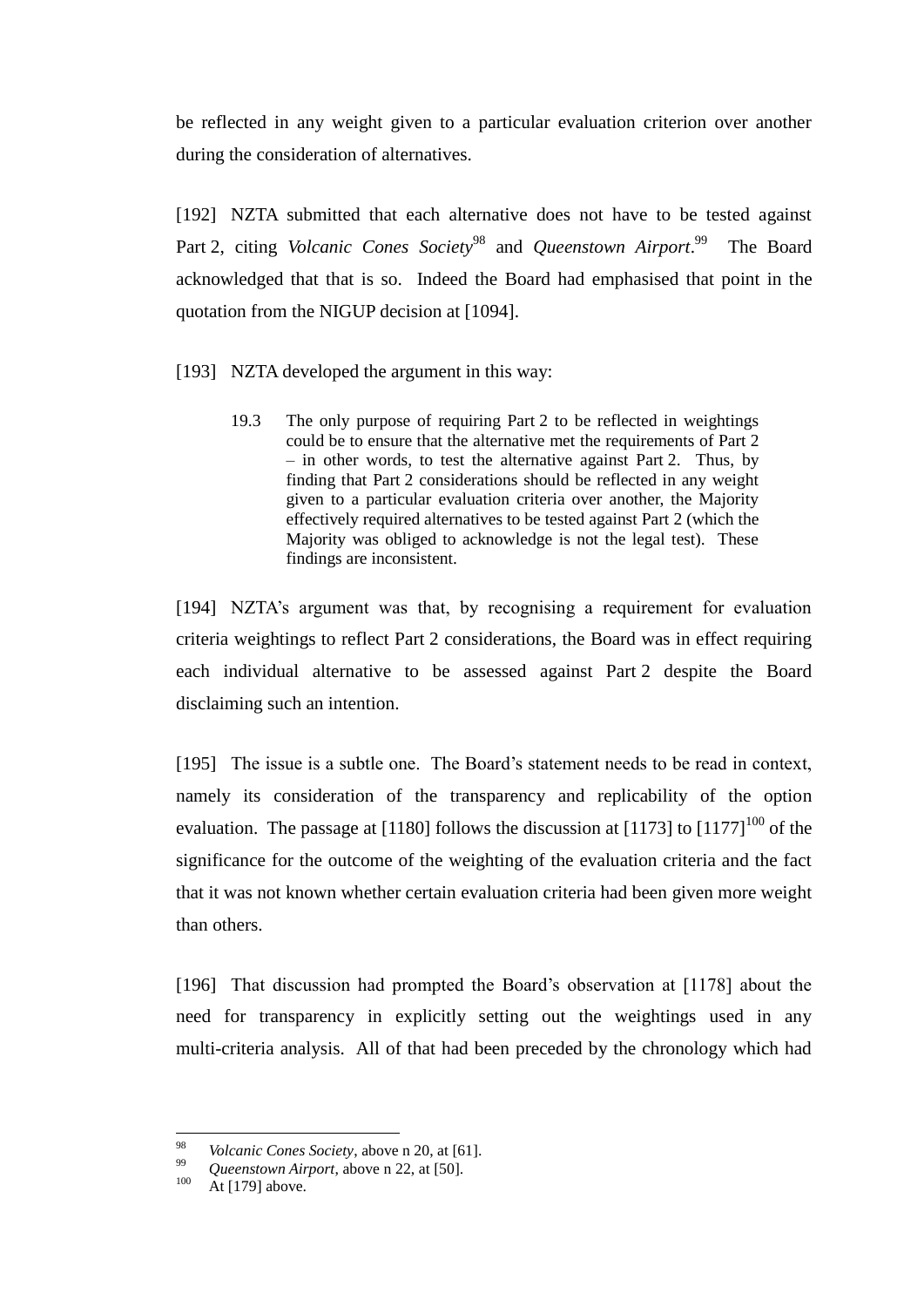included the significant paragraphs  $[1128]$  and  $[1129]^{101}$  where the sensitivity of the outcome to the relative weightings of the criteria had been noted.

[197] I do not consider that the Board's intention was to subvert the established position, which it clearly recognised, that each alternative does not have to be tested against Part 2. My impression is that the Board was saying that, if a range of alternatives are to be the subject of evaluation by criteria which are to be variably weighted, then the selection of the different weightings should "reflect" Part 2 considerations.

[198] In view of the discussion of the role of Part 2 in both *McGuire* and *King Salmon* I do not view that suggestion as controversial. While each alternative does not need to be measured against Part 2, it is not unreasonable that a mechanism which provides the basis for the comparison of alternatives *inter se* should not be subject to the infusion of Part 2. Consequently I do not consider that the second ("nevertheless") part of the highlighted sentence of paragraph [1180] is erroneous in law.

[199] NZTA's second point was that the Board misapplied the NIGUP decision. The answer to this criticism is simpler. As Mr Palmer acknowledged, the sentence structure is a little puzzling. I agree that the NIGUP decision is not authority for the "nevertheless" proposition. However, as the Board had already recognised at [1094], it is clear authority for the first statement that each alternative does not need to be assessed against Part 2. In my view the Board was intending to say no more than that. Although located at the end of the sentence, its reference to the NIGUP decision was not intended as support for the observation about weightings reflecting Part 2 considerations.

[200] Reverting to Q 13, I do not consider that the question as framed is sufficiently precise to permit an answer reflecting my reasons above. An affirmative answer could be construed as departing from the established position that individual alternatives do not have to be separately tested against Part 2. I consider that a more accurate way of encapsulating my view of this aspect of the Board's decision is to

<sup>101</sup> At [176] above.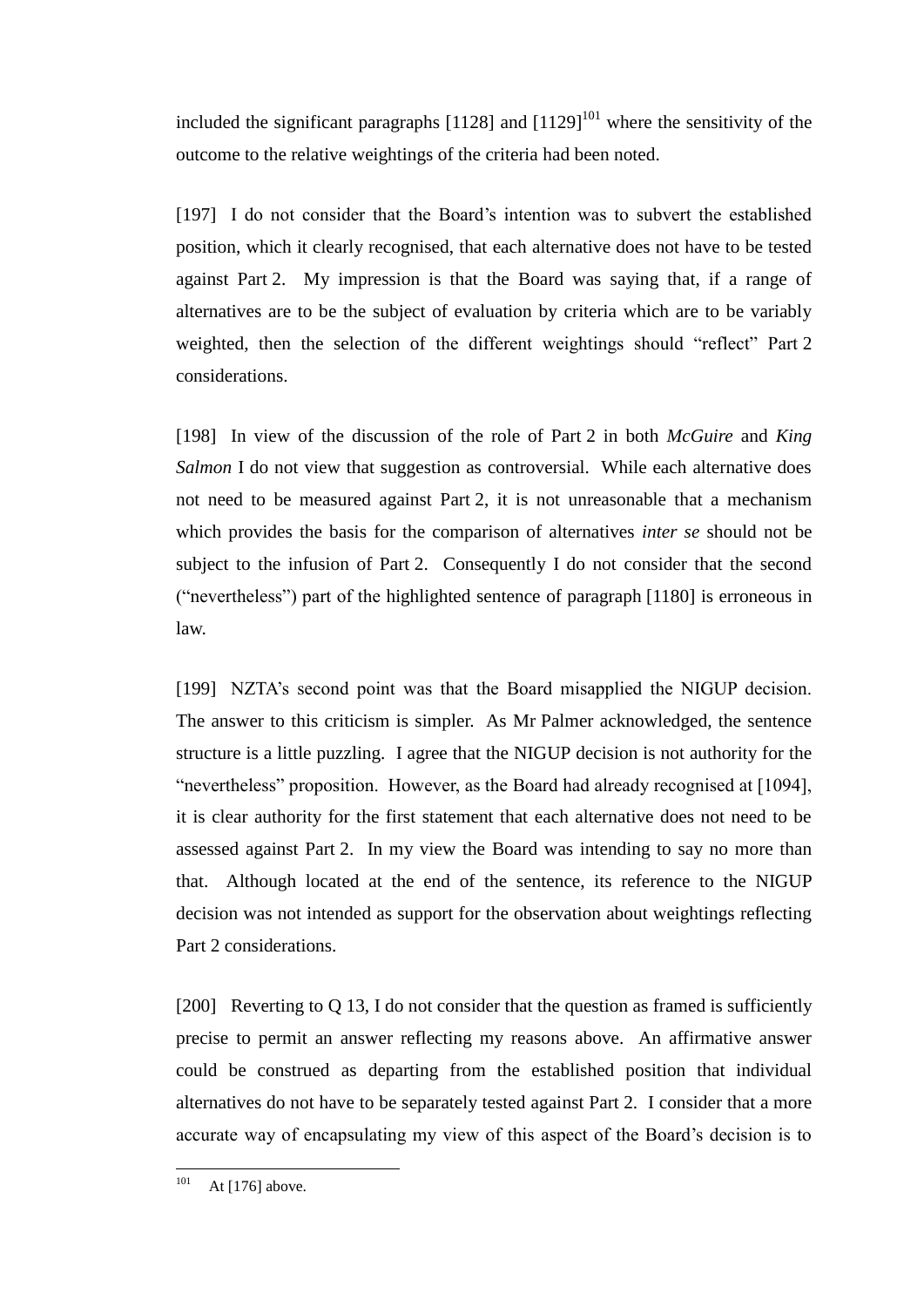say that, in circumstances where the requiring authority's consideration of alternatives involves the application of evaluation criteria which are variably weighted, the decision to allocate the variable weightings should be subject to Part 2.

### **Subissue 1E: Conflation of s 171(1)(b) and (c) considerations**

- [201] The question of law posed under this heading is:
	- Q16 Does the test of adequacy under s  $171(1)(b)$  require a requiring authority to select the option that best meets the transportation objectives while minimising environment effects?

[202] In relation to that question the amended notice of appeal at paragraph 15 states that the Board erred:

- (a) By inferring at [1180] that the assessment of alternatives must result in selecting the alternative ("the preferred option") that best meets the project objectives with the least overall social, community and environmental impacts.
- (b) By inferring at [961] that the project objectives ought to have included an environmental objective so that the Proposal could be tested against transportation effects and adverse environmental effects.

[203] Paragraph [961] appears in a discussion of the marked conflict of evidence between NZTA's expert witnesses and the witnesses called by the opposing parties. It states:

[961] Both at the Feasible Options Report stage and at the hearing before us, there appeared to have been an overemphasis on transport and related benefits (which reflects the Project's objectives) rather than an assessment of the relevant amenity and environmental effects of the Project (which are absent from the objectives), assessed by reference to what is sought to be protected, maintained or enhanced in the statutory instruments.

[204] With reference to that paragraph NZTA submitted:

20.2 This comment is provided against the context of the Majority's assessment that the urban design and landscape evidence called by [NZTA] was influenced by the transportation objectives of the Project and the acceptance that grade separation by way of a bridge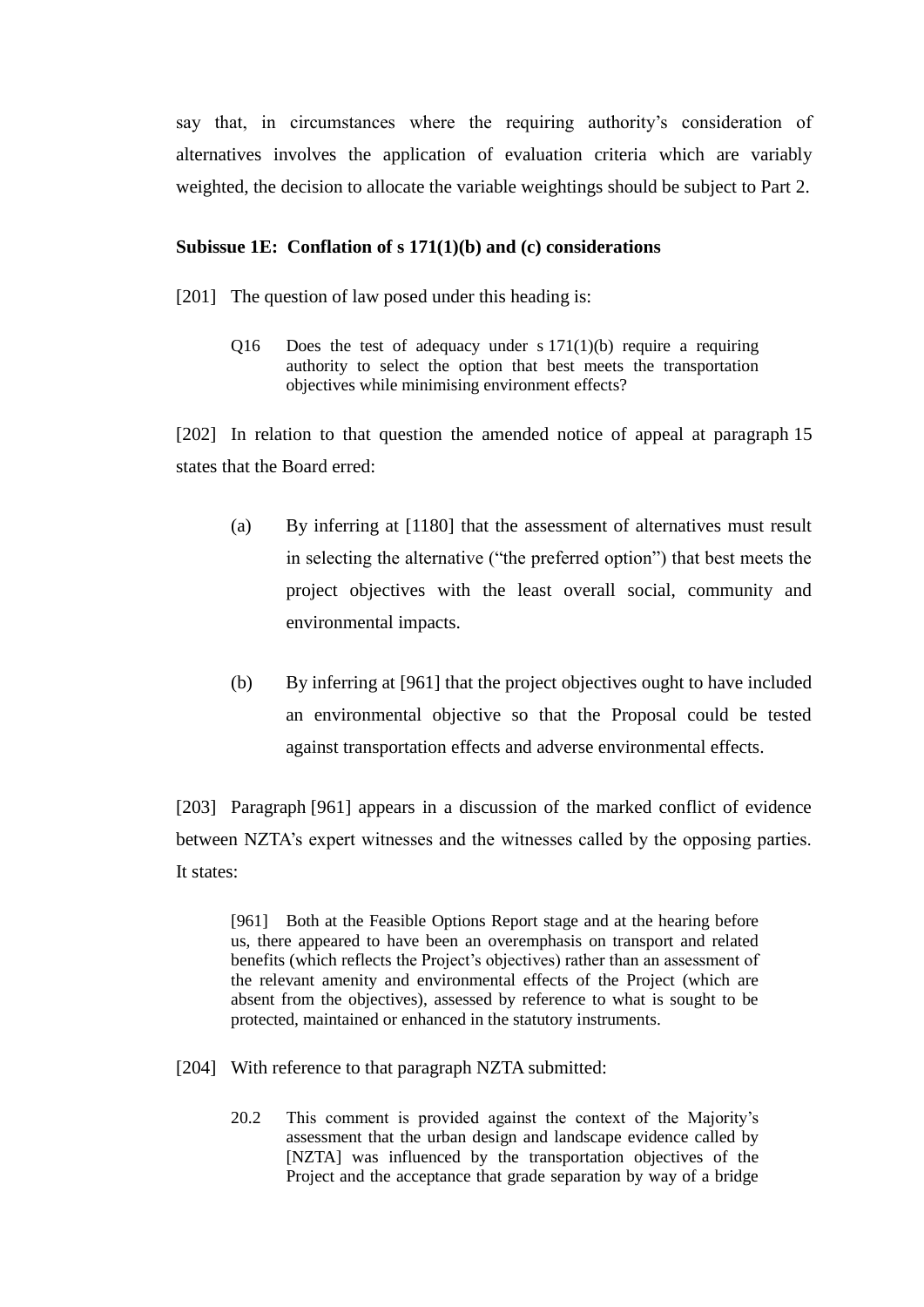is the only way of achieving those objectives. However, it is submitted that this criticism has also permeated the Majority's assessment of the Appellant's consideration of alternatives.

[205] Then, after referring to  $[1180]^{102}$  and  $[1198]$ , NZTA submitted that, while NZTA's aim throughout the process of considering alternatives was to select the option that best met the project objectives with the least environmental effects, NZTA did not accept that s 171(1)(b) required that test to be applied or met. NZTA argued that the Board's approach unnecessarily conflated ss 171(1)(b) and (c).

[206] I do not consider that the Board made any error of law as suggested. I agree with Mr Palmer that [961], read in the context of the relevant discussion, is simply designed to explain why there might have been a conflict of evidence between the witnesses on the opposing sides. I also accept his submission that the final sentence of [1180] on what NZTA relies is an attribution to NZTA's own Feasible Options Report. I am unable to discern a conflation error of the nature advanced.

[207] While in those circumstances I consider that Q 16 is inapt, the answer is in the negative.

# **Subissue 1F: Finding that adequate consideration was not given to alternatives following the Government's decision to underground Buckle Street**

## *Context*

[208] The short chronology in the overview of the consideration of alternative options referred to the letter from Opus to NZTA dated 3 July  $2012$ <sup>103</sup> The Decision continued in this way:

[1196] The five-page document was essentially a brief summary or overview of Option F and Option X. It briefly referred to the decision being made that Option A was preferred over Option B. It touched on other options. It was not a careful evaluation of options in light of the decision by the government to underground Buckle Street. It could not be compared to the rigour of the Feasible Options Report stage. At most it could be called nothing but a cursory review of the situation.

<sup>102</sup>  $102 \text{ At } [188] \text{ above.}$ <br> $103 \text{ In } [1128] \text{ at } [126]$ 

In [1138] at [124] above.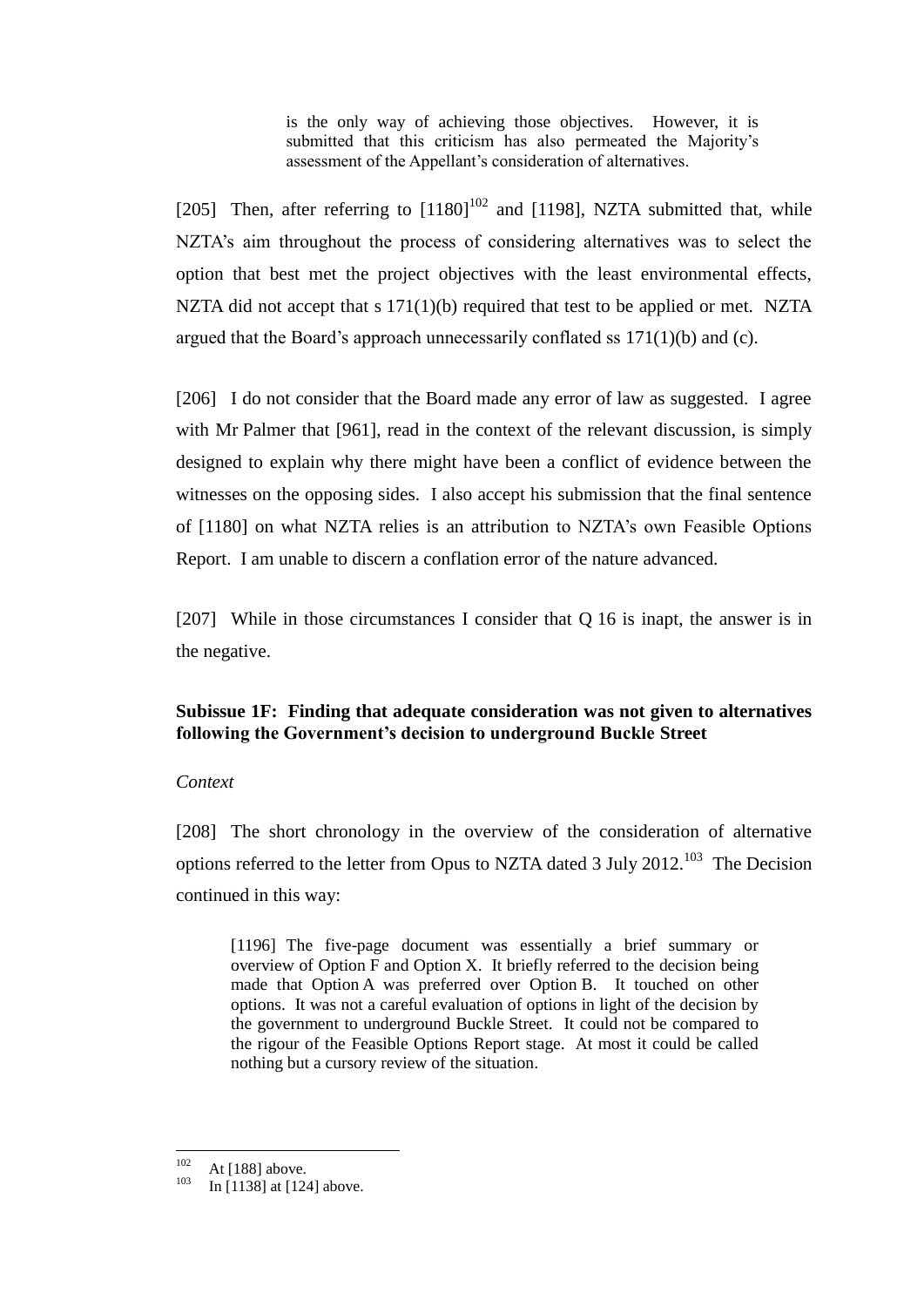[1197] Following its public announcement on 17 August 2012 that Option A was the preferred option, [NZTA] then proceeded to prepare its documentation for lodging its application with the EPA. The application was lodged on 17 June 2013.

[1198] Our concern is that the playing field changed with the likelihood of the Buckle Street Underpass and the bringing forward of Mt Victoria Tunnel duplication options. These should have resulted in re-evaluation of the options, including Option F, against the Project objectives. The Feasible Options Report, as we have said, itself specifically states the need to reconsider the ability of options to work in with a possible underpass. This was not done. There was no proper reconsideration of options once the underpass became a certainty.

[1199] Nothing further was done until the City Council decided on 19 December 2012 to order an assessment of Option RR (the precursor of the BRREO Option), Option X and Option A. An Option X transportation assessment was prepared by Opus for the City Council and was published on 20 February 2013. The overall assessment was completed on 28 March 2013. It concluded:

#### **Overall Conclusions**

From an urban design perspective, the preference would be for an at-grade solution – that is, a solution that does not require any elevated structures. However, it may not be possible to achieve the required transport benefits with an at-grade option.

In that case, the preference is for the simplest structure  $-$  one does not make this part of the city harder for people to find their way around, or compromise access to neighbouring facilities.

[1200] It was not until late March that [NZTA] acted. In late March 2013, the Project team carried out an option evaluation of Options A, F and X. According to the introduction of the Comparison of Options, the evaluation was undertaken to confirm the decision previously made by [NZTA] that Option A was the preferred option. The document is dated June 2013, and by this time, the application documents for Option A would have been well advanced, as they would have been in late March when the evaluation commenced. Furthermore, it would appear from the letter dated 19 December from Mr Dangerfield, the CEO of [NZTA], to the CEO of the City Council that [NZTA] had become entrenched with Option A well before November 2012. It had, as we have said, made its decision, making Option A its preferred option on 17 August 2012.

[1201] We were not provided with any documentation or evidence as to why the Project team was asked to do its assessment in March 2013. Nor was any reason given for the failure to carry out a feasible option type assessment soon after the Government's decision to underground Buckle Street, as was foreshadowed in the Feasible Options Report.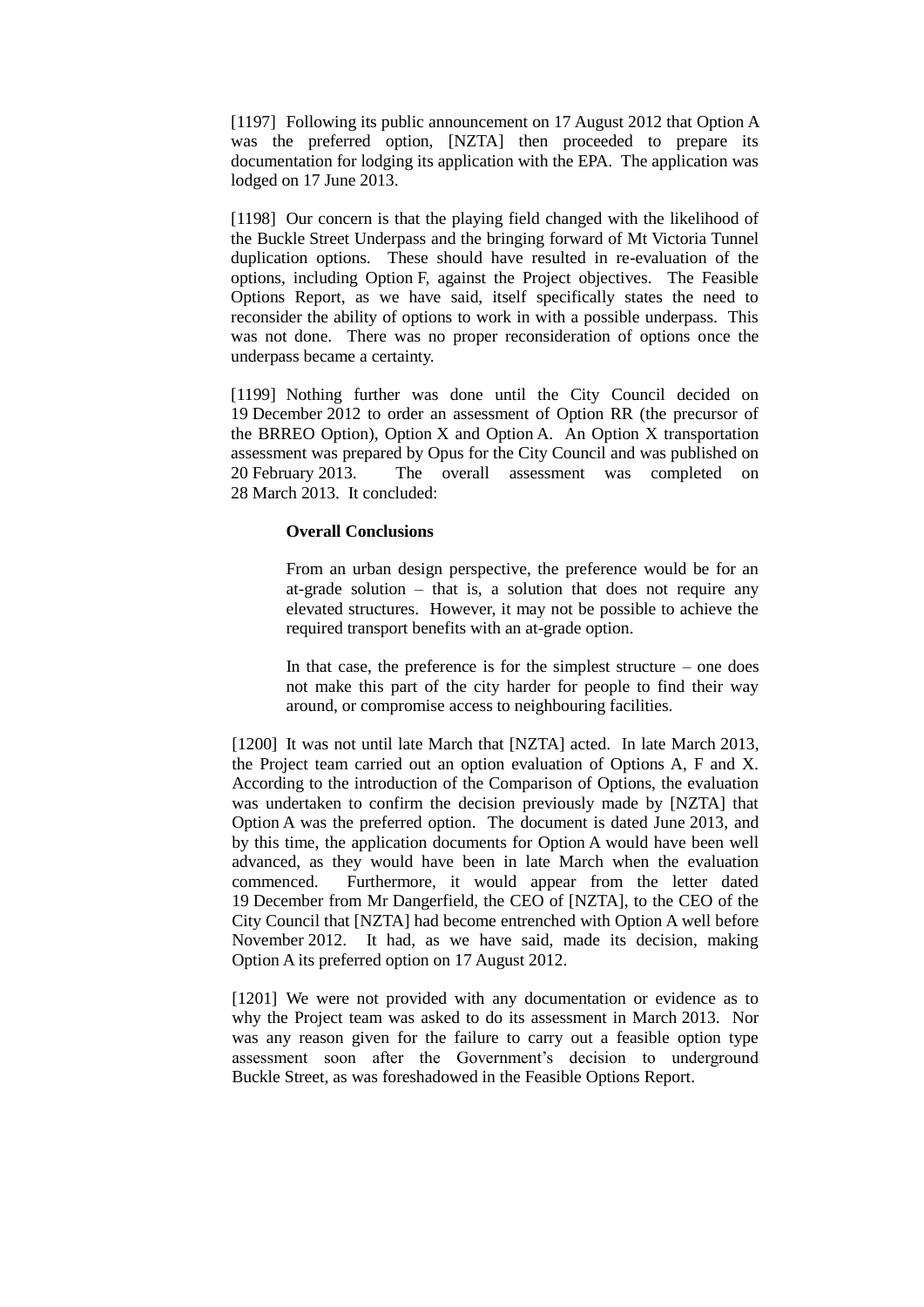[1202] The chronology of events and the failure to carry out the clear statement of intent to reassess options in the event of the undergrounding of Buckle Street raises doubts as to the adequacy of consideration of alternatives. This is particularly so having regard to Mr Durdin's comments on the March 2013 comparison of options:

- 37. The simplified decision matrix for the comparison between Options A and F consolidates down to four evaluation criteria, mainly Built Heritage, CPTED, Transportation and Visual. That process shows Option A as considered positive against two criteria (CPTED and Transportation) and negative against the other two. In comparison, Option F is considered positive against all four criteria.
- 38. Given that the decision-making process is premised around selecting the option "… with the least social, community and environmental impacts" it would follow that Option F should have been selected.

## *Issues*

[209] NZTA asserted that in those paragraphs the Board made three errors of law:

- (a) By finding at [1196] that the review of alternatives carried out in July 2012 was "cursory".
- (b) By inferring at [1200] that NZTA's consideration of alternatives in March 2013 was too late because the application documentation would have been well advanced, and NZTA appeared to have been entrenched with its preferred option by that time.
- (c) By finding at [1201] that NZTA was required to carry out a "feasible option type assessment" following the Government's decision.
- [210] Those errors translated into four different questions of law:
	- 19(a) Was the Board's finding that the review of alternatives carried out in July 2012 was 'cursory' a finding to which it could reasonably have come on the evidence, including in relation to suppositious options (refer Subissue 1B)?
	- 19(b) In order for the consideration of alternatives to be relevant must the consideration be completed before the application documentation is well advanced?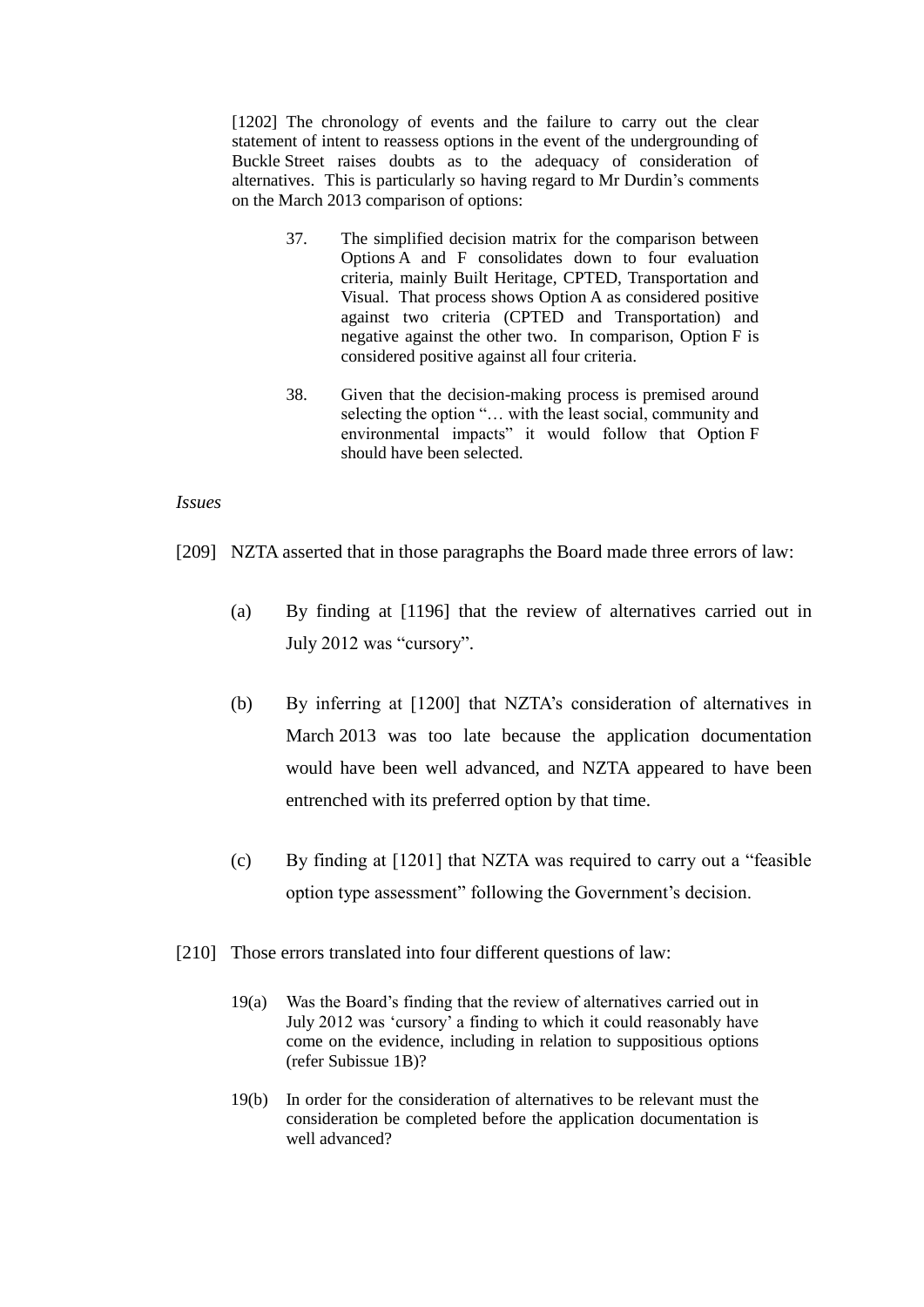- 19(c) Is a requiring authority required to prepare a 'feasible option type assessment' when the environment changes? Or is it entitled to rely on earlier work?
- 19(d) Was the Board's finding that adequate consideration was not given to alternatives following the Government's decision a finding to which it could reasonably have come on the evidence?

*Q 19(a) [recast]: Is this a case in which the true and only reasonable conclusion contradicts the determination that the review of alternatives carried out in July 2012 was cursory?*

[211] Referring to the Opus letter and an undated cost estimate for Option F of 19 July 2012, NZTA's short submission was that, while those documents were not a "feasible options type assessment", they reflected a level of consideration appropriate to the circumstances. In particular it was said that the two documents provided expert advice that:

- (a) Option F remained significantly more expensive than the Project; and
- (b) Option X remained a less desirable option due to cost and other concerns.

[212] The question whether the 3 July 2012 review of alternatives was cursory is to be viewed, as NZTA says, in the context of the circumstances. Those circumstances included the stance earlier taken that Option F was to be assessed with other options which permitted SH1 to be located in a tunnel in front of the War Memorial once the government had made a decision on whether to fund the War Memorial Tunnel.<sup>104</sup>

[213] The Opus letter set out what it termed an alternate review.<sup>105</sup> The Board did not view it as a careful evaluation of options in light of the government's decision to underground Buckle Street, observing that it could not be compared with the vigour of the Feasible Options Report stage. It is apparent that the Board regarded the letter as superficial.

<sup>104</sup>  $^{104}$  [1123] at [124] above.

 $[1138]$  at  $[124]$  above.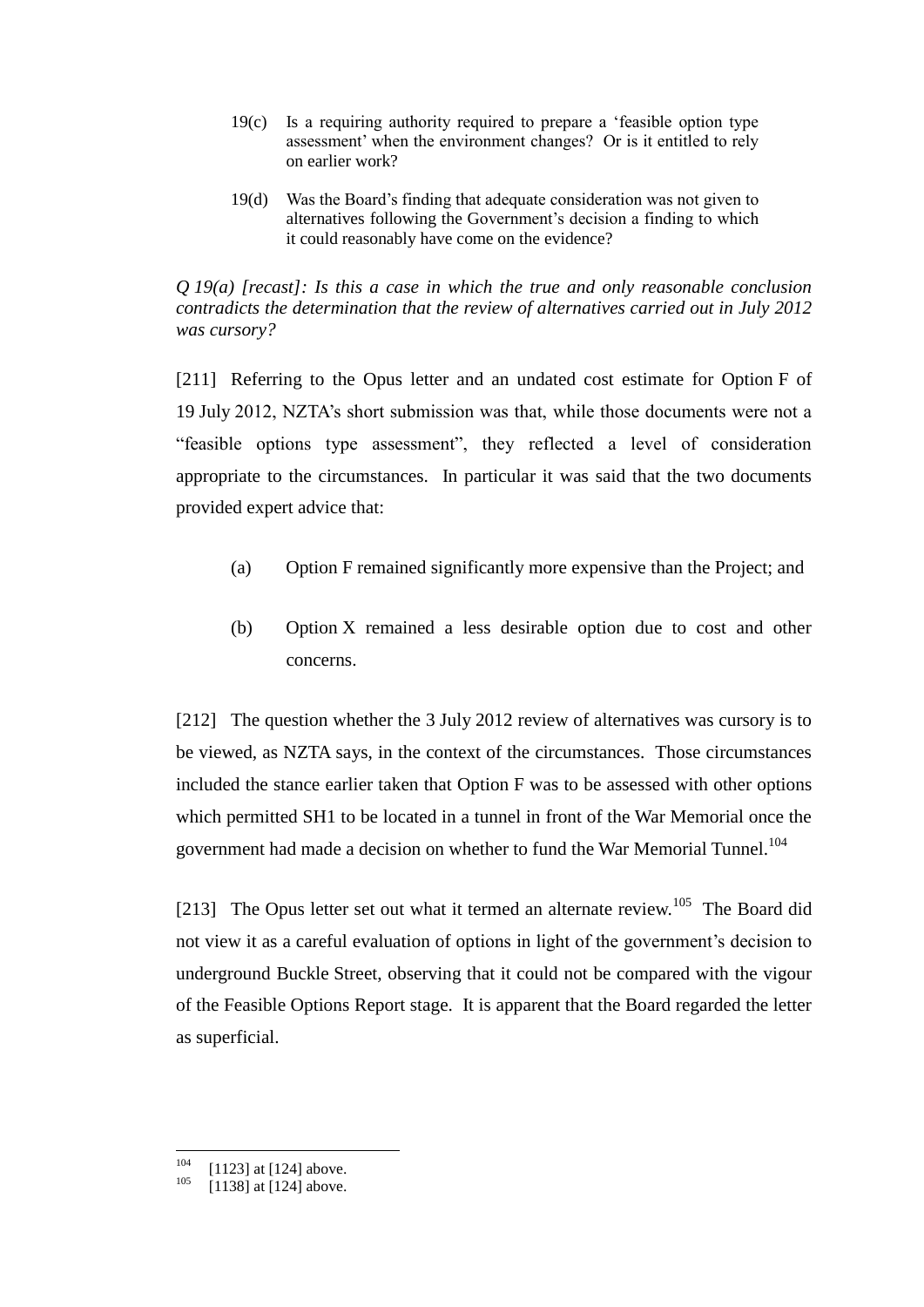[214] It may be that an alternative view was available. However, on the facts as recited in the Decision such an alternative view could not be said to be compelling. There was ample basis for the Board's assessment of the situation. Consequently it cannot be concluded that the true and only reasonable conclusion contradicted the Board's view.

*Q 19(b): In order for the consideration of alternatives to be relevant must the consideration be completed before the application documentation is well advanced?*

[215] NZTA submitted that  $s 171(1)(b)$  does not set a deadline by which alternatives must have been considered in order for that consideration to have been adequate. I agree. However, whether the consideration of alternatives, which occurs comparatively late in the process, will be adequate or not is a matter of fact.

[216] That point is illustrated by the authority cited by NZTA, *Nelson Intermediate*  School v Transit New Zealand.<sup>106</sup> As NZTA notes, the Environment Court there did not find that alternatives needed to have been considered prior to a particular date. However it found that Transit's development and consideration of alternatives during an appeal hearing was not adequate.

[217] That was not a finding of law. Nor was the view reached by the Board in the present case, that NZTA had become entrenched with Option A well before November 2012, a finding which contains an error of law. For that reason I do not answer the question which, in any event, is inappropriately vague.

[218] Any attack on the Board's view would need to resort to an *Edwards v Bairstow* type challenge. That is the nature of NZTA's fourth question in Issue 1F to which I now turn.

<sup>106</sup> <sup>106</sup> *Nelson Intermediate School v Transit New Zealand* (2010) 10 ELRNZ 369 (EnvC).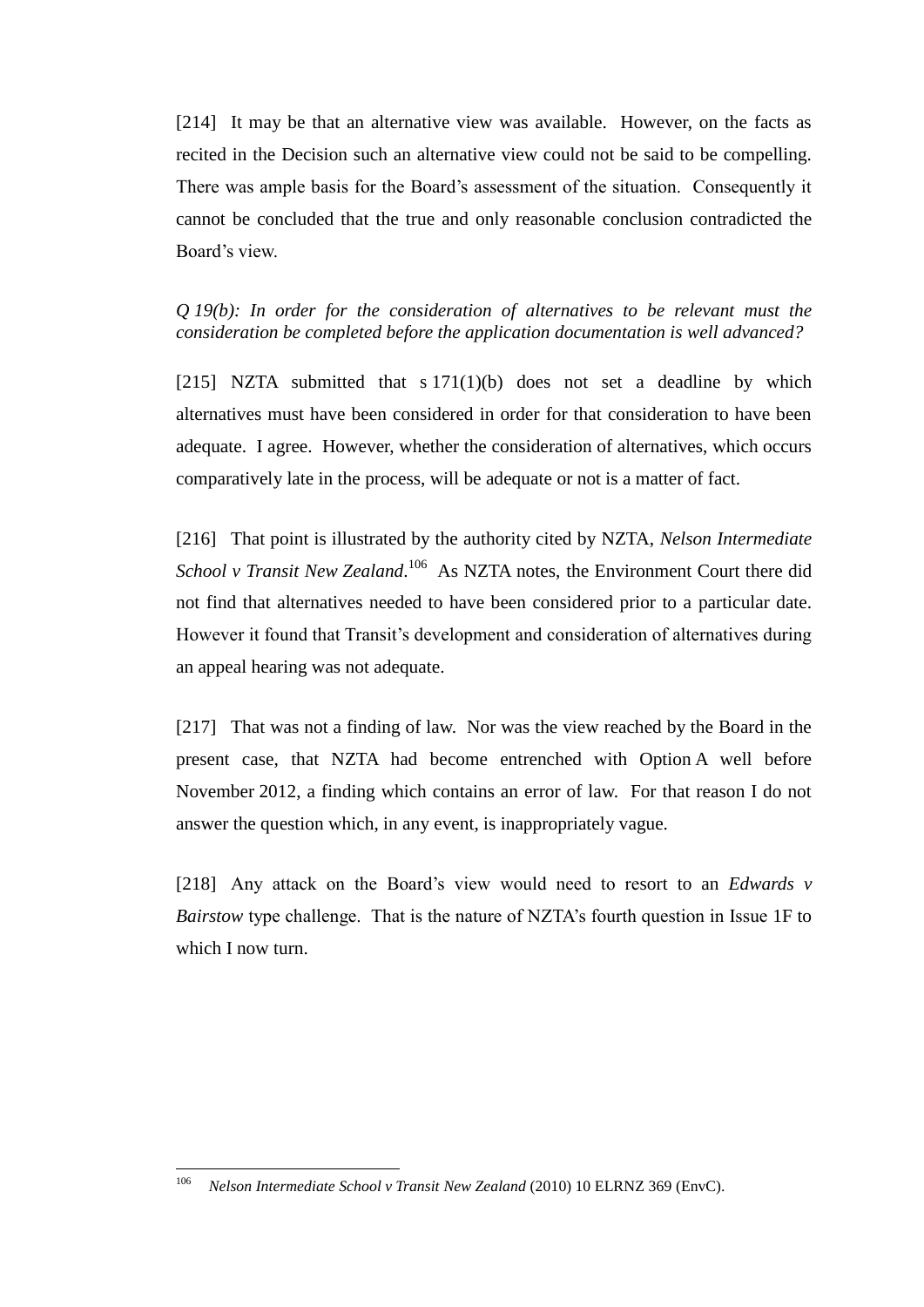*Q19(d) [recast]: Is this a case in which the true and only reasonable conclusion contradicts the determination that adequate consideration was not given to alternatives following the Government's decision?*

- [219] NZTA's primary submissions stated:
	- 22.1 … on 20 February 2013, Opus briefed [NZTA's] specialists to assess Options A, F and X for the purposes of Technical Report 19: Alternative Options Omnibus. The results of that exercise are summarised in Technical Report 19: Alternative Options Omnibus at Appendix B.
	- 22.2 The Majority gave this exercise little or no weight in its assessment of [NZTA's] consideration of alternatives. No explicit reason for this is given. However, at [1200] the Majority stated that it would appear that [NZTA] was "entrenched with Option A well before November 2012".
	- 22.3 Absent an explicit finding of bias or predetermination, there was no reasonable basis on the evidence for the Majority to find or infer that [NZTA's] consideration of alternatives in March 2013 was too late.

[220] In my view NZTA falls well short of the high hurdle of establishing that the Board's view was insupportable. Indeed, with reference to NZTA's submission at para 22.3, I consider that there were ample grounds for the Board's view on the basis of the 19 December 2012 letter alone.

[221] Accordingly the answer to Q 19(d) is No.

*Q 19(c): Is a requiring authority required to prepare a "feasible option type assessment" when the environment changes? Or is it entitled to rely on earlier work?*

[222] In the heading to this issue in its primary submissions NZTA posed the question: was NZTA required to "start again" following the Government's decision? It acknowledged that the Opus letter and the updated cost estimate<sup>107</sup> were not a feasible option type assessment but submitted:

21.6 It is appropriate (and economically responsible) for a requiring authority to rely on its earlier consideration of alternatives when the environment for a project changes. It is not required to carry out a new 'feasible option type assessment' whenever the environment for receiving the project changes.

<sup>107</sup> At  $[211]$  above.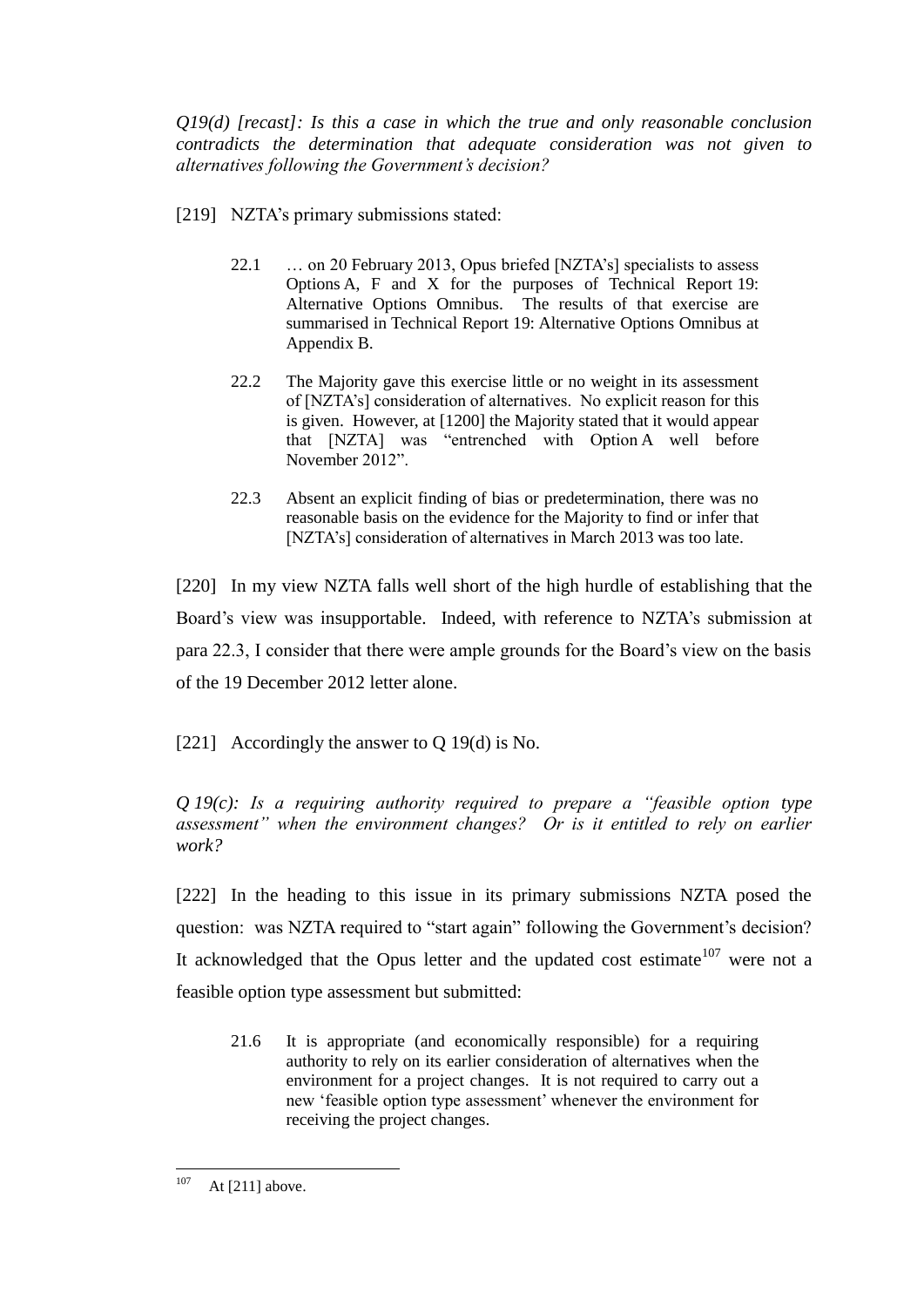[223] The response (it is obviously not an "answer") to this question is: it depends. It is dependent on the nature and extent of the change to the environment and the extent of the reconsideration that such change necessitates. A comparatively minor change would be unlikely to require a requiring authority to "start again". The earlier work could no doubt be relied upon in large part. However a significant change to the environment might require a substantial revisiting of the prior work.

[224] The relevant event here was the government's decision concerning funding of the War Memorial Tunnel. Whether that event was of such significance as to require a more thorough-going reconsideration than was reflected in the 3 July 2012 letter is essentially a question of fact. There is no question of law to be answered.

#### **Subissue 1G: Adequacy of the consideration**

[225] In support of an alleged error of law in finding that adequate consideration was not given to alternatives, NZTA advances the following grounds of appeal:

- (a) The evidence was of a lengthy, detailed and thorough consideration of a range of alternatives.
- (b) For the reasons set out under Issues 1A to 1F, the Board applied the wrong legal tests to what was required of NZTA in its consideration of alternatives. Had the Board applied the correct test it should have found on the evidence before it that the consideration was adequate.
- (c) Further, the Board allowed itself to be distracted by the merits of alternatives preferred by submitters (including BRREO, Option X and the long tunnel option) and failed to properly consider the evidence of the consideration given by NZTA to alternatives. Section 171(1)(b) requires decision-makers to inquire as to the process, rather than the outcome of the consideration given to alternatives.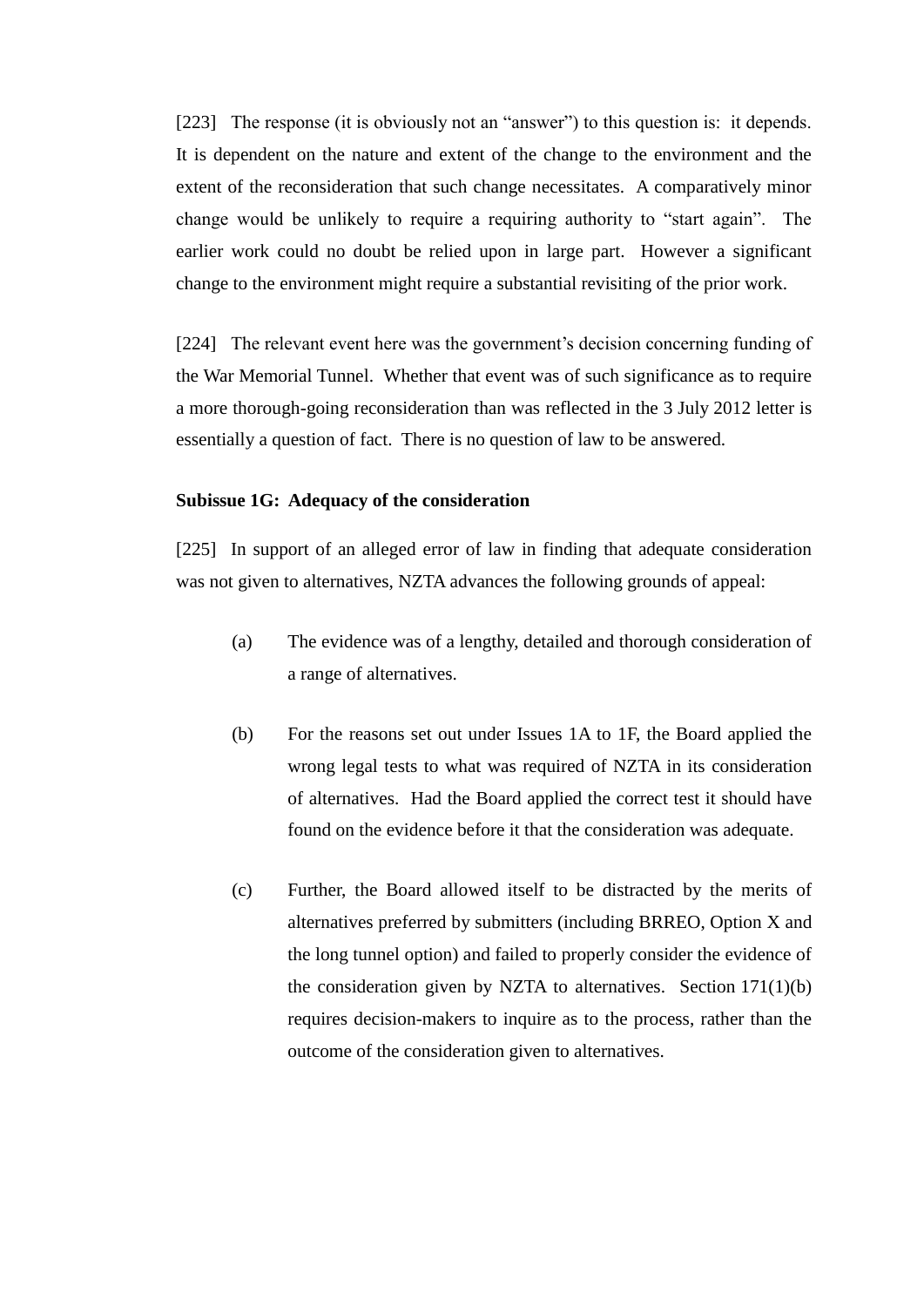- [226] From that footing NZTA proposed the following question of law:
	- Q 22 Is the Board's finding that adequate consideration was not given to alternatives a finding that it could reasonably have come to on the evidence?
- [227] For the reasons explained at [16] to [23] that question is reframed in this way:

Is the case one in which the true and only reasonable conclusion contradicts the determination that adequate consideration was not given to alternatives?

As earlier noted<sup>108</sup> that question effectively subsumes the alternative question in Issue 1A which reframed is:

Is the case one in which the true and only reasonable conclusion contradicts the determination that NZTA had not given sufficiently careful consideration to alternatives?

[228] NZTA's argument relied on Annexure A to its primary submissions which traversed the history of events from the Meritec Scheme Assessment Report in March 2001 to the lodgement of the NoR in June 2013.

[229] Clearly there was a large volume of evidence before the Board which it appears to have diligently considered. Further, given that Mr McMahon, in his alternate view at Part 2 of the Report, accepted that adequate consideration had been given to alternative sites, routes and methods of undertaking the work, it may well be that this is a case where different decision-makers, each acting rationally, might reach differing conclusions.<sup>109</sup>

[230] However the issue for me is whether the Board's decision is within the category of rare cases where its conclusion is so clearly untenable as to amount to an error of law because the proper application of the law requires a different answer.<sup>110</sup>

[231] If the law is as I have found in the course of my consideration of the earlier parts of Issue 1, then I consider that, on the basis of the Board's consideration of the

<sup>108</sup>  $\frac{108}{109}$  At [144] above.

<sup>&</sup>lt;sup>109</sup> *Vodafone*, above n 2, at [56].

At  $[52]$ .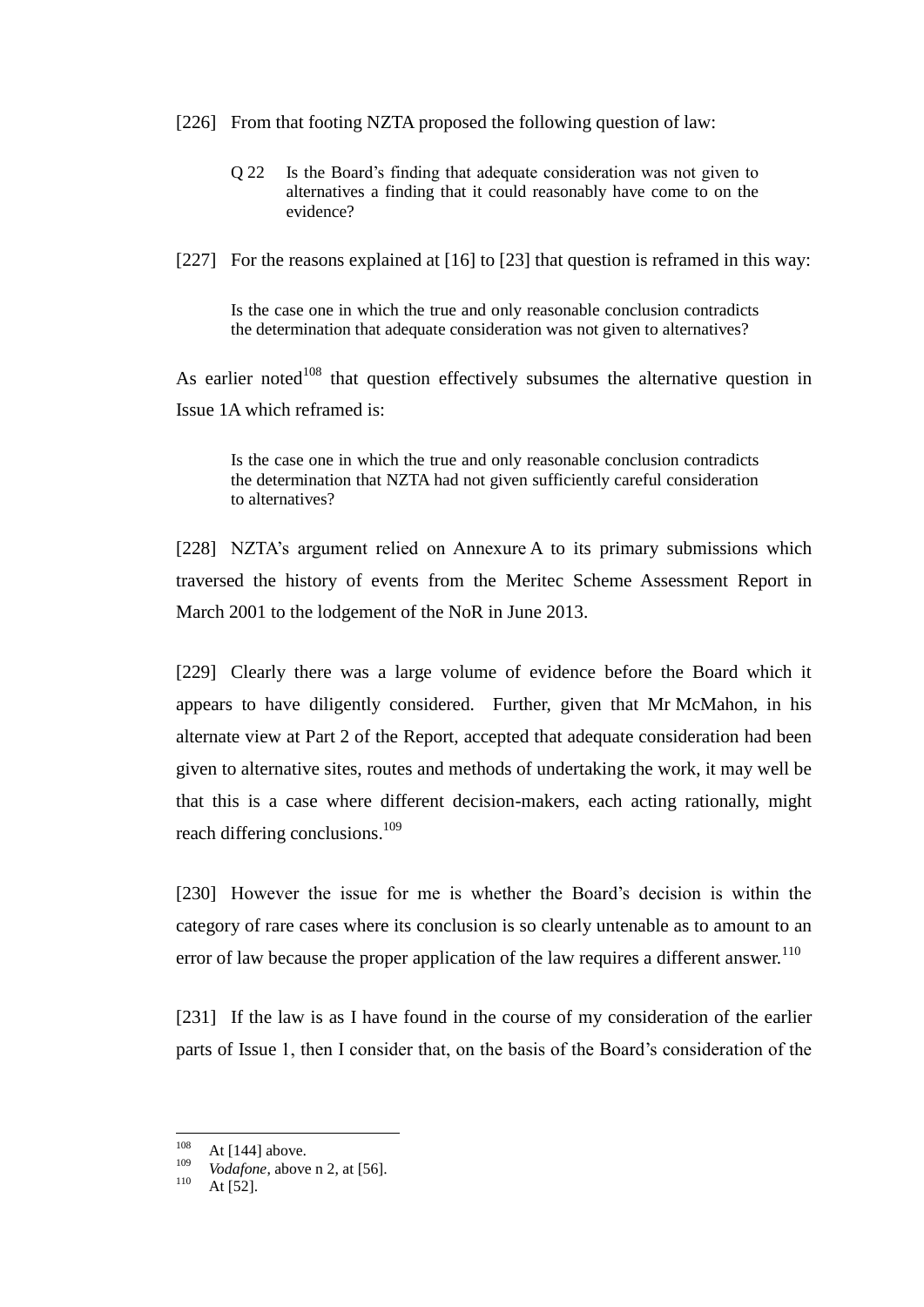dual issues of transparency/replicability and assessment of non-suppositious options, the answer to the questions in their reframed form can only be in the negative.

# **Issue 2: Inquiring as to the outcome rather than the process of considering alternatives**

[232] In the course of considering Issue 1C reference was made to NZTA's contention that the Board had engaged inappropriately with the outcome rather than the process.<sup>111</sup> That theme is developed in Issue 2 where two errors of law are alleged:

- (a) When exercising its overall judgement in accordance with s 5, applying *McGuire v Hastings District Council* [2001] NZRMA 557 to hold that if an alternative is available that is reasonably acceptable, though not ideal, it would accord with the spirit of the legislation to prefer that (at [1324]. See also [1319] and [1182]– [1187]).
- (b) By assessing the effects of the Proposal by reference to alternatives that the Board considered would have less adverse effects on the environment (in particular, BRREO, Option X and tunnel options). (See [403], [510], [643], [1241], [1319]).

[233] Those dual errors give rise to a single question of law, Q 25, which incorporates two alternatives:

Q 25 Is a decision-maker (in this case the Board) permitted to compare an option against other alternatives that it considers would have less adverse effects on the environment, either in assessing the effects of the Proposal under s 171(1), or in exercising its overall judgment in accordance with s 5?

[234] In Issue 1B reference was made to the circumstances in which and the reason why various options were put before the Board.<sup>112</sup> Those paragraphs, together with the following two paragraphs from that part of the Decision headed "Exercise of judgment in accordance with Section 5", are referred to in the first of the alleged errors of law:

[1319] Having said that, we are satisfied on the evidence that similar transportation benefits that would give effect to such integrated management could be achieved by a tunnel option or variant similar to Option X. We are also satisfied on the evidence that an at-grade option, along the lines of the

 $111$  $111 \text{ At } [181] \text{ above.}$ 

 $[1182]$ – $[1187]$  at  $[148]$  above.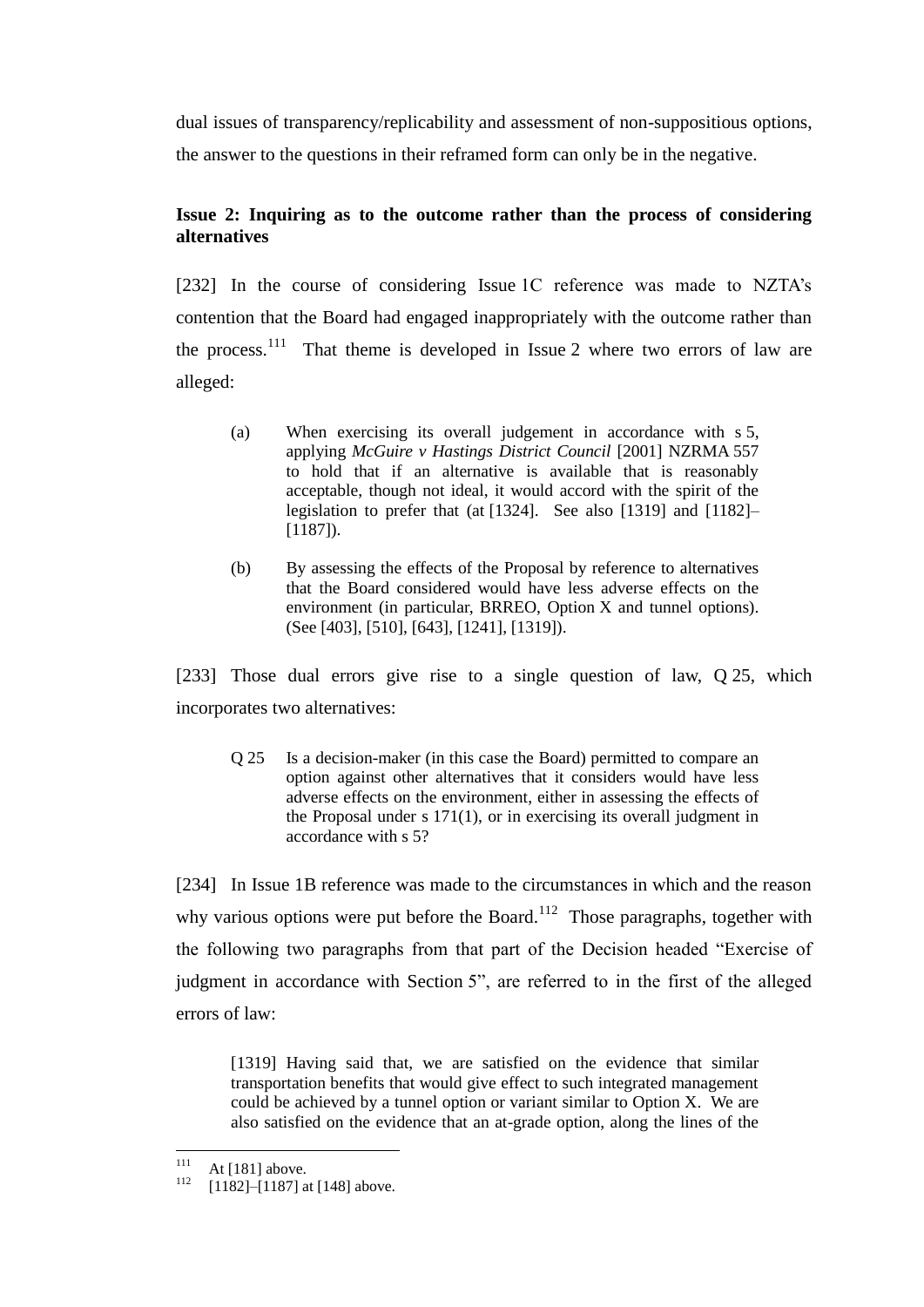BRREO Option, could facilitate some benefits, albeit not as well as the Project, at least until the Mt Victoria Tunnel duplication and possibly well beyond. We consider such options should have been included as part of a robust option evaluation process.

…

[1324] In the final outcome, we are required to evaluate the significant adverse effects taken together with the significance of the national and regional need for and benefit of the Project. In carrying out this evaluation, we are conscious of the dicta of the Privy Council in *McGuire* that relevantly Sections 6 and 7 are strong directions to be borne in mind, and if an alternative is available that is reasonably acceptable, though not ideal, it would accord with the spirit of the legislation to prefer that.

[235] NZTA noted that *McGuire* was focused on Māori land rights and jurisprudence around the Treaty of Waitangi, including the processes in ss  $6(e)$ ,  $7(a)$ and 8 of the RMA. It said that the Privy Council's reference to "the spirit of the legislation" can only be read as referring to the particular discussion of Treaty jurisprudence and its place in the RMA. It argued that the Board was wrong in [1324] to extend those observations more generally.

[236] NZTA also relied on *Quay Property Management Ltd v Transit NZ*<sup>113</sup> in support of the proposition that a decision-maker should not cross the line into adjudication of the merits of the options and by that measure determine whether the chosen route was reasonable. $114$  Hence it submitted:

23.6 The Majority therefore erred by comparing the Project to alternatives when assessing the Proposal's effects under s 171(1) or exercising its overall judgement in accordance with s 5. (See [403], [510], [643], [1241], [1319] and [1324].

[237] I do not consider that the Board was purporting or attempting to "cross the line" as described in *Quay Property*. The Board's understanding of the nature of its task is readily apparent from paragraphs to which reference has already been made. I consider that the respondents are correct when they say that a comparison of the relative effects of various aspects of the Project with those of alternatives was a natural corollary of the Board's considering whether NZTA had given adequate consideration to those alternatives.

<sup>113</sup> <sup>113</sup> *Quay Property Management Ltd v Transit NZ* EnvC Wellington W28/00, 29 May 2000 at [152] applied in *Queenstown Airport*, above n 22, at [50].

 $114$  [1090] at [125] above and [1167] at [178] above.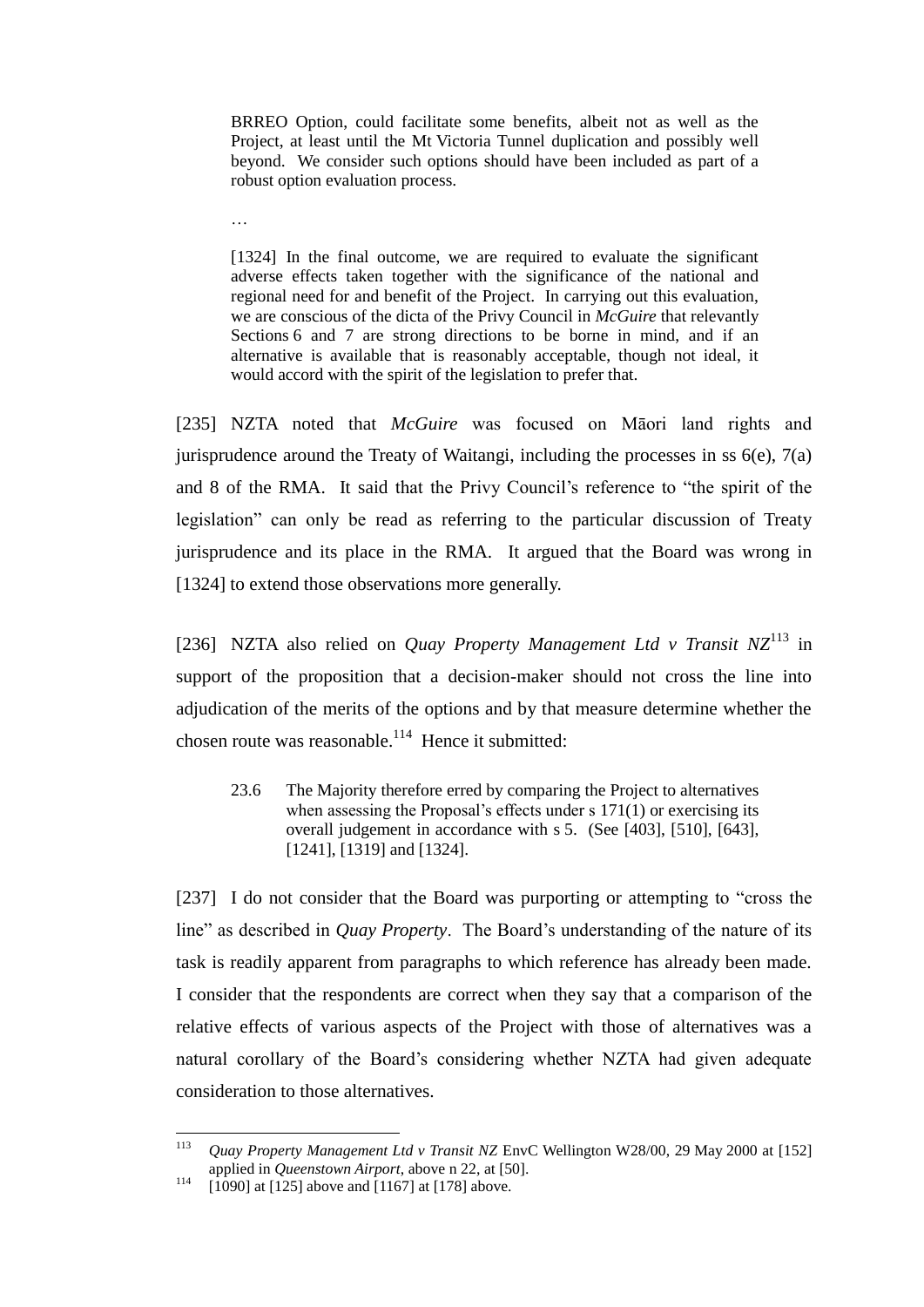[238] I consider that the analysis of Mr Milne for TAC fairly responds to NZTA's complaint:

156. The Board did not assess the overall merits or effects of the alternatives. The Board did not draw a conclusion as to whether the alternatives referred to would have been *better* options overall. Rather, it considered whether Option X-type options, tunnel options and BRREO-type options were non-suppositious and whether it was likely that they might have less impact on heritage and amenity values. It reached the inevitable conclusion that such options would potentially have fewer adverse effects on amenity values and heritage values. It was necessary for the Board to understand the extent to which the various alternatives which submitters claimed had not been properly considered, had the potential to address project objectives with lesser environmental effects; so that it could reach a conclusion as to whether those alternatives should have been adequately considered.

[239] Consequently for these reasons I answer Q 25 in the affirmative.

## **Issue 3: Misapplication of s 171(1) of the Act**

[240] The refined Issue 3 questions of law are recorded at [53] above. Three of those questions have been addressed in the course of the analysis of the statutory interpretation issues, namely:

- $-$  Q 28A at [72] to [76];
- Q 28C at [64] to [68];
- Q 28D at [99] to [118].
- [241] It remains to address Q 28B which states:

Was the Board in error by considering the effects of the environment of allowing the requirement without having particular regard to the matters listed in s  $171(1)(a)$  to (d)?

[242] No light is shone on that very general question by reference to the error of law pleaded at paragraph 27(c) of the amended notice of appeal which simply alleges a failure by the Board to assess the effects of the environment of allowing the requirement having particular regard to the matters in s 171(1)(a) to (d).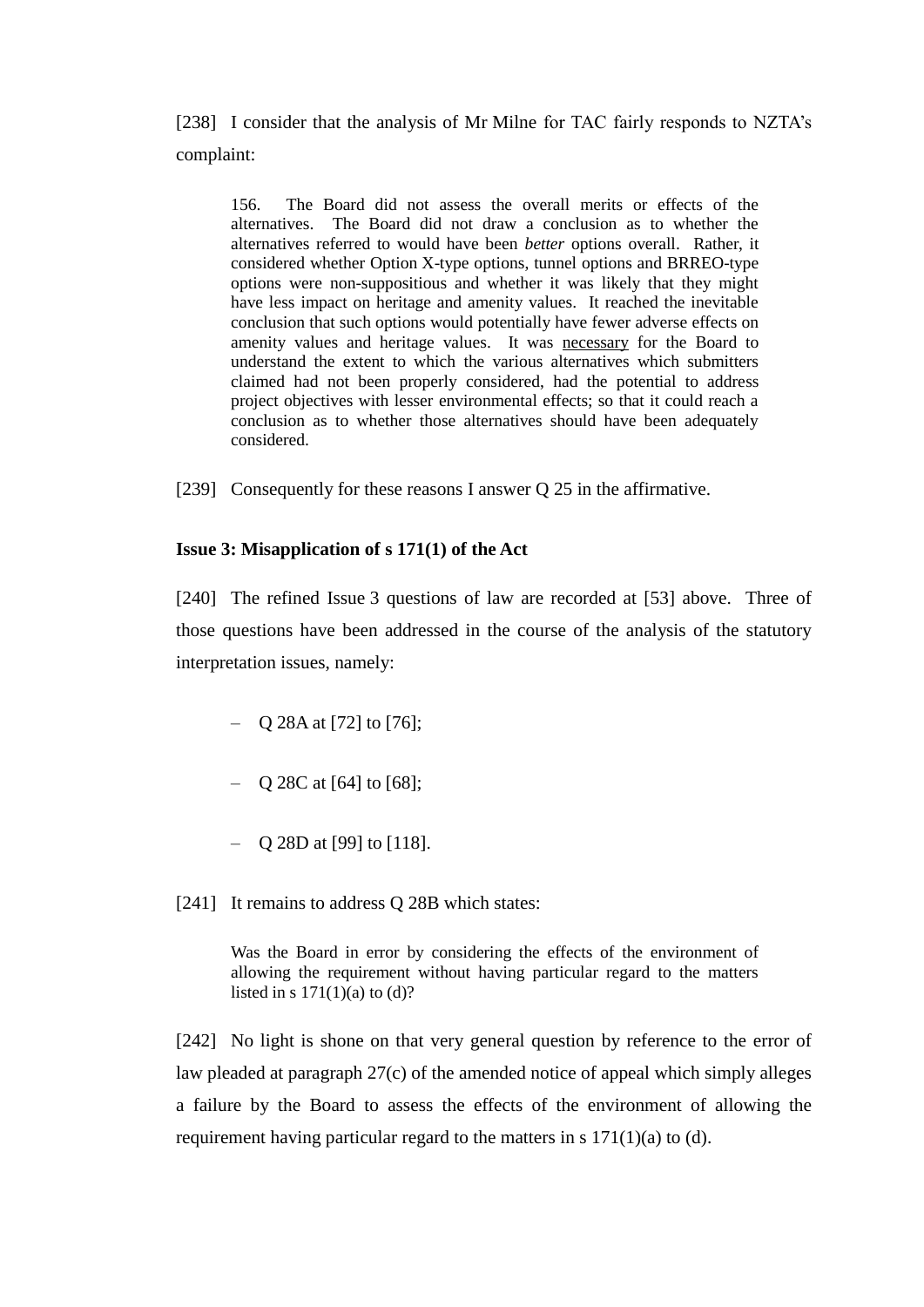[243] However some clarification is derived from the following grounds of appeal at paragraph 29:

- (c) In terms of the matters in s  $171(1)(a)$  and (d), the Board failed to have particular regard to the following relevant matters when assessing the Proposal's effects:
	- (i) the Proposal's consistency with regional/city transportation strategies, as discussed by the Board at [520]–[526], in particular, when considering what weight to give to the Proposal's 'enabling benefits' for future transportation developments (see below under Issue 3); and
	- (ii) relevant matters in the District Plan when assessing the Proposal's effects on historic heritage and amenity values (see below under Issue 6).
- (d) In terms of s  $171(1)(b)$ , for the reasons set out above under Issue 1, the Board ought to have found that adequate consideration had been given to alternatives and assessed the Proposal's effects having particular regard to this finding.
- (e) In terms of s  $171(1)(c)$ , when assessing the Proposal's effects, the Board failed to have particular regard to its finding at [1230] that the work is reasonably necessary to achieve the objectives of the requiring authority.

[244] With reference to the s  $171(1)(a)$ , (b) and (d) matters, it will be observed that the grounds of appeal incorporate cross-references to other issues, namely Issues 1,  $4^{115}$  and 6. I did not receive discrete argument on these matters in the context of Issue 3 and consequently, like counsel, I treat these matters as addressed in the context of those other Issues. The point concerning  $s 171(1)(c)$  is addressed in the context of Q 45B at [356] below.

#### **Issue 4: Incorrect approach to assessment of enabling benefits**

## *A stand-alone project*

[245] The Decision notes that a consistent issue during the hearing was the implications of NZTA's having sought approvals for the project separately from those for related parts of the network, particularly the Mt Victoria Tunnel

<sup>115</sup> The reference to Issue 3 in para  $29(c)(i)$  should be a reference to Issue 4 which relates to enabling benefits.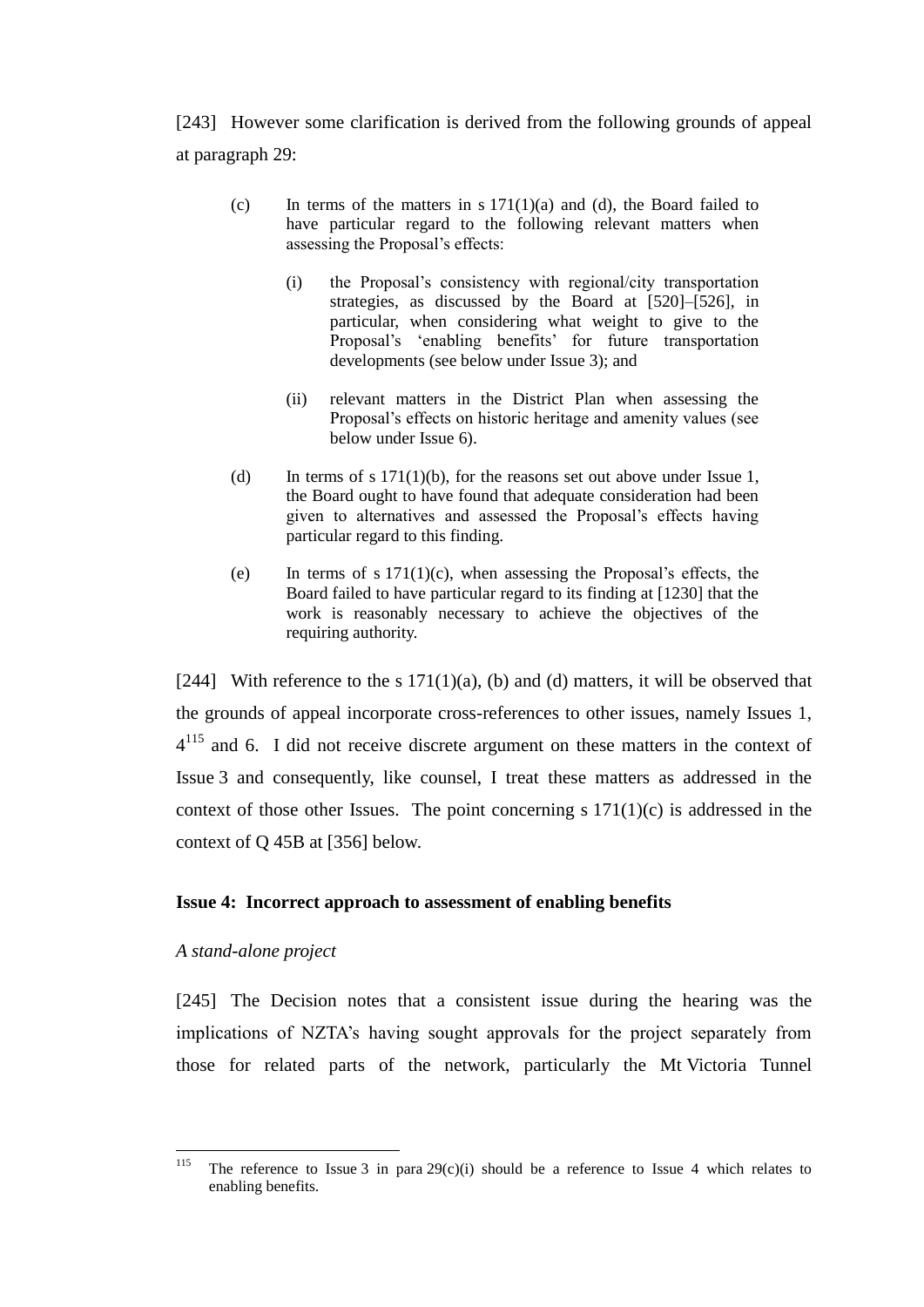duplication, and in advance of details of the Public Transport Spine Study and its outcomes being finalised.<sup>116</sup>

[246] NZTA's closing statement to the Board of 3 June 2014 explained its reasons for the Project being pursued on a stand-alone basis: $117$ 

- 12.9 It is for [NZTA], together with WCC and GWRC, to decide when applications for its various projects are lodged, and the make-up of each project. It would be ridiculous to suggest that, in Auckland for example, applications for all Auckland State highway and local roading improvements should be lodged at the same time, so that their inter-relationships can be explored. For Wellington, the Ngauranga to Wellington Airport Corridor Plan signalled in 2008 that the Basin Bridge Project is to be implemented before 2018, whereas the Mt Victoria and Terrace Tunnel duplication projects are described as "*measures that may be implemented (beyond 10 years)*". [NZTA] has structured the Project (and sought approvals for that Project) in a manner which is entirely consistent with that description.
- 12.10 Mr Blackmore's evidence is that one of the reasons for separating the Basin Bridge and Mt Victoria Tunnel Duplication Projects was [NZTA's] wish to improve the Basin Reserve road network and thereby facilitate public transport improvements (and increased use) prior to the duplication of the Mt Victoria and Terrace Tunnels. This is supported by the GWRC. In addition, [NZTA's] view was that the environmental and social aspects of both Projects were sufficiently different in nature that there was no need to combine the two Projects for consenting purposes. Mr Blackmore's evidence was that the Basin Bridge Project is a standalone project which is not dependent on the Mt Victoria Tunnel Project proceeding, and will have benefits for north-south traffic regardless of what happens at Mt Victoria. By comparison, the Mt Victoria and Terrace Tunnel Duplication Projects, and the Bus Rapid Transport Project, are reliant on the Basin Bridge Project being in place.

[247] The Board said:

[232] We accept [NZTA's] submission that this is not a case where the Project itself requires further consents or authorisations under the RMA which are not currently before us. Rather, the issue is the extent to which the Project and its effects, can be properly understood and assessed having regard to the current status of the Public Transport Spine Study, and in isolation from the Mt Victoria Tunnel duplication project in particular.

<sup>116</sup>  $\frac{116}{117}$  At [225].

Noted at [230].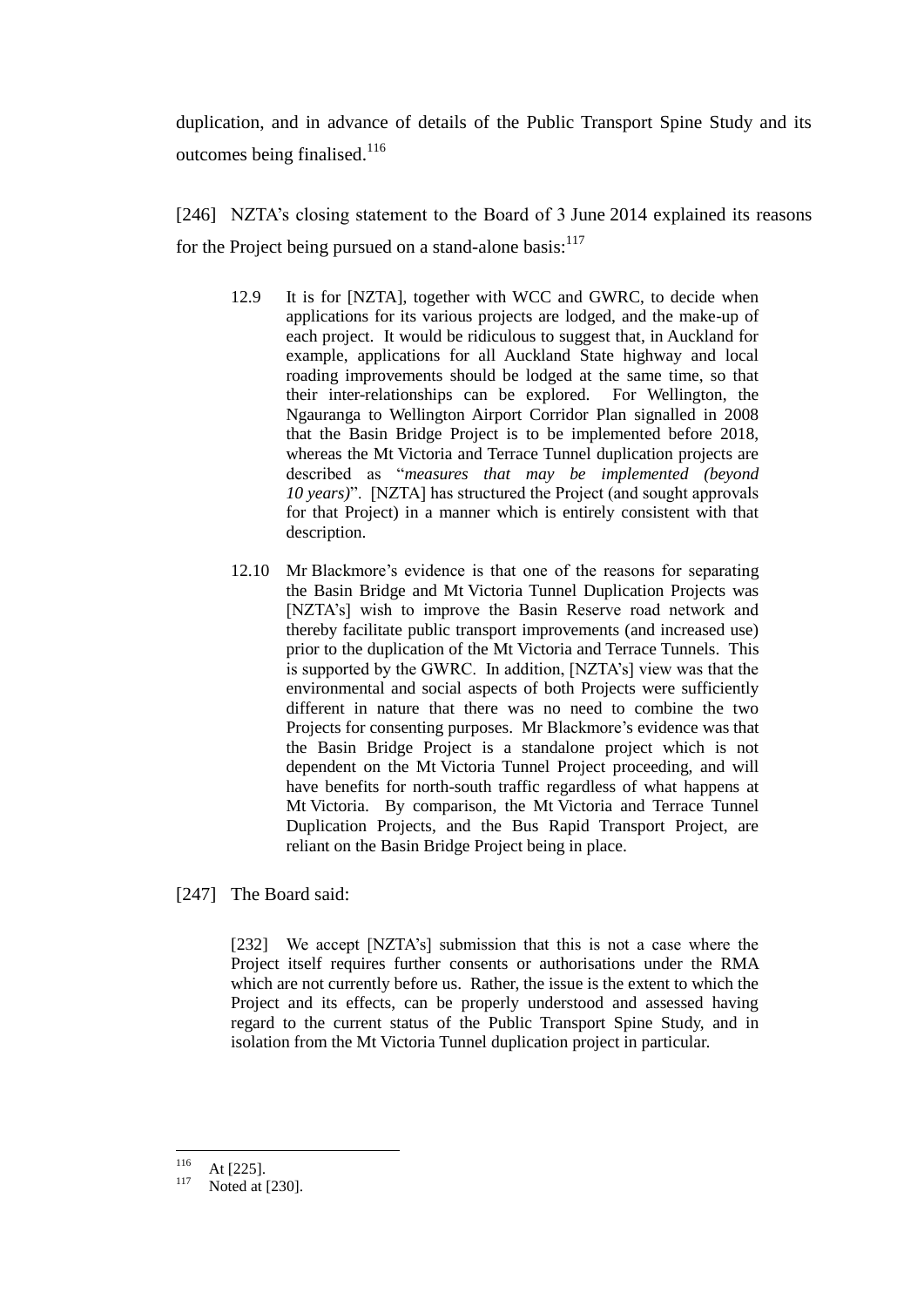[233] The power to defer a matter lodged with the EPA under Part 6AA while other related applications are made lies with the Minister, not the Board. Further, this power is to be exercised before notification of the original applications. The matter now having been referred in accordance with Section  $147(1)(a)$ , we are required to make a determination on the Project before us, having regard to the effects of the Project (both positive and negative), and that Project alone. We address the scope of the relevant future state of the environment and effects (including additive and cumulative effects) we can consider (particularly with respect to the Mt Victoria Tunnel duplication) elsewhere in our decision.

[248] The Board accepted TAC's submission that it must take the position "as it is". It said:

[234] … we must determine whether the project before us meets the Act's sustainable management purpose as a stand-alone Project (i.e. in the absence of the Mt Victoria Tunnel duplication), and on the basis of the information regarding the outcomes of the Public Transport Spine Study available to us. That is the key consequence of [NZTA's] decision to seek approval for the Project as a stand-alone project separate from that of the Mt Victoria Tunnel duplication, and in advance of the Public Transport Spine Study and its outcomes being finalised.

## *Effects and benefits – terminology and meaning*

[249] The fact of the stand-alone nature of the Project was the catalyst for a significant debate about the benefits which could fairly be attributed to the Project, including contingent benefits and enabling effects. As Mr Cameron observed in the course of closing arguments before the Board, these are elusive concepts.<sup>118</sup>

[250] "Effects" are defined in s 3 of the RMA:

In this Act, unless the context otherwise requires, the term **effect** includes–

- (a) any positive or adverse effect; and
- (b) any temporary or permanent effect; and
- (c) any past, present, or future effect; and
- (d) any cumulative effect which arises over time or in combination with other effects–

 $\overline{a}$ 

Transcript page 8146 line 27, 4 June 2014.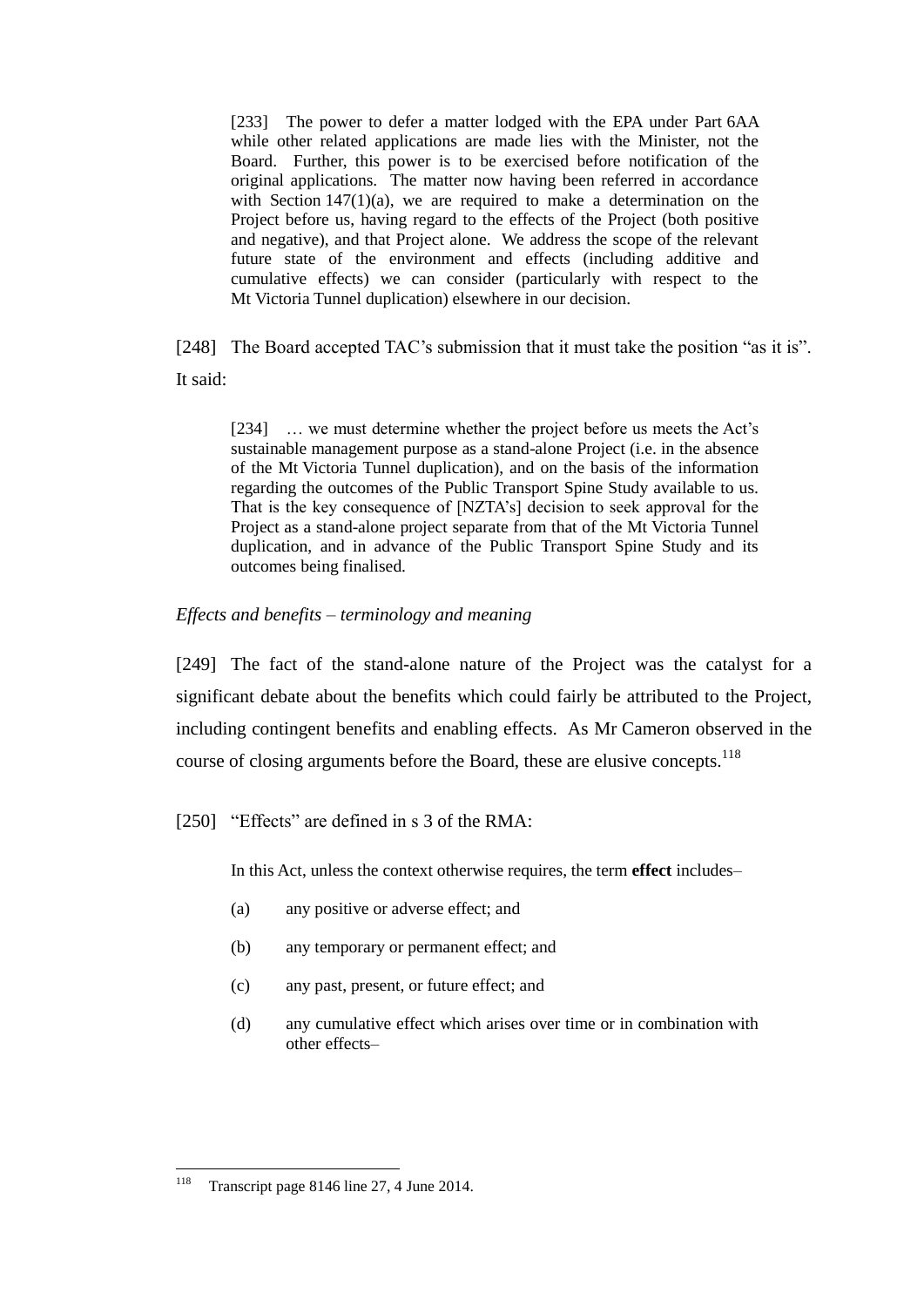regardless of the scale, intensity, duration, or frequency of the effect, and also includes–

- (e) any potential effect of high probability; and
- (f) any potential effect of low probability which has a high potential impact.

[251] In its written closing statement to the Board NZTA stated that future effects, cumulative effects arising over time or in combination with other effects, and uncertain effects, are all relevant effects. Challenging the opposing contention that contingent benefits (being those benefits reliant on another consenting process or event in order to materialise) should not be taken into account by the Board, NZTA contended that the cumulative and in-combination effects to be considered by the Board included the Project's effects in combination with contingent benefits of works which are yet to receive RMA or another type of approval, citing as examples the Mt Victoria and Terrace Tunnel duplications.

[252] TAC's submissions on appeal argued that NZTA had shifted its emphasis on appeal from "strategic fit" with objectives to "enabling benefits". Although NZTA's closing statement used the phrase "facilitate/enable", as the Decision recognises, in oral submissions NZTA had submitted that "enabling effects" were a separate and identifiable benefit of the Project and that the Board should treat them as such.<sup>119</sup>

[253] In its written reply submissions NZTA maintained that there is a difference between the strategic fit of a project and its enabling benefits. It explained:

- 22.12 To be clear, in response to the submissions of TAC, [NZTA] considers that there is a difference between 'strategic fit' of a project and 'enabling benefits'. An 'enabling benefit' is an effect of a proposal that facilitates or creates an opportunity for the achievement of an outcome. Such an effect is an identifiable positive benefit of a project. Of course, what that might be is dependent on context.
- 22.13 In the context of this Project, the positive enabling effect is how the Project facilitates (will not frustrate) the development and potential implementation of related projects, particularly the Mt Victoria Tunnel duplication and the Public Transport Spine Study ('PTTS'). [NZTA] is not referring to the benefits from the actual implementation of the wider Roads of National Significance

<sup>119</sup> At [507] in [256] below.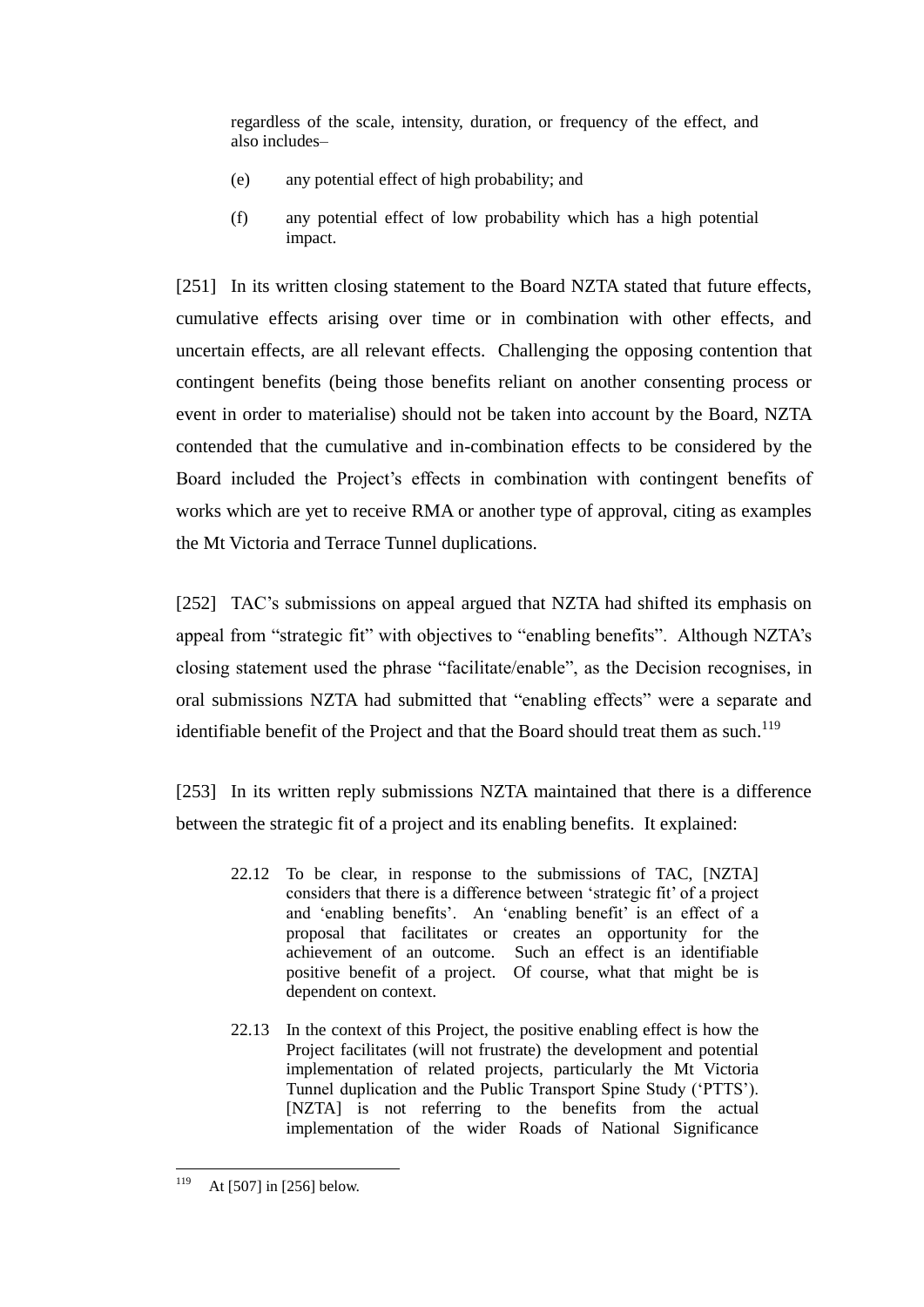('RoNS') programme or the PTSS. Rather, it is the fact that this Project enables/facilitates/provides the opportunity for those other projects to be implemented.

# *The Board's Decision*

[254] The Board accepted as correct NZTA's final analysis of the existing or future state of the environment.<sup>120</sup> In addition it stated that the approved sections of the Wellington Northern Corridor RoNS should appropriately be considered as part of the environment for assessment of the Project, being the Transmission Gully and the Mackays to Peka Peka and Peka Peka to Otaki (Kapiti Expressway) sections of the Wellington Northern Corridor.

[255] At [343] to [346] the Board considered the issue whether contingent benefits, (benefits flowing from related projects which are intended but not consented) should be attributed as flowing from the Project. It recorded that at the end of the hearing it was agreed that the benefits from a second Mt Victoria Tunnel and a third lane as part of the Buckle Street Underpass should not be attributed to the Project because the tunnel duplication had yet to be consented to and the Buckle Street Underpass was part of the existing environment.

[256] At [506] to [519] the Board proceeded to address the issue of "enabling" effects", namely the consequence that the Project facilitates (or at least does not frustrate) the development of related projects, particularly the Mt Victoria Tunnel duplication and the Public Transport Spine Study. The following paragraphs provide the context for and are referred to in the discussion of the several questions of law posed in Issue 4:

[506] One of the issues raised before us was whether (and if so, how) we are able to take into account the *enabling effect* of the Project. That is, how should we deal with [NZTA's] argument that the Project facilitates (or at least does not frustrate) the development of related projects, particularly the Mt Victoria tunnel duplication and Public Transport Spine Study.

[507] In closing, Mr Cameron submitted that such effects are a separate and identifiable benefit of the Project, and we should treat them as such. We were not provided with any case law authority to support this submission. Nor are we aware of any.

<sup>120</sup> At [336].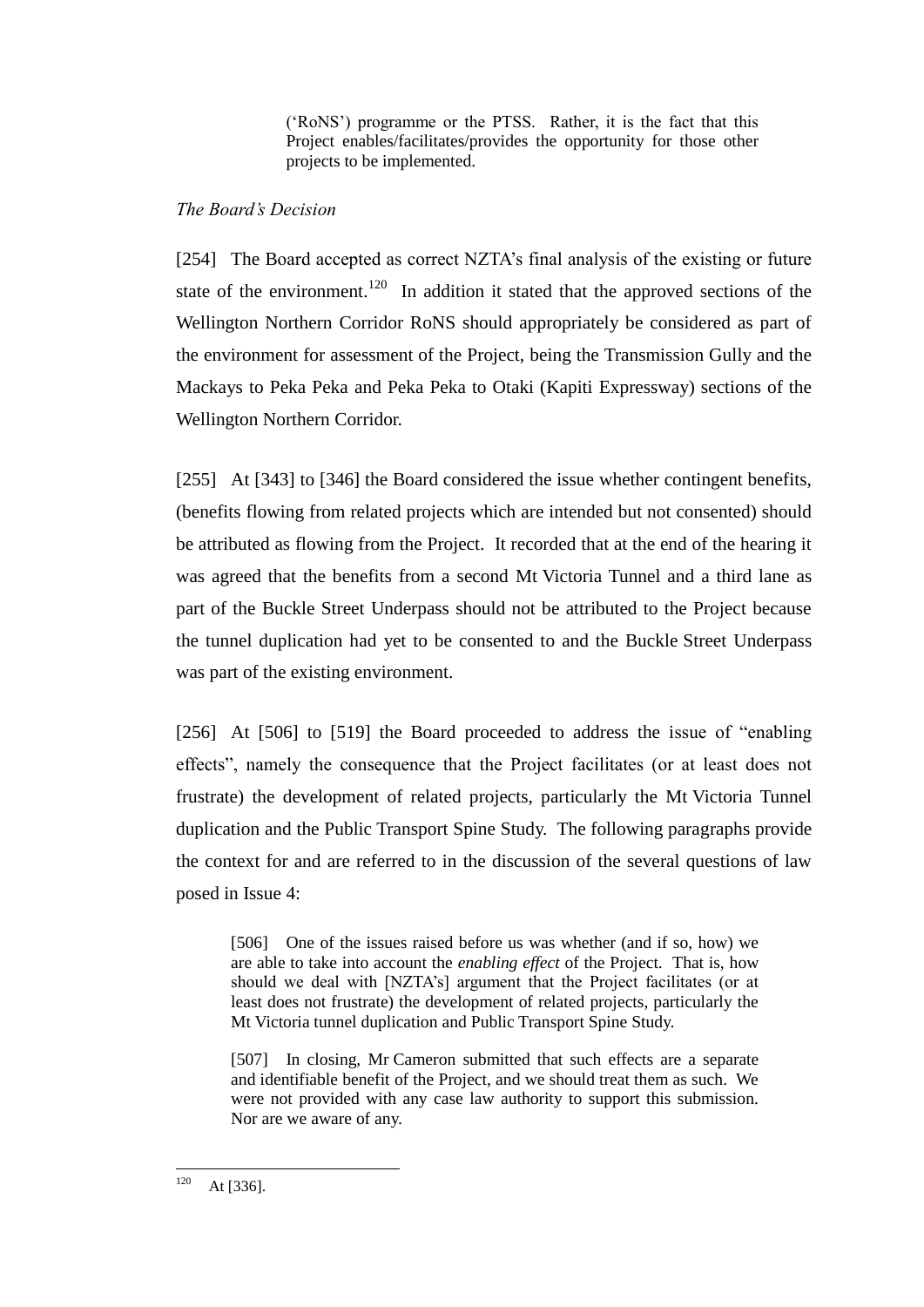[508] We acknowledge that the Project *enabling* element may arguably be viewed as a potential positive future effect which arises from the NoR before us, and thus is within the scope of what we are tasked to consider under Sections 149P(4) and 171(1). The RMA's definition of effects in Section 3 may also be wide enough to encapsulate or incorporate such effects. In particular, it includes any positive effects – although notably, unless the context otherwise requires. As the High Court held in *Elderslie* in the context of a resource consent application:

> … To ignore **real** benefits that an activity for which consent is sought would bring necessarily produces an artificial and unbalanced picture of the real effect of the activity.

#### [*our emphasis*]

[509] However, even if we accept (without finally determining the matter) that we can treat the project's enabling element as a separate and identifiable positive benefit, we consider this is largely a moot point. That is because in our view, any such *benefit* can be given little (if any) weight, primarily for the reasons set out below.

[510] Even if we assume that some modifications to the Basin Reserve gyratory are required in order for the Mt Victoria Tunnel duplication and Public Transport Study to proceed, the Basin Bridge Project is only one of potentially several solutions that might be put in place for that purpose. Such solutions could equally (or to a greater or lesser degree) facilitate (or not frustrate) the progression of those projects.

[511] We do not consider the evidence before us sufficiently establishes that the *enabling* element of the Project is something unique to, or which can only be achieved by, [NZTA's] current NoR.

[512] Perhaps more importantly, we have no guarantee that either (or both) of those projects would in fact go ahead. Indeed, as outlined elsewhere in our decision, we are required to make our determination on the basis that the Mt Victoria Tunnel duplication does *not* form part of the future state of the environment, and on the basis of the limited information currently available to us regarding the Public Transport Spine Study outcomes.

[513] That is the key result of [NZTA's] election to seek approval for the Project separately from that for the Mt Victoria Tunnel duplication, and in advance of the Public Transport Spine Study and its outcomes being finalised. In having made that strategic decision, [NZTA] must now accept the consequences of doing so. Put simply, and using the wording from *Elderslie*, we cannot place any significant weight on a supposed (but not quantified) Project benefit which is not real – in that we have no certainty or assurance it would actually materialise.

…

[516] As we have already found, the Mt Victoria Tunnel duplication should not be assumed to occur for the purposes of evaluating the Project. Further, we do not see our approach in this regard as inconsistent (nor do we in any way disagree) with the Environment Court's observations in *Cammack* (cited to us by [NZTA] in opening) that the RMA's: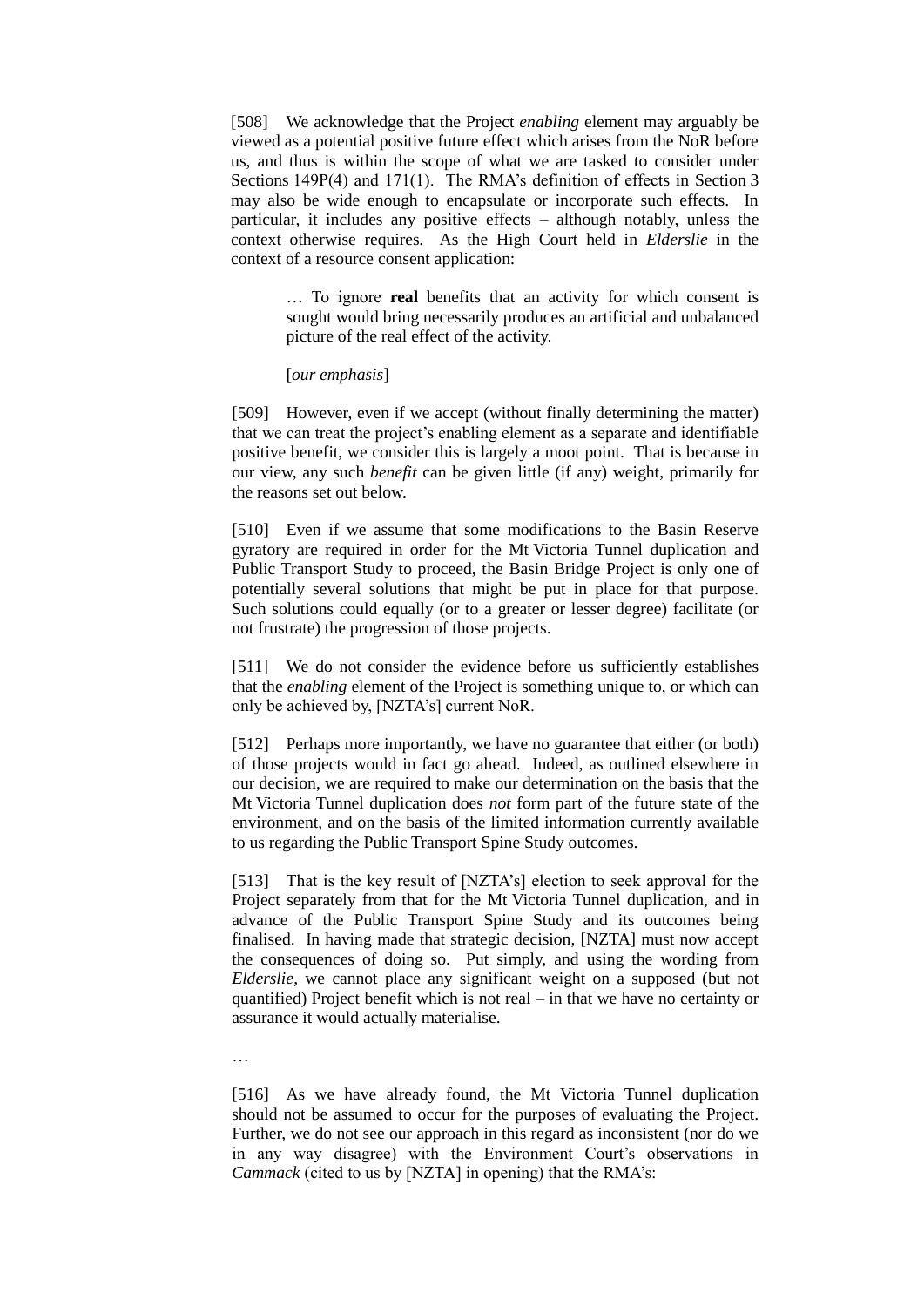… concept of sustainable management does not require the status quo to simply continue. Provided the imperatives contained in s 5(a)–(c) can be justified, RMA contemplates management of use, development and protection, not just retention of the status quo.

[517] Rather, it is a reflection of our view that it would not be sustainable, or provide for sustainable management, to approve projects such as this, primarily because they were necessary to facilitate future developments, which may (or may not) proceed.

[518] Accordingly, we consider the most appropriate way to take into account the Project's facilitating or enabling element is not as an identifiable benefit in and of itself, but in the context of Section 171(1), and particular sub-sections (a) and (d). That is, the extent to which the Project is consistent with the strategies identified and in the context of the other RoNS related projects.

[257] In that part of the Decision headed "Exercise of Judgment in accordance with Section 5" the Board said:

[1318] The Project would have an enabling element to the extent that it would fit well with the proposed works planned to implement the City Council's Growth Spine form Ngauranga to the Airport. To this extent, it would be consistent with the transportation theme identified by the planning caucus and the integration of land use and transport planning.

There followed  $[1319]^{121}$  which has been discussed already in the context of Issue 2.

[258] On this aspect of the appeal it is appropriate to also note the distinctly different view of Mr McMahon:

[1510] In my consideration, the Project's *enabling effect* is of considerable importance and should be acknowledged as an important and determinative transportation benefit of the Project.

[1511] For the record, I should clarify that I am not referring to the other benefits that may result from the actual implementation of the wider RoNS programme or Public Transport Spine Study that are not part of this Project. Those are contingent benefits and I wholly accept that these should not form part of the Board's substantive consideration of this Project. Rather, what I am referring to is how the Project facilitates (or at least does not frustrate) the development and potential implementation of related Projects, particularly the Mt Victoria Tunnel duplication and the Public Transport Spine Study.

<sup>121</sup> At [234] above.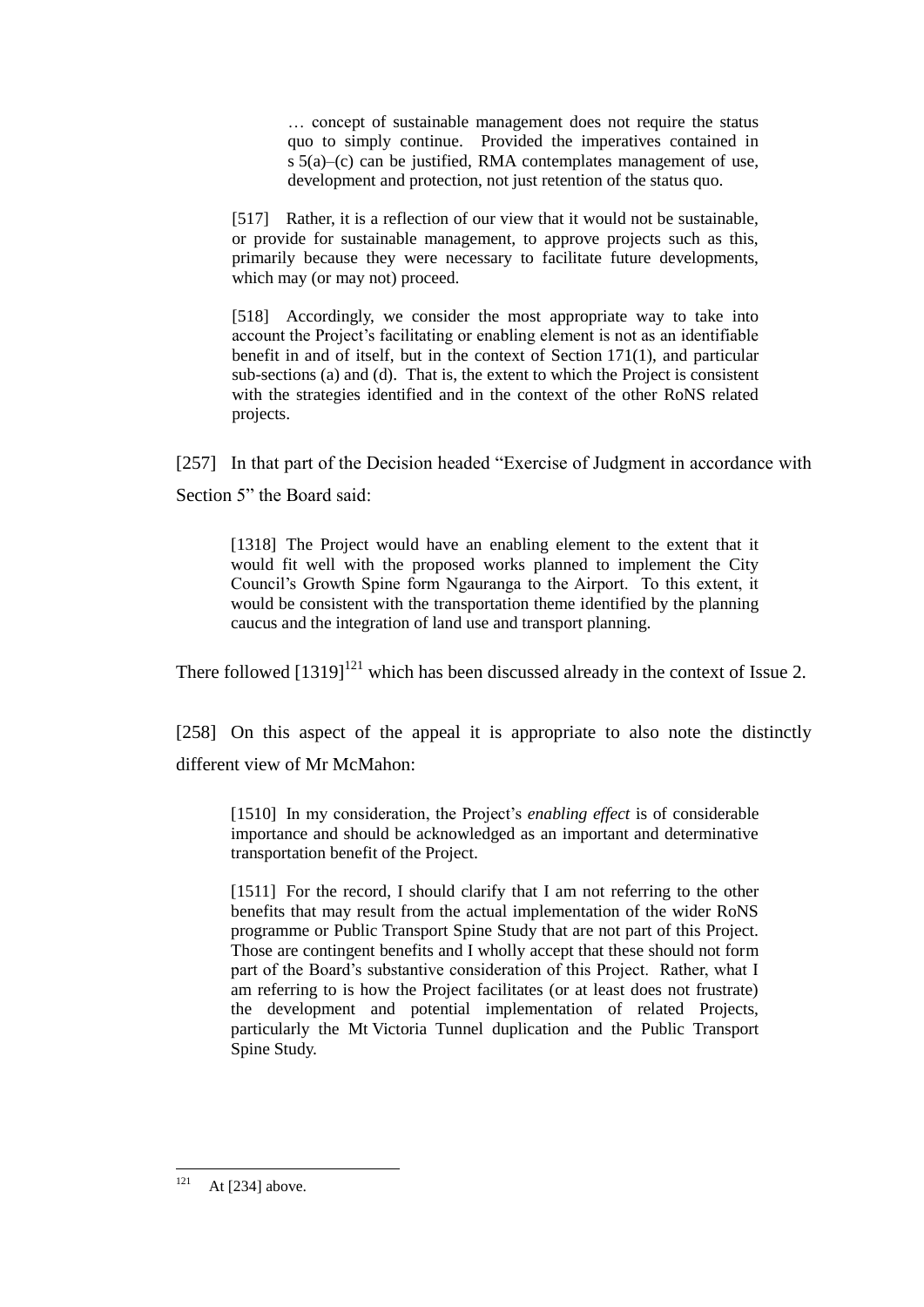### *The parties' positions*

[259] NZTA mounted a comprehensive attack on this aspect of the Decision which is encapsulated in the following extract from its primary written submissions:

- 31.7 There are significant errors of law in this aspect of the Majority's decision, including:
	- a It has failed to treat enabling benefits as separate and identifiable positive effects of the Project that properly fall within the scope of 'effect' as defined by s 3 RMA.
	- b It has failed to assess the effects of the Project 'having particular regard to' the fact that the Project is part of a programme of works set out in the relevant statutory and non-statutory documents under s 171(1)(a) and (d).
	- c It has failed to access the effects of the Project 'having particular regard to' the requiring authority's objectives, which explicitly include 'not constraining opportunities for future transport developments'.
	- d By requiring that a project's enable effects be 'unique' to the project (and to the particular option), it has failed to assess the effects of allowing the requirement and has instead engaged in a comparative exercise with other alternatives.
	- e It has required the Appellant to demonstrate the certainty of benefits, when the RMA does not require this standard.
	- f It has conflated the concepts of 'environment' and 'effects'.
	- g Although it claims to have taken into account the enabling elements of the Project as a relevant factor under s 7(b) when exercising its overall judgment, the rest of the Majority's decision shows that this effect has been given little, if any, weight.
- 31.8 As a result of these errors of law, the Board wrongly attributed little, if any, weight to this highly relevant positive effect of the Project.

Seven questions of law were posed with reference to the Board's consideration of enabling benefits.

[260] While the burden of the opposition on this topic was carried by Mr Milne, Mr Palmer took the fundamental point that the seven different instances of alleged error all suffered from the same difficulty that the Board did treat enabling effects as relevant. He maintained that NZTA's real objection was that the Board did not give those enabling effects sufficient weight, a point which he reinforced by listing the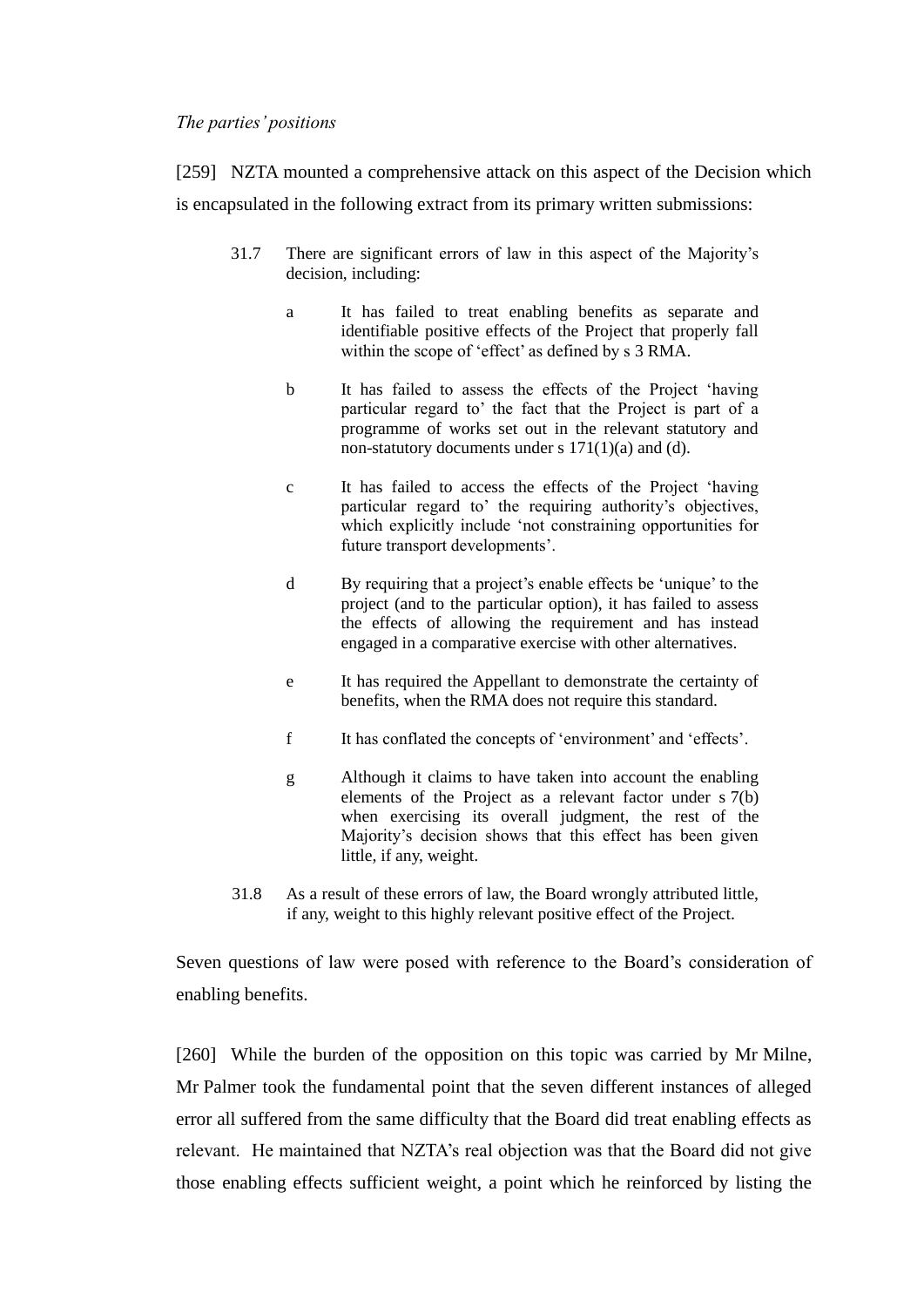repeated references to weight in the relevant part of NZTA's primary written submissions.

# *Q 31(a): Is a project's enabling benefit an effect in terms of s 3 that can and should be taken into account under s 171(1) and/or s 5?*

[261] There is no doubt that the Board took into account and gave at least some weight to the enabling element of the Project. NZTA's complaint concerns the manner in which the Board did so, as explained in ground of appeal 30(a):

- (a) At [506]–[519], by failing to treat and/or give weight to the enabling benefits of the Proposal as a positive effect in terms of s 3 and/or s 171(1) of the Act; and instead finding:
	- (i) at [518] that the most appropriate way to take into account the Proposal's enabling element is by considering the extent to which the Proposal is consistent with the strategies identified in relevant documents identified under s 171(1)(a) and (d);
	- (ii) at [519] that the enabling component is a matter which could be taken into account under s 7(b) (noting that this did not appear in the Board's reasoning in its draft Decision).

[262] It is apparent that the approach which the Board should adopt was traversed in oral closing submissions before the Board. NZTA's written reply submissions on appeal explained:

- 22.3 TAC submits that [NZTA] has shifted its emphasis from 'strategic fit' with objectives and transport plans, to 'enabling benefits'. This is incorrect. [NZTA's] closing submissions before the Board asked the Board to count the contingent benefits of the Project as relevant effects. This was the subject of some discussion between counsel and the Board. Counsel accepted that the Board may choose to consider the enabling aspect of the project as a relevant matter under s 171(1)(a) and (d), however, in doing so, it was anticipated that this aspect of the Project would be given appropriate weight. However, the effect of the Board's approach is to relegate the enabling benefit to an almost irrelevant 'other matter'.
- 22.4 It is of considerable importance that this issue is corrected as a matter of law. As discussed in [NZTA's] Primary Submissions, the Majority has made findings in relation to the 'enabling element' of the Project that [NZTA] says are wrong in law. The Minority has not. This appeal seeks to address those errors.<sup>122</sup>

<sup>122</sup> The reference to the Minority was to [1511] at [258] above.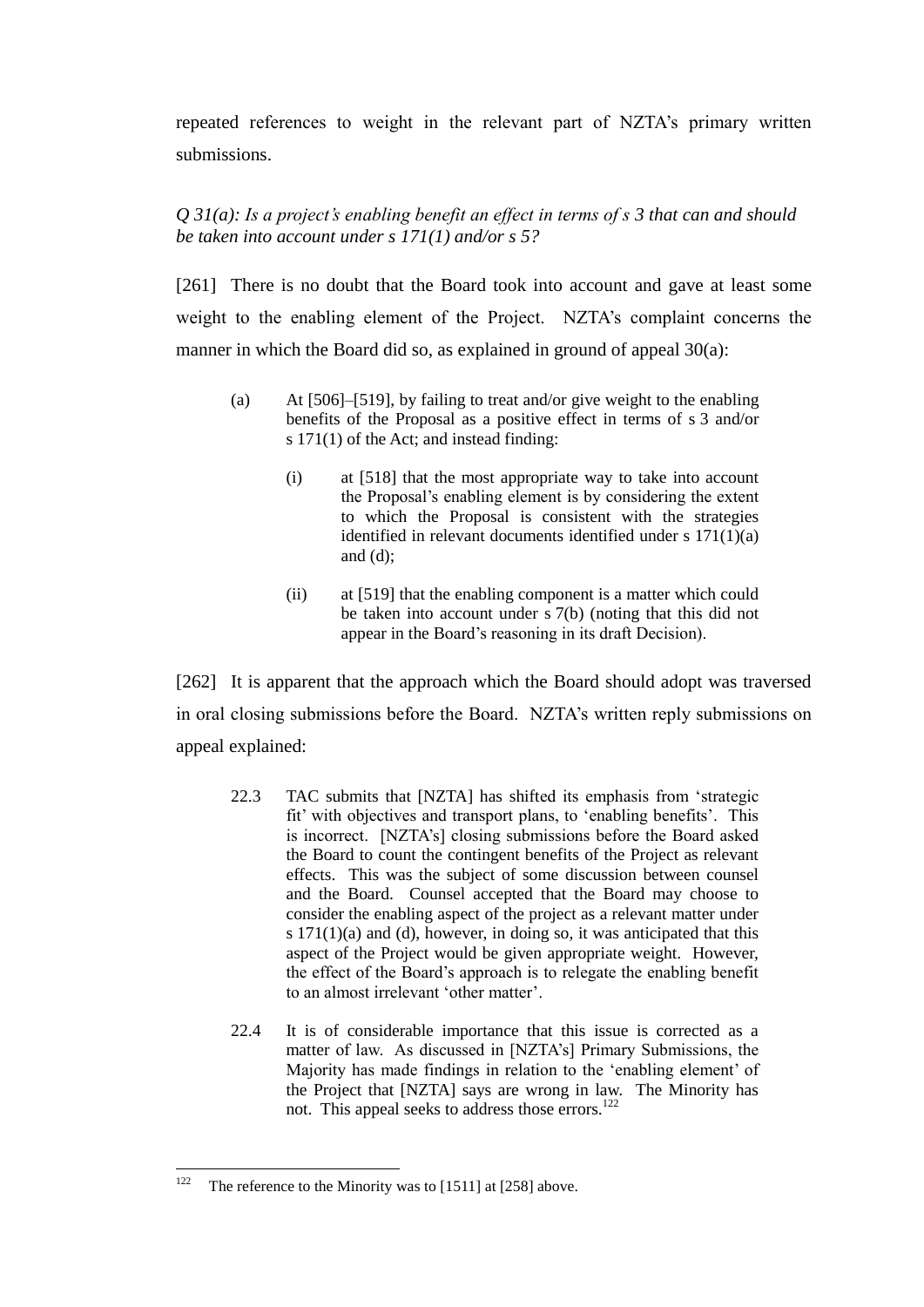[263] Both ground of appeal 30(a) and that extract from NZTA's reply submission provide traction for Mr Palmer's criticism that NZTA's real objection concerns the weight which the Board accorded to enabling benefits, a view with which I agree.

[264] However Q 31(a) as framed does appear to raise a question of law, at least with reference to the "can" rather than the "should" component. That said, I do not consider that the Board made an error of law of the nature implied. It did not reject the contention that an enabling benefit could be a potential positive future effect in terms of s  $3^{123}$  In fact, it did not actually determine the point as it expressly acknowledges at [509]. Instead, it proceeded to take the enabling element into account at  $[518]$  in the manner which counsel had agreed was acceptable.<sup>124</sup>

[265] The enabling effect or benefits of a project will inevitably be circumstances specific. As the Board recognised in relation to this particular Project, in some cases the enabling element may properly be viewed as a potential positive future effect. In that sense I consider that an affirmative answer can be given to the question whether a project's enabling element "can" constitute an effect to be taken into account under s 171(1) and/or s 5.

[266] However, whether it will be appropriate to do so or instead to proceed as the Board did in this case at [518] will turn on the particular circumstances. The "should" component of Q 31(a) does not raise a question of law and is not susceptible of answer in abstract terms.

*Q 31(b): Where a project's enabling benefits are consistent with a programme of infrastructure development that is recognised in relevant documents under s 171(1)(a) and (d), should those enabling benefits be given considerable weight as an effect of the project under s 171(1) and/or s 5?*

[267] This question, which is directed to the weight to be given to a project's enabling benefits, does not involve a question of law. In any event a question framed in terms of "considerable" weight is too imprecise to sound in a useful answer.

<sup>123</sup>  $123$  At [508].

In paragraph  $22.3$  at  $[262]$  above.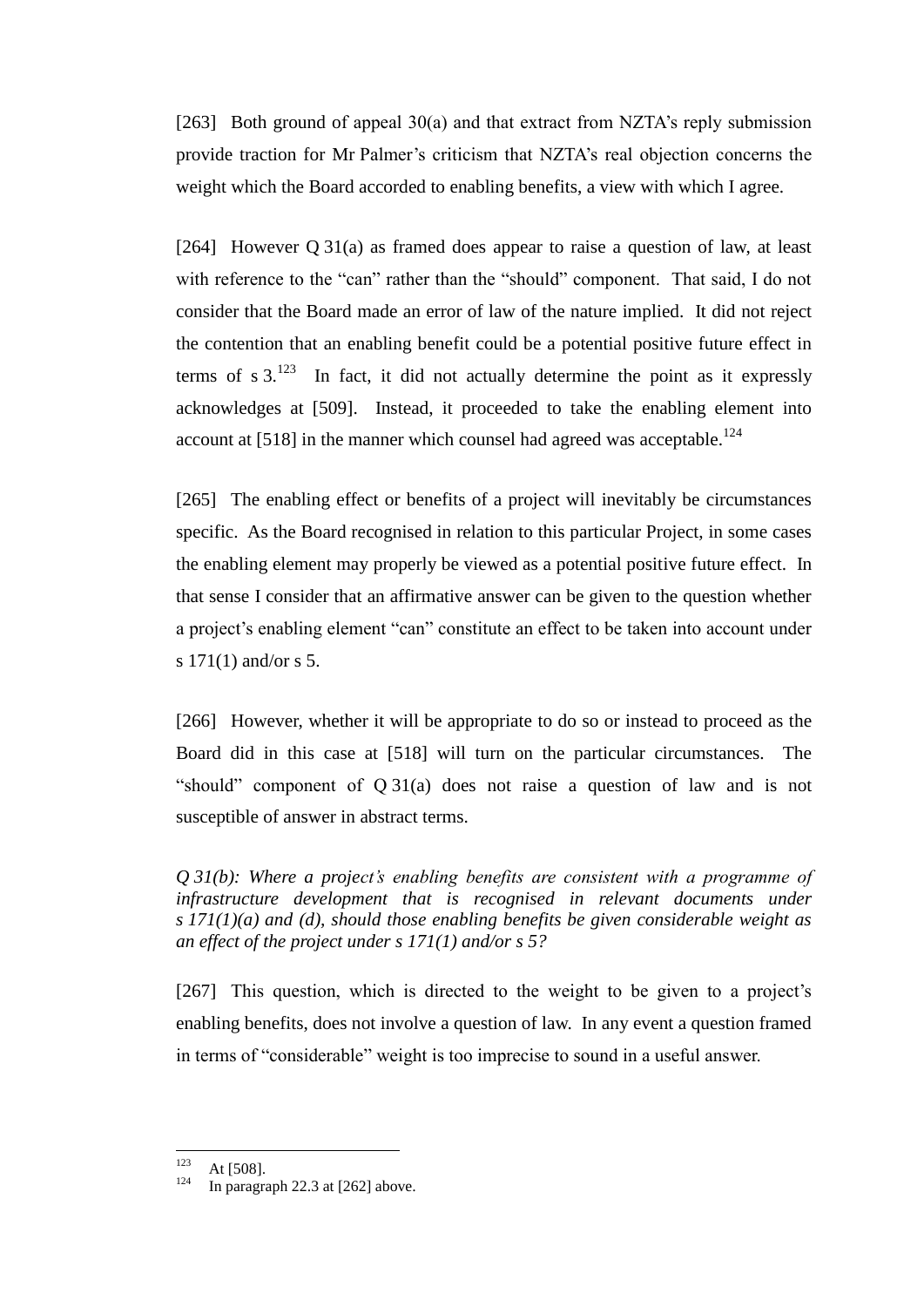*Q 31(c): In order to be taken into account, must a project's enabling benefits be unique to that project, guaranteed to go ahead, and able to be quantified?*

[268] In my view the answer to this question is No. Nor do I consider that the Board made the erroneous finding alleged, namely that in order to be given weight, enabling benefits must be unique to a project, guaranteed to go ahead and able to be quantified.

[269] The Board certainly observed at [511]–[512] that the Project did not incorporate those characteristics. However I do not construe the Board's decision as stipulating that such characteristics were prerequisites to enabling elements being taken into account. If it had viewed such features as necessary pre-conditions, then the Board would not have taken the enabling element into account at all. Yet the Board did so. In my view the Board referred to those matters as bearing on the weight to be attributed to the enabling effects. Because those features were not present, the weight which the Board allocated to enabling elements was correspondingly less.

*Q 31(d): Does the definition of the future environment constrain the ability of a decision-maker to consider the enabling benefits of a project?*

[270] The concern which prompted this question is revealed in the relevant ground of appeal:

30(c) At [512] by wrongly conflating the environment with effects, and thereby finding that because the Mt Victoria Tunnel duplication and Public Transport Spine Study outcomes do not form part of the future state of the environment, the Board is prevented from giving weight to the enabling benefits of the Proposal for those future projects.

[271] Noting that s 171(1) directs a decision-maker to "consider the effects on the environment of allowing the requirement", NZTA drew attention to the direction of the Court of Appeal in *Royal Forest and Bird Protection Society of New Zealand v Buller District Council*<sup>125</sup> that decision-makers are required to distinguish the environment from the effects of a proposal:

<sup>125</sup> <sup>125</sup> *Royal Forest and Bird Protection Society of New Zealand v Buller District Council* [2013] NZCA 496, (2013) 17 ELRNZ 616 at [23].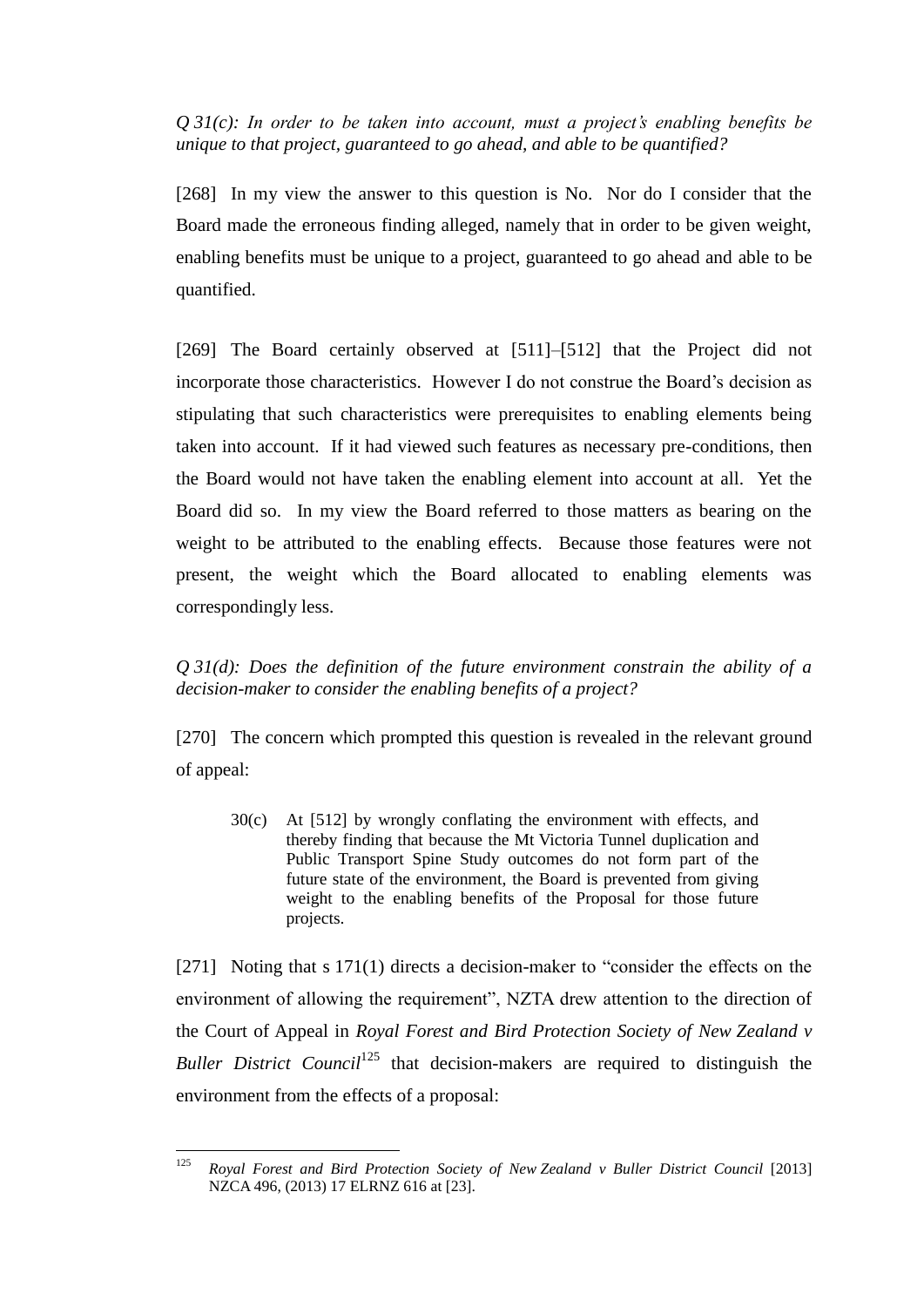[W]e cannot see how s 3(f) comes into play at all in determining what is the "environment" against which the actual and potential effects of allowing the activity for which consent is sought are to be considered. In determining what the "environment" is, the attention of the consent authority or a court on appeal is directed toward the physical environment as it exists at the relevant time, modified by those considerations required to be taken into account by the Act and applying *Hawthorn*, treating any permitted activity or any activity for which resource consent has been granted and which is likely to be implemented as included in the "environment". None of this has anything to do with the definition of "effect" in s 3. The definition of "environment" is a prior question to consideration of the effects of the proposed activity on the environment.

- [272] Submitting that the two exercises must be kept separate, NZTA contended:
	- 31.32 The Majority has wrongly conflated the concept of 'environment' with the meaning of 'effect' by determining that the enabling benefit of the Project should not be considered to be/or attributed any weight as an 'effect' because the Mt Victoria Tunnel duplication is not considered to be part of the future state of the environment. In doing so, the Board unduly limited the meaning of 'effect' to the Board's assessment of what constitutes the environment, rather than ensuring that effects of the Project are properly identified and considered. This is a fundamental error of law.
	- 31.33 With respect, what is considered to be part of the future state of the environment (whether that includes the Mt Victoria Tunnel Duplication or the Public Transport Spine outcomes) has nothing to do with the identification of the effects of the Project. What is important is that the evidence shows that the enabling benefit of the Project (being what this infrastructure project facilitates) is an effect attributable to the Project. As we have submitted, the evidence established that the Project will facilitate planned developments (whatever their final form may take) and that without this Project, future development will be frustrated/not enabled.

[273] Mr Milne observed that NZTA did not take issue with the Board's conclusion that the tunnel duplication process did not form part of the future state of the environment while at the same time it suggested that the Board should have treated the facilitation of such a project as a positive effect on the environment. In his submission the fatal flaw in NZTA's argument was that s 171 is concerned with effects on the environment, and an effect which does not affect the environment is not a relevant effect.

[274] I agree with Mr Milne that the Board decided as a first step what the environment was by resolving the contest about the existing, permitted and reasonably foreseeable future environment and concluding that the Mt Victoria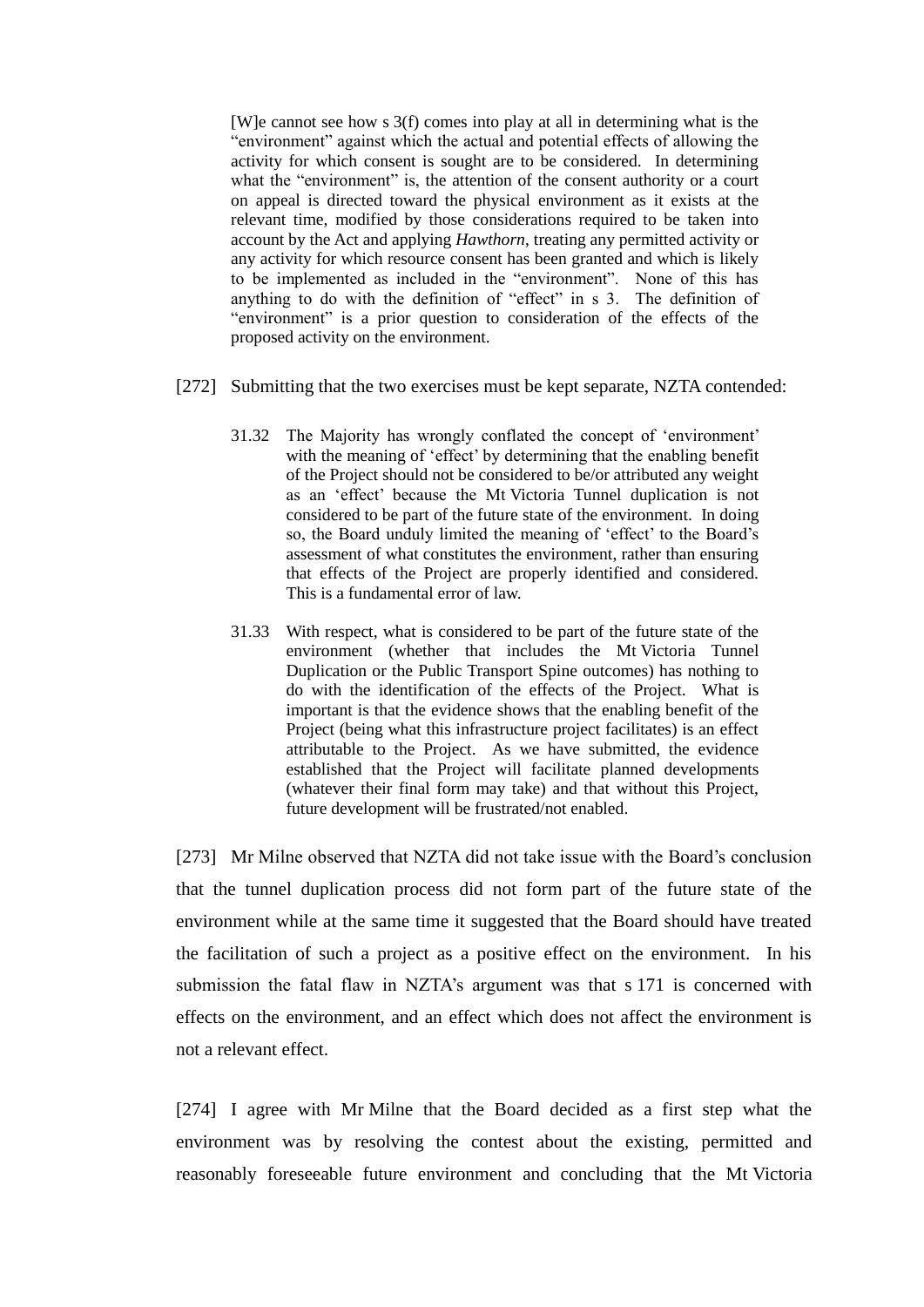Tunnel duplication was not part of that environment. I do not consider that it is fair to say, as NZTA contends, that the Board conflated the environment with effects.

[275] The Board recognised the Project's enabling element.<sup>126</sup> However it considered that the most appropriate way to take that enabling benefit into account was in the manner explained at [518].

[276] Reverting to the content of Q 31(d), if "constrain" is given the same meaning as "prevent" (in ground of appeal  $30(c)$ ), then, as the Board's Decision demonstrates, a decision-maker is not precluded by the definition of the future environment from considering the enabling effect of a project. However, again as the Board's Decision demonstrates, the decision-maker's conclusion on the state of the future environment may influence the manner in which the decision-maker chooses to take an enabling benefit into account.

[277] Consequently I do not consider that Q 31(d) is susceptible of a simple Yes or No answer. As the explanation above indicates, the finding as to the state of the future environment is likely to be material to, and even influential on, the way in which a decision-maker considers and weighs a project's enabling elements.

*Q 31(e): In order for the positive effects of a future development to be taken into account must the approvals for that development be sought at the same time as (or in advance of) the project?*

[278] The answer to that question (which refers to the positive effects "of" a future development) must be in the affirmative. On that point I apprehend the Board was unanimous. $127$ 

[279] The error of law alleged in the amended notice of appeal read:

30(d) By finding at [513] that in order for the positive effects of a future development to be taken into account the approvals for that development must be sought at the same time or in advance of a project.

<sup>126</sup>  $126$  [1318] at [257] above.

The majority at [233] at [247] above; Mr McMahon at [1511] at [258] above.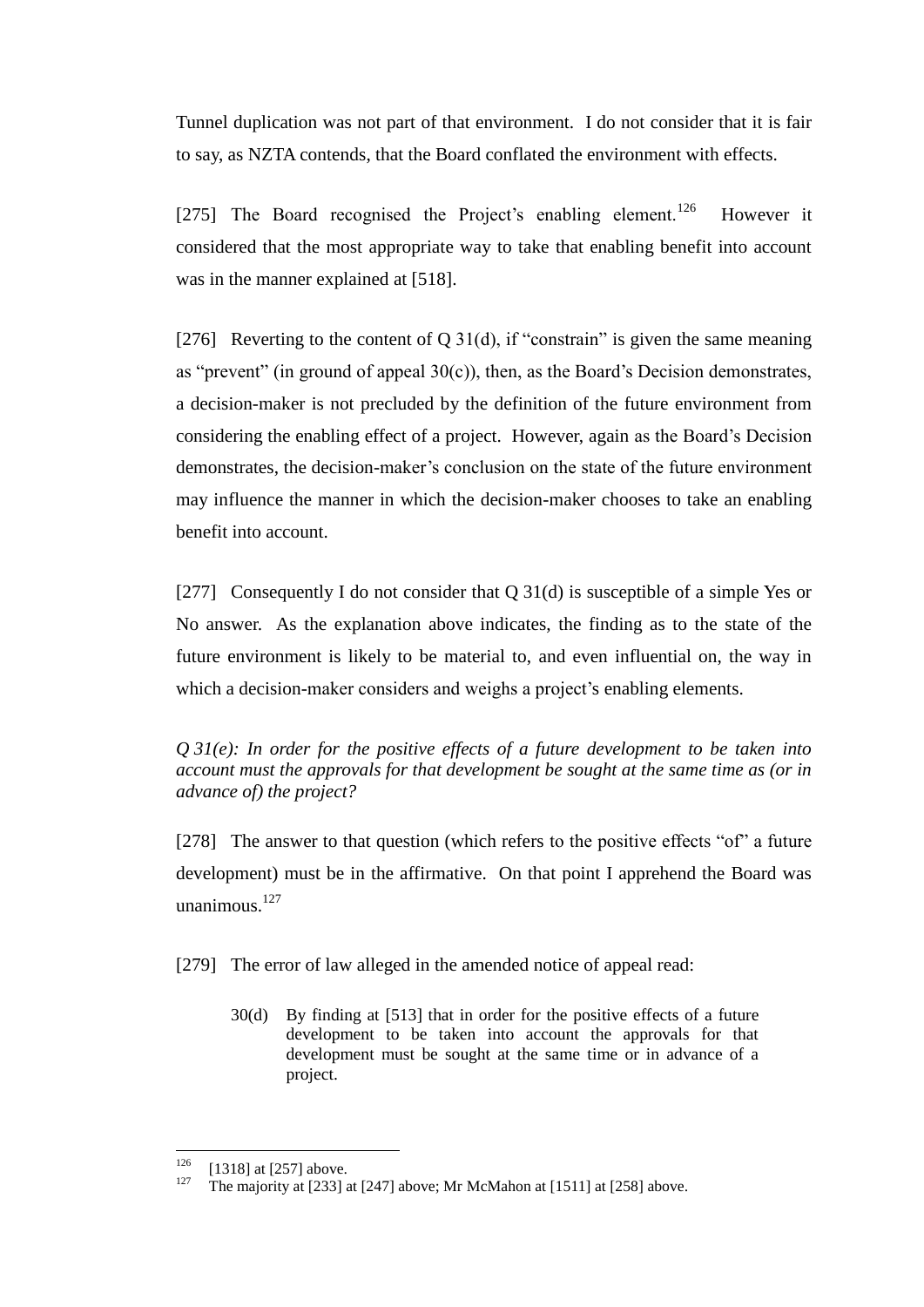[280] However in the course of presentation of NZTA's submissions Mr Casey indicated that the preposition "of" should in fact have read "on". The consequence of that amendment was to significantly change the meaning of the question. Indeed, to make sense I consider that the question needs to be redrafted to introduce a reference to the project into the subject of the sentence.

[281] In my view a negative answer applies to the following reframed question:

In order for a prior project's enabling effects on a future development to be taken into account on the prior project, must the approvals for the future development be sought at the same time or in advance of the project?

[282] In any event I do not discern any error in the Board's approach. It clearly did take into account the Project's facilitating or enabling element.<sup>128</sup>

*Q 31(f): Is it consistent with sustainable management (in terms of s 5) to approve an infrastructure project because it is necessary to facilitate future developments; and does it make a difference if the project is primarily necessary to facilitate those future infrastructure developments?*

[283] This question reflected what was said to be the Board's error in allegedly finding at [517] that it was not sustainable management to approve a project primarily because the project is necessary to facilitate future developments.

[284] Neither this question, nor  $Q \, 31(g)$  below, received attention in NZTA's presentation of its case. It was not a matter included in the list of significant errors of law listed in paragraph 31.7 at [259] above.

[285] The Board's statement at [517] was by way of explanation for its previously expressed view that the Mt Victoria Tunnel duplication should not be assumed to occur for the purposes of evaluating the Project, $129$  which also appeared to be the view of Mr McMahon.<sup>130</sup> In [517] the Board stated that that approach was "a reflection" of the view criticised in the current question.

<sup>128</sup>  $128$  At [518].

 $\frac{129}{130}$  [234] at [248] above.

<sup>[1511]</sup> at [258] above.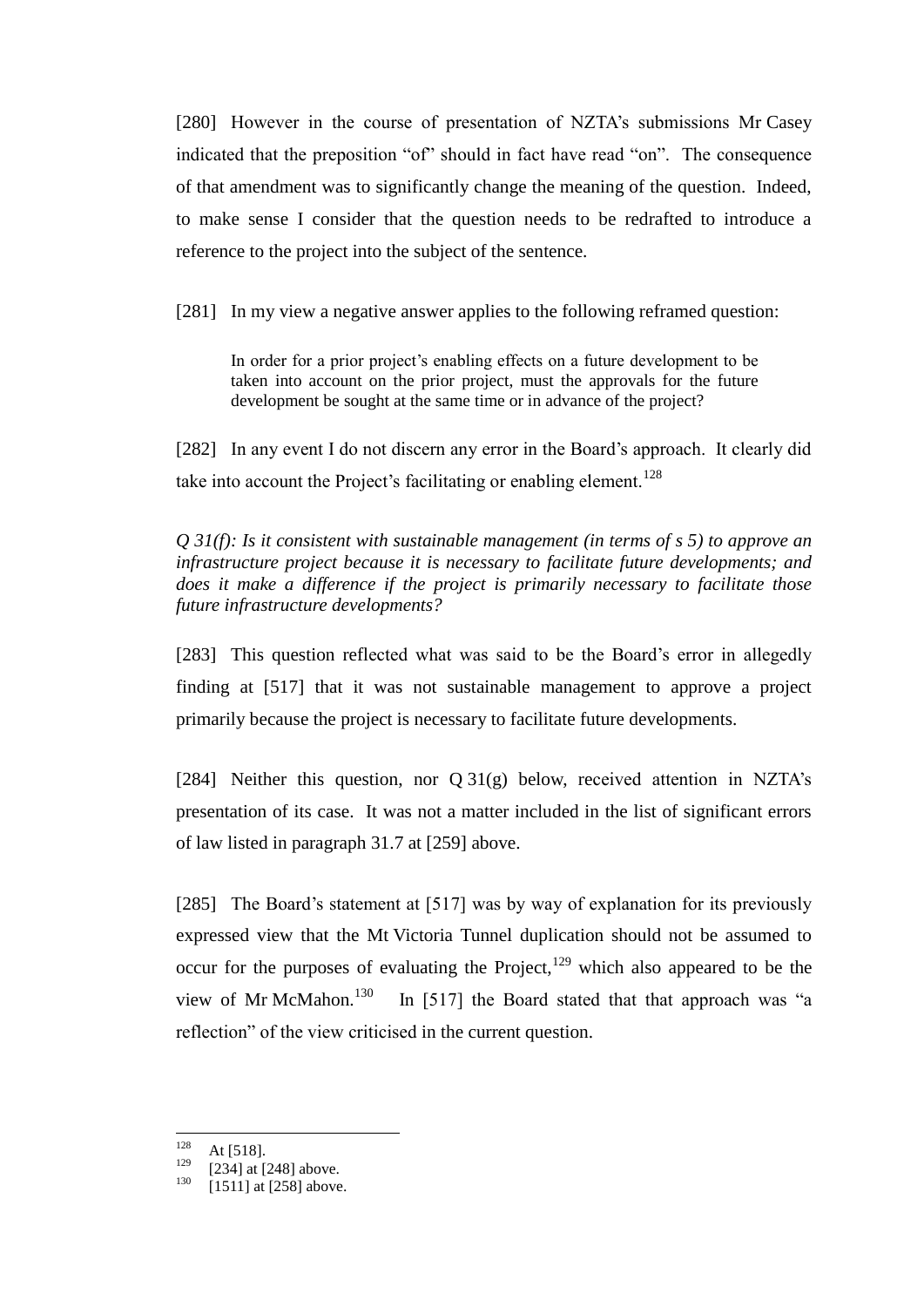[286] I do not consider that at [517] the Board was purporting to formulate any statement of general principle. It was an expression of view about a particular category of projects, namely those necessary to facilitate future developments which may or may not proceed. I do not discern an error of law in the Board's observation.

[287] In any event I do not consider that Q 31(f) aligns with, and hence is responsive to, the Board's statement at [517]. The question does not incorporate the component that the future development may or may not proceed.

*Q 31(g): In the alternative, given its conclusion that the Proposal was necessary primarily to enable future roading projects, did the Board err in law by failing to consider conditions to address this concern?*

[288] Although an error of law was alleged at para 30(f) in essentially the same terms as Q 31(g), there was no suggestion in NZTA's submission either that relevant conditions had been proposed to the Board or that the Board had failed to consider conditions which had been proposed. Indeed it is not apparent to me how a condition could be crafted which would address the issues the subject of Issue 4. In those circumstances I do not consider that  $Q_31(g)$  requires a response.

## **Issue 5: Assessment of transportation benefits – an overview**

[289] It will be recalled that improvements in transportation featured prominently in the Project Objectives recorded at [30] above.

[290] The subject of transportation is addressed at length in the Decision from [260] to [505]. The breadth and structure of that consideration is conveyed in the opening paragraph:

[260] The Project is a transport infrastructure project and the transportation effects are central to our consideration. In this part of our decision we set out the central transportation issues, briefly identify the key provisions of relevant statutory and other documents which provide guidance for our consideration of transport effects, then discuss the existing situation and appropriate baseline against which to assess the transport effects. We then discuss those transport effects, and assess them in terms of the stated objectives of the Project and the intended outcomes of the relevant statutory instruments and non-statutory documents, and the purpose of the RMA set out in Part 2 of the Act.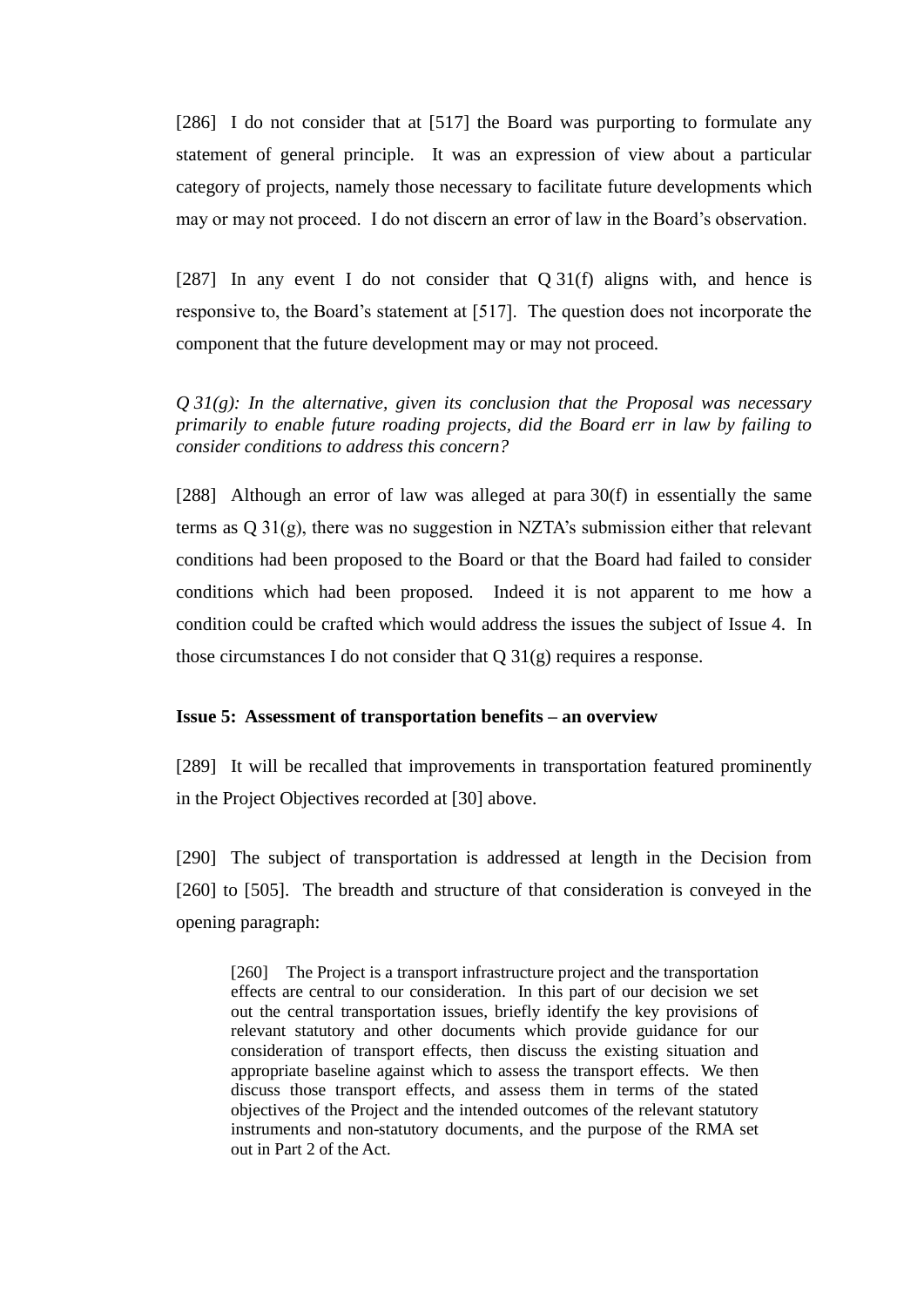[291] The Board noted that regard had also been had to the fourth matter in the Minister's reasons for referring the Project to the Board:<sup>131</sup>

The proposal is intended to reduce journey time and variability for people and freight, thereby facilitating economic development. The proposal is also likely to provide for public transport, walking and cycling opportunities; reduce congestion and accident rates in the area; and improve emergency access to the Wellington Regional Hospital. If realised, these benefits will assist the Crown in fulfilling its public health, welfare, security, and safety functions.

[292] NZTA's challenge to this part of the Decision was presented as three subissues:

- (a) standard of proof required to demonstrate transportation benefits: subissue 5A;
- (b) assessment of immediate transportation benefits: subissue 5B;
- (c) requiring the proposal to demonstrate benefits that go beyond NZTA's objectives: subissue 5C.

# **Subissue 5A: Standard of proof required to demonstrate transportation benefits**

[293] The focus of this aspect of the appeal was on two paragraphs in that part of the Decision which addressed underlying assumptions about traffic growth:

[484] We have no doubt that the assumptions fed into the traffic models are the best estimates of competent and experienced people. The point rightly made by critics however is that these assumptions largely determine the outcomes of the complex modelling exercise. Any errors in the assumptions compound when they are used to project traffic flows beyond the immediate future.

[485] The issue would not be important if we were considering infrastructure improvements with minimal adverse environmental effects. In that situation it would not be important from an RMA perspective if the works proved to be premature or not needed at all. The situation here is that, as discussed later in this decision, the Basin Bridge would have significant adverse effects, so the level of confidence we can have in the modelled need and benefits, which depend on the underlying assumptions, is important.

<sup>131</sup> At  $[3]$  above.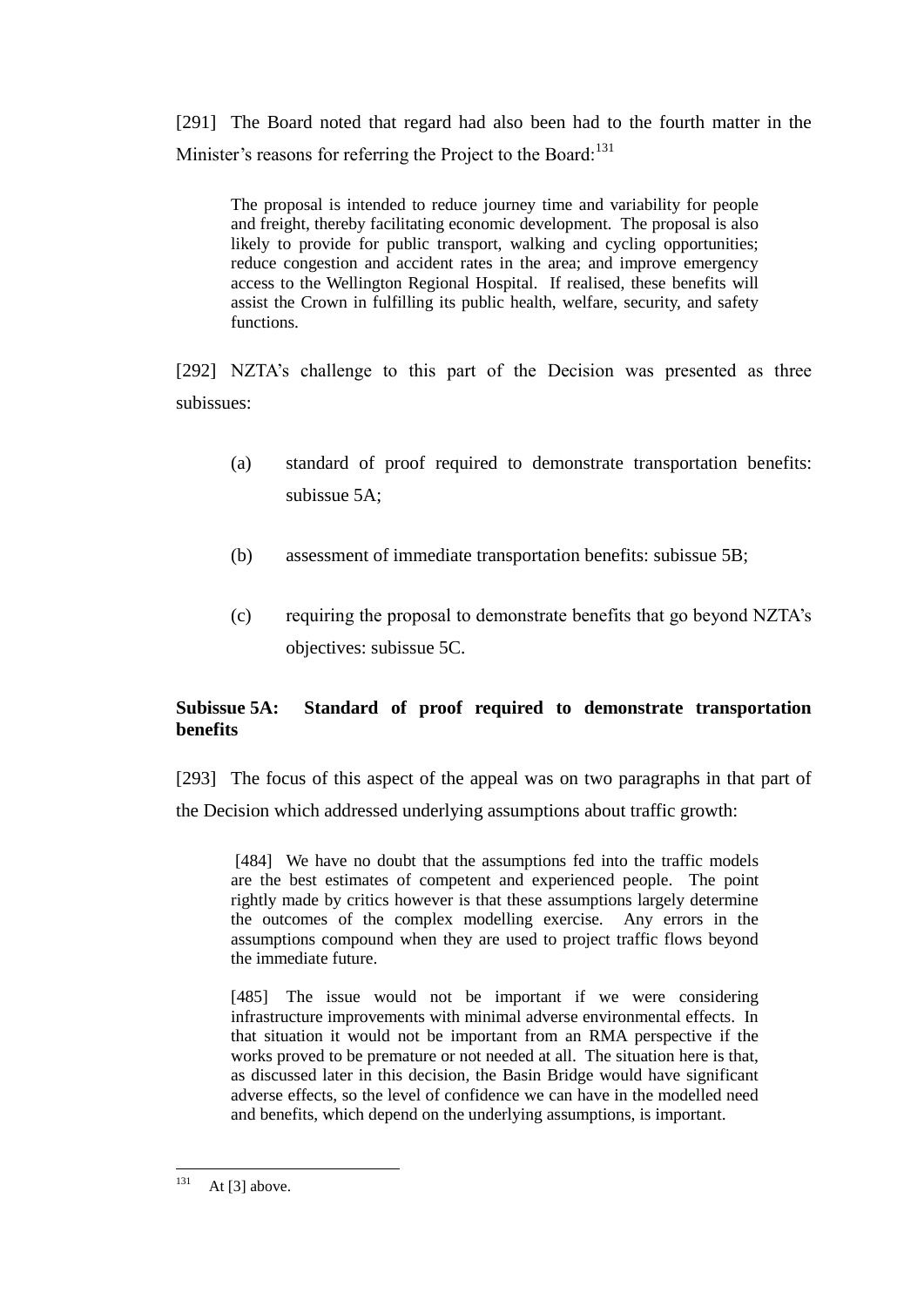[294] NZTA asserted that the Board had erred in law in two respects:

- By inferring at [485] that a higher standard of proof (in relation to transportation modelling) is required if the adverse effects of a project are more than minimal.
- By requiring a higher standard of proof to demonstrate the transportation benefits of the Proposal.

[295] It was apparent from the grounds of appeal that NZTA maintained that the Board had effectively required it to demonstrate the transportation benefits of the Proposal beyond reasonable doubt.

- [296] Two questions of law were proposed:
	- Q 36(a) Is a higher standard of proof required to demonstrate the transportation benefits of a project where it will have adverse effects that are more than minimal?
	- Q 36(b) If the Board applied the wrong standard of proof, were the Board's findings regarding the transportation benefits of the Proposal ones that the Board could reasonably have come to on the evidence?

*Q 36(a): Is a higher standard of proof required to demonstrate the transportation benefits of a project where it will have adverse effects that are more than minimal?*

[297] In support of its contention that the Board erred in law by effectively requiring NZTA to demonstrate the transportation benefits of the Project beyond reasonable doubt, NZTA first referred to the following decisions:

- *– Genesis Power Ltd v Manawatu-Wanganui Regional Council*; 132
- *– Shirley Primary School v Telecom Mobile Communications Ltd*; 133
- *– McIntyre v Christchurch City Council*. 134

<sup>132</sup> <sup>132</sup> *Genesis Power Ltd v Manawatu-Wanganui Regional Council* (2006) 12 ELRNZ 241, [2006] NZRMA 536 (HC).

<sup>133</sup> *Shirley Primary School v Telecom Mobile Communications Ltd* [1999] NZRMA 66 (EnvC).

<sup>134</sup> *McIntyre v Christchurch City Council* (1996) 2 ELRNZ 84, [1996] NZRMA 289 (Planning Tribunal).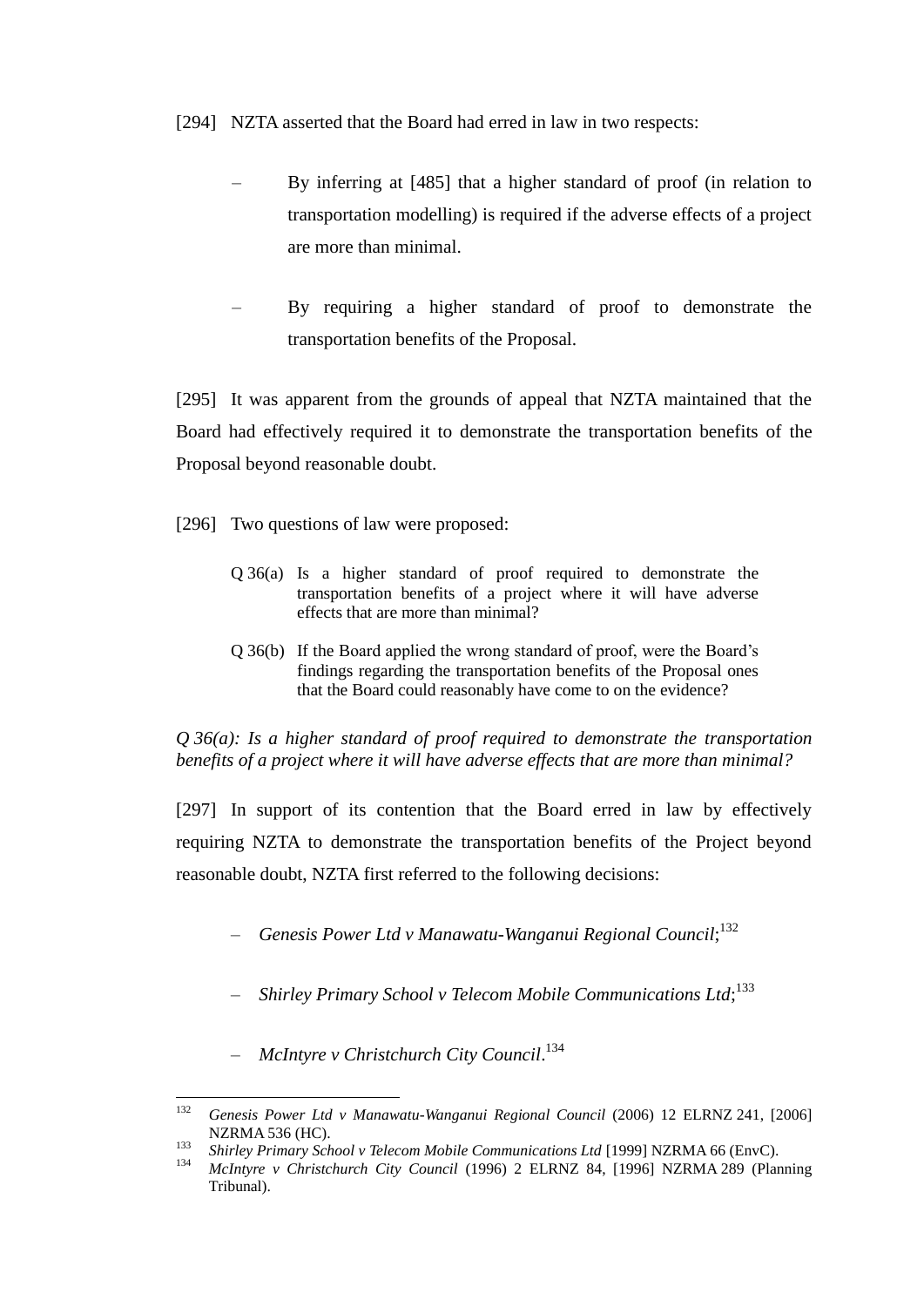[298] It will suffice to refer to the decision of the Court of Appeal in *Ngati Rangi Trust v Genesis Power Ltd<sup>135</sup>* which was an appeal from *Genesis Power* above. Although dissenting in the result, the following statement of Ellen France J reflected the view of the Court:

[23] On [the question of the onus of proof], it need only be noted I see no difficulty with the statement in *Shirley Primary School v Telecom Mobile Communications Ltd* [1999] NZRMA 66 at para [121] that "[i]n a basic way there is always a persuasive burden" on an applicant for a resource consent. As the Environment Court said in *Shirley*, that approach reflects the requirement that a person who wants the Court to take action must prove his or her case. In addition, as the Court observed, there are also statutory reasons for speaking of a legal burden on an applicant:

> [122] Since the ultimate issue in each case is always whether granting the consent will meet the single purpose of sustainable management, even if the Court hears no evidence from anyone other than the applicant it would still be entitled to decline consent.

[299] It is clear, and I did not understand the respondents to suggest otherwise, that the criminal standard of proof does not apply in RMA matters. The answer to Q 36(a) is plainly No.

[300] I do not accept NZTA's submission that an inference can be drawn that at [485] the Board was applying a standard of proof higher than the recognised standard. I find myself in agreement with Mr Palmer's submission on this point:

7.17 The Board simply said the level of confidence it could have in the assumptions of the model is important. So it focussed on them. Witnesses cast doubt on the assumptions (e.g. at [497]) and NZTA kept revising them (e.g. [386]) and the Board commissioned its own review by Abley. The Board simply made its own fair assessment of the assumptions and modelling outcomes. This was an important element of discharging its obligation to consider the effects of the proposed flyover requirement.

[301] In the course of its submission NZTA drew attention to a number of places in the Board's reasons which it said showed that the Board had required NZTA to demonstrate certain matters to a higher standard or to a level of "certainty". However none of those matters suggested to me that the Board was applying anything other than a conventional civil standard of proof.

<sup>135</sup> <sup>135</sup> *Ngati Rangi Trust v Genesis Power Ltd* [2009] NZCA 222, (2009) 15 ELRNZ 164.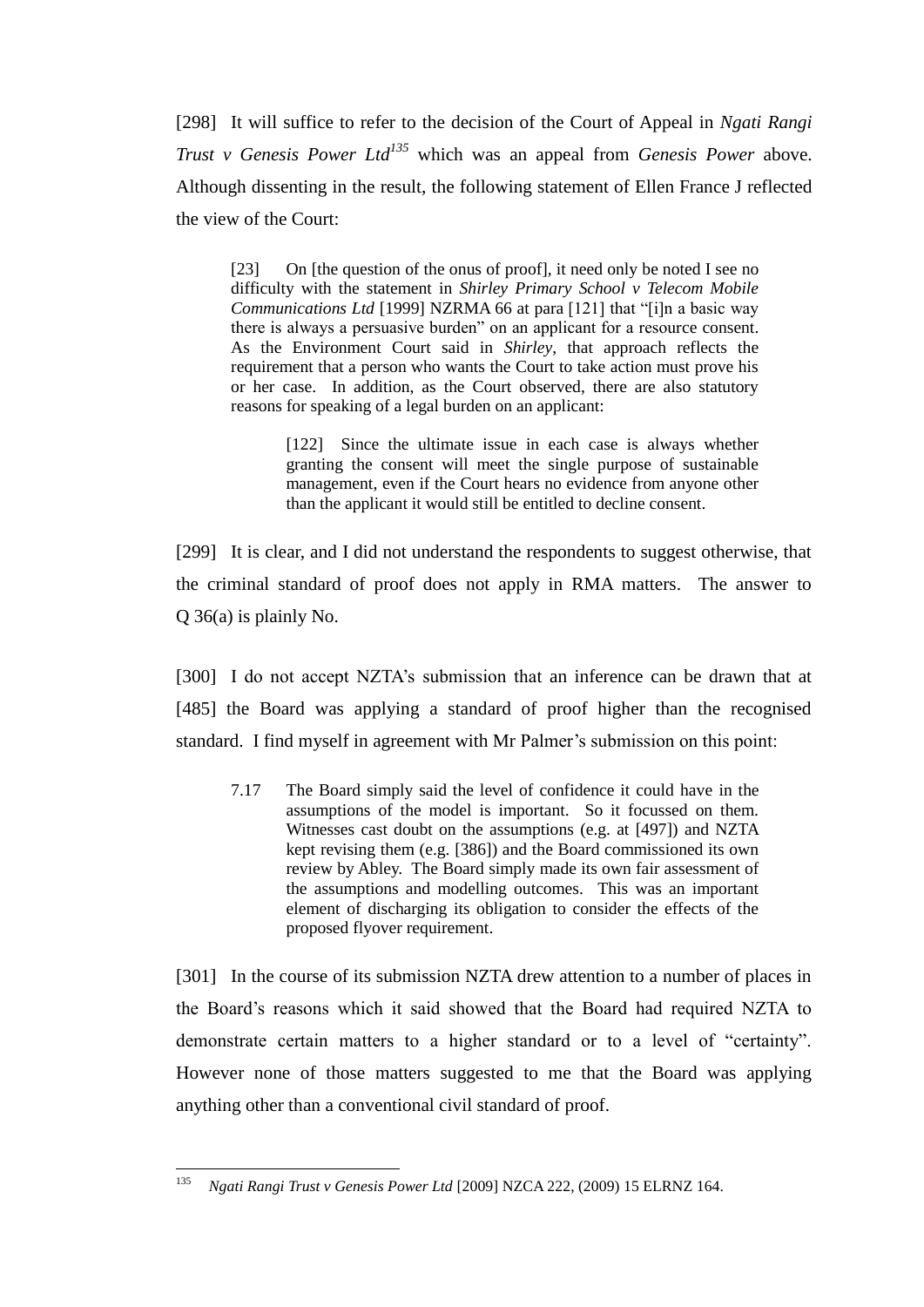*Q 36(b): If the Board applied the wrong standard of proof, were the Board's findings regarding the transportation benefits of the Proposal ones that the Board could reasonably have come to on the evidence?*

[302] Given my view that the Board did not apply the wrong standard of proof, this question is otiose.

# **Subissue 5B: Assessment of immediate transportation benefits**

[303] Under this heading the amended notice of appeal asserted a single error of law:

The Board erred in law by finding at [517] that the Proposal is *primarily* necessary to facilitate future developments, and thereby failing to have regard to the immediate transportation benefits of the Proposal as a stand-alone project. (See also [466]).

[304] Paragraph [466], which was located in the Board's summary of transportation effects, $^{136}$  stated:

[466] The Project has been put forward on the basis that it is a multi-modal, long term, integrated solution and is part of a sequence of road improvements along the Wellington Northern Corridor, most of which are consented and some of which are under construction. The evidence was that much or even most of the transport benefits from the Basin Bridge Project depend on completion of that sequence of road improvements and can be regarded as *contingent benefits*.

[305] Although paragraph [517] has already been noted in the consideration of enabling benefits it will be convenient to set it out again:

[517] Rather, it is a reflection of our view that it would not be sustainable, or provide for sustainable management, to approve projects such as this, primarily because they were necessary to facilitate future developments, which may (or may not) proceed.

[306] The question of law framed under this heading contained two limbs:

Q39 Did the Board fail to have regard to immediate transportation benefits of the Proposal, such that:

<sup>136</sup>  $[464]$ – $[476]$ .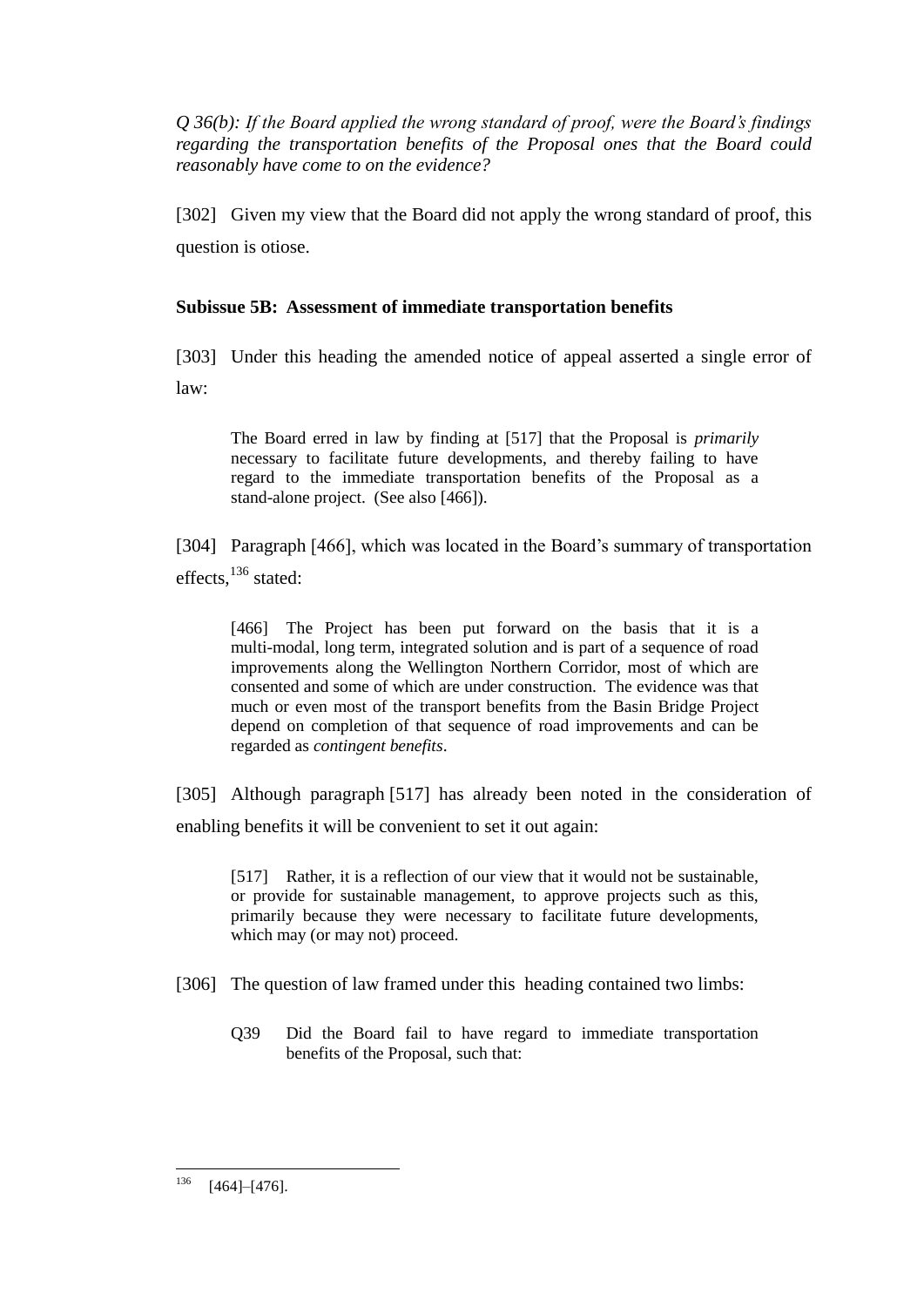- (a) it failed to take into account relevant matters; and/or
- (b) its decision regarding the immediate transportation benefits of the Proposal is not a decision that it could reasonably have come to on the evidence?

# *Q 39(a): Did the Board fail to take into account a relevant matter in failing to have regard to the immediate transportation benefits of the Proposal?*

[307] NZTA submitted that the passages at [466] and [517] showed that the Board decided that the Project did not offer "any significant or worthwhile immediate benefit". It argued that that finding stemmed from the Board's "reductive approach" to the transportation benefits of the Project, which failed to have regard to the following matters said to be relevant under s  $171(1)(a)$  to (d):

- *–* a planning framework that recognises the importance of the Basin Reserve transportation node;
- *–* a planning framework that provides for the immediate implementation of bus priority; and
- *–* NZTA's objectives for the Project.

[308] NZTA advanced this aspect of its case by reference to three matters to which it contended the Board had failed to have regard or given any weight:

- *–* the failure to resolve the critical issue of congestion;
- *–* bus priority; and
- *–* economic criteria.

[309] Each of these matters was addressed succinctly but comprehensively by Mr Palmer. Rather than attempting to paraphrase his responses I believe it is useful to recite them in full:

7.8 First, NZTA says (at 32.7) the Board gave no weight to the relief of congestion from Paterson St to Tory St but "analysed the time travel savings only". But the Board was explicit (at [329]) that is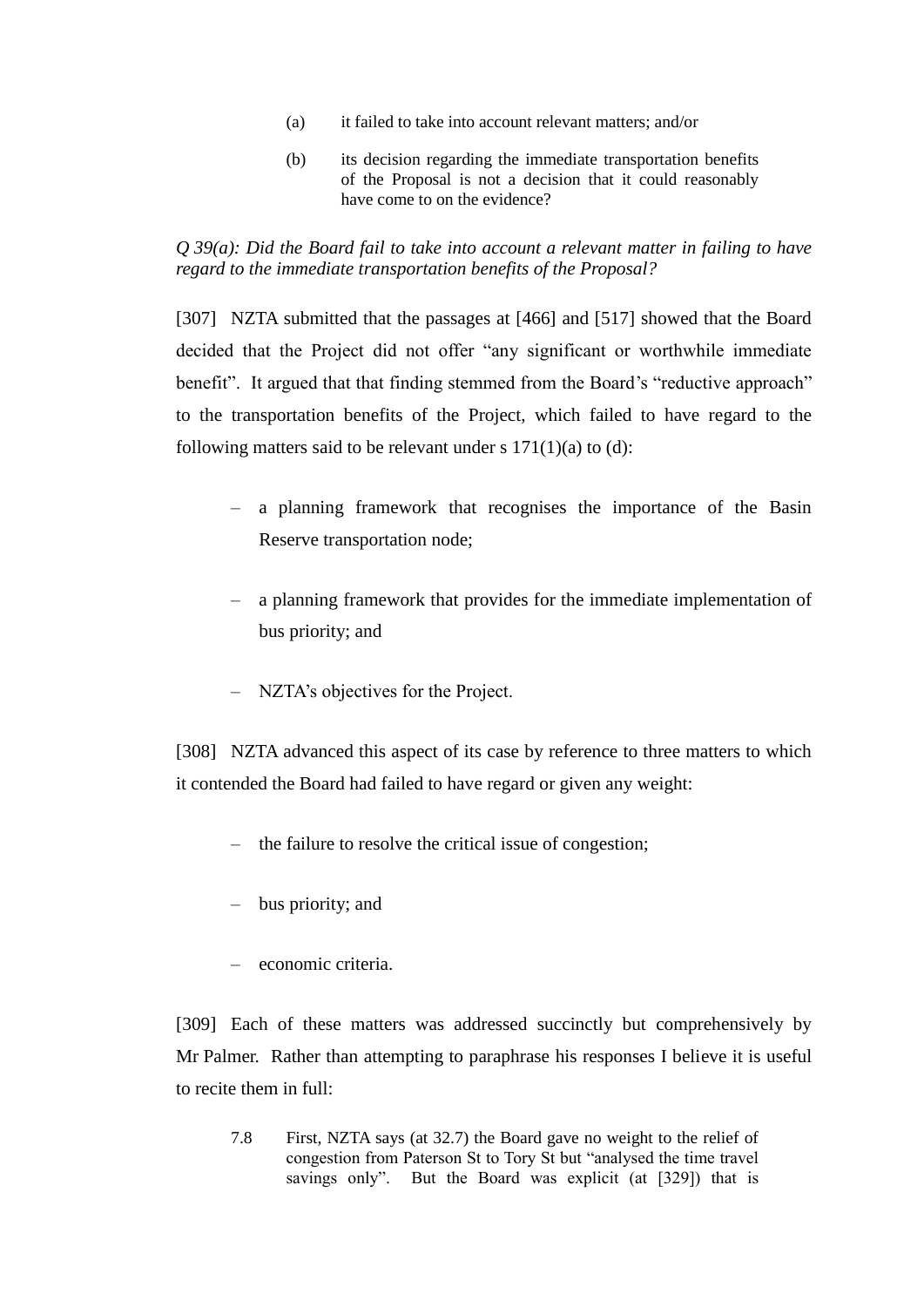considered congestion in terms of indicators that the consensus of experts agreed on, including "difficulties getting through controlled intersections in a single phase and major variability in travel times". It considered these benefits extensively, in particular at [305]–[316] and [359]–[381] and in its overall summary at [1242], [1244]–[1247] (noting the time savings were substantially less than originally put forward when the third lane at Buckle Street and the effect of the Mt Victoria tunnel duplication are accounted for). It noted that the proposed flyover requirement would provide a time saving for the west-bound journey of 90 seconds in 2021 (at [330], [365], [1244]).

7.9 Second, NZTA says (at 32.15) the Board failed to have regard to the immediate benefit of providing for bus priority. But one of the paragraphs NZTA cites (at 32.12) in the Board's report ([405]) demonstrates the opposite:

> We are satisfied the improved journey times discussed earlier would improve journey times for buses passing through the Basin Reserve area. [NZTA's] modelling shows that the partial bus lanes proposed as part of the Project would not prevent other vehicular traffic also gaining similar time savings. We can accept that the increased priority for public transport provided by the Project could be viewed as a precursor to BRT promoted by the Regional Council, but we have no evidence about the effect of what is proposed here on mode share, which is an objective of the planning documents.

- …
- 7.11 Finally NZTA says (at 32.16, 32.19) that the Board failed to reference the quantification of economic benefits. The Board did (at [536], [539], [543], [545]–[550] and [552]), noting (at [543]) that "[a] number of Benefit-Cost Ratio figures were presented to us in the application documents and in the evidence". If the Board hadn't referenced specific evidence that would not justify NZTA's complaint. But it did even that, citing (at [542] the evidence of NZTA's expert, Mr Copeland, whose economic assessment of the project relied upon the BCRs developed by Mr Dunlop upon which NZTA now seeks to rely. The Board's conclusion (at [550]) is reached after seeing how contested were the BCR assumptions. Again the objection is to weight.

[310] I accept the respondents' argument on these three points. Mr Palmer made the further point that much of NZTA's complaint concerned the weight accorded to the relevant factors, drawing attention for example to NZTA's submission in the context of bus priority that it was a matter to which the Board should have given "considerable weight". I agree that the Board did not err in the manner asserted. The answer to Q 39(a) is in the negative.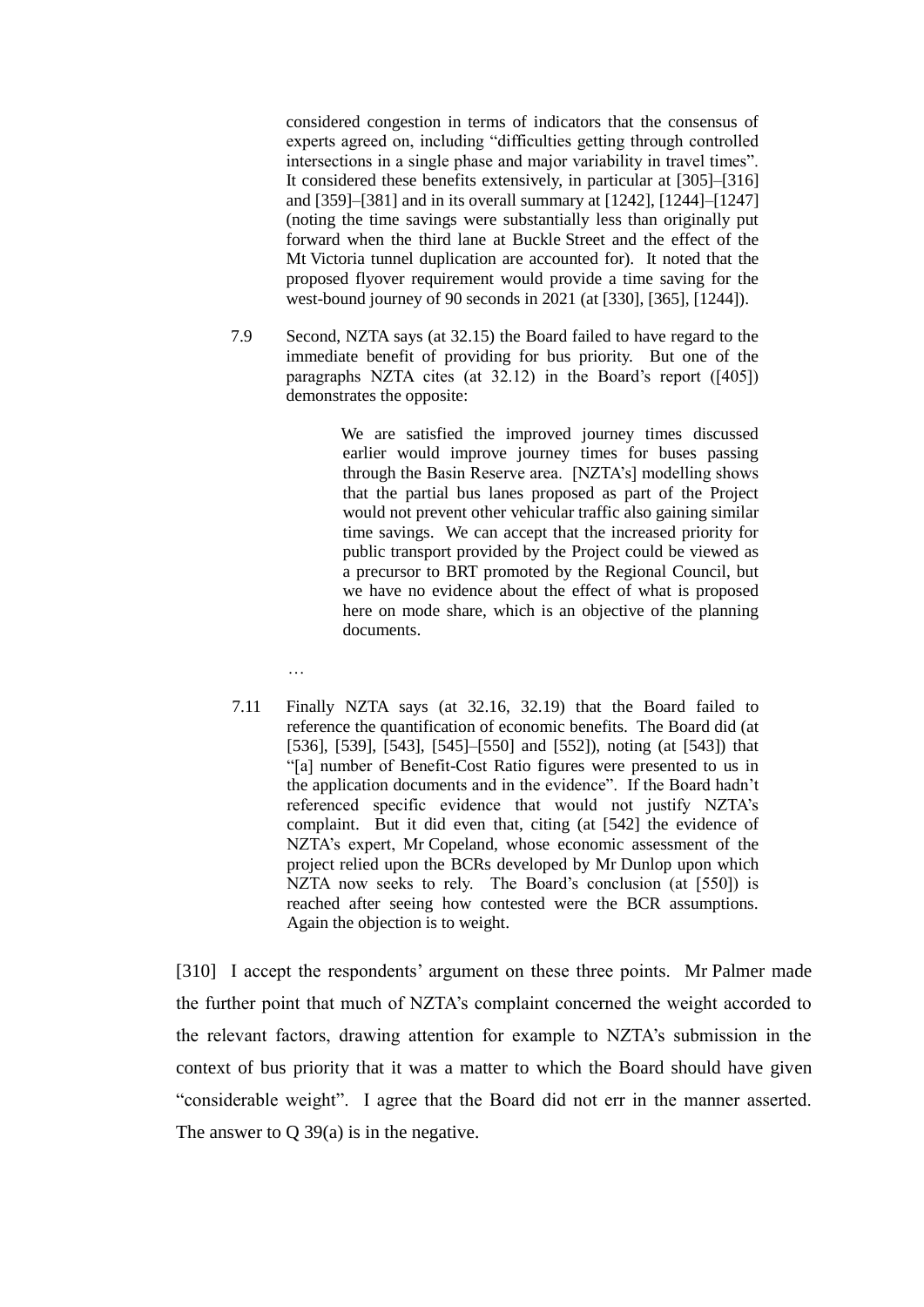## *The meaning of Q 39(b)?*

[311] Question 39(b) attempts to combine an error in failing to have regard to a matter (immediate transportation benefits) with an *Edwards v Bairstow* type question directed to the conclusion on that same matter. As such, it does not make sense. That can be demonstrated by my attempt to reframe the *Edwards v Bairstow* question by reference to Lord Radcliffe's third formulation:

Is this case one in which the true and only reasonable conclusion contradicts the determination that there were no immediate transportation benefits of the Proposal?

[312] Once it is accepted, as I have found in relation to Q 39(a), that the Board did not fail to have regard to the immediate transportation benefits of the Proposal, I have difficulty seeing how an *Edwards v Bairstow* type question can be appropriately framed.

# **Subissue 5C: Requiring the Proposal to demonstrate benefits that go beyond the requiring authority's objections**

[313] The question of law posed under this heading is:

42 Did the Board err in requiring [NZTA] to demonstrate that the Proposal would achieve specific benefits that were not part of the project objectives (namely, mode shift and providing a long-term solution for eastbound State Highway traffic)?

# *Mode shift*

[314] It will be recalled that Project Objective 3 stated:

To support mobility and modal choices within Wellington City:

(i) by providing opportunities for improved public transport, cycling and walking; …

[315] With reference to that objective, NZTA's grounds of appeal stated that the project objectives did not include an objective "actually to achieve mode shift" and that the Board erred in requiring NZTA to demonstrate that the Proposal would achieve mode shift/mode share. Two errors of law were alleged: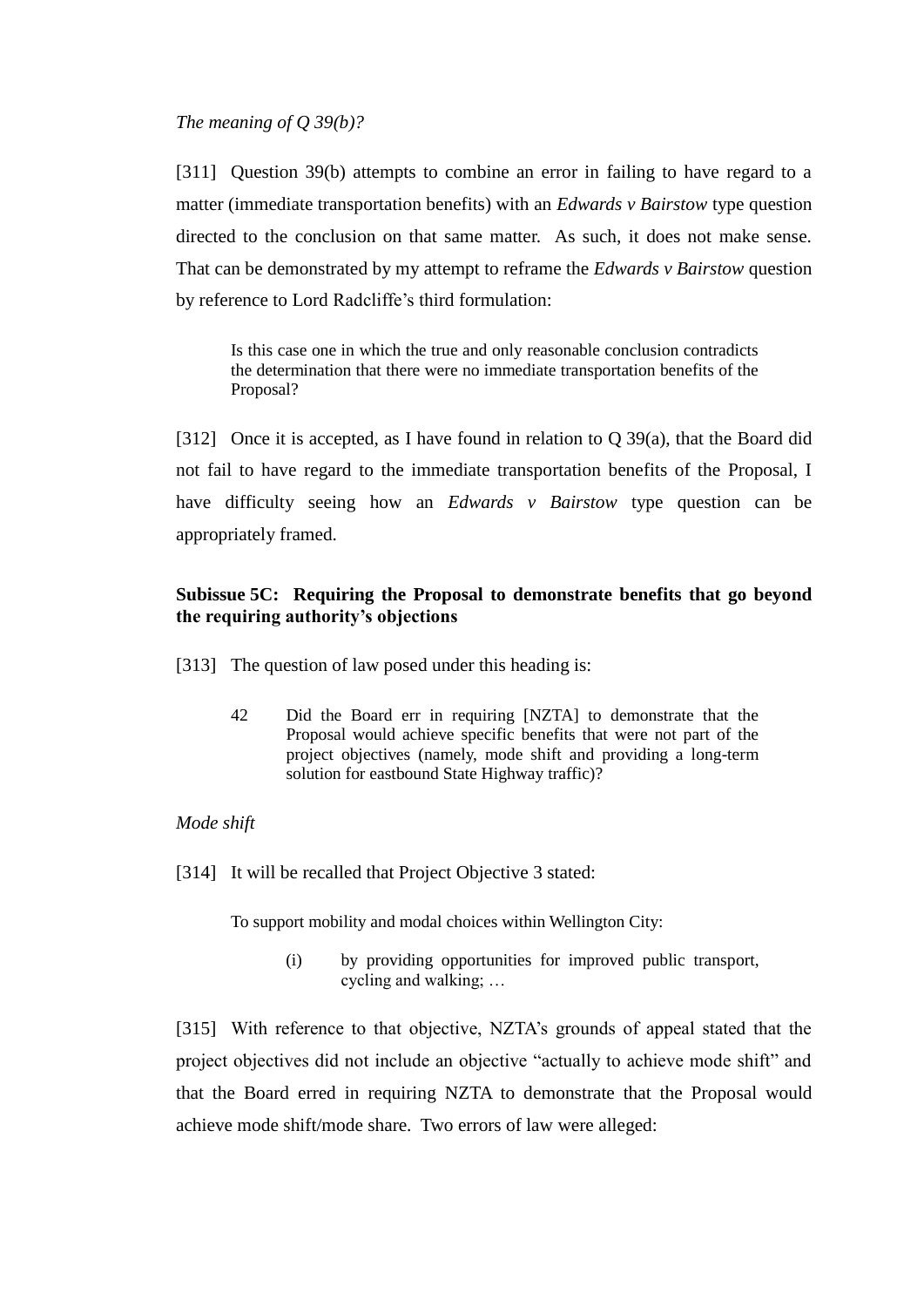- (a) By finding at [405] that [NZTA] was required to establish (and quantify) the extent and benefits of mode share (or mode shift) that would be achieved by the Proposal when the project objectives were to support modal choices, inter alia, by providing *opportunities* for improved public transport.
- (b) By finding at [441] that the Proposal is not a truly multi-modal, integrated long-term solution for cycling and walking in the project area, when the project objectives were to support modal choices, inter alia, by providing *opportunities* for improved cycling and walking.
- [316] The two paragraphs to which reference was made stated:

[405] We are satisfied the improved journey times discussed earlier would improve journey times for buses passing through the Basin Reserve area. [NZTA's] modelling shows that the partial bus lanes proposed as part of the Project would not prevent other vehicular traffic also gaining similar time savings. We can accept that the increased priority for public transport provided by the Project could be viewed as a precursor to BRT promoted by the Regional Council, but we have no evidence about the effect of what is proposed here on mode share, which is an objective of the planning documents.

…

[441] In summary, the Project would make some improvements for circulation of cyclists and pedestrians in the Basin Reserve area, but as these are mostly in the form of shared paths they would introduce potential conflicts between these modes, especially if these modes continue to increase in popularity. We do not see this package of proposals as a truly multi-modal, integrated, long term solution for cycling and walking in the project area. …

[317] Specifically with reference to the provision of "opportunities" in Objective 3(i) NZTA argued:

33.7 It is submitted that framing its objectives in this way is appropriate. In this context, [NZTA] has requiring authority status under s 167 RMA for the construction and operation of any State highway or motorway. While [NZTA] has a significant role under the LTMA investing in outcomes for public transport, cycling and walking; in its capacity as requiring authority its role is to provide infrastructure which assists or facilitates such outcomes rather than providing them directly.

[318] To my mind the distinction which NZTA seeks to draw is excessively fine. I consider that the sense of the word "opportunities" (which is the plural) in Objective 3(i) means a state of affairs favourable for a particular action or aim. It was in that sense that I consider that the Board considered the implications for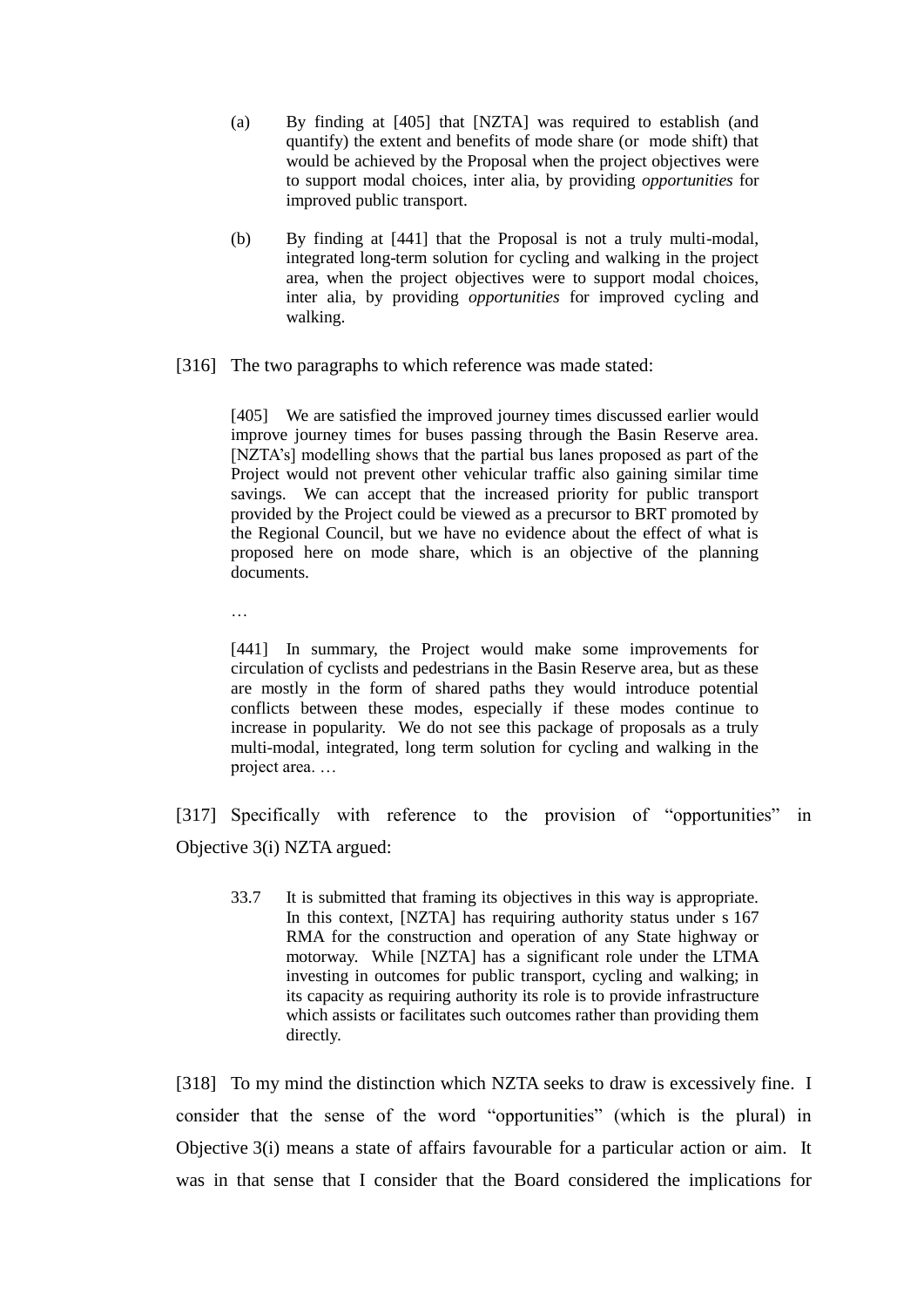improved cycling and walking. It noted that, like the shared pathway on the bridge itself, all of the proposed facilities for pedestrians and cyclists were shared paths $137$ in relation to which the Board had a general concern about safety.<sup>138</sup>

[319] I do not consider that the Board can be criticised for its consideration (and rejection) at [441] of the package of proposals as amounting to a truly multi-modal, integrated long term solution for cycling and walking in the area when, as recorded in [418], it was NZTA's own case that the proposed pedestrian and cycling facilities would have significant benefits, with the phrase "multi-modal solution" featuring often in submissions and cross-examination.

[320] Finally there is the point made by Mr Milne that the Board was obliged to consider certain RMA and non-RMA documents under s  $171(1)(a)$  and (d). By way of example he pointed to the Wellington RLTS's key outcomes which include increased mode share for pedestrians and cyclists. Mr Milne submitted, and I accept, that consideration of the extent to which the Project would contribute to mode shift was therefore necessary in order for the Board to consider the Project against those documents.

[321] For these reasons I do not consider that the Board erred in law in its consideration of mode shift.

### *The issue of a long-term solution*

[322] The Board's lengthy discussion of transportation issues<sup>139</sup> concluded with the following comments:

#### **A Long Term Solution?**

[498] Counsel for [NZTA] made frequent reference to the Project being a *long term* and *enduring* solution. The first objective for the Project is: *To improve the resilience, efficiency and reliability of the State Highway network*. [our emphasis], although the methods then listed for achieving this refer only to the section of the westbound part of State Highway 1 from Paterson Street to Tory Street. We have a concern about the longer term

<sup>137</sup>  $137$  At [433].

 $138$  At [1252].

At [290] above.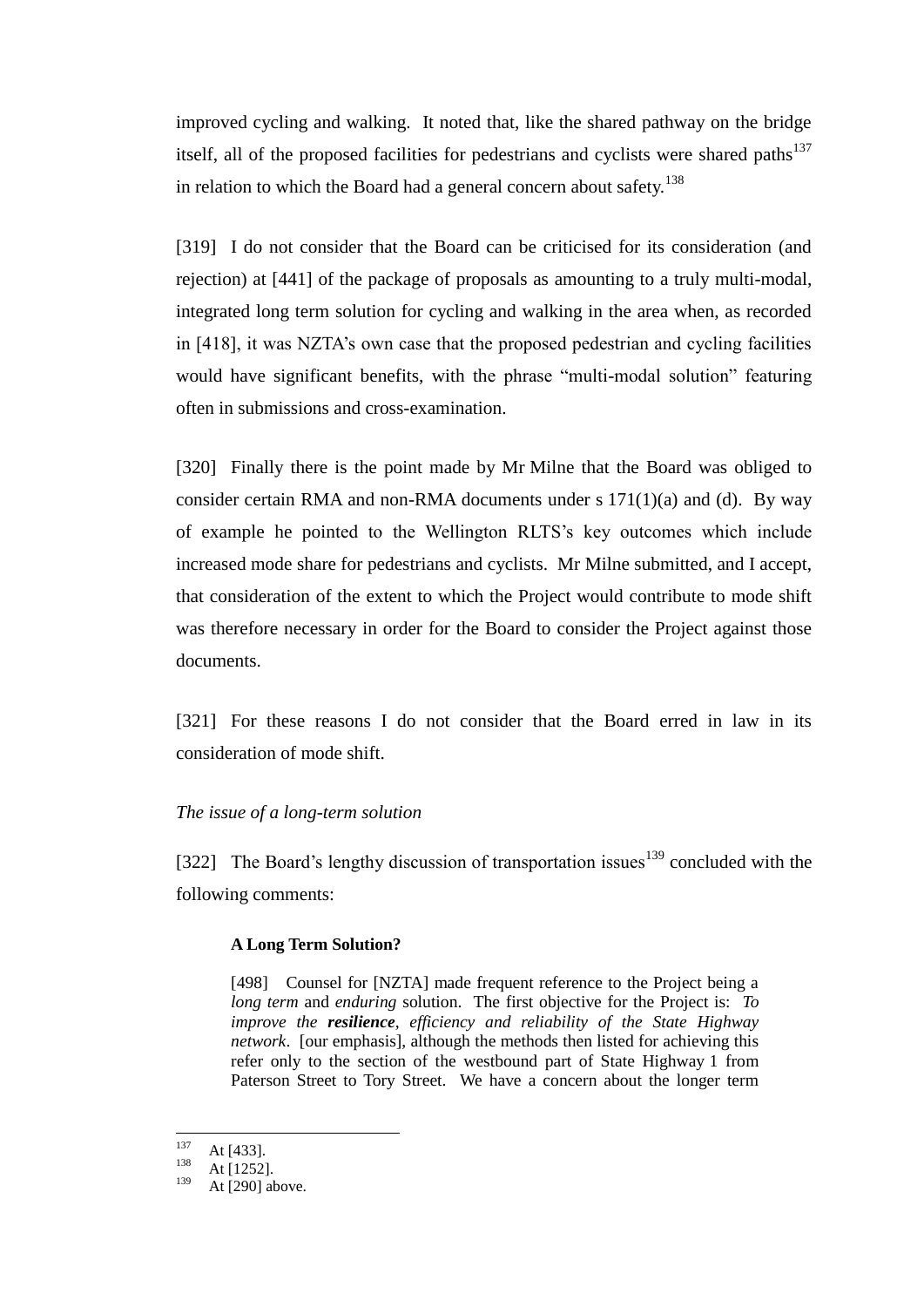resilience (ability to cope with change) of the eastbound part of State Highway 1 through the central city.

[502] The City Council's report: *Basin Reserve – Assessment of Alternative Options for Transport Improvements* notes that if the Project proceeds, in addition to the mitigation measures proposed by [NZTA] there should be:

Commitment to consolidating state highway traffic away from Vivian Street and into a single east-west corridor.

and:

…

Consideration of how consolidating state highway traffic away from Vivian Street can be accommodated.

[503] This raises the question of whether the Basin Bridge would facilitate or impede that long term option. Only Mr Reid commented on this and his view was that a bridge in the position proposed would make it more difficult to bring the State Highway one-way pair together into a single corridor.

[504] There is of course no obligation for [NZTA] to convince us otherwise. The evidence is that Vivian Street would have to be revisited in about five years time (to allow time for planning another upgrade), and that the creation of additional eastbound capacity, especially at intersections, can be expected to have significant environmental implications.

[505] Thus we do not consider the Project can be credited with being a long term solution.

- [323] With reference to those observations NZTA's ground of appeal stated:
	- c The project objectives included 'to improve the resilience, efficiency and reliability of the State Highway network' inter alia, 'by providing relief from congestion on State Highway 1 between Paterson Street and Tory Street'.
	- d The project objectives clearly related to the westbound section of the State Highway in this location.
	- e The project objectives did not include providing a long-term solution for eastbound State Highway traffic in this location. The Board erred in requiring [NZTA] to demonstrate that the Proposal would address this issue.

[324] Mr Milne suggested a different interpretation of the relevant objectives. Noting that the identified section of SH1 did not specify a direction of travel, he contended that the objectives identified two roads (Paterson Street and Tory Street) between which two sections of SH1 lie, one eastbound and the other westbound. I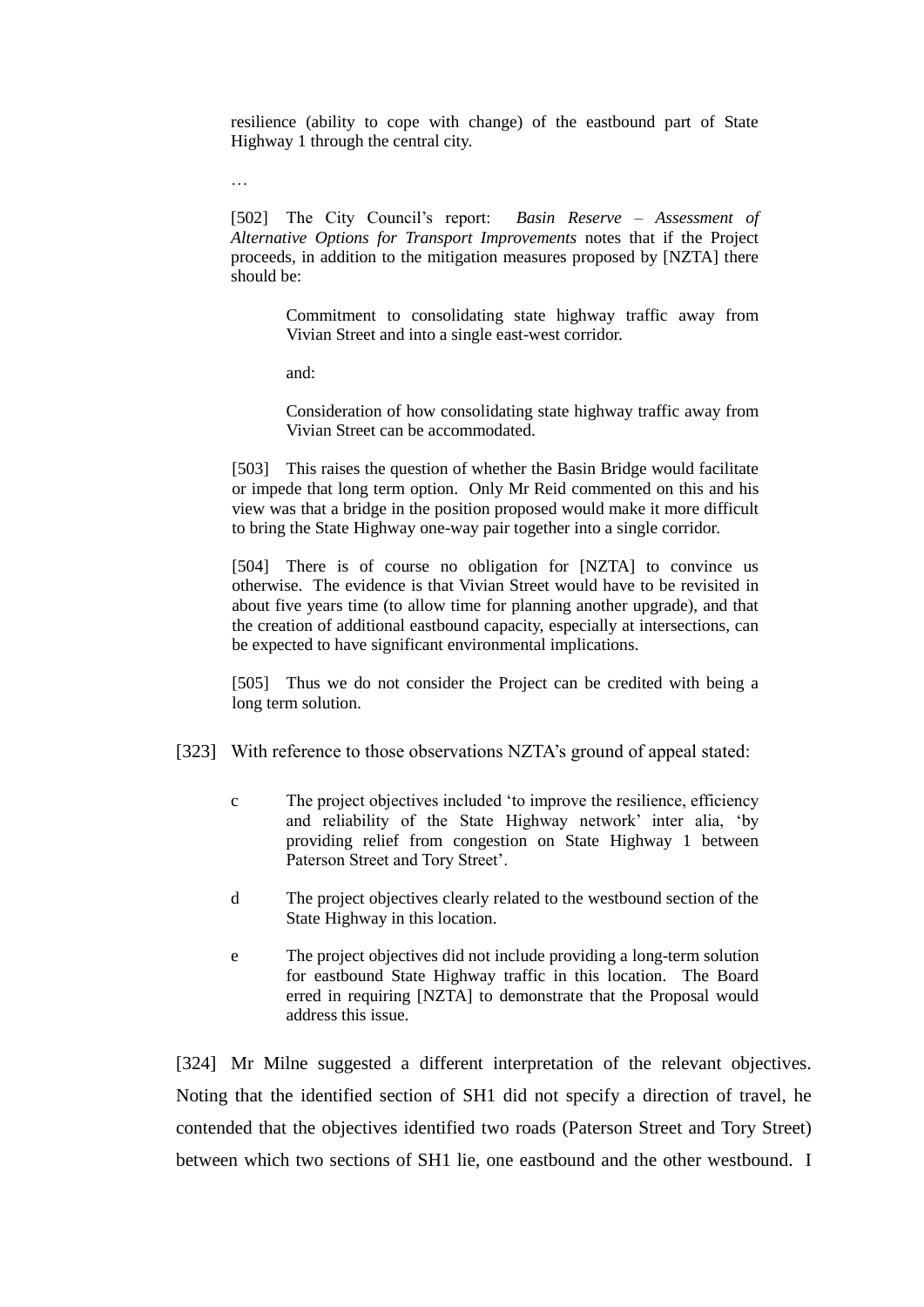do not accept that interpretation. I note that at [498] the Board construed the objective as referring to the section of the westbound part of SH1 "from Paterson Street to Tory Street".

[325] Consequently I accept NZTA's submission that the project objectives clearly related to the westbound section of SH1 in this location. That view is reinforced by the reference to westbound traffic in the Minister's direction.

[326] However, if the Board had considered the eastbound part of SH1 through the central city to be part of its brief, then I am sure that the topic would have received much greater attention than in the closing paragraphs of the transportation discussion. In my view that very limited discussion was in the nature of a postscript which was responsive to what the Board referred to at [498] as NZTA's frequent references to the project being a long term and enduring solution. At [505] the Board rejected that proposition for the reasons given in that short discussion.

[327] While it may be thought to have been unnecessary for the Board to engage at all with NZTA's "solution" proposition, the fact that it did so does not suggest to me that the Board was requiring NZTA to demonstrate such a "solution" as a prerequisite for the approval of the NoR. Consequently I do not consider that the Board made the error alleged of wrongly interpreting the objective as applying to the eastbound part of SH1.

[328] For these reasons I answer Q 42 in the negative.

#### **Issues 6, 7 and 8: Questions of law relevant to heritage and amenity**

*The refinement of the questions of law*

- [329] Issue 6 in the amended notice of appeal contained a single question:
	- Q 45 For all or some of the reasons outlined above under paragraph 44, did the Board fail to have particular regard to relevant matters under s 171(1)(a) and (d) in assessing the effects of the Proposal on historic heritage and amenity?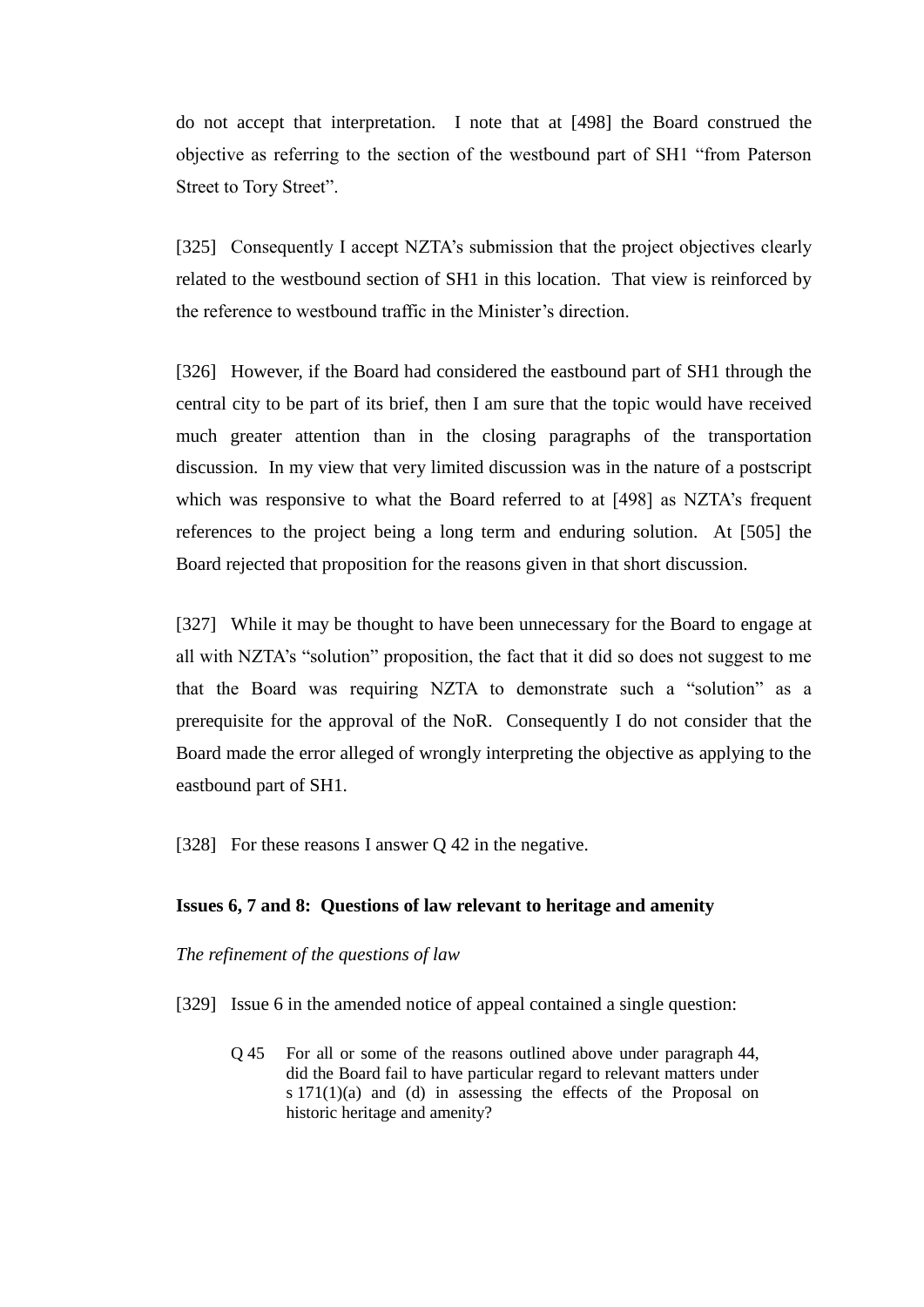[330] Paragraph 44 recited a series of alleged errors of law and para 46 listed 16 quite detailed grounds of appeal, including the contention at 46(e) that:

The Board's finding at [782]–[783] that the Proposal constitutes an inappropriate development of historic heritage in terms of s 6(f) of the Act is based on the Board's finding that the environment constitutes a heritage area.

[331] Issue 7 posed questions Q 48(a) and Q 48(b) while Issue 8 specified a single question, Q 51.

[332] Although the amended notice of appeal contained distinct Issues 6, 7 and 8, NZTA's principal written submissions stated at para 35.2 that the questions of law relevant to heritage and amenity identified in those three issues had been refined to six questions which were set out and addressed in the submissions. Those refined questions were revised still further in the memorandum of  $23$  July  $2015^{140}$  as follows:

In relation to Issue 6, we seek to refine the questions of law as outlined at para 35.2 of [NZTA's] Primary Submissions:

- [45A] When assessing the heritage or amenity effects on the environment under s 171(1), must the decision-maker do so 'through the lens' of the relevant plans under s  $171(1)(a)$  and, if relevant, s  $171(1)(d)$ documents? That is, should the effects be assessed 'through the lens' of the recognition and protection provided by those plans and/or documents?
- [45B] Further, should the Board have assessed the effects having particular regard to its finding at [1230] that the works were reasonably necessary to achieve the objectives under s  $171(1)(c)$ ?
- [45C] When there is no 'invalidity, incomplete coverage or uncertainty of meaning' in the relevant plans under s  $171(1)(a)$ , is it appropriate for a decision-maker to assess effects against s 6(f) (for historic heritage) and s 7(c) (for amenity values)?
- [45D] Did the Board correctly apply the definition of 'historic heritage' under s 2?
- [45E] What is the correct approach to the application of the test of 'inappropriateness' in s 6(f) [should the Court consider resort to Part 2 of the RMA was available to the Board in the circumstances of this case]?

<sup>140</sup> At  $[51]$  above.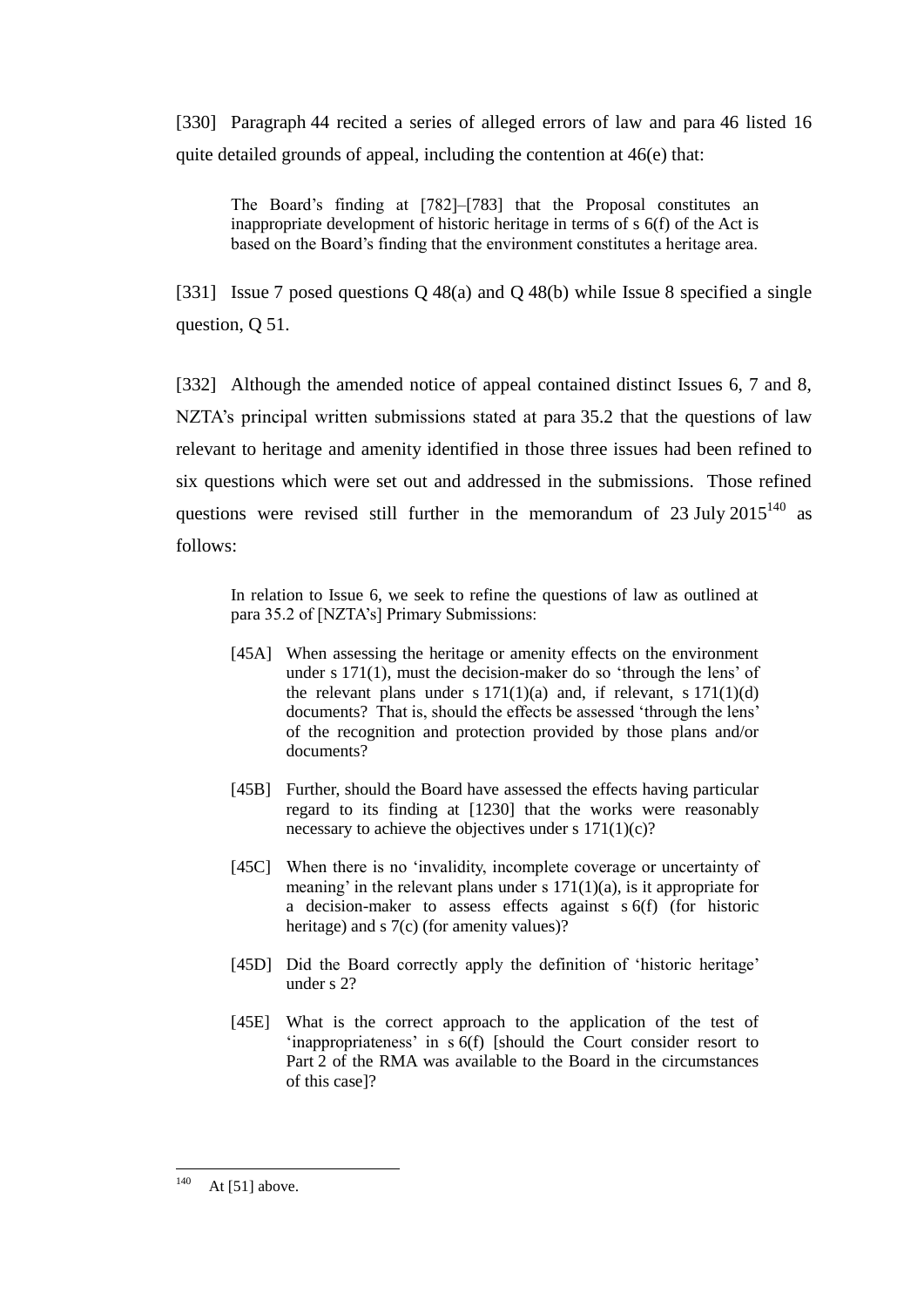*Q 45A: When assessing the heritage or amenity effects on the environment under s 171(1), must the decision-maker do so 'through the lens' of the relevant plans under s 171(1)(a) and, if relevant, s 171(1)(d) documents? That is, should the effects be assessed 'through the lens' of the recognition and protection provided by those plans and/or documents?*

[333] This question invokes NZTA's *King Salmon* argument. NZTA contends that the effects on the Project of heritage and amenity must be assessed having particular regard to the recognition and protection provided for in the Regional Policy Statement and the District Plan because those documents were prepared in accordance with and to give effect to Part 2. Consequently it argues that the correct approach to the assessment of heritage and amenity effects was:

not within the framework of Part 2, rather it is through the lens of s 171.

The nub of the respondents' rejoinder is that planning documents do not determine the outcome of a s 171 decision.<sup>141</sup>

# *The planning framework*

[334] The current Regional Policy Statement became operative in 2013 and the District Plan has been the subject of two plan changes in the last decade. Within that process new heritage items were added and the District Plan's objectives, policies and rules were amended in response to heritage becoming a matter of national importance under the RMA.

[335] The heritage items within the vicinity of the Basin Reserve and the wider bounds of the Project listed in the District Plan are:

- (a) The Museum Stand;
- (b) The Memorial Fountain;
- (c) Government House;

<sup>141</sup> At [117] above.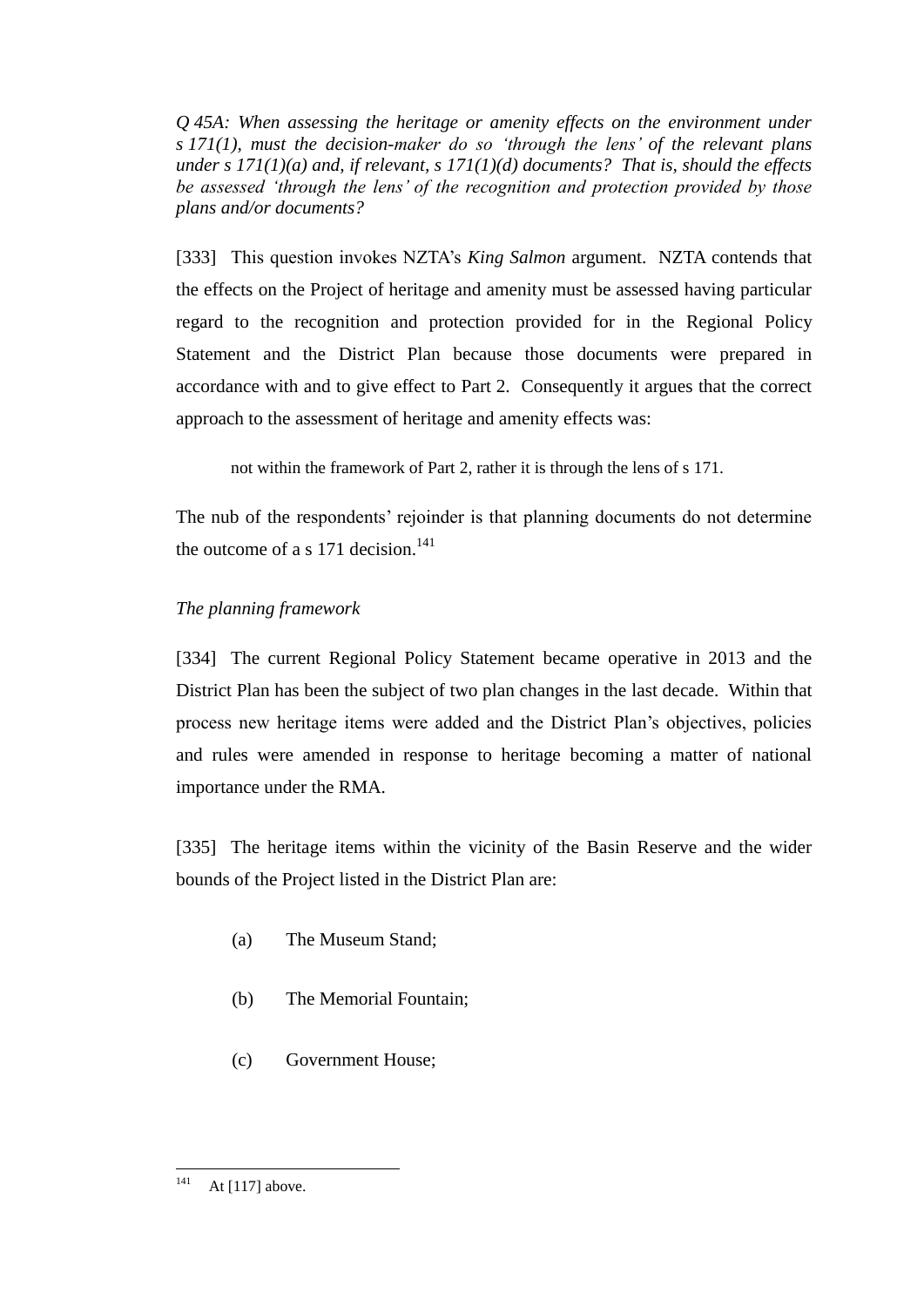- (d) Former Home of Compassion Crèche; and
- (e) The Carillon.

As Mr McMahon noted,  $142$  neither the Basin Reserve generally nor its surrounds have been recognised in the planning documents as a listed heritage item or area.

[336] The District Plan recognises and provides for the protection of historic heritage in particular ways. Policy 20.2.1.4 is to ensure that the effects of subdivision and development on the same site as any listed building or object are avoided, remedied or mitigated. Other policies are to discourage demolition or relocation and to promote conservation and sustainable use (policies 20.2.1.1 and 20.2.1.3).

## *The Board's decision*

[337] The Board suggested that in terms of heritage issues the case was somewhat unusual in that the Project did not result in the actual loss of any listed heritage fabric. However it considered that the geographical and historical context for the Project contained an unusual concentration of buildings, structures and places of heritage interest.<sup>143</sup>

[338] It recognised that the primary means for giving effect to the recognition of historic heritage is to include items of historic heritage in the District Plan under Schedule 1. However it stated that even if a place or area is not so scheduled, the requirement in s  $6(f)$  would still apply.<sup>144</sup>

[339] The Board proceeded to recognise a "wider heritage area"<sup>145</sup> which it considered could be affected by the Project, which stretched from Taranaki Street in the west through the Basin Reserve and Council Reserve areas to Government House and the Town Belt in the east.<sup>146</sup>

<sup>142</sup>  $\frac{142}{143}$  At [1603].

 $\frac{143}{144}$  At [566].

 $144$  At [556].

 $145$  At [577].

At [588].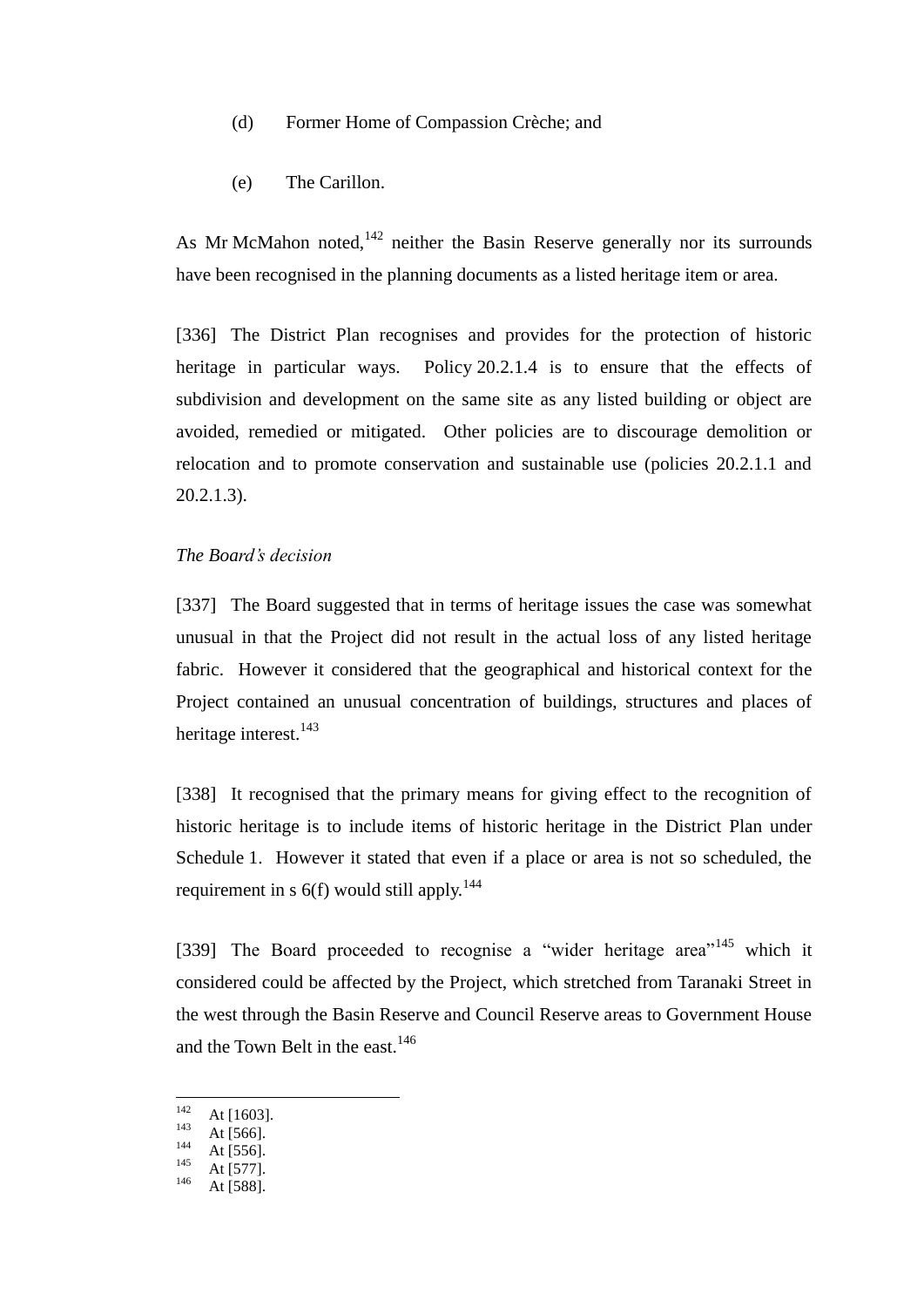[340] In its summary of findings on heritage effects across the wider heritage area of interest it said:

[757] Regarding adverse effects on historic heritage, we find that two issues stand out:

- (a) The risk to the status of the Basin Reserve as a venue for test cricket is confounded by the significance of the adverse effects on the heritage setting that arise from the mitigation required to address the risk to test-cricket status; and
- (b) The cumulative adverse effects of dominance and severance caused by the proposed transportation structure and associated mitigation structure in this sensitive heritage precinct, particularly on the northern and northeastern sectors of the Basin Reserve Historic Area setting.

[341] It is useful also to record Mr McMahon's different view on which NZTA placed emphasis:

[1600] In respect of Section 6(f), I fully accept and support that the protection of historic heritage from inappropriate development is inextricably linked with sustainable management practice. In making an overall determination on any particular proposal's ability to fit with this strategic aim, I also find that the significance of the heritage resource(s) relevant in this case must also be factored in. In this respect, the settled provisions of the District Plan provide – for me – a critical filter through which significance is defined; and, in turn through which accordance with Section  $6(f)$  can ultimately be determined.

[1601] In this respect, I reiterate that there was agreement that there is no direct adverse effect arising from the Project on any heritage items currently identified (as significant and worthy of protection) in the operative District Plan. The evidence strongly suggests, therefore, that the Project is most certainly consistent with Section 6(f) as it relates to those listed items.

[342] After discussing the District Plan, the changes made to it and the non-inclusion of the Basin Reserve and its surrounds as a listed heritage item or area, Mr McMahon said:

[1604] I am inclined, for this reason, not to afford the wider site the same significance that would otherwise be afforded to listed items. To do so would (in my view) undermine the integrity of the District Plan and the inherent effectiveness of the listing method as the primary tool to implement the District Plan's objectives and policies relating to the protection of historic heritage. This implementation role is important as it enables a process to test development against those policies and objectives which have already been deemed to be the most effective provisions to give effect to Section 6(f) and the Act's purpose.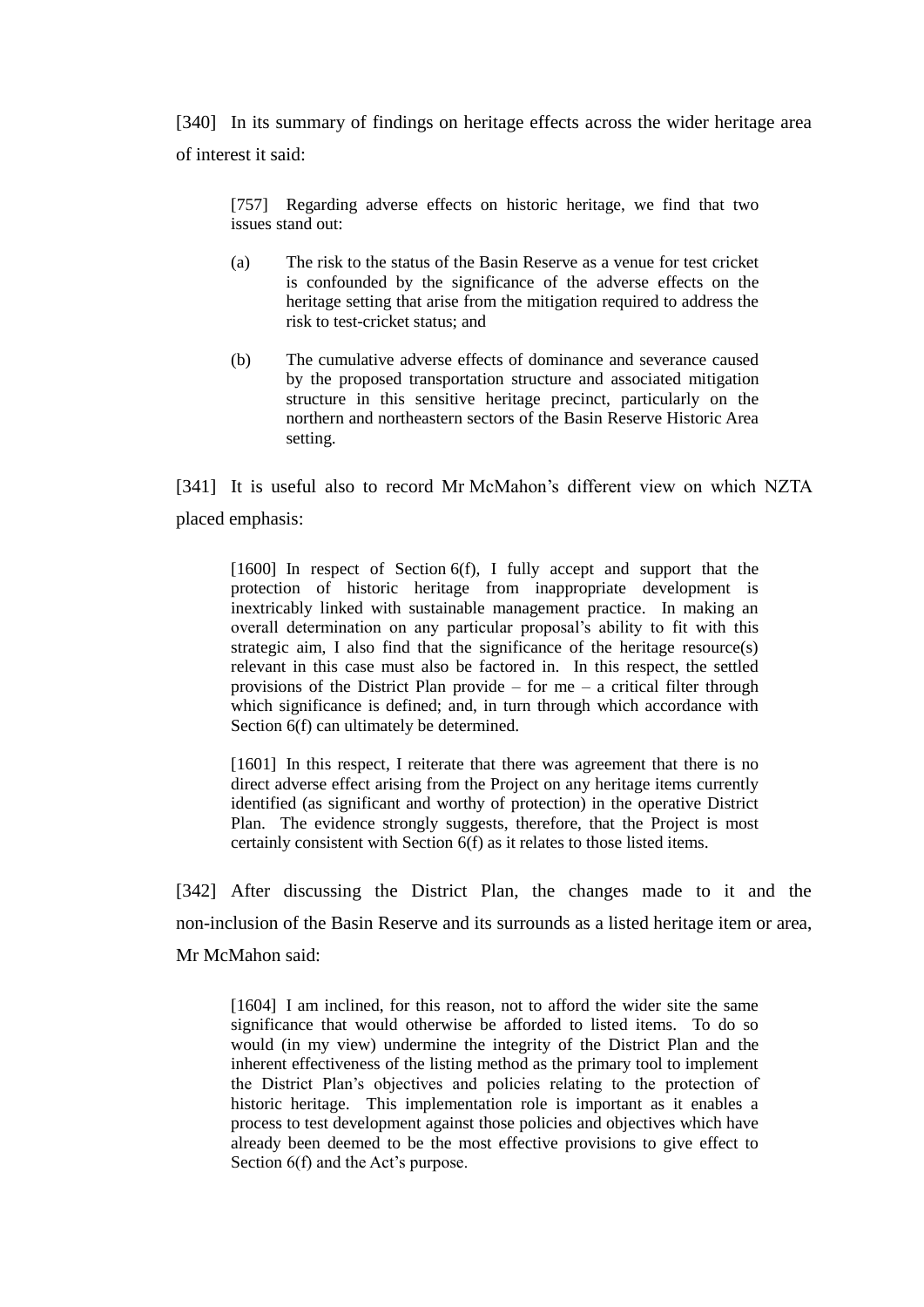He concluded that the Project did not represent inappropriate development in terms of s 6(f).

### *The parties' contentions*

[343] NZTA submitted that, particularly in light of *King Salmon*, there was no mandate for a decision-maker on either a resource consent or designation to "re-write" the District Plan, citing the Supreme Court in *Discount Brands Ltd v*  Westfield (New Zealand) Ltd:<sup>147</sup>

The district plan is key to the Act's purpose of enabling "people and communities to provide for their social, economic, and cultural well being". It is arrived at through a participatory process, including through appeal to the Environment Court. The district plan has legislative status. People and communities can order their lives under it with some assurance. A local authority is required by s 84 of the Act to observe and enforce the observance of the policy statement or plan adopted by it. A district plan is a frame within which resource consent has to be assessed.

- [344] NZTA developed that theme in this way:
	- 36.15 There is a comprehensive suite of rules and criteria in Chapters 20 and 21 by which the District Plan recognises and provides for the protection of historic heritage from inappropriate use and development. This must be assumed to be a deliberate choice, tested and confirmed by the public participatory process. It is entirely appropriate in a built up, central city environment. Not only has the Majority failed to have particular regard to these provisions when considering the effects of the Project, it has imposed a wholly different regime for the recognition and protection of unlisted historic heritage well beyond what the Plan itself does.
	- 36.16 Just as it would not have been permissible for the Board to find that any of the listed items was not a historic heritage value, nor is it open to the Board to substantially rewrite the Plan by adding items or, as in this case, whole 'precincts', which the Plan does not contemplate.
	- …
	- 36.19 [NZTA] submits that the Majority was wrong to undertake a sand-alone assessment of heritage within the Part 2 framework, as discussed above. Further, the Majority failed to have particular regard to the relevant planning documents when assessing the effects of the Project on historic heritage by finding heritage features in this location requiring protection under s 6(f); these being features

<sup>147</sup> <sup>147</sup> *Discount Brands Ltd v Westfield (New Zealand) Ltd* [2005] NZSC 17, [2005] 2 NZLR 597 at [10].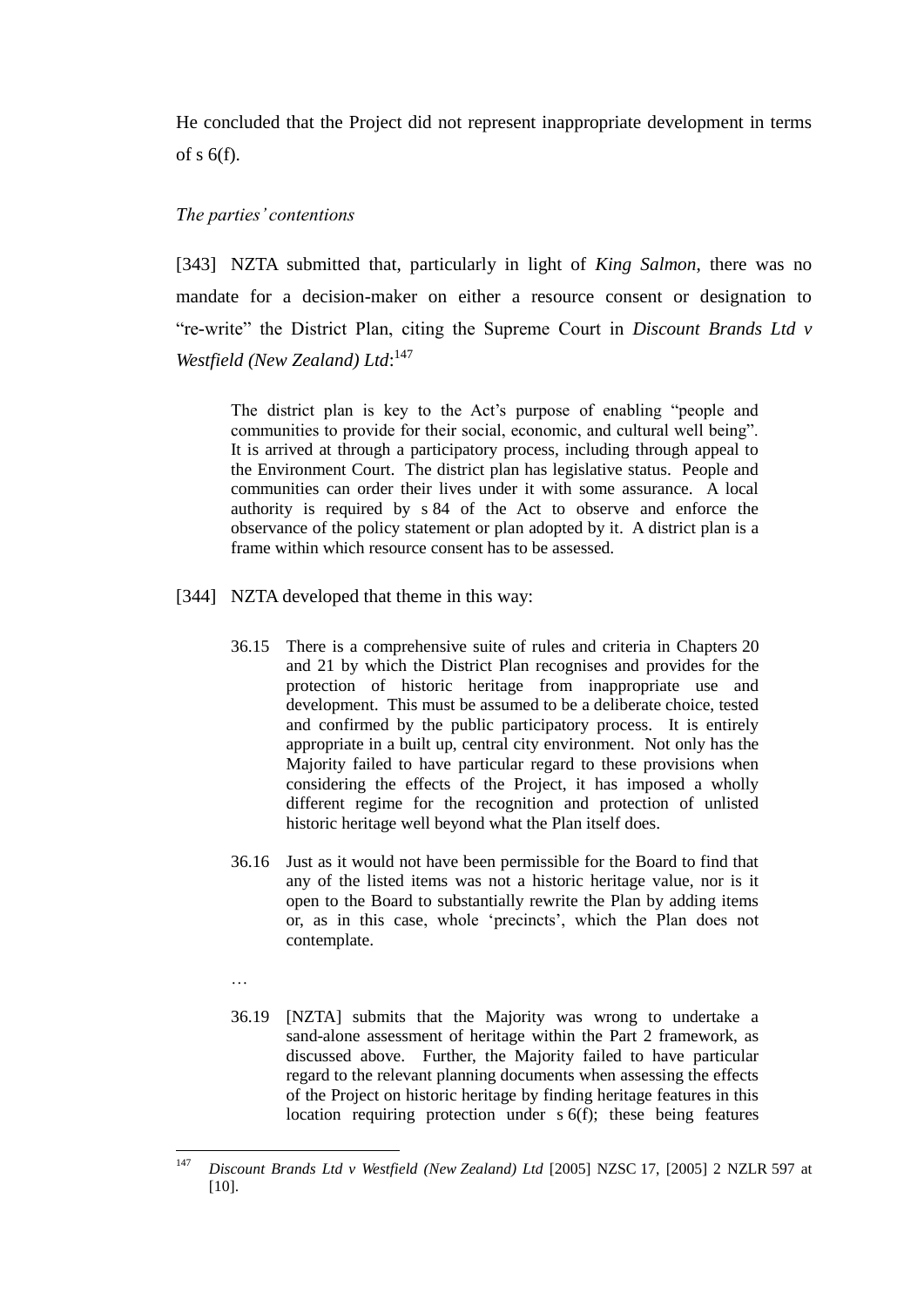beyond what the District Plan protects. This also led to the Majority finding that the Project was 'inappropriate' in relation to historic heritage without addressing that in the context of the District Plan and its regime for protection against inappropriate use and development.

[345] In his notes for oral reply Mr Casey emphasised that resort to Part 2 is only required in the case of conflict (or where a caveat applies, to which Q 45C relates). The point was made that there is no conflict between the planning documents and Part 2 and no conflict between the Project and the planning documents (including the derivative documents). It was submitted:

The Board is required (before resorting to Part 2) to first assess effects having particular regard to the (a)–(d) matters and then consider whether a conflict exists that requires resolution. A 'thoroughgoing attempt' to resolve any apparent conflict must be made. If a conflict cannot be resolved, resort to Part 2 will be required.

[346] NZTA's position derived significant support from WCC on whose behalf Ms Anderson presented a thoughtful submission confined to the Issue 6 questions. Although aligned with NZTA's position on the historic heritage issue, WCC's submissions were not partisan in nature but reflected the fact that, as creator and regulator of the District Plan, WCC has a particular interest in how the District Plan is applied and interpreted.

- [347] Key points made by WCC were:
	- The effects of allowing the requirement must be considered "through the lens" or "in light of" the s  $171(1)(a)$  to (d) matters. That means that the District Plan is a key "filter" of whether the effects that arise from a proposal are acceptable or appropriate;
	- That analysis is supported by the requirement in s 171(1) to have "particular regard" to the listed matters which include the District Plan. That is to be contrasted with the lesser obligation to "have regard to" in s 104(1), albeit that both are subject to Part 2;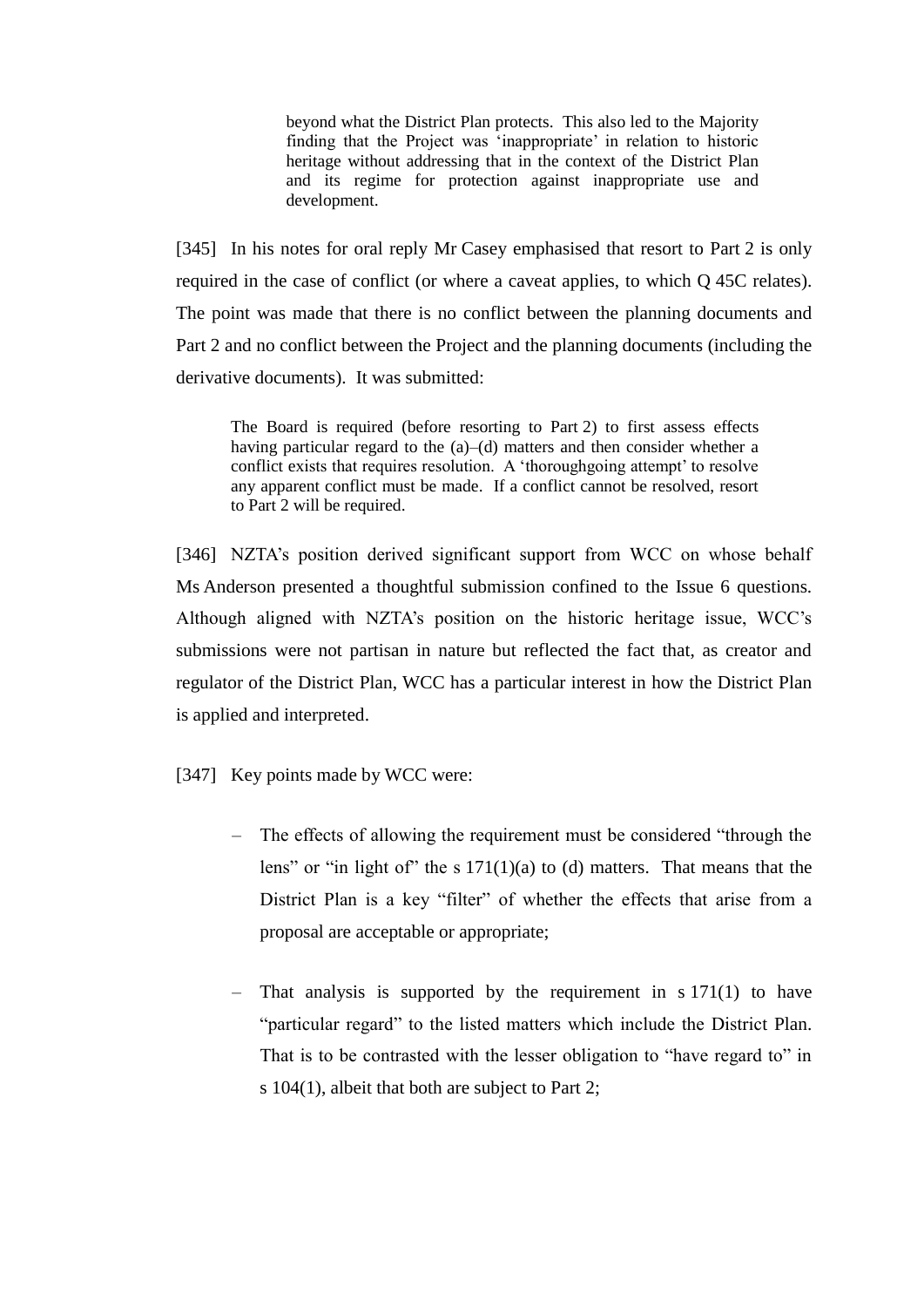- Because of the lack of recognition of the Basin Reserve in the District Plan, the Board could not resort to Part 2 as justification for its elevated treatment of unlisted heritage items and views;
- The Board erred in recognising an extended important heritage area which was inconsistent with the significance the District Plan gives to the heritage values in the area.

[348] Although, like NZTA, WCC accepted that simply because the Basin Reserve or the view along Kent and Cambridge Terraces is not listed or specifically identified in the District Plan did not mean that they were not of any heritage value or importance, nevertheless the decision-maker cannot resort to Part 2 as justification for the elevated treatment of unlisted heritage items and views.

[349] WCC's position was that the District Plan is a key basis for decision-making under the RMA and its provisions "must be applied as written". In response to my question whether the District Plan is exhaustive on the topic of historic heritage, Ms Anderson replied in the affirmative.

[350] The respondents' submissions in response were no less comprehensive. In summary they submitted:

- (a) NZTA's argument was based on an erroneous application of *King Salmon* to the present circumstances;<sup>148</sup>
- (b) the adverse effects which the Board identified at  $[757]^{149}$  were directly relevant to the inquiry not only because they were environmental effects under s 171 but also under s 149P because concerns about them were an important part of the Minister's decision to refer the proposal to the Board;
- (c) all that the Board was required to do was to have particular regard to the various plans, and it duly did so;

<sup>148</sup>  $148$  See at [117] above.

At [340] above.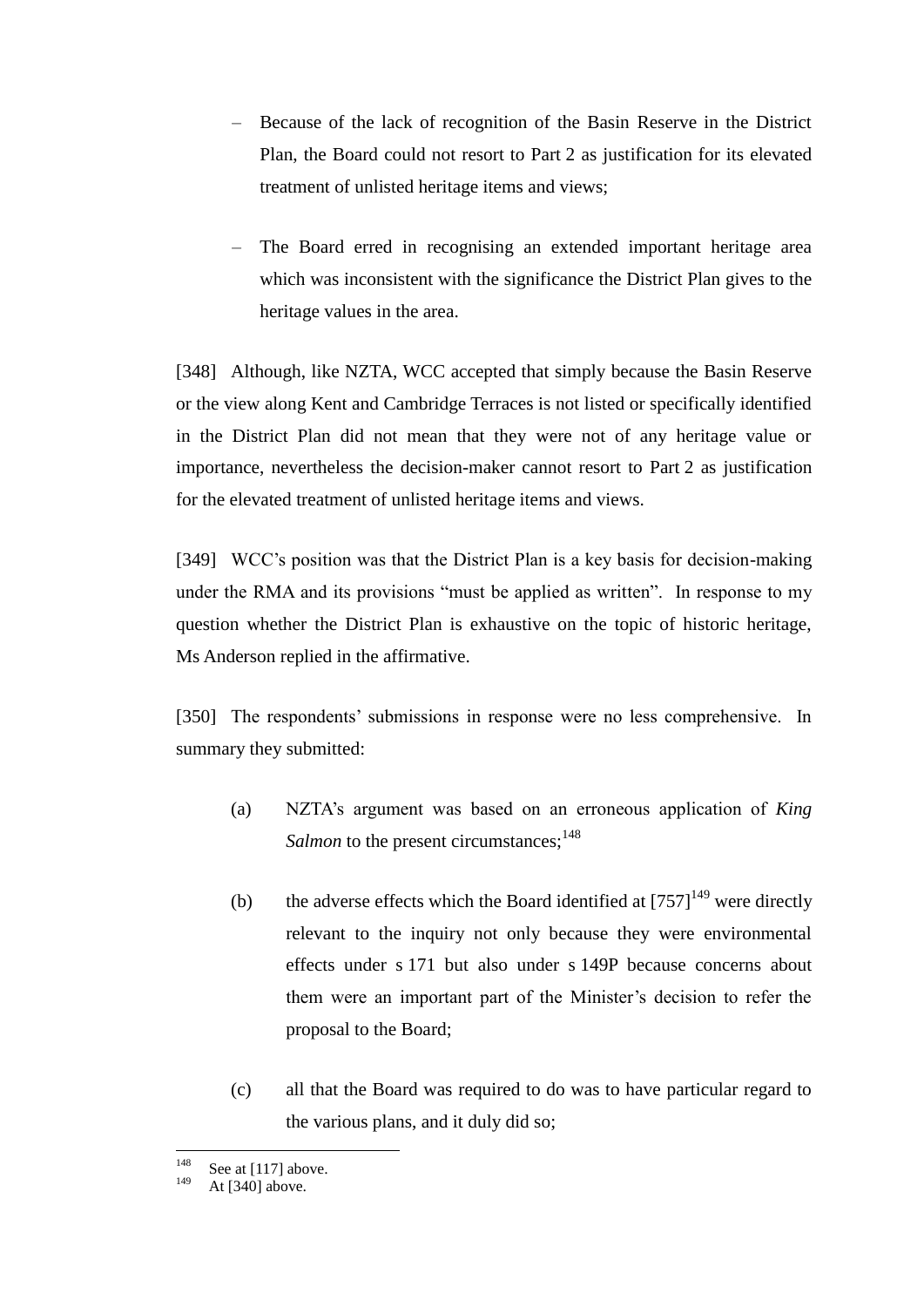(d) the Board's concern about the adverse effects was consistent with the guidelines in Part 2 to which its s 171 consideration was subject.

### *Analysis*

[351] The extensive argument which I heard convinced me that phrasing the question by reference to "through the lens" or by way of a "filter"<sup>150</sup> is more likely to confuse than to clarify.<sup>151</sup> The search for meaning inevitably invites elaboration of the theme, an example of which appeared in TAC's submissions:

… Contrary to the Appellant's submissions, s 171 the (a–d) matters do not form themselves into a combined *lens* which magnify the benefit of a proposed designation and diminish or blur its adverse effects.

I prefer to focus on the words of the statute.

[352] It is plain that the Board was required to have particular regard to inter alia the District Plan including the heritage items listed in Schedule 1. As NZTA says, it would not have been permissible for the Board to purport to find that any of the listed items was not of historic heritage value. Nor would it have been permissible for the Board to ignore them. The Board was required to consider the s  $171(1)(a)$ matters specifically and separately from other considerations.<sup>152</sup> That said, the obligation on the Board in a s 171(1) context is to have "particular regard to", not "to give effect to".

[353] How much weight the Board gives to an item to which it is required to have regard or particular regard is a matter solely for the Board in the context of an appeal that is confined to questions of law, subject of course to any *Edwards v Bairstow* challenge. The issue which I am required to decide is whether as a matter of law the Board was permitted to have regard to other areas or items of historic heritage beyond that specified by the District Plan. In other words: Is the Plan exhaustive on the topic?

<sup>150</sup>  $150$  At [341] and [347] above.

<sup>&</sup>lt;sup>151</sup> Kim Lewison *Metaphors and Legal Reasoning*, The Chancery Bar Association Lecture 2015.

See [66] above.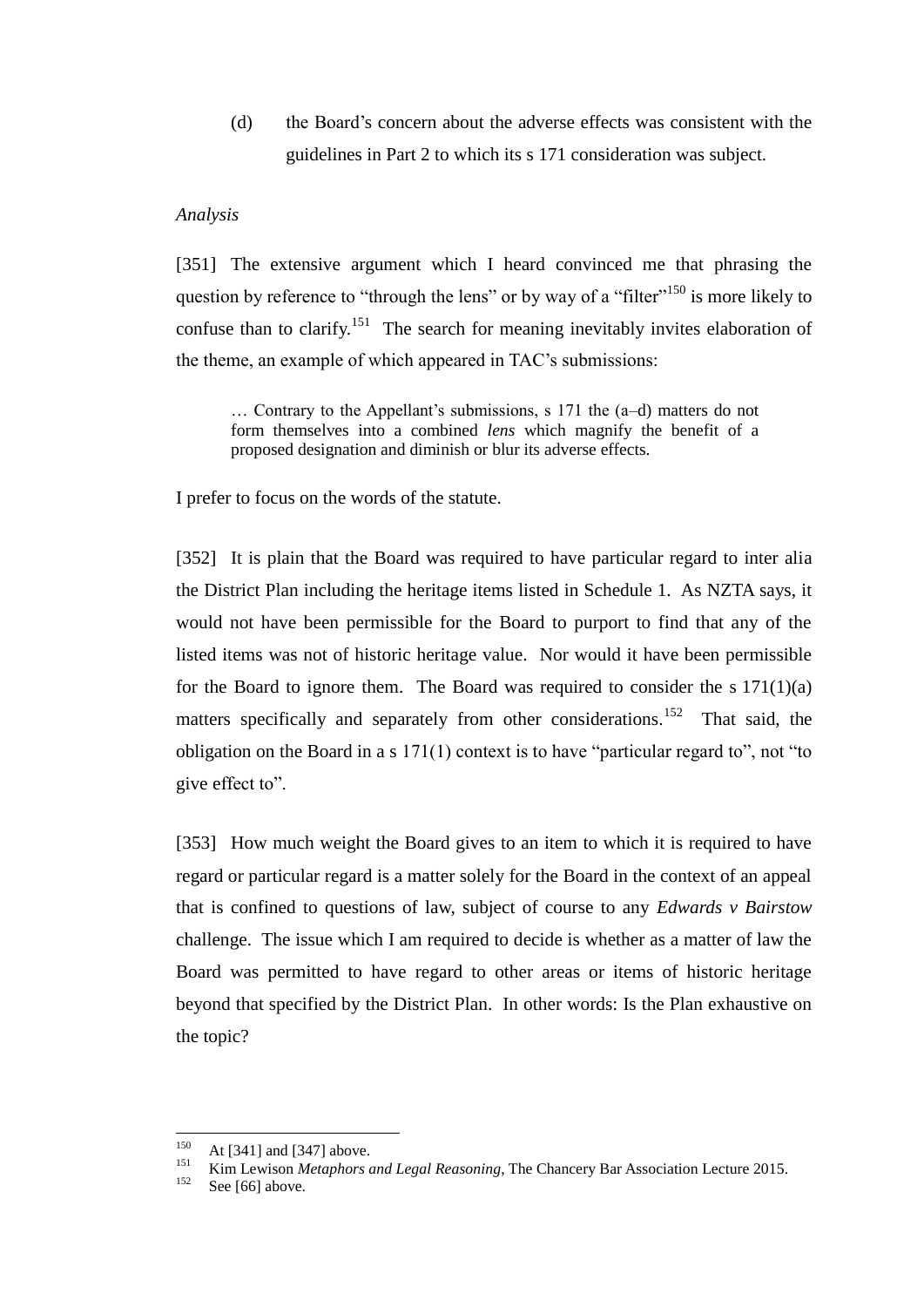[354] In my view the Board was not so confined. Its consideration of Part 2 considerations was not restricted to instances of unresolvable conflict. Provided it discharged the obligation to have particular regard to the specified matters, in pursuance of its Part 2 obligation the Board was not precluded from also taking into consideration as effects on the environment the adverse effects of the requirement on other items it identified as being of significant historic heritage. In doing so it did not inevitably fail to have particular regard to the Plan as a s 171(1)(a) matter.

[355] NZTA's submission was that the Board had imposed a wholly different regime for the recognition and protection of unlisted historic heritage that went "well beyond what the Plan itself does". However it is not the function of the Court on an appeal such as this to undertake a qualitative assessment. The question to be answered must be confined to whether the Board made an error of law in reaching its conclusion. In my view it did not do so.

*Q 45B: Further, should the Board have assessed the effects having particular regard to its finding at [1230] that the works were reasonably necessary to achieve the objectives under s 171(1)(c)?*

[356] This question was derived from ground of appeal 29(e) (in the context of Issue 3) which asserted that the Board had failed to have particular regard to the finding at [1230] that the work was reasonably necessary to achieve NZTA's objectives. The 23 July 2015 memorandum described Q 45B as a development of Q 28(b) in its application to the original Q 45.

[357] The answer to Q 45B is plainly in the affirmative. That is simply the statutory obligation.

[358] However the reality is that NZTA's contention is directed not to the nature of the obligation but to whether the obligation was in fact discharged. While such an inquiry could be pursued on a general right of appeal, I do not consider that it is properly the subject of an appeal limited to questions of law only. However, in the event that my analysis is incorrect, I make the following further observations.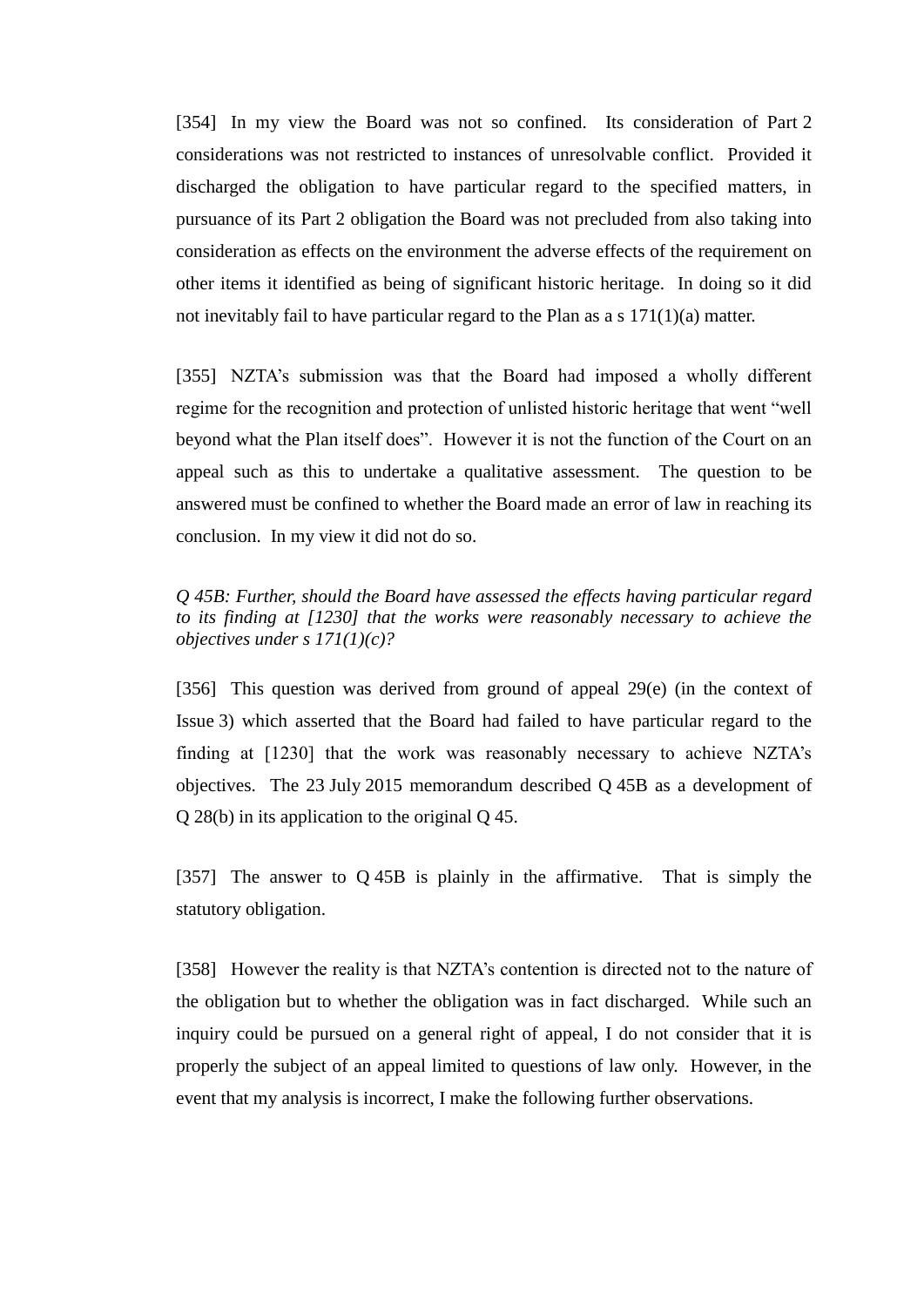[359] I apprehend that at least one of the reasons for the contention that the Board did not have "particular" regard to the finding at [1230] is that in its description of its proposed decision structure at  $[199]^{153}$  the Board did not include the word "particular" in its reference to s  $171(1)(c)$  in subpara (d).<sup>154</sup> NZTA's submissions stated that one of three noteworthy aspects of [199] was:

28.5(b) The Majority explicitly separates the s  $171(1)(b)$  and (c) considerations from the consideration of effects. That is, it says that it will consider the effects of the requirement; then consider the (b) and (c) matters separately. It does not say that it will consider the effects of the requirement, having particular regard to whether [NZTA] has adequately considered alternatives (s 171(1)(b)); or whether the designation and the work is reasonably necessary for [NZTA] to achieve its objectives (s  $171(1)(c)$ ).

[360] However it is quite apparent that the Board did have particular regard to the s  $171(1)(c)$  consideration. In addition to the discussion spanning [1217] to [1230] under the heading "Reasonably necessary for achieving objectives  $(s\ 171(1)(c))$ ", the Board touched again on the issue of [1277] to [1278] and implicitly in the course of its ultimate conclusion at [1317].

*Q 45C: When there is no 'invalidity, incomplete coverage or uncertainty of meaning' in the relevant plans under s 171(1)(a), is it appropriate for a decision-maker to assess effects against s 6(f) (for historic heritage) and s 7(c) (for amenity values)?*

[361] This question also invokes NZTA's *King Salmon* argument. In essence it asks whether it is appropriate to address Part 2 considerations in the absence of one of the three caveats explained in *King Salmon*, <sup>155</sup> namely:

- (a) if the relevant plan is invalid;
- (b) if the relevant plan does not "cover the field";
- (c) if there are uncertainties as to the meaning of the particular policies in the plan.

<sup>153</sup>  $153$  At [77] above.

<sup>&</sup>lt;sup>154</sup> The same is true in relation to the reference to s 171(1)(b) in subpara (c).<br><sup>155</sup> King Salman, above n 26 at <sup>[99]</sup>

King Salmon, above n 26, at [88].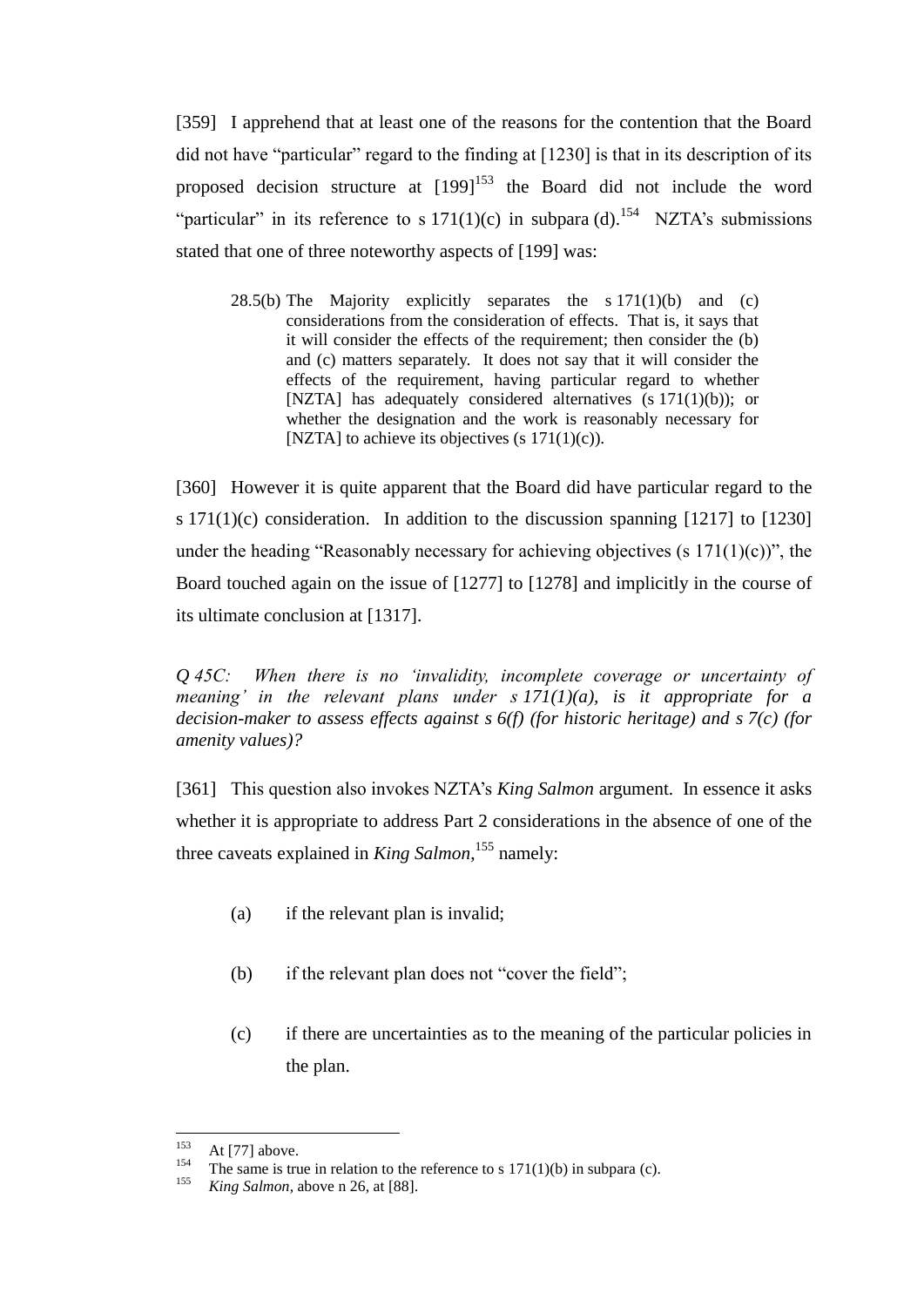[362] WCC supported NZTA's case on this point, submitting that the key findings in *King Salmon* at [84]–[85] were as applicable to District Plans as to Regional Plans. It contended that *King Salmon* removed the ability for a decision-maker to have recourse to Part 2 when giving effect to or interpreting a plan unless one of the three specific caveats applied. This, it was said, was significantly different from the previous treatment of Part 2 as the "engine room"<sup>156</sup> of the RMA. Its submissions also explained why the second and third caveats were not of application in this case.

[363] I am unable to accept that submission. The role of the caveats identified in *King Salmon* was to address the situation where there was, what one might describe generically as, some inadequacy in the plan. The caveats accordingly qualified the obligation to give effect to such an inadequate plan and preserved the avenue of reference back to Part 2 which the "give effect to" formula had removed.

[364] As explained earlier, the manner of recourse to Part 2 in the context of s 171 (and other sections stated to be "subject to Part 2") is not limited in the manner described in *King Salmon*. 157 Of course the three caveats may still have application in relation to inadequate plans so far as concerns the obligation to have particular regard to them.

[365] I have some reservation about the formulation of the question so far as it incorporates the word "appropriate". As the Supreme Court remarked in *King*  Salmon,<sup>158</sup> the scope of that word is heavily affected by context. I tend to think that the words "permissible" or "legitimate" would have been preferable.

[366] However, assuming that the consideration of an application under s 171 does in fact engage historic heritage or amenity values, for the reasons above the answer to Q 45C is in the affirmative.

<sup>156</sup> <sup>156</sup> *Auckland City Council v John Woolley Trust*, above n 54; see also [111] above.

<sup>&</sup>lt;sup>157</sup> At [85] in [113] above.

*King Salmon*, above n 26, at [100].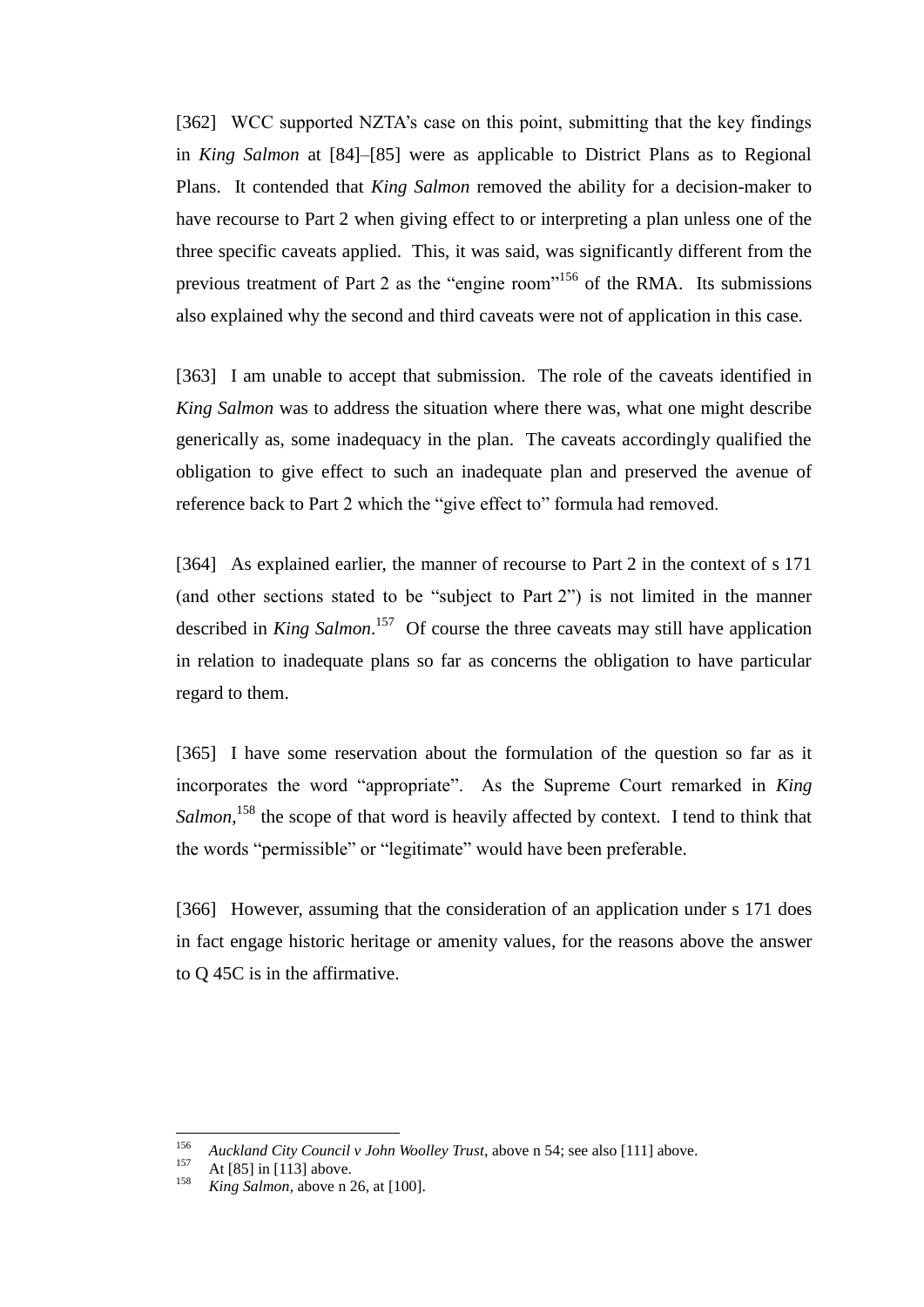[367] One of the matters of national importance listed in s 6 as (f) is the protection of historic heritage from inappropriate subdivision, use and development. "Historic heritage" is defined in s 2 of the RMA as follows:

### **historic heritage**–

- (a) means those natural and physical resources that contribute to an understanding and appreciation of New Zealand's history and cultures, deriving from any of the following qualities:
	- (i) archaeological:
	- (ii) architectural:
	- (iii) cultural:
	- (iv) historic:
	- (v) scientific:
	- (vi) technological; and
- (b) includes–
	- (i) historic sites, structures, places, and areas; and
	- (ii) archaeological sites; and
	- (iii) sites of significance to Māori, including wāhi tapu; and
	- (iv) surroundings associated with the natural and physical resources.

[368] The nature of the Board's alleged error in its interpretation of s 2 was described in ground of appeal 40(c) as follows:

The Board wrongly applied paragraph (b)(iv) of the definition of 'historic heritage' in s 2 of the Act and thereby extended its consideration beyond the surroundings associated with the natural and physical resources constituting the historic heritage within the project area (being the Basin Reserve and listed heritage items) to conclude that the wider setting to those resources was of itself a heritage area.

#### *The parties' contentions*

- [369] NZTA's primary written submissions developed the argument in this way:
	- 37.3 While the definition includes 'historic' places and areas it does not specifically provide for heritage precincts or landscapes. The fact that there may be a collection of heritage items within the locality does not make it an historic place or area, unless that locality is a place or area of historic significance in its own right. As a matter of law it was not open to the Majority to conclude that the wider Project area is a heritage precinct/landscape.
	- 37.4 By establishing a heritage precinct at this location, the Majority has developed a heritage landscape construct which it found stretches from Taranaki Street in the west through the Basin Reserve and Canal Reserve areas to Government House and the Town Belt in the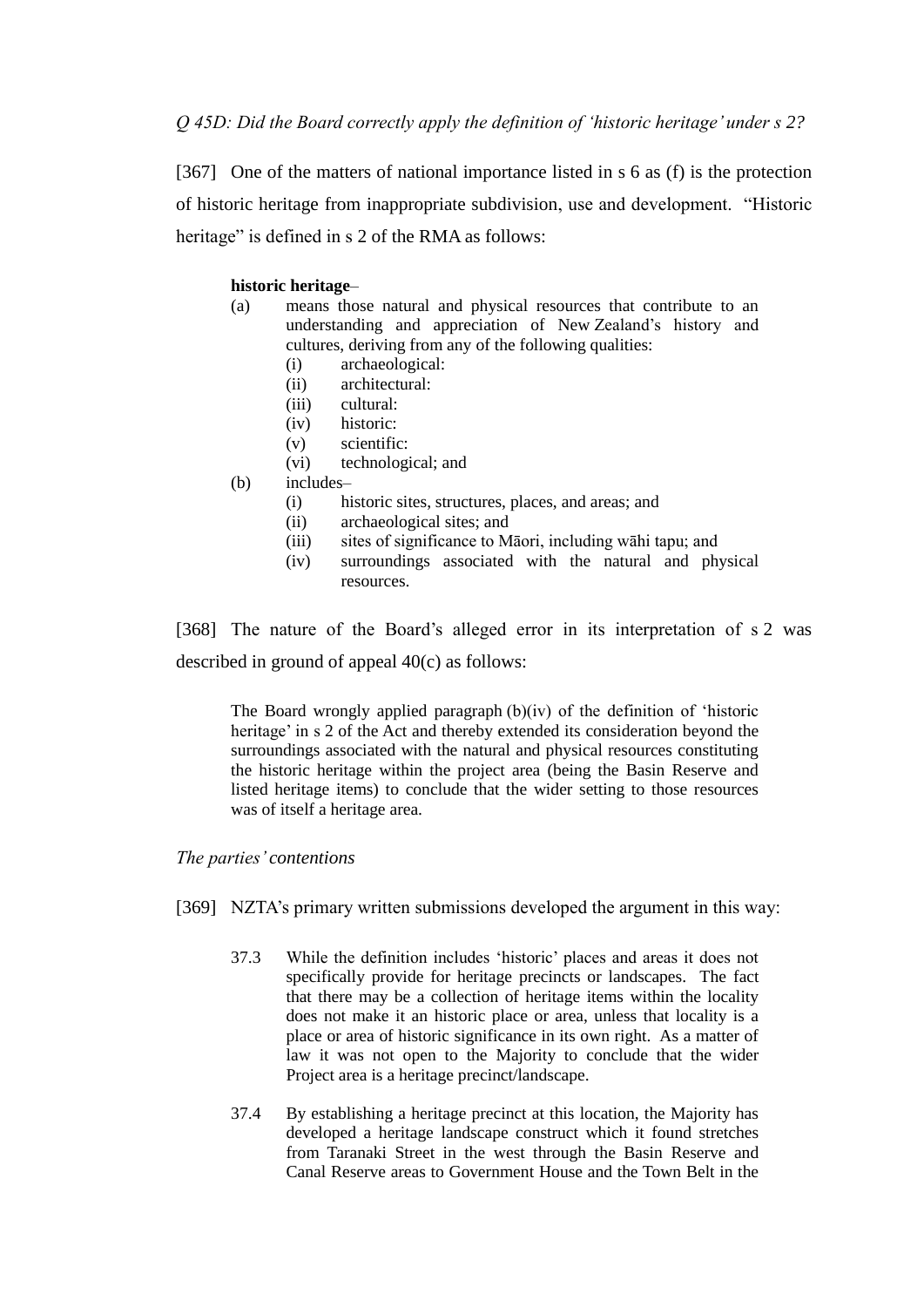east and applied it to the wider Project site. It did so on the basis that there is an unusual concentration of heritage buildings, sites and places at this location, such that the Project is contained within what it describes as an important heritage area.

37.5 By establishing a heritage landscape of this scale in this location, the Majority has purported to confer s 6(f) protection over the entire landscape rather than the particular heritage items within it. This level of protection is not provided for in the District Plan which, as noted, protects scheduled sites and features while ensuring that the diversity of development provided for within the planning framework relevant to this location is not constrained.

[370] NZTA acknowledged that the Environment Court in *Waiareka Valley Preservation Society Inc v Waitaki District Council*<sup>159</sup> had been satisfied that a purposive interpretation of s 6(f) enabled that provision to describe a collection of historic sites, places or areas as a heritage landscape and had concluded that the nomenclature 'landscape' could easily be substituted by 'area' or 'surrounds', depending on the particular context.

[371] However NZTA noted that the Court has since expressed considerable caution regarding the extension of (b)(i) of the definition to include a collection of historic sites, places or areas as a "heritage landscape". In *Maniototo Environment*  Society Inc v Central Otago District Council,<sup>160</sup> the Environment Court noted that such usage:

… may be dangerous under the RMA where the word "landscape" is used only in s 6(b). Further, the concept of a landscape includes heritage values, so there is a danger of double-counting as well as of confusion if the word "landscape" is used generally in respect of section 6(f) of the Act.

Similarly in *Gavin H Wallace Ltd v Auckland Council*<sup>161</sup> the Court also expressed caution over the use of the term and its inclusion in the lexicon of the RMA.

[372] Consequently NZTA submitted, having regard to the definition of "historic heritage", the case law and the District Plan, that the RMA does not envisage protection being extended under s 6(f) to a central city urban landscape of the scale

<sup>159</sup> <sup>159</sup> *Waiareka Valley Preservation Society Inc v Waitaki District Council* EnvC Christchurch C058/2009, 13 August 2009 at [230]–[231].

<sup>160</sup> *Maniototo Environment Society Inc v Central Otago District Council* EnvC Christchurch 103/09, 28 October 2009 at [208].

<sup>161</sup> *Gavin H Wallace Ltd v Auckland Council* [2012] NZEnvC 120 at [66]–[67].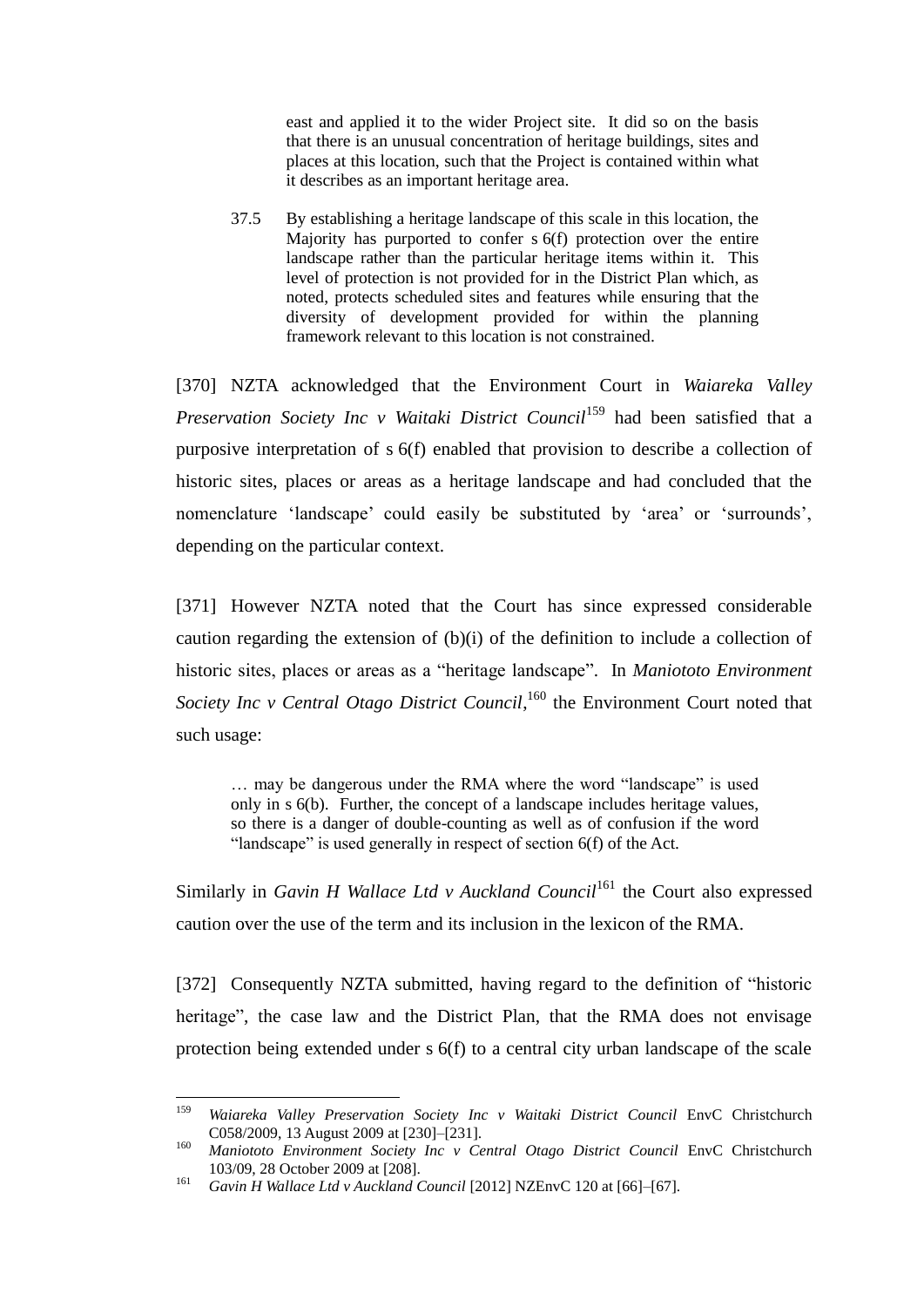determined by the Board. To do so would result in all activities within that location being "effectively trapped" within a special heritage landscape thereby "locking up" future urban development contemplated by the planning framework.

[373] In brief summary the respondents submitted that:

- (a) the definition of "historic heritage" is broad and explicitly "includes" historic sites, structures, place and areas as well as surroundings associated with physical resources;
- (b) NZTA's interpretation is unduly narrow and at odds with the text and purpose of the RMA;
- (c) the Board examined whether there was an area of historic heritage, as the definition permits, but NZTA wrongly suggests that the Board concluded that there was some formal heritage precinct or landscape.

# *Analysis*

[374] The competing perspectives in the contest before the Board are captured in the following paragraphs:

[614] Some heritage experts have chosen to focus their assessments on individual heritage items, particularly listed or registered items, while others give attention to considerations of heritage setting as well. With reference to terminology, this is partly a distinction between *built heritage* and *historic heritage*.

…

[616] The Assessment of Environmental Effects prepared by [NZTA] refers explicitly to *Built Heritage* as the title for Section 26 of the document, and Technical Report 12 is similarly entitled *Assessments of Effects on Built Heritage*. [NZTA's] closing submissions confirmed this thematic focus.

…

[617] ... The City Council's closing submissions made no reference at all to section 6(f) of the RMA, nor to *historic heritage*, choosing rather to focus on issues related specifically to listed or registered heritage items.

…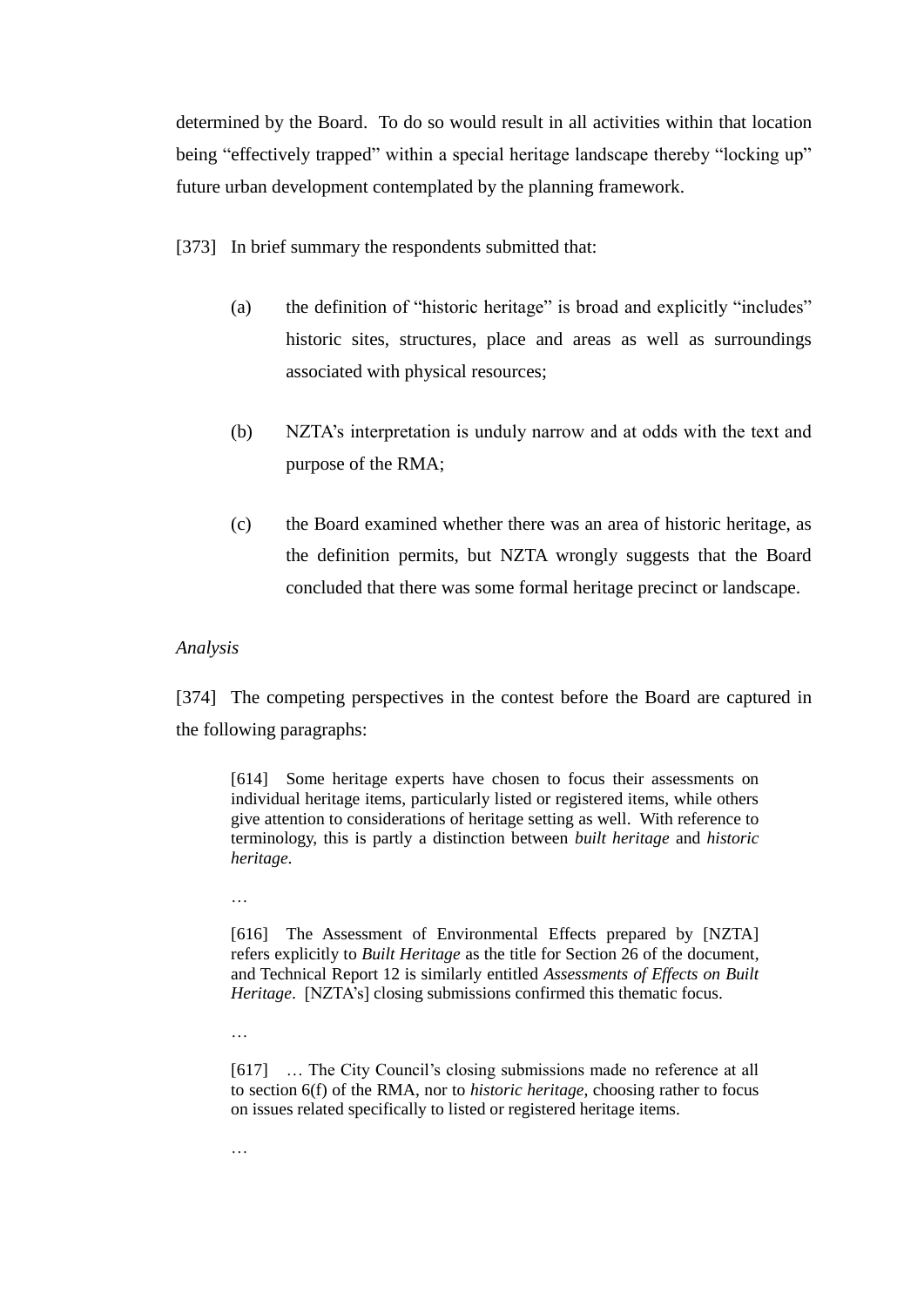[622] Mr Milne, in his closing submissions, made numerous references to *historic heritage* and argued explicitly that the focus of [NZTA's] case on heritage matters *was wrongly limited to built heritage*. Mr Bennion, in his closing submissions, having cited explicitly the relevant RMA sections, similarly made numerous references to *historic heritage* and argued for the proper recognition of *setting* when assessing effects on historic heritage.

[375] As earlier noted,<sup>162</sup> while the Board recognised the District Plan as the primary means of giving effect to the recognition of historic heritage, it proceeded on the basis that even if a place or area was not scheduled s 6(f) still applied.

[376] There are a number of reasons why it is not easy to attribute to the Board a particular interpretation of the definition of "historic heritage" in s 2. First, the Board's discussion under the heading "Heritage, Cultural and Archaeological" is extensive, spanning [535] to [783], and the evidence is exhaustively analysed. That said, within that thorough review there are certainly references to precincts and landscapes, which are the focus of NZTA's submission.

[377] Secondly, the protection of particular sites or areas is not confined to the District Plan. Although the Basin Reserve is not included in the schedule to the Plan, it is registered as an historic area under the Heritage New Zealand Pouhere Taonga Act 2014.<sup>163</sup> Similarly the Board viewed the fact of the creation of the National War Memorial Park under its own empowering legislation<sup>164</sup> as an indicator of its national significance.

[378] Thirdly, the mosaic which the Board was required to consider was augmented by the Minister's reasons for direction to which the Board was directed by s 149P(1)(a) to have regard. Relevant to the issue of historic heritage those reasons stated:

The proposal is adjacent to and partially within the Basin Reserve Historic Area and international test cricket ground; in the vicinity of other historic places including the former Home of Compassion Crèche, the former Mount Cook Police Station, Government House and the former National Art Gallery and Dominion Museum; and is adjacent to

<sup>162</sup>  $162 \text{ At } [338] \text{ above.}$ 

<sup>163</sup> At [562]. The definition of "historic area" in s 6 means an area of land that contains an inter-related group of historic places and forms part of the historical and cultural heritage of New Zealand.

<sup>164</sup> National War Memorial Park (Pukeahu) Empowering Act 2012.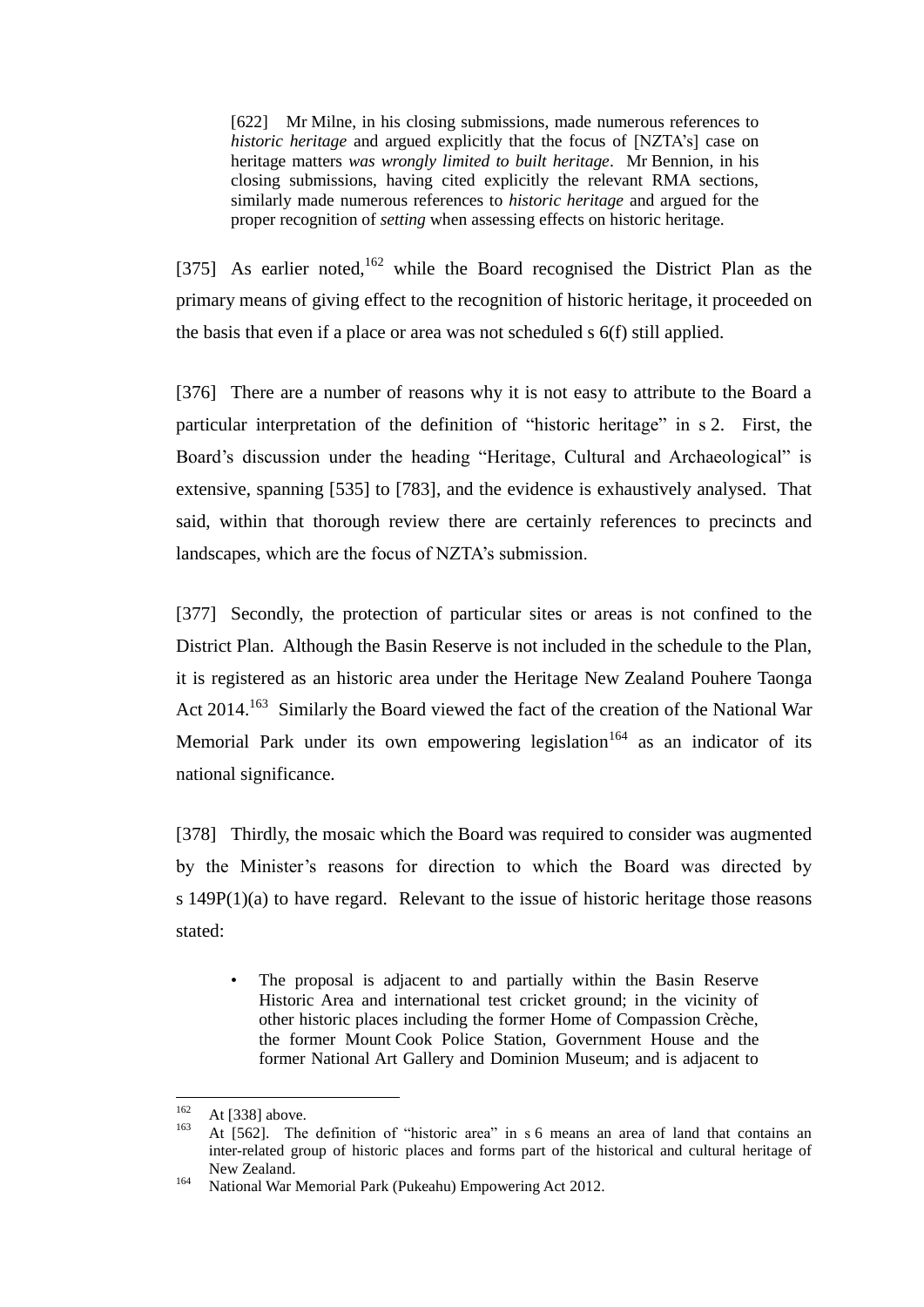the National War Memorial Park (Pukeahu). The proposal is likely to affect recreational, memorial, and heritage values associated with this area of national significance (including associated structures, features and places) which contribute to New Zealand's national identity.

[379] There is force in the respondents' submission that it is difficult to see how the Board could have complied with its obligation to have regard to the reasons of the Minister in referring the proposal to it without taking the approach it did to the "area" of historic heritage.

[380] Indeed one of the instances of the Board's use of "precinct" was with reference to three of those places of importance when, in relation to an anticipated Anzac Day centenary celebration, it said:<sup>165</sup>

Such an event would clearly link the NWM Park, the Basin Reserve, and Government House – covering the entire precinct we have described.

[381] In seeking to identify from the Board's broad review the interpretation which the Board placed on s 2, there are three paragraphs which I consider are particularly instructive:

[557] The protection given by Section 6(f) extends to the curtilage of the heritage item and the surrounding area that is significant for retaining and interpreting the heritage significance of the heritage item. This may include the land on which a heritage building is sited, its precincts and the relationship of the heritage item with its built context and other surroundings.

…

[615] In defining *historic heritage*, the RMA makes a clear distinction between historic sites and historic heritage. At their conferencing, the experts drew attention to *the definition of historic heritage in the RMA – which includes (b)(iv) surroundings associated with the natural and physical (historic heritage) resources.*

…

[623] We agree that we are obliged to consider the effects on historic heritage and that historic heritage includes not only built heritage but the surroundings and setting in which the built heritage exists. In our view, the explicit focus of [NZTA], Wellington City Council and Heritage NZ heritage assessments on *built heritage*, as distinct from *historic heritage*, unduly limited the scope of those assessments.

<sup>165</sup> At [589].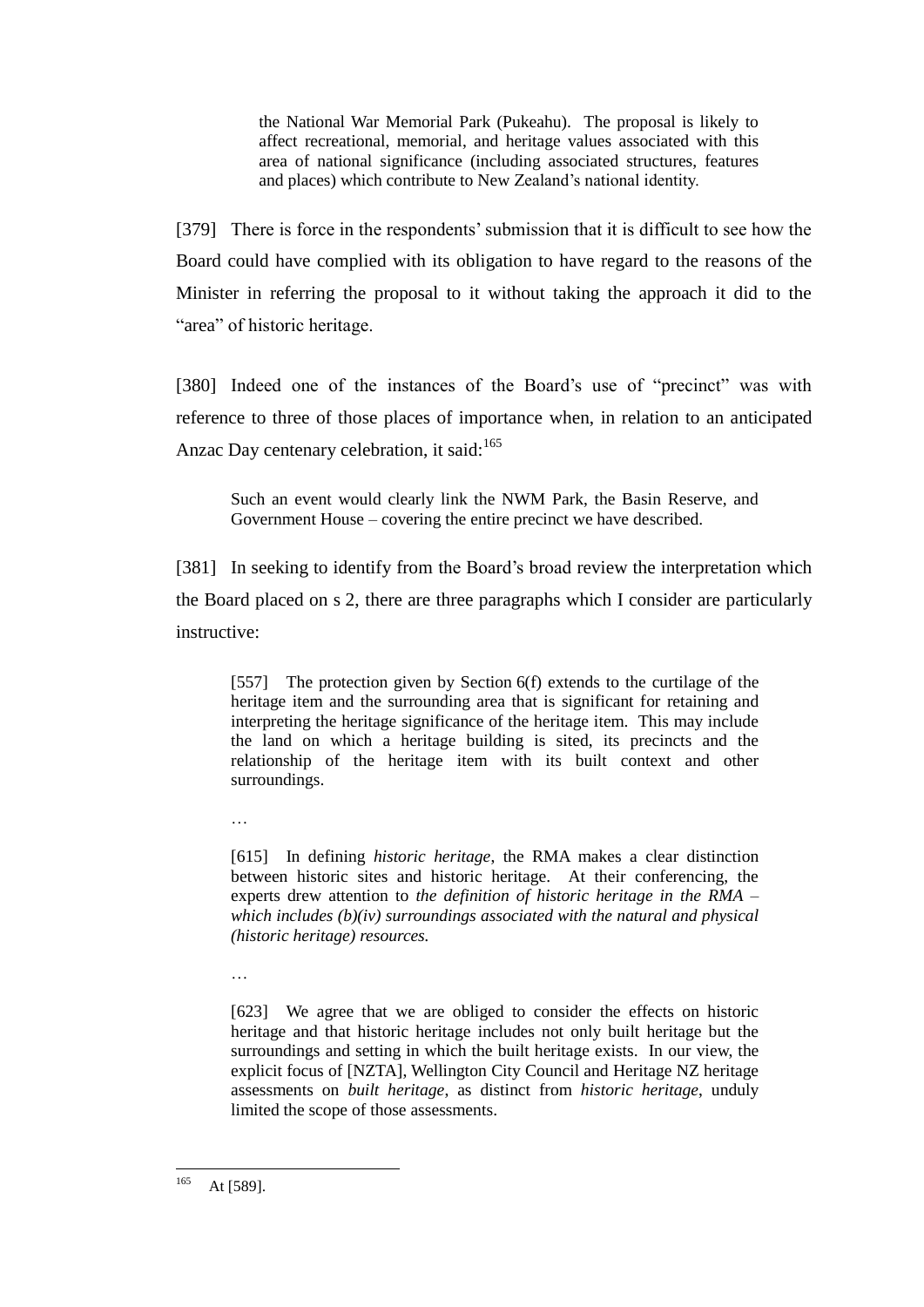The third of those paragraphs represented the Board's conclusion on the competing contentions in the extracts at [374] above.

[382] While for the reasons in [376] to [379] above Q 45D has proved to be one of the more difficult issues in the case, my conclusion is that there was no error in the Board's interpretation of the definition of "historic heritage". I do not accept NZTA's submission that in its application of the definition the Board "went well beyond the surrounds and setting of historic heritage".<sup>166</sup>

[383] NZTA's submissions further argued that if s 6(f) protection as found by the Board was unobjectionable, then the Board had erred in law "by applying this concept to the Project area without any methodology being identified or followed on which to base such a significant finding". I do not address that submission because I do not consider that it involves either a question of law or an issue sufficiently connected to Q 45D.

*Q 45E: What is the correct approach to the application of the test of 'inappropriateness' in s 6(f) [should the Court consider resort to Part 2 of the RMA was available to the Board in the circumstances of this case]?*

[384] The bracketed words in the question reflect the fact that this question is conditional upon an affirmative answer to Q 45C and a rejection of NZTA's argument that it was not appropriate for the Board to assess historic heritage under Part 2.

[385] NZTA's argument in summary form was:

- (a) prior to *King Salmon*, "inappropriate" in the context of s 6 was understood as having a wider meaning than "unnecessary" and was to be considered on a case by case basis;
- (b) *King Salmon* held that the former approach did not accurately reflect the proper relationship between ss 5 and 6;

<sup>166</sup> See [757] in [340] above.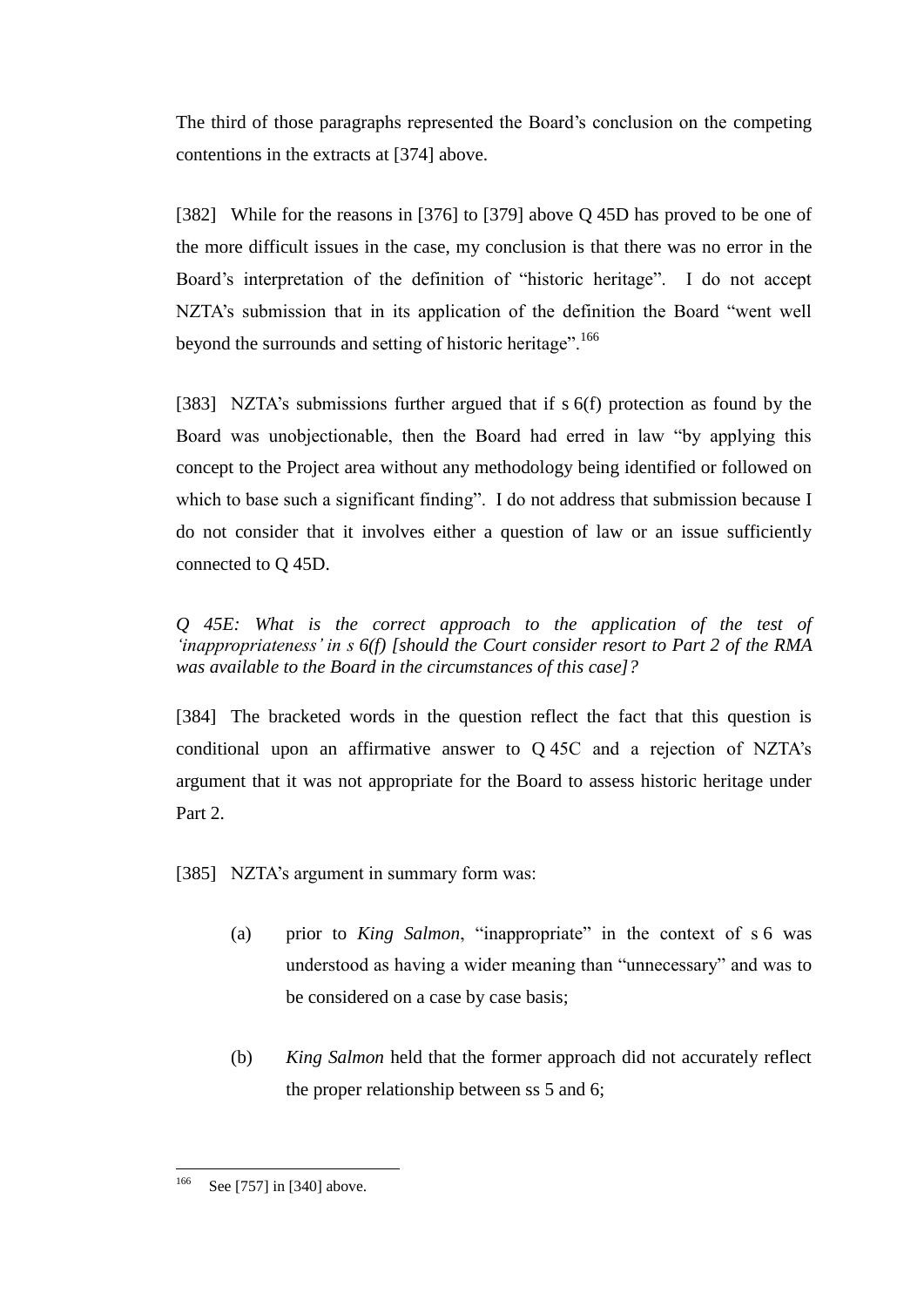- (c) *King Salmon* held that "inappropriateness" is heavily affected by context and that the standard relates back to the attributes to be preserved or protected rather than the activity proposed;
- (d) *King Salmon* also gave a clear direction that it is the relevant planning documents that provide the basis for decision-making under the RMA. This includes a decision-maker's evaluation of "inappropriateness" in the context of s 6.

# [386] Consequently NZTA submitted:

38.6 … Therefore, in the absence of any allegation of invalidity, incomplete coverage or uncertainty of meaning; a decision-maker is required to assess s 6(f) matters as particularised by the relevant planning documents before them, from National Policy Statements down to district plans.

38.7 Even if the Majority was right to go beyond the District Plan in determining what constituted historic heritage, it should still have assessed what was appropriate by having particular regard to the scale and nature of the protection conferred by the District Plan. It did not do so.

[387] Mr Palmer raised the objection that this argument did not appear in the amended notice of appeal. However in my view the proposition advanced is in essence a variation on the theme reflected in Q 45A and Q 45C, in particular the "through the lens" argument.

[388] I first note that the Board explicitly recognised the guidance of *King Salmon* on the meaning of "inappropriate" in  $s \, 6(f)$ :

[558] Importantly, for this matter, we are guided by the Supreme Court in *King Salmon* as to the application of the word *inappropriate* as it is used in Section 6(f). Where the term inappropriate is used in the context of protecting historic heritage, the natural meaning is that inappropriateness should be assessed by reference to what it is that is being protected. That is, within the context of the heritage elements that exist within and around the Basin Reserve area, their value and the effects of the project on those values.

[389] In support of its conclusion at [783] that the Project was not consistent with s 6(f) the Board said:

[780] Our overall evaluation is not simply a matter of considering effects on listed heritage items or confining our evaluation to a consideration only of the loss or restoration of heritage fabric, although such historic heritage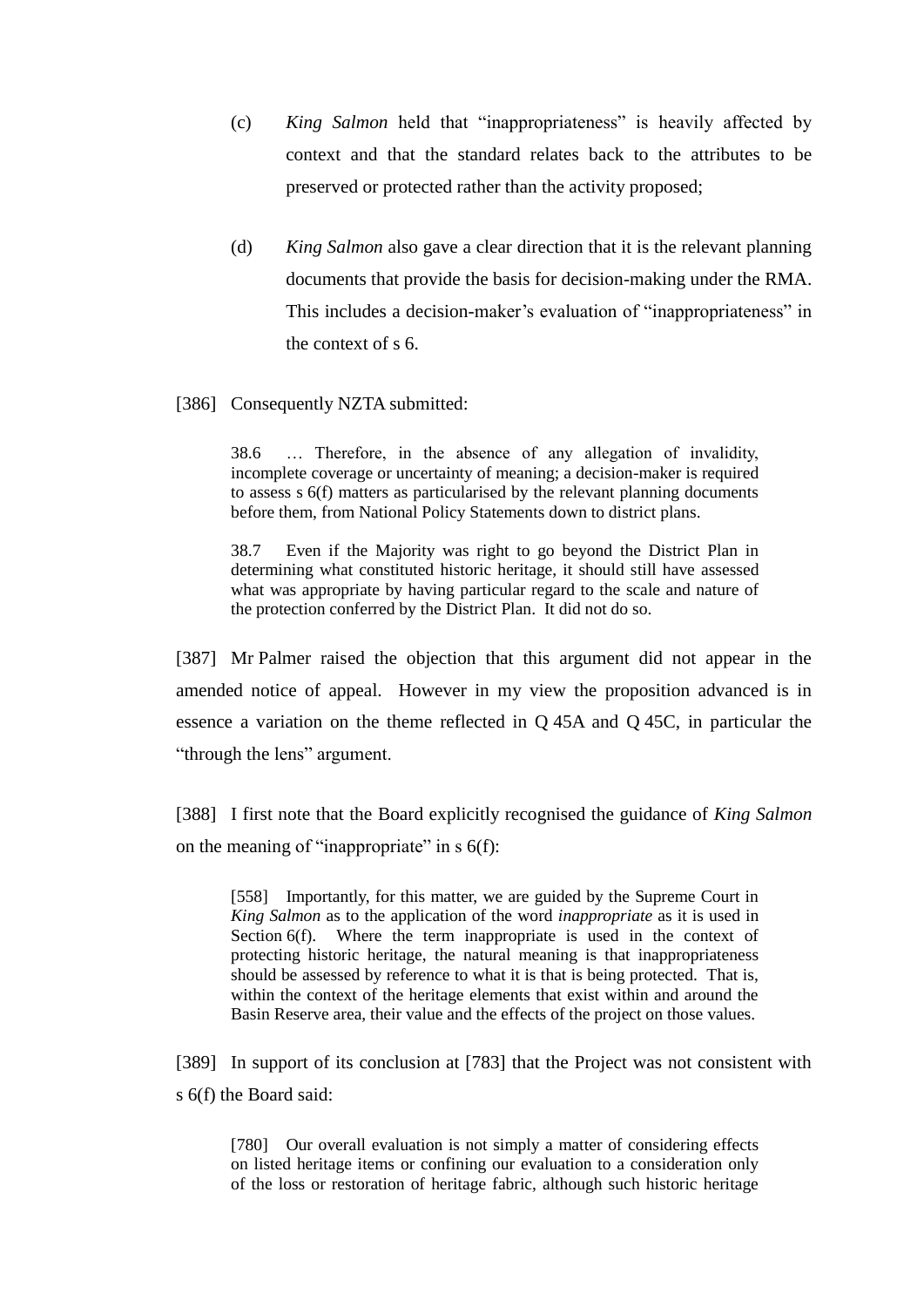effects are part of the cumulative picture. We must consider the character and significance of the whole wider heritage area and the appropriateness of such a structure within it.

[781] We noted in our introduction to this section that the common theme in the relevant statutory documents – the RMA, Regional Policy Statement and District Plan – is to protect heritage from inappropriate use and development. We concluded in our findings from the sub-area analysis reported earlier in this decision two important issues: the inherent conflict in mitigating adverse effects, and the cumulative adverse effects of severance within the heritage setting. It appears to us that those conclusions align clearly with the final assessment of Mr Salmond on *appropriateness* and the findings of Ms Poff from her Part 2 assessment.

[782] Consequently, we find that the evidence of historic heritage supports the conclusion that the Project before us constitutes an inappropriate development within this significant heritage area of the city.

[390] It is apparent in my view from [781] and a number of other paragraphs that the Board did have particular regard to the District Plan and other relevant documents. NZTA's complaint is with the Board's ultimate conclusion, as reflected in the submission:

38.8 … the Majority should have concluded that, because there was no direct adverse effect arising from the Project on any heritage items identified as significant and worthy of protection in the District Plan, the Project is consistent with  $s$   $6(f)$  as it relates to those listed items and therefore does not represent inappropriate development in terms of s 6(f).

[391] In effect NZTA's case is that the Board erred in not reaching a conclusion in accordance with (ie by giving effect to) the District Plan. As my earlier findings reflect, I do not agree that the Board's task under s 171(1) was so confined.

[392] I do not consider that there was any error of law in the Board's consideration of inappropriateness in s 6(f). In this context it is desirable to reiterate that this is not a general appeal by way rehearing and I am not sitting in judgment on the merits of the Board's conclusion.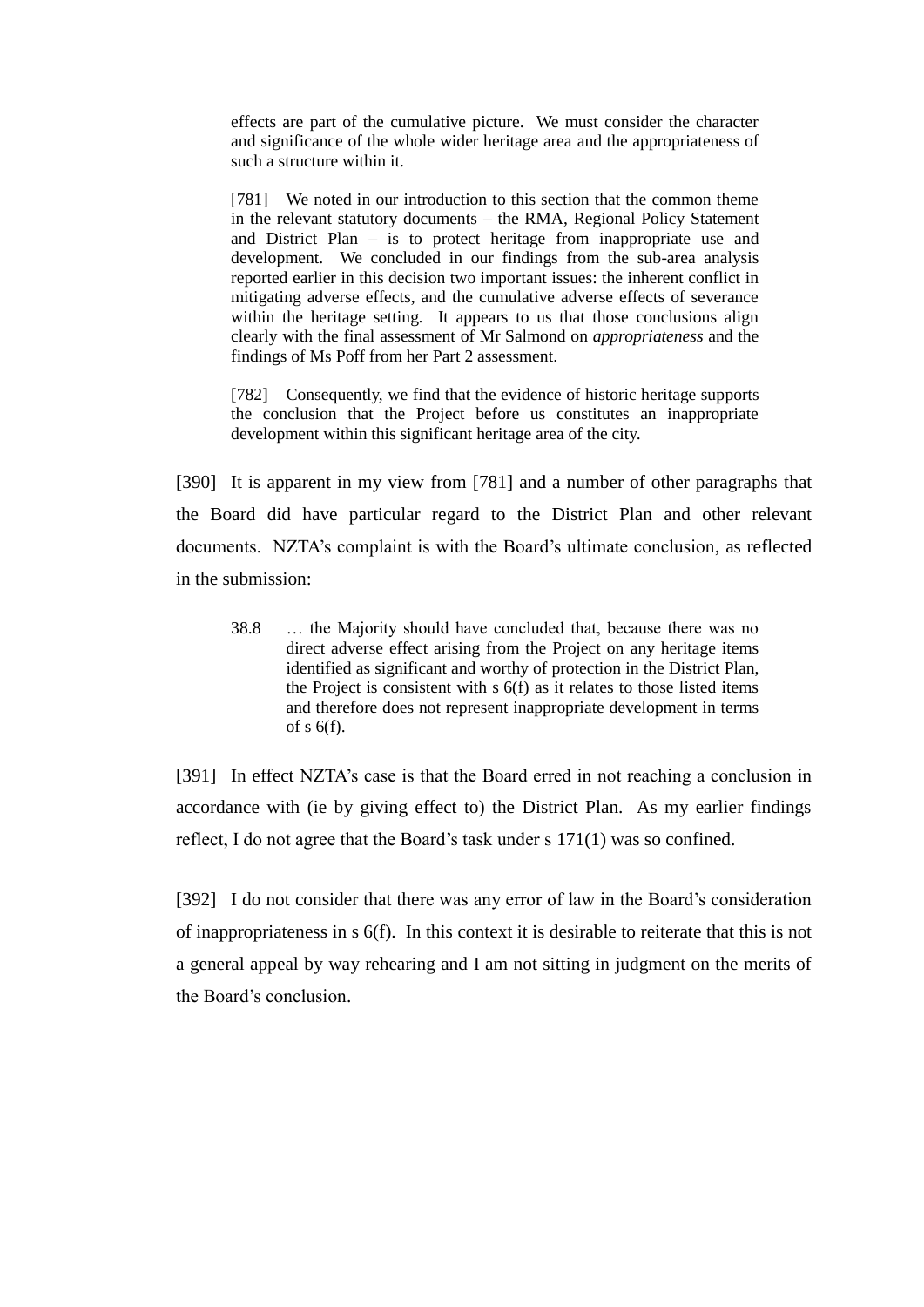# **Issue 8: Failure to consider options within the scope of the application to address amenity and heritage related effects to the Gateway Building**

[393] Although this item was omitted from the memorandum of 23 July  $2015^{167}$ there was no issue that it remained live and the parties' written submissions addressed the following question:

Q 51 Did the Board fail to have regard to a relevant matter, being options within the scope of the application that could balance the effects of the Proposal on the playing of cricket with other effects (heritage and amenity)?

[394] NZTA's grounds of appeal were:

- 52 The grounds of appeal in relation to this issue are:
	- (a) The Board found at [965] that the cricketing experts were of the uncontested view that the 65m Northern Gateway Building was necessary to mitigate the effects on cricket when the evidence of Dr Sanderson was that a Northern Gateway Building of 45m would be sufficient to mitigate the risk of visual distraction to batters.
	- (b) As a consequence, the Board found at [758] to [761] that there is an inherent conflict in mitigating the adverse effects on heritage. In particular, by finding that a Northern Gateway Building of 65m is required to mitigate the effects on cricket, but that mitigation has of itself other adverse heritage-related effects, including effects on views and amenity.
	- (c) Consequently, the Board failed to consider as a relevant matter, options within the scope of the application to balance the needs of cricket with any other effects (historic heritage or amenity) of a longer structure, in particular by:
		- (i) failing to consider a Northern Gateway Building of 45m or 55m;
		- (ii) failing to consider a Northern Gateway Building of 65m together with conditions to ensure that the Building remain a sense of openness between 45 and 65 metres.
	- (d) In the alternative, by rejecting the evidence of Dr Sanderson, the Board implicitly found that the evidence of the cricketers was more persuasive in assessing the Proposal's effects on the Basin Reserve. The Board therefore could only have reasonably found in accordance with the cricketers' evidence on amenity effects that the Northern Gateway

<sup>167</sup> At [332] above.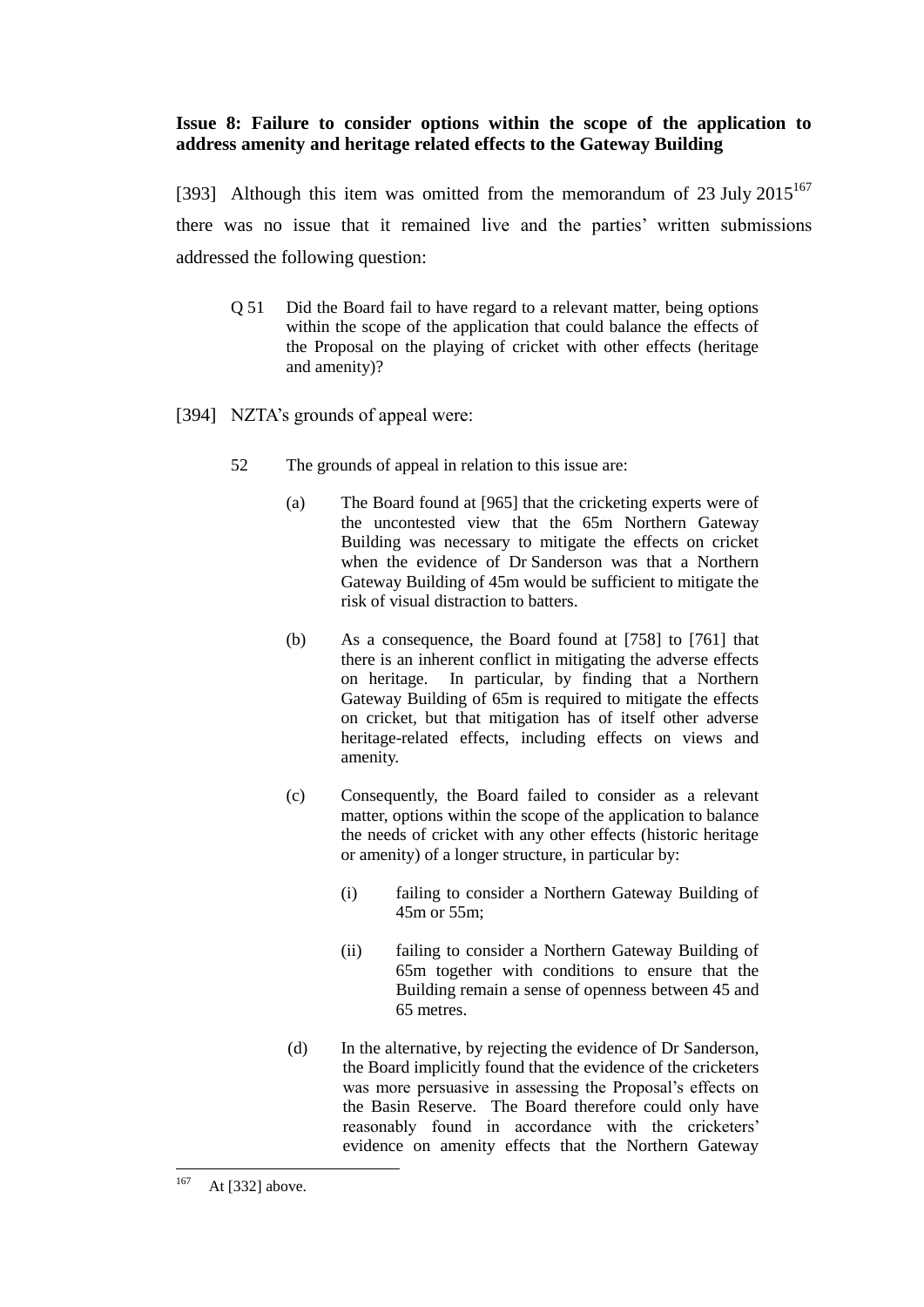Building would appropriately protect the ambience of the Basin Reserve (contrary to the Board's finding at [653]).

[395] It is quite apparent that the Board was cognisant of the options involving a Northern Gateway Building (NGB) of reduced length. At [36] the Board notes that the key elements of the Project included:

(f) A new structure, known as the Northern Gateway Building, approximately 65m long and 13m high at or about the northern end of the Basin Reserve, adjacent and to the east of the R.A. Vance Stand. Shorter alternatives to the proposed structure within the same approximate 65m long and 13m high envelope/area are also proposed, together with landscaping;

[396] The primary function of the NGB was to screen the moving traffic on the Basin Bridge from views within the Basin Reserve so as to mitigate the effects of the Basin Bridge on cricket and amenity within the Basin Reserve. NZTA made it clear that it had no interest in developing the building, except as mitigation for the effects of the Basin Bridge.<sup>168</sup>

[397] Hence the longest option was naturally the focus of the Board's consideration because the cricketing experts were of the universal view that that option was necessary to mitigate the effects on cricket. So far as Dr Sanderson's evidence was concerned, Mr McMahon noted:<sup>169</sup>

[1383] ... The cricket evidence from the Basin Reserve Trust is preferred to the evidence of Dr Sanderson for the Applicant, who generously acknowledged that, despite his technical evidence in respect to ophthalmology, he should defer to cricket experts on the extent of the length of screening necessary to avoid distracting movement on the Basin Bridge for cricket players.

[398] I agree with Mr Palmer's submission that it is apparent from the Decision and from the Draft Decision (which included proposed conditions regarding design) that the Board did not fail to have regard to other options or conditions. I note the irony in his closing observation that NZTA appeared to be complaining that the Board did not consider options which would have had an even greater impact on historic heritage than the option it did focus on.

<sup>168</sup>  $\begin{bmatrix} 168 \\ 169 \end{bmatrix}$  [1424].

<sup>[1383].</sup>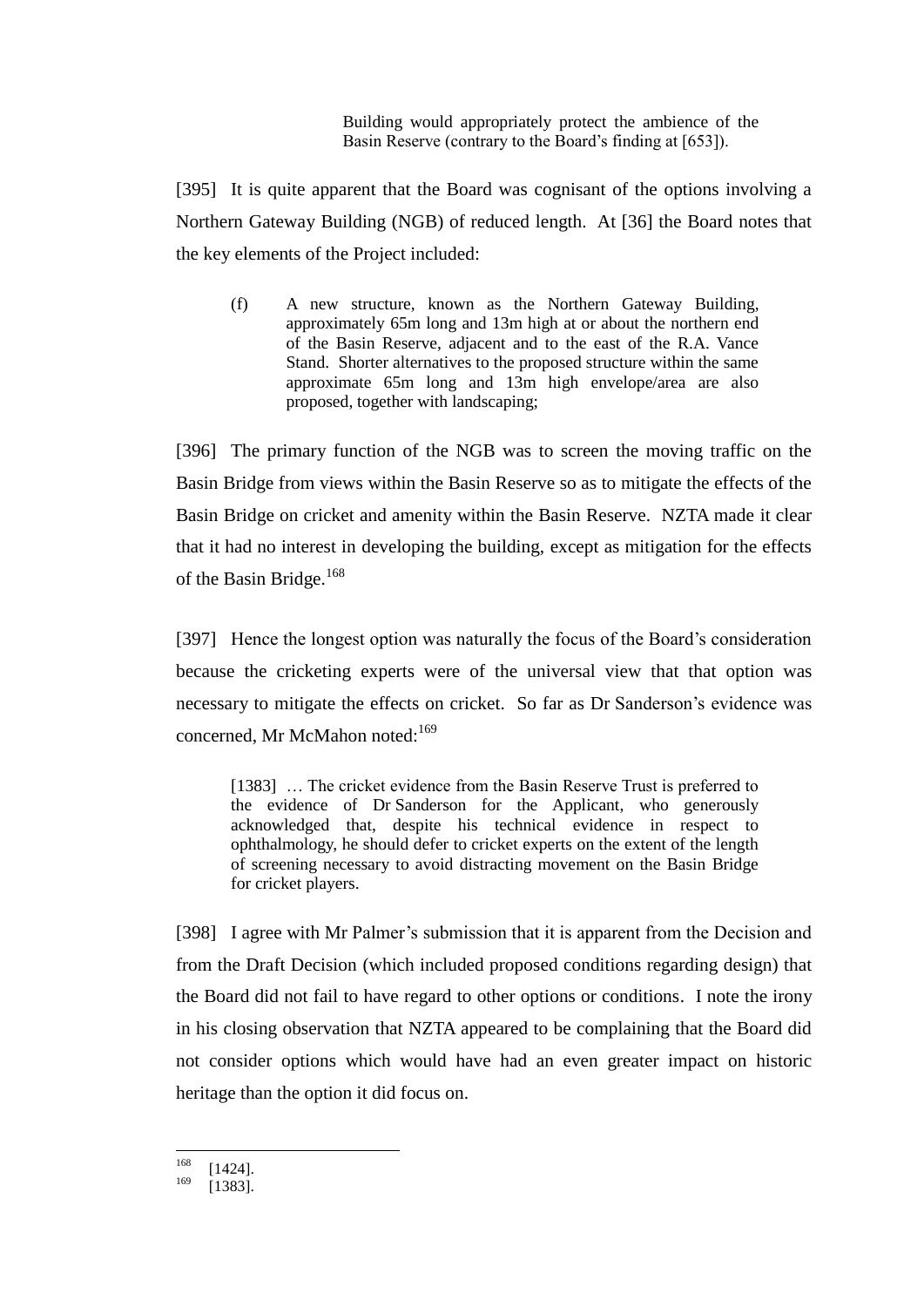#### **Summary**

[399] A decision on an appeal "only on a question of law" which raises more than 35 questions of law is not well-suited to a succinct summary. That is especially so when ten of the questions asked whether the Board's conclusions on various issues were findings to which it could reasonably have come on the evidence, that is, whether those conclusions were so insupportable that they amounted to errors of law.

The judgment finds that the Board's Decision does not contain any of the errors of law alleged. Although it is not practicable to recite each finding, attention is drawn to the following points of general application.

# *The meaning of s 171(1)*

The provision in s 171(1) to have "particular regard to" the matters specified in (a) to (d) required the Board to consider these matters specifically and separately from other relevant considerations but did not indicate that extra weight should be placed on those matters.<sup>170</sup>

The relocation of "subject to Part 2" did not change the meaning of s  $171(1)$ .<sup>171</sup> The Board's role under s 171(1) was different from that in *King Salmon* where the obligation under s 67(3) was to give effect to the NZCPS. *King Salmon* did not change the import of Part 2 for the consideration under s 171(1) of the effects on the environment of a requirement.<sup>172</sup>

# *Adequate consideration of alternative options*

Section 171(1)(b):

(a) permits a more careful consideration of alternatives when there are more significant adverse effects of allowing a requirement;<sup>173</sup> and

<sup>170</sup>  $^{170}_{171}$  [64]–]68] above.

 $\frac{171}{172}$  [86]–[98] above.

 $^{172}$  [99]–[118] above.

 $[140]$ – $[142]$ .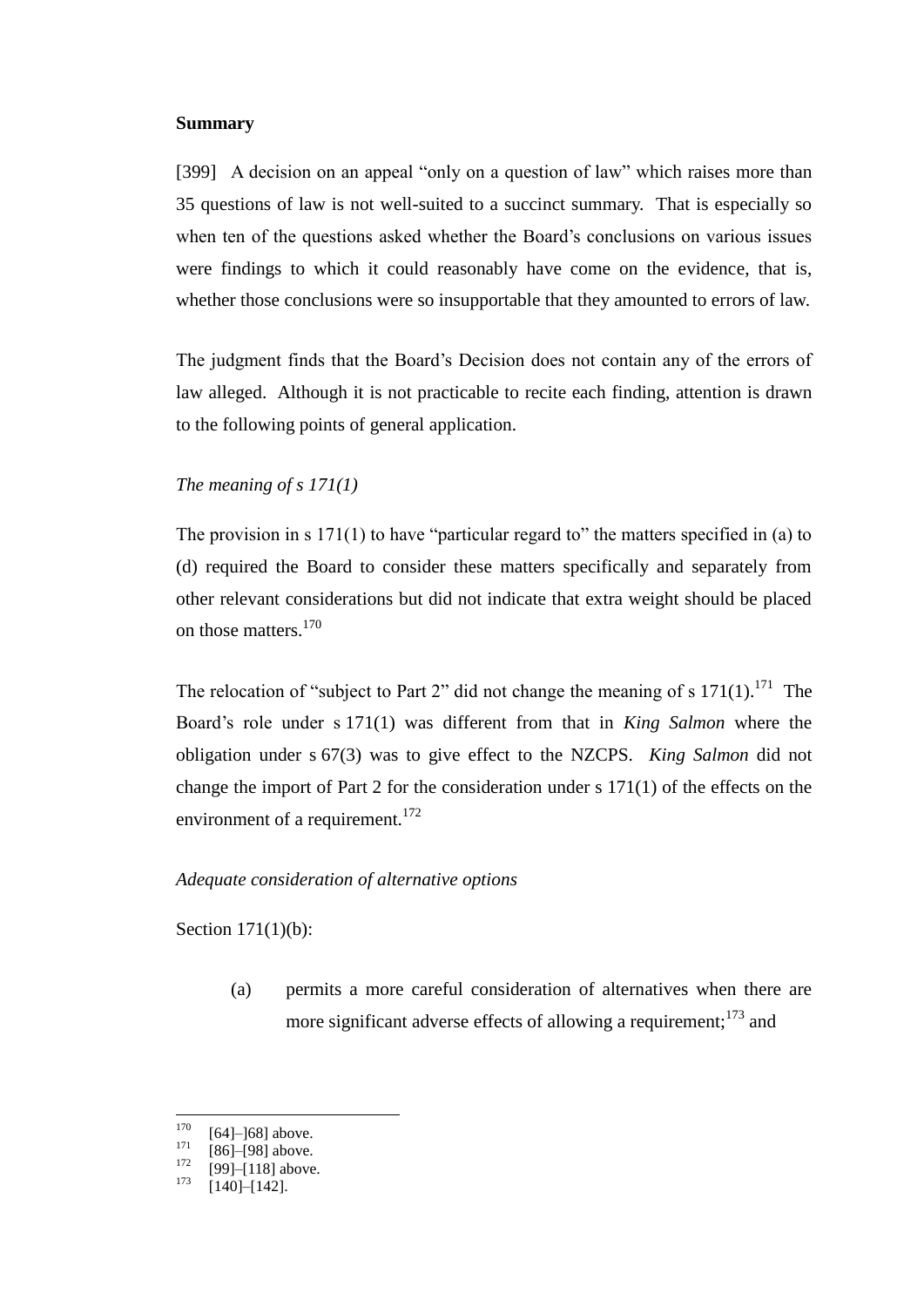(b) does not require a requiring authority to fully evaluate every non-suppositious alternative with potentially reduced environment effects.<sup>174</sup>

In some, but by no means in all, cases it may be necessary for the decision-maker to gain access to the weightings in a multi-criteria analysis in order to be satisfied that adequate consideration has been given to alternatives.

# *Enabling effects*

A project's enabling benefit can constitute an effect to be taken into account under s 171(1) and/or s  $5.^{175}$  In order to be given weight the enabling benefit need not be unique to a project, guaranteed to go ahead or able to be quantified.<sup>176</sup>

# *Transportation benefits*

Where a project will have more than minimal adverse effects no higher standard of proof is required to demonstrate the project's transportation benefits.<sup>177</sup>

## *Heritage and amenity*

On a s 171(1) application a District Plan is not exhaustive concerning items of historic heritage. The decision-maker's consideration of Part 2 considerations is neither restricted to instances of unresolvable conflict<sup>178</sup> nor confined to situations where one of the three *King Salmon* caveats is applicable.<sup>179</sup>

The Board did not err either in its interpretation of the definition of "historic heritage" in  $s$   $2^{180}$  or in its approach to the application of "inappropriateness" in s  $6(f).^{181}$ 

- 174  $\frac{174}{175}$  [156].
- $\frac{175}{176}$  [265]–[266].
- $\frac{176}{177}$  [268].
- $\frac{177}{178}$  [299].
- $\frac{178}{179}$  [354].
- $\frac{179}{180}$  [363]–[364].
- $\frac{180}{181}$  [382].
- [392].